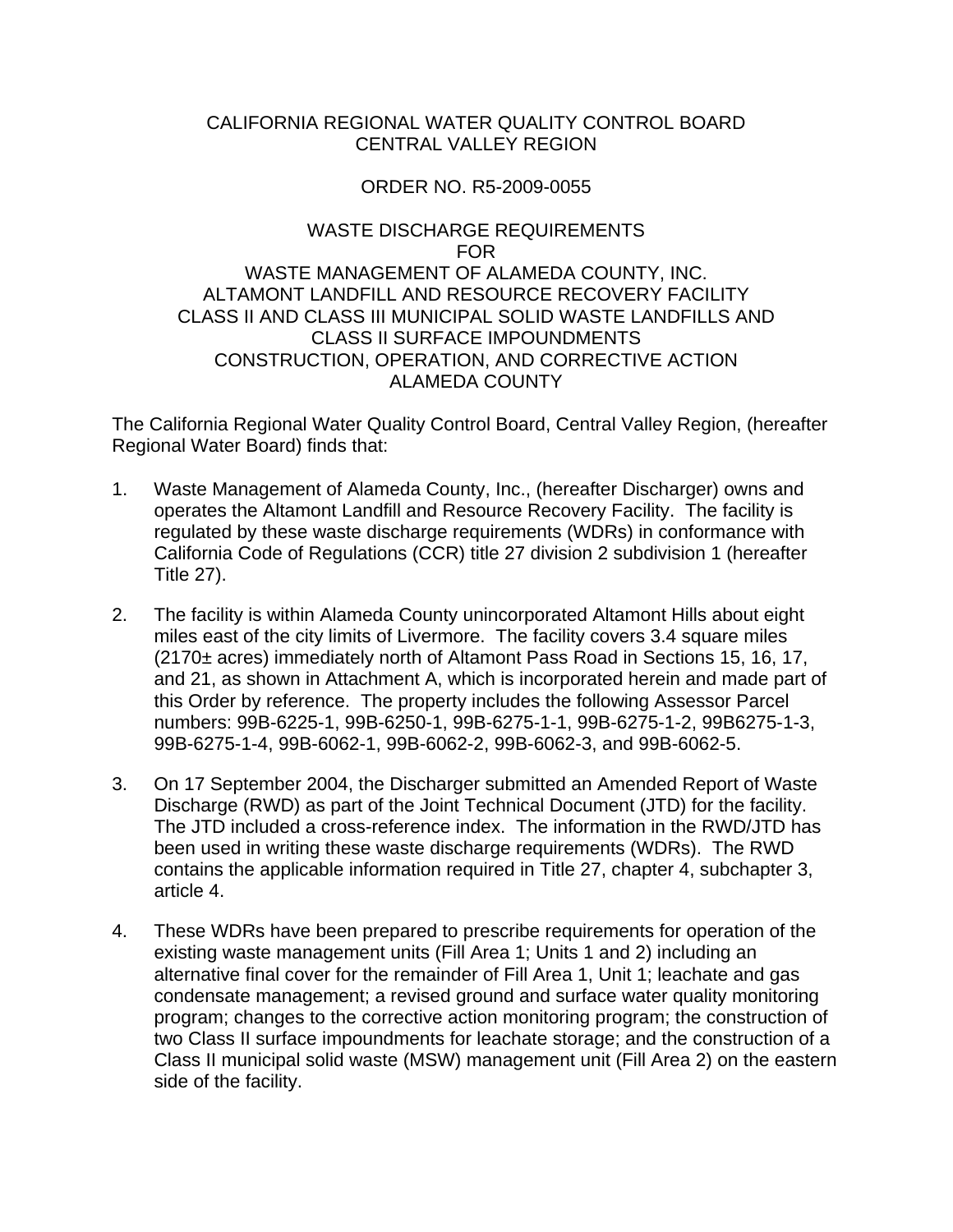1

5. The Discharger proposes to construct a new 250-acre waste management unit (Fill Area 2, Unit 1) for discharge of MSW and designated waste to an area located east of Fill Area 1, Unit 1. The following table summarizes the past, current, and future permitted disposal areas at the facility, and their classification:

| <b>Disposal</b><br>Area                          | Lined or<br><b>Unlined</b> | Start of<br><b>Operations</b> | <b>Permitted</b><br>Waste                                                    | <b>Unit</b><br><b>Classificatio</b><br>n | Approximate<br><b>Permitted</b><br>Acreage /<br><b>Capacity</b> |
|--------------------------------------------------|----------------------------|-------------------------------|------------------------------------------------------------------------------|------------------------------------------|-----------------------------------------------------------------|
| Fill Area 1,<br>Unit 1                           | Unlined                    | 1980                          | Non-<br>hazardous<br>solid waste,<br>asbestos <sup>1</sup>                   | Class III                                | 122                                                             |
| Fill Area 1,<br>Unit 2                           | Lined                      | 1994                          | Designated<br>and non-<br>hazardous<br>solid waste,<br>asbestos <sup>1</sup> | Class II                                 | 113                                                             |
| Fill Area 2                                      | Lined                      | 2009/2010                     | Designated<br>and non-<br>hazardous<br>solid waste,<br>and asbestos          | Class II                                 | 250                                                             |
| "Influent"<br>Class II<br>surface<br>impoundment | Double<br>lined            | 2009                          | Designated<br>liquid waste                                                   | Class II                                 | 4.56 million<br>gallons                                         |
| "Effluent"<br>Class II<br>surface<br>impoundment | Double<br>lined            | 2009                          | Designated<br>liquid waste                                                   | Class II                                 | 4.8 million<br>gallons                                          |

 Treated auto shredder waste (TASW) has been permitted at these units under a waiver from hazardous waste regulations by the Department of Toxic Substances Control (DTSC). DTSC is considering eliminating the waiver due to new data that indicate TASW should be managed as hazardous waste. This Order therefore prohibits the discharge of TASW at the Altamont Landfill if DTSC finds that it is a hazardous waste that must be managed at a Class I landfill.

6. The facility is located in a sparsely populated area. Land uses within 1,000 feet of the facility are primarily for agriculture such as dry farming and cattle grazing. The facility lies within an area zoned as "A" District and is primarily used for agricultural purposes (public utility and sanitary landfill uses are granted within this designation through the issuance of a conditional use permit). Adjacent land uses include dryland farming, cattle grazing, and power-producing windmills. Subsidiaries of FPL Energy, Inc., lease portions of the facility property for the installation and operation of power-producing windmills. The general area of the facility is designated in the Alameda County General Plan as Agricultural/Open Space (Open Space Element)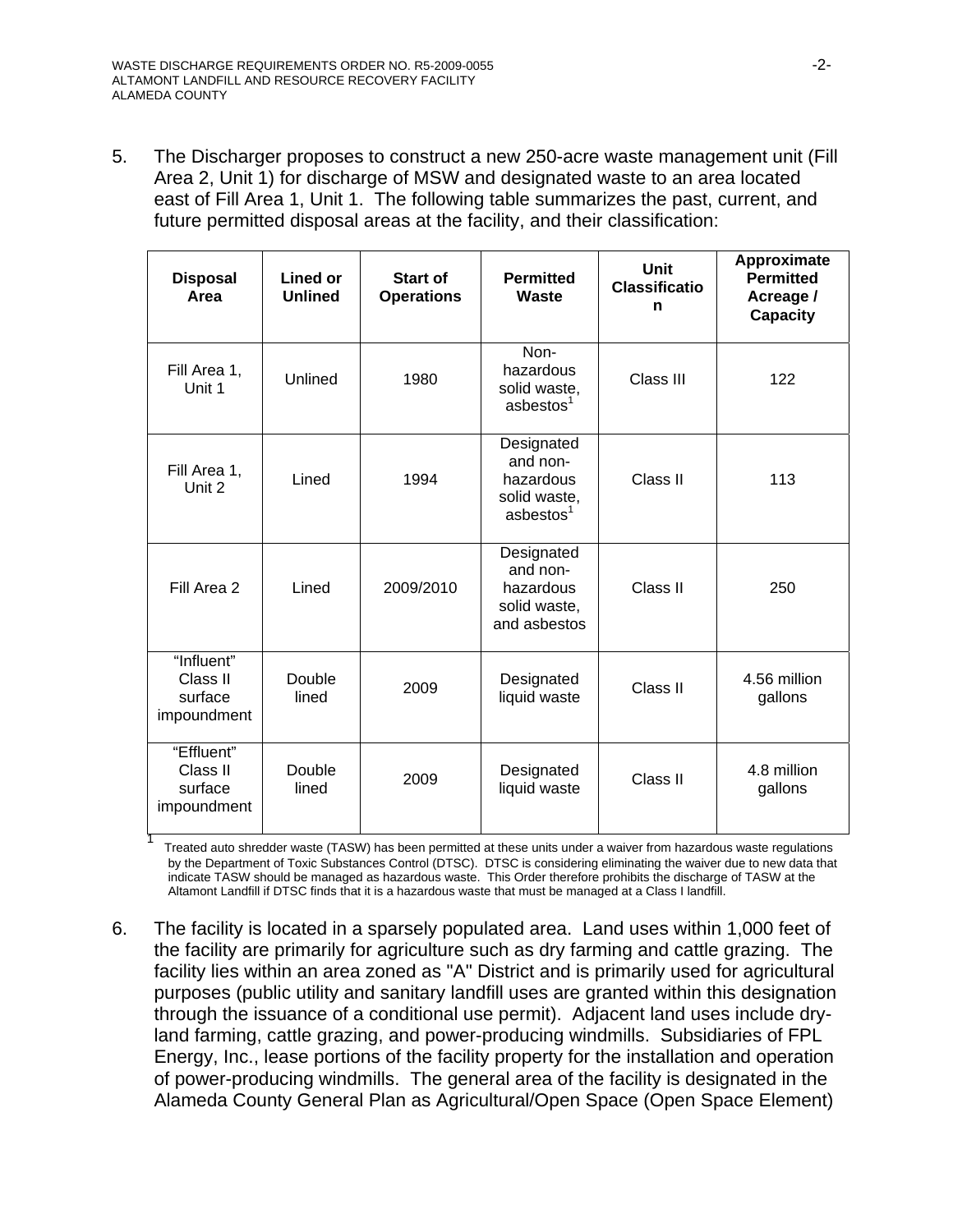and as Large Parcel Agriculture (East County Area Plan). The facility is in conformance with the County of Alameda Countywide Integrated Waste Management Plan (CoIWMP).

- 7. The facility consists of an existing unlined Class III waste management unit (Fill Area 1, Unit 1) and a lined Class II unit (Fill Area 1, Unit 2) covering approximately 235 acres. The Discharger proposes to construct a new lined Class II landfill (Fill Area 2) consisting of multiple units as shown on Attachment A. Ancillary facilities that are related to the landfill include the wastewater treatment plant; a tire shredder operation; two landfill gas electric power generation plants; a proposed landfill gas to liquid natural gas conversion facility; on-site water storage tanks; the engineering office trailer; administration offices; the groundwater interceptor barrier trench; a truck washing facility; the guard house; the fueling facility and the maintenance shop as shown on Attachment B, which is incorporated herein and made part of this Order by reference.
- 8. The facility is the largest landfill in the Bay Area and accepted approximately 1.9 million tons of material in 2008, which includes refuse and cover. According to the Discharger's projections, Fill Area 1 will reach its capacity (not accounting for any waste settlement) around 2010, given an average disposal rate of 6,000 tons/day (five days per week). When Fill Area 2 is completely constructed it will have a capacity of approximately 62 million cubic yards. The waste footprint for Fill Area 2 will be less than or equal to the permitted 250 acres. If the average daily discharge remains the same as Fill Area 1, the Discharger estimates it will take approximately 24 years for Fill Area 2 to reach capacity.
- 9. On 9 October 1991, the United States Environmental Protection Agency (USEPA) promulgated federal MSW regulations under the Resource Conservation and Recovery Act (RCRA), Subtitle D (Title 40, Code of Federal Regulations, Part 258), hereafter referred to as "Subtitle D". These regulations apply to all California Class II and Class III landfills that accept MSW.

## **WASTE AND SITE CLASSIFICATION**

10. The Discharger discharges, and proposes to discharge, wastes classified under Title 27 as non-hazardous solid waste and inert waste to Fill Area 1, Unit 1. The Discharger also discharges, and proposes to discharge, wastes classified under Title 27 as designated waste, non-hazardous solid waste, and inert waste to Fill Area 1, Unit 2 and the entire Fill Area 2. These wastes include, but are not limited to, asbestos, commercial and industrial waste, MSW, non-hazardous ash, non-hazardous petroleum and/or metal contaminated soils, salty waste, construction and demolition waste, treated auto shredder waste (refer to Finding No. 17), solidified wastes, and dewatered sewage and wastewater treatment plant waste sludges.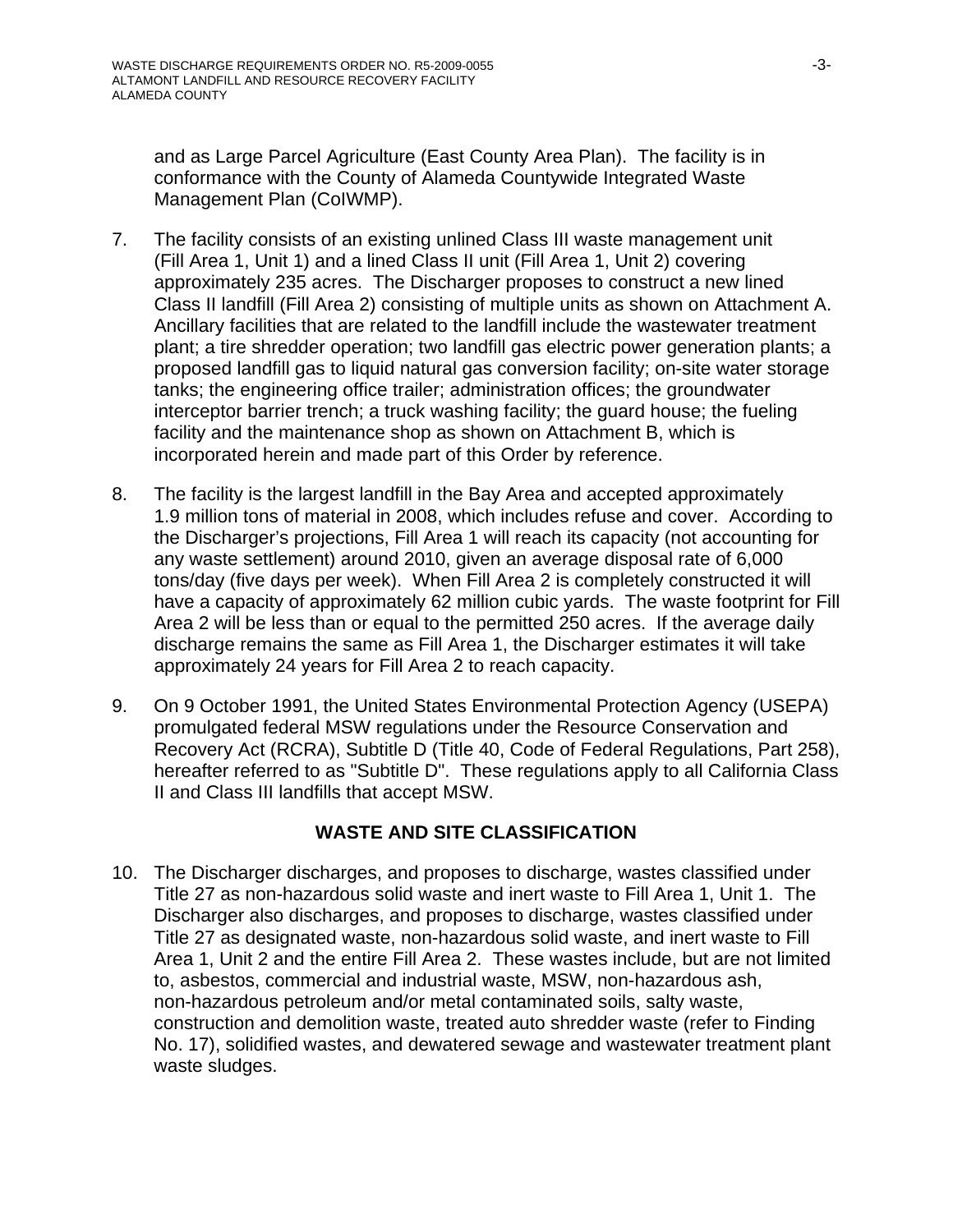- 11. The Discharger proposes to discharge landfill leachate, a designated liquid waste, into Class II surface impoundments. The Discharger also proposes to have the option to accept other liquid designated wastes in the Class II surface impoundments provided there is sufficient capacity. Prior to acceptance of other liquid designated wastes, this Order requires the Discharger to submit a JTD amendment that identifies and characterizes the waste, includes any additional measures necessary such as odor and/or vector control, and includes a water balance that demonstrates the impoundments have adequate capacity to accept the waste.
- 12. California Water Code section 13173 defines "Designated Waste" as either of the following:
	- a. Hazardous waste that has been granted a variance from hazardous waste management requirements pursuant to Health and Safety Code section 25143.
	- b. Nonhazardous waste that consists of, or contains, pollutants that, under ambient environmental conditions at a waste management unit, could be released in concentrations exceeding applicable water quality objectives or that could reasonably be expected to affect beneficial uses of the waters of the state as contained in the appropriate state water quality control plan.
- 13. Designated waste can be discharged only at Class I waste management units, or at Class II waste management units which comply with Title 27 and have been approved by the Regional Water Board for containment of the particular kind of waste to be discharged.
- 14. The Discharger operates, and proposes to operate, a solidification process that receives non-hazardous liquid and semi-solid wastes and grease trap pumpings. The facility also solidifies the sludge from the facility's Wastewater Treatment Plant. Solidification of non-hazardous liquid and semi-solid wastes and grease trap pumpings takes place in clay-lined pits located in the Class II area to prevent rapid infiltration of the discharged liquid waste. Following discharge to the designated area, on-site soils, ash, ground green and wood waste, processed construction and demolition (C&D) debris, or non-hazardous contaminated soils are used to solidify any free liquid present in the designated area such that the moisture content of the resulting mixture is not in excess of the waste holding capacity. The Discharger is also proposing to utilize MSW received from Transfer Stations in the solidification process. Approval to utilize MSW in the solidification process will be contingent on Regional Water Board staff approval based on demonstration project(s) review. Depending on the analytical information for the wastes that were solidified, the solidified material is then disposed in the appropriate Class II or Class III landfill areas or used as alternative daily cover.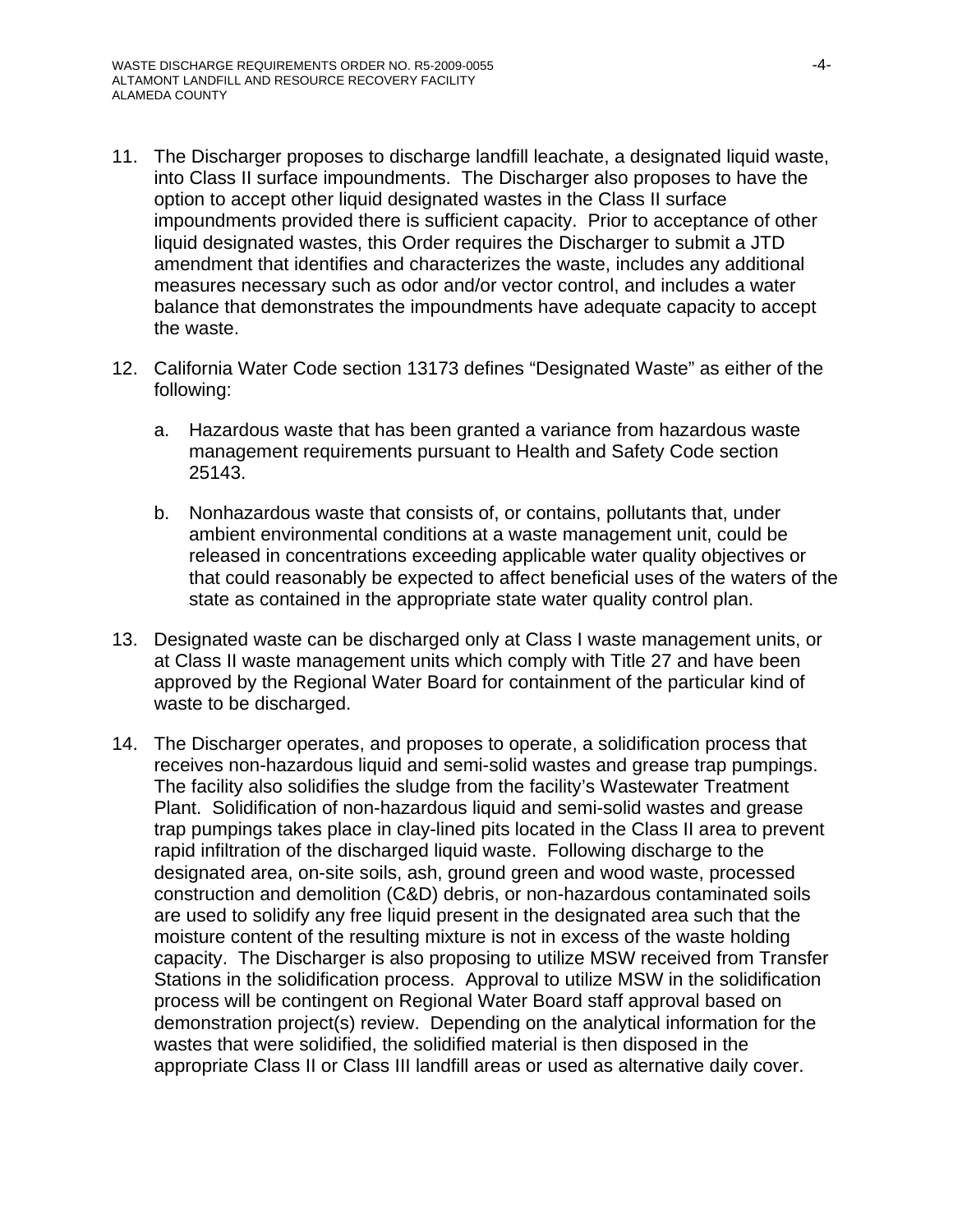- 15. The Discharger accepts for disposal and discharges wastes containing greater than one percent (>1%) friable asbestos to the landfill units. These wastes are classified as 'hazardous' under CCR title 22. However, these wastes do not pose a threat to groundwater quality and Section 25143.7 of California's Health and Safety Code permits their disposal in any landfill that has WDRs that specifically permit the discharge, provided that the wastes are handled and disposed of in accordance with applicable statutes and regulations.
- 16. The State Water Resources Control Board adopted Resolution No. 87-22 on 19 March 1987. This Resolution allows the discharge of shredder wastes to Class III landfills where WDRs allow such disposal.
- 17. Treated (stabilized) auto shredder waste (TASW) is any non-recyclable waste from the shredding of automobile bodies (from which batteries, mufflers, mercury switches, and exhaust pipes have been removed), household appliances, and sheet metal. The Discharger proposed to continue to discharge TASW in the top lift of Fill Area 1, Unit 1 where it will not be exposed to acidic leachate. The Discharger also proposes to continue to use TASW as alternative daily cover, beneficial reuse material, or to dispose of it in all the applicable Class II landfill areas. In the past, TASW has been discharged at the landfill under a waiver from the Department of Toxic Substances Control (DTSC), and at the Class III unit, pursuant to Resolution No. 87-22. DTSC's waiver is currently under review and may be rescinded due to new data and information indicating it should be managed as a hazardous waste due to increasingly high concentrations of toxic metals, and concerns about the long-term effectiveness of the stabilization treatment process. If DTSC makes the determination that TASW is a special hazardous waste and requires management at a Class I facility, this Order prohibits the discharge of auto shredder waste (treated or untreated) at the Altamont Landfill.
- 18. The Discharger proposes to discharge treated wood waste at the landfill. CCR title 22 defines "Treated wood" to mean wood that has been treated with a chemical preservative for purposes of protecting the wood against attacks from insects, microorganisms, fungi, and other environmental conditions that can lead to decay of the wood and the chemical preservative is registered pursuant to the Federal Insecticide, Fungicide, and Rodenticide Act (7 U.S.C. Sec. 136 and following). This may include but is not limited to waste wood that has been treated with chromated copper arsenate (CCA), pentachlorophenol, creosote, acid copper chromate (ACC), ammoniacal copper arsenate (ACA), ammoniacal copper zinc arsenate (ACZA), or chromated zinc chloride (CZC).
- 19. Findings and specifications in these WDRs apply only to treated wood waste that is a hazardous waste, solely due to the presence of a preservative in the wood, and is not subject to regulation as a hazardous waste under the federal act. Treated wood that is not a hazardous waste can be handled as C&D debris or MSW, as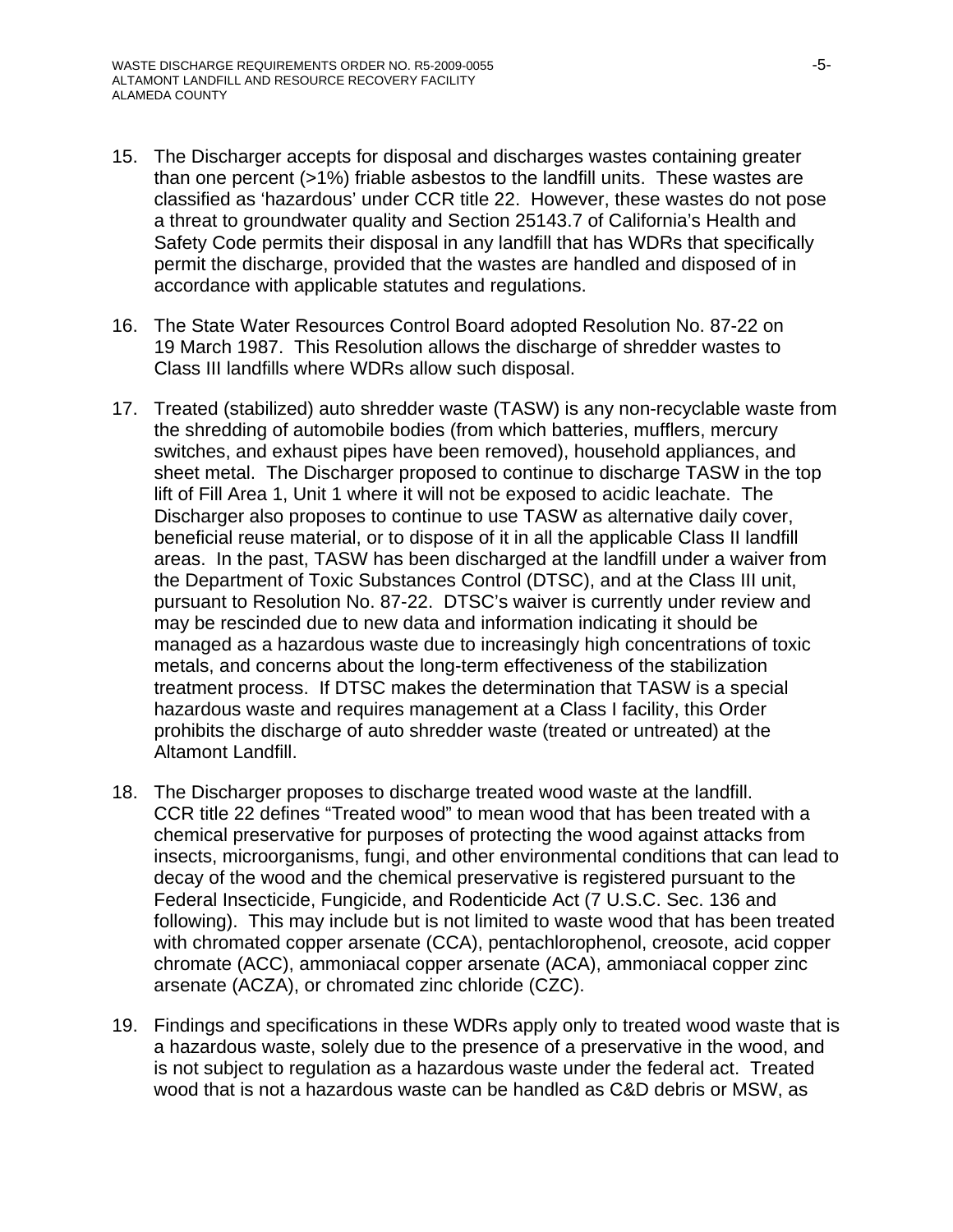appropriate, and the limitations and prohibitions for its handling as specified in these WDRs do not apply.

- 20. Title 22 section 67386.11 allows treated wood waste to be disposed in a composite-lined portion of a MSW landfill that is regulated by WDRs issued pursuant to the California Water Code provided that the landfill:
	- a. Comply with the prohibitions in Title 22 section 67386.3, which are:
		- i. Treated wood waste shall not be burned, scavenged, commingled with other waste prior to disposal, stored in contact with the ground, recycled without treatment (except as in iii, below), treated except in compliance with Section 67386.10, or disposed to land except in compliance with Section 67386.11.
		- ii. Any label or mark that identifies the wood and treated wood waste shall not be removed, defaced, or destroyed.
		- iii. Treated wood waste many be recycled only by reuse when all of the following apply:
			- (1) Reuse is onsite.
			- (2) Reuse is consistent with FIFRA approved use of the preservative.
			- (3) Prior to reuse, treated wood waste is handled in compliance with Title 22 division 4.5 chapter 34.
	- b. Ensure treated wood waste is managed at the landfill according to Title 22 division 4.5 chapter 34 prior to disposal.
	- c. Monitor the landfill for a release and if a verified release is detected from the unit where treated wood is disposed, the disposal of treated wood will be terminated at the unit with the verified release until corrective action ceases the release. .
	- d. Handle treated wood waste in a manner consistent with the applicable sections of the California Occupational Safety and Health Act of 1973.
- 21. The facility operates a wastewater treatment plant (WWTP) on the southeast side of Fill Area 1. Wastewater streams that are processed include leachate from Fill Area 1 and future Fill Area 2, landfill gas condensate, wash water from equipment maintenance, and other designated water collection sumps. The WWTP is designed to treat 75,000 gallons/day and can treat up to 201,600 gallons per day during a peak flow event. The treated water is used for dust control in the lined Class II landfill areas as allowed under Title 27 section 20340(g) when units have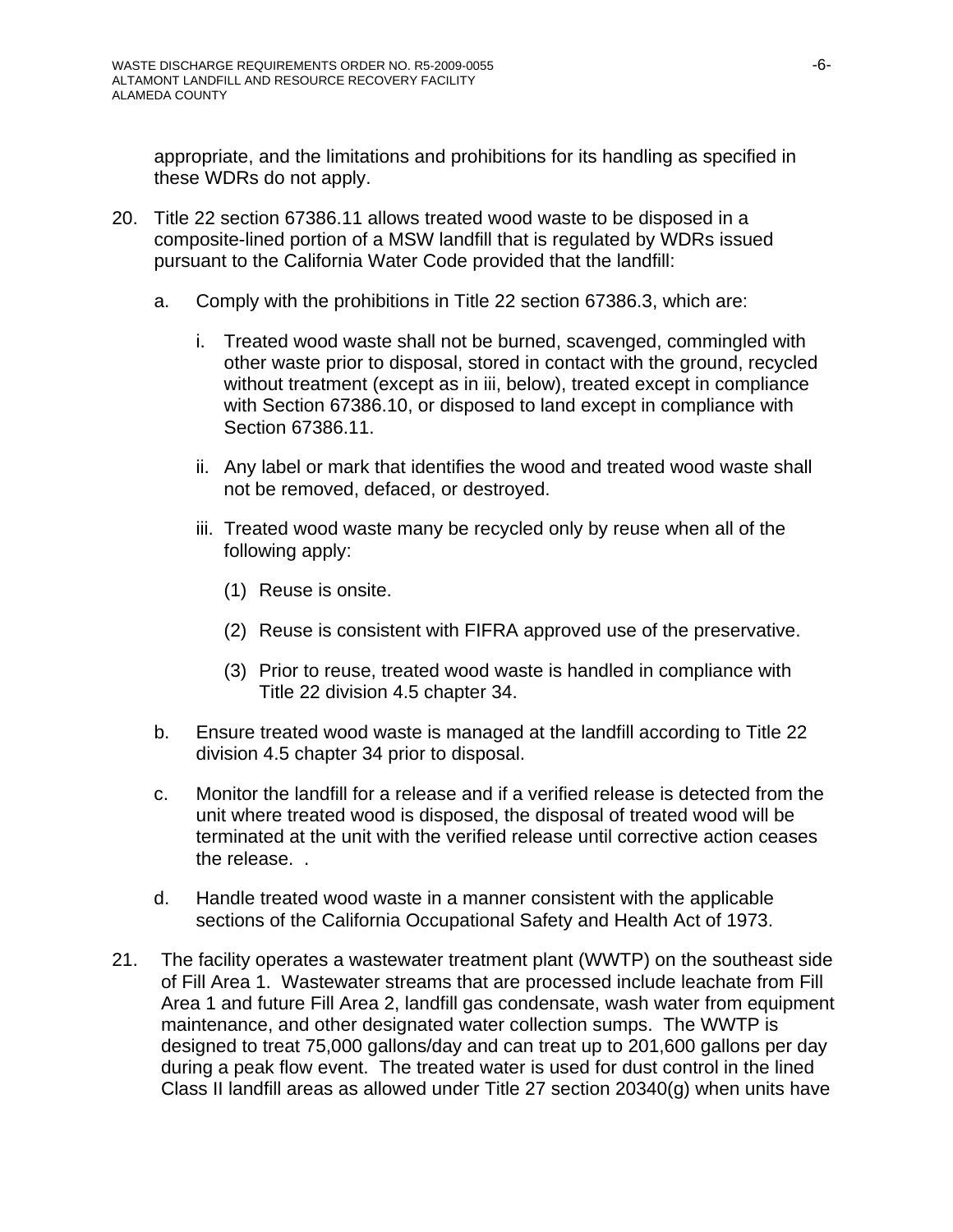a leachate collection and removal system (LCRS) and contain waste of a similar classification to units from which the leachate was extracted. The Discharger has no NPDES permit for surface water discharge from the plant. The Discharger has proposed to construct two Class II surface impoundments to accommodate the extra volume of leachate generated by Fill Area 2, and has also proposed to return treated leachate and landfill gas condensate to Class II lined landfill units as discussed in Finding 104.

- 22. Contained within Fill Area 1, Unit 1 is a closed hazardous and designated waste disposal area. This clay lined and capped unit, also known as the Red Star Area, contains mainly laundry wastewater treatment sludge, sandblasting residue, and small amounts of other designated wastes. This area was closed in 1987 by capping with a compacted clay layer and subsequent covering with MSW and finally overlain by the Unit 2 base liner. The area received a variance from DTSC regarding the final closure on 1 June 1998 and noted in the California Regulatory Notice Register 98, Volume No. 25-Z.
- 23. The Discharger proposes to discharge landfill leachate into two Class II surface impoundments and use it for dust control in lined Class II landfill areas or return it to the lined unit in accordance with CCR Title 27.
- 24. The exclusion of Hazardous and designated wastes from the facility is accomplished through load checking and waste screening, as described in the Hazardous Waste Exclusion Program included in the Joint Technical Document. Hazardous wastes that are identified and require removal are temporarily stored at the hazardous waste storage area adjacent to the administration office. Shipment of hazardous site offsite is done under EPA ID No. CAD981382732.

## **SITE DESCRIPTION**

## **Geologic Structures**

25. The facility was constructed on top of geological structures that formed as the result of compression and extensional forces applied over geologic time to the underlying stratum. After deposition of sediments and then consolidation, the area experienced an episode of compression, which produced the Altamont Anticline. Also associated with the compressional-folding are secondary fractures, identified on the facilities boring logs. The orientation of the dipping sedimentary beds is 10 to 30 degrees to the east-northeast. The geomorphic features indicate that the Altamont Anticline is a broad structure that trends northnorthwest with an axis that skirts the far-western margin of the facility. In addition, RUST (1998) also reported the presence of the Altamont Thrust Fault that underlies the waste management facility, which may have formed during the same compressional episode as the folding. The orientation of the Altamont Thrust Fault is not known. The stratigraphy under the landfill again experienced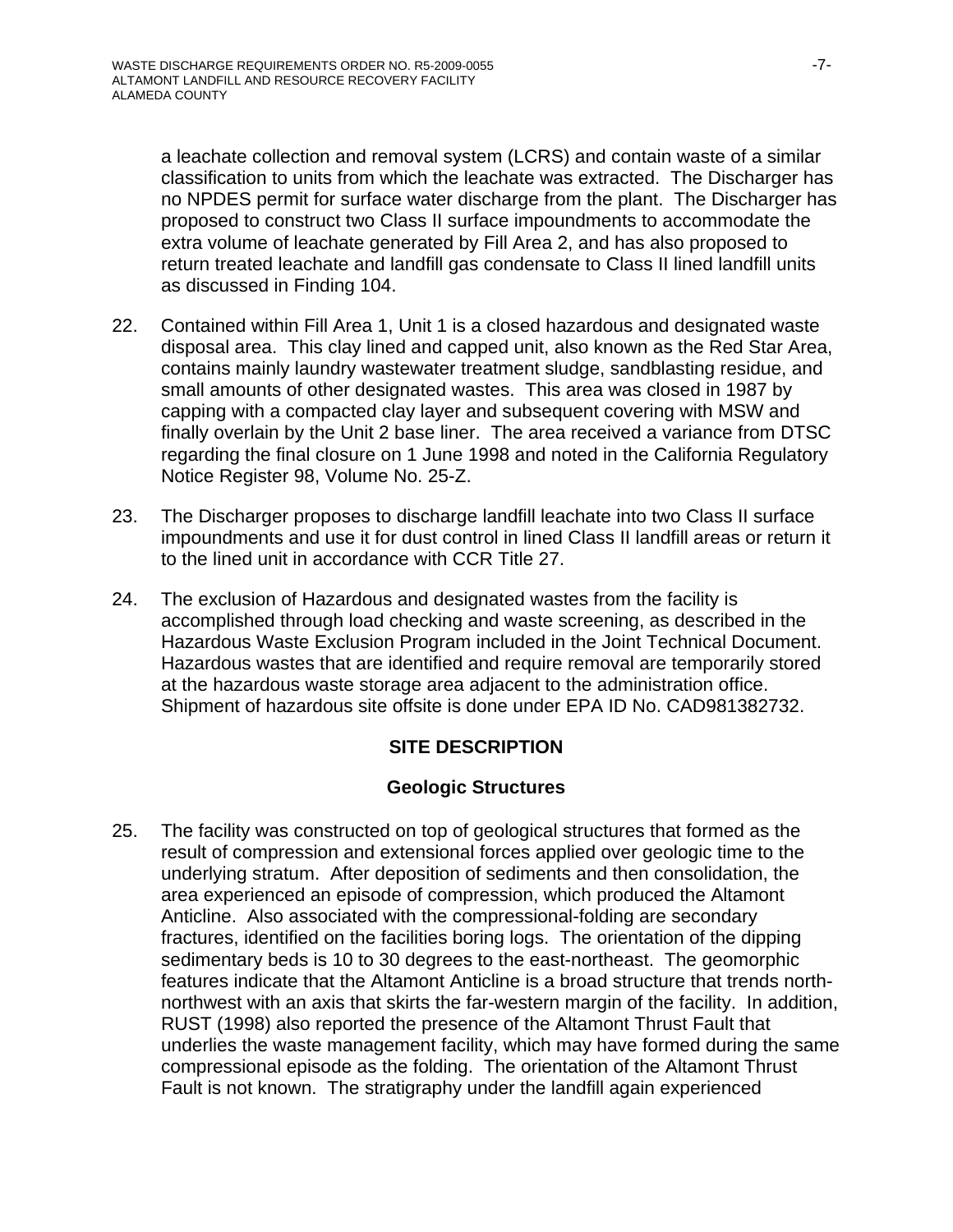deformation as the region experienced extension. As a result, en echelon to the Altamont Anticline is a series of high angle normal faults that dip to the east.

- 26. There are no known Holocene faults within 200 feet of the facility property (facility boundary). Potential active faults in the Area include the Midway fault (approximately 1.6 miles from the site), the Greenville fault (approximately 3.1 miles from the site), and the Corral Hollow-Carnegie fault (approximately 3.1 from the site) (RUST, 1994a). Major potentially active faults near the Altamont Hills region include the Calaveras, the San Andreas, and the Hayward faults. Based on a review of 13 potentially active faults, the design MCE for the site was established as either a moment magnitude (M<sub>w</sub>) 6.7 event on the Great Valley blind thrust Segment 6, termed the near-field design event, or a  $M<sub>w</sub>$  7.9 event on the San Andreas Fault, termed the far-field design event. The expected median near-field bedrock MCE PHGA equals 0.72 g and the expected median far-field bedrock MCE PHGA equals 0.10 g. The expected median free-field bedrock MCE significant duration  $(D_s)$  equals 10.8 seconds for the near-field MCE and 38.6 seconds for the far-field MCE. The Greenville Fault MCE was eliminated from consideration based on judgment, as the calculated PHGA for this event was significantly smaller (0.57 g for  $M_w$  6.9) than that of the Great Valley blind thrust Segment 6.
- 27. During previous investigations at the site, several bedrock faults were identified within the facility boundaries. These include the East Perimeter fault, the Dibblee fault, the Lookout Hill fault, the F4 fault, the West fault, East fault, Huey fault, and WCC fault (RUST, 1994a). William Lettis and Associates, Inc. (WLA) conducted a comprehensive study of fault activity for the site and vicinity in 1993 (WLA, 1993). Results of that study indicate that recent (Holocene) active faults are not present at the facility site (RUST, 1994a). This finding was based on the following:
	- an absence of deformation of Holocene geomorphic surfaces;
	- the presence of late Pleistocene or Holocene deposits without fault traces in trench excavations;
	- an absence of geomorphic expression indicative of Holocene fault activity; and
	- generally short (<1.2 mile) lateral continuity of fault traces based on air-photo interpretation.
- 28. Excavations conducted by WLA (LFR Levine-Fricke, 2002) near the southern boundary of Fill Area 1 showed an absence of distinct fault zones across the projections of faults identified during geologic field mapping, and the presence of broad zones of greater fracturing and shearing along the projections of these fault zones. Overall, however, the investigations indicate that shallow bedrock in the area directly south of the facility southern boundary is pervasively fractured throughout, with a few broad areas of comparatively more intense fracturing. Data collected throughout the excavations demonstrate that the entire shallow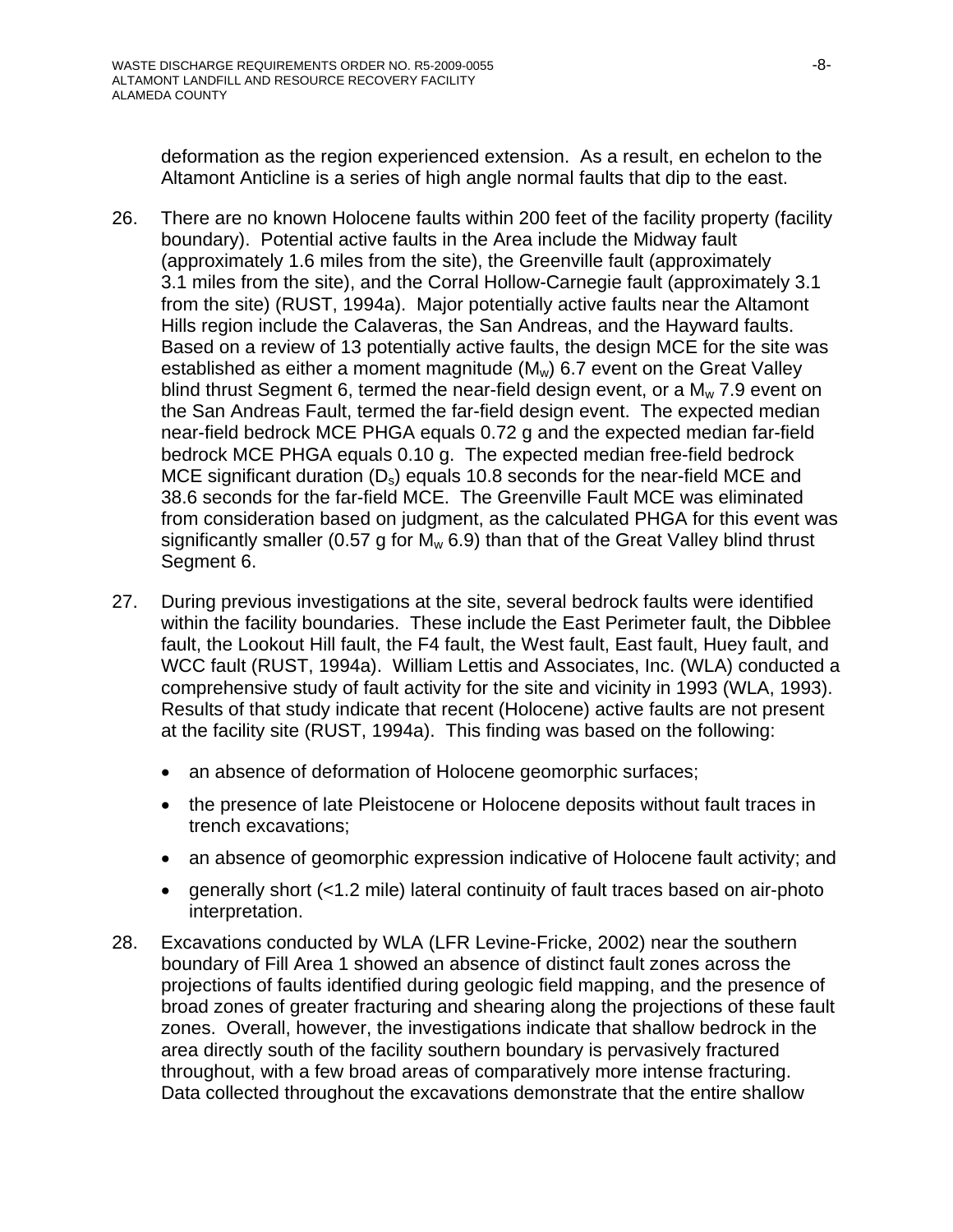bedrock package is fractured and sheared, consistent with previous interpretation regarding pervasive weathering of the upper portions of the Panoche formation at the site.

- 29. Individual faults are characterized by minor offset bedding, drag folding, and gouge zones averaging 0.5 to 1 inch, and up to 6 inches wide. Excavations near the landfill margin show that the siltstones and claystones tend to preserve faulting with distributed deformation across broad zones that have fracture orientations similar to the mapped faults north and south of the excavations. The absence of distinct, well-defined fault zones makes it likely that groundwater flows through the highly fractured rock mass in a manner more similar to that of porous media rather than via fracture flow.
- 30. A distinct color change, from a tan hue to a pronounced bluish-gray hue in the sediments, occurs across the entire site at different elevations.
- 31. The high point elevation at the facility is a hill on the facilities north side measured at 1257 feet above msl, while the lowest elevation of 540 feet above msl is at the southern boundary of the waste management facility.
- 32. The landfill property is situated in an area that is susceptible to mass movement on natural slopes. Landslide deposits occur in and around Fill Area 1. They are typically associated with dip slopes in the Panoche mudstone, and faulted and fractured areas. During the excavation of Unit 2 in Fill Area 1, six landslides occurred on the south-facing slope. The landslides may have been associated with unearthing and reactivating existing landslide deposits or with the fine sediments overlying deep fractured bedrock due to tectonics or weathering. Each of the six landslides was preceded by construction that increased the slope angle and then followed by periods of prolonged intense rainfall.
- 33. There are several historical landslides within the footprint of the Fill Area 2 expansion. However, prior to installing the liner the Discharger will remove these known landslides to achieve uniform soil properties. If new landsides are unearthed during construction, they will be mapped and then removed.
- 34. Based on previous work conducted at the site, the F4, Lookout Hill, and Dibblee faults are correlated from north to south across the facility. The westernmost fault zone mapped in Fill Area 1 is the F4 fault on the basis of strike, dip, and location along the facility Entrance Road. East of the F4 fault, geologic field mapping and analysis from four excavations identified two possible faults exposed in railroad cuts that merge to the north and is likely the Lookout Hill fault. In railroad cuts south of facility, the Lookout Hill fault zone strikes N10-18 degrees W, and dips east. Railroad cuts south of Altamont Pass Road provide exposures of the Dibblee Fault. This N10 degrees W-striking, 60-foot wide fault zone contains many nearly vertical shears and fractures. See Attachment C, which is incorporated herein and made part of this Order by reference.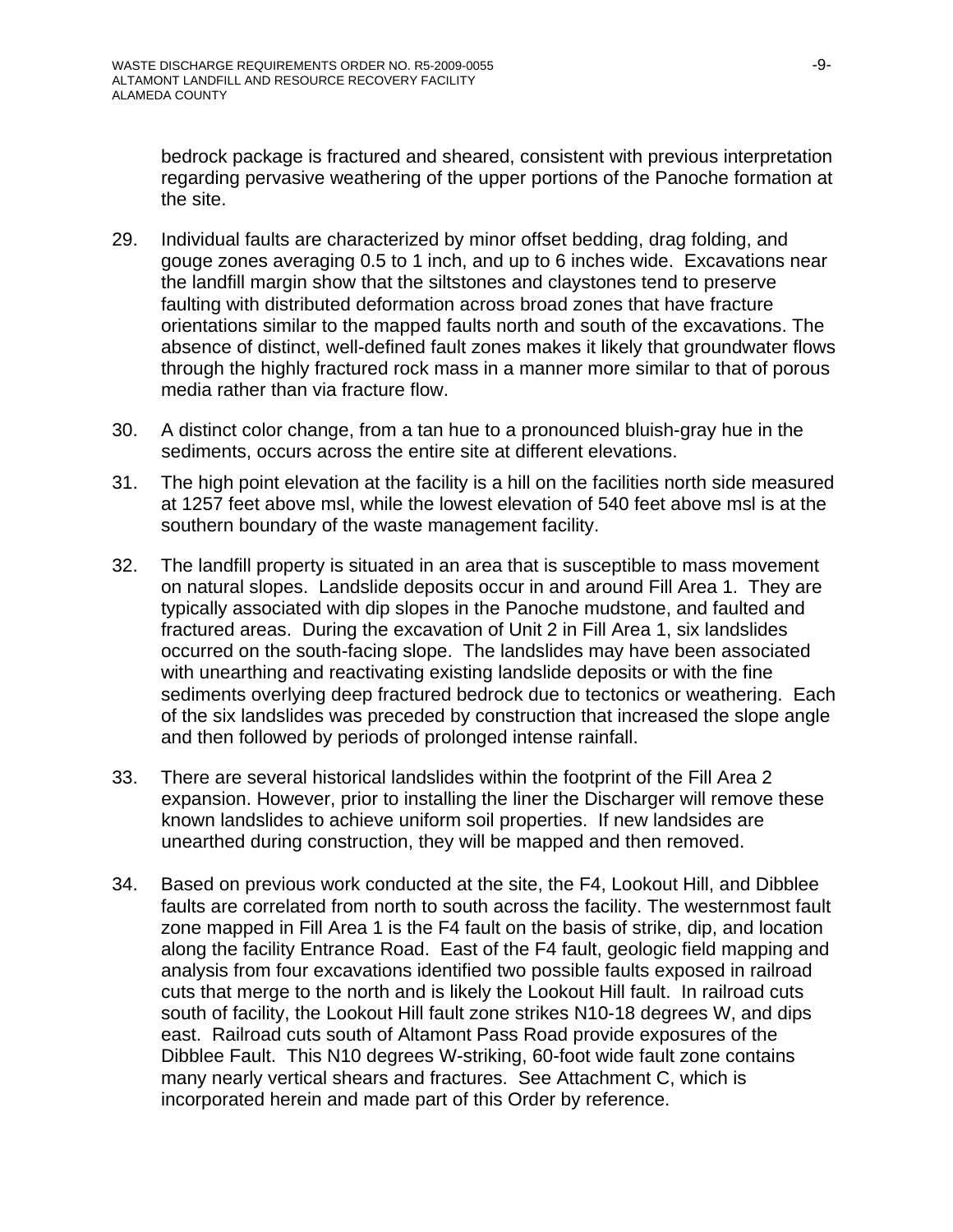- 35. The Lookout Hill and Dibblee fault zones appear to cross the facility and project through the railroad cuts south of facility. Many small fractures and joints are present between the two fault zones, indicating pervasive deformation of the bedrock between primary zones of displacement. As indicated above, however, the data collected indicate that the entire shallow bedrock package is fractured and sheared, consistent with previous interpretation regarding pervasive weathering of the upper portions of the Panoche formation at the site (see Attachment C).
- 36. The West fault has been mapped through Fill Area 2. The fault is mapped through the axis of the main canyon of Fill Area 2 and extends across a small saddle on the southern border of Fill Area 2. The West fault is steeply dipping, without a large mappable offset across the fault. The Huey fault daylights northeast of Fill Area 2 and has similar characteristics to the West fault (see Attachment C).

## **HYDROLOGY**

### **Surface Water Conditions**

- 37. The *Water Quality Control Plan for the Sacramento River Basin and the San Joaquin River Basin, Fourth Edition* (hereafter Basin Plan), designates beneficial uses, establishes water quality objectives, and contains implementation plans and policies for all waters of the Basin.
- 38. The facility is near the crest of the Altamont Hills. The regional topography is characterized by moderately to steeply rolling hills and narrow valleys that have a northwest trend. Surface water flows from the ridges down through the valleys and discharges into local drainages. These natural drainages, which are often dry, ultimately drain toward the Sacramento-San Joaquin Delta to the east or the San Francisco Bay toward the west, when surface water flow is sufficient. The drainage divide between the Central Valley Region and San Francisco Bay Region traverses the facility property. Runoff originating on the east side of the facility property drains eastward in un-named channels and ditches to Mountain House Creek, which flows to Old River in the Sacramento-San Joaquin Delta. Runoff originating on the west side of the divide flows west-southwest to channels along Dyer Road that drain into Altamont Creek, which may flow into San Francisco Bay through Arroyo Las Positas, Arroyo Mocho, Arroyo de la Laguna, and Alameda Creek near Union City.
- 39. For the drainages on the east side of the surface water divide, which drain into Sacramento-San Joaquin Delta, designated beneficial uses of surface waters, as designated in the Basin Plan, are: municipal and domestic supply; agricultural supply; industrial service supply; industrial process supply; water contact and noncontact water recreation; warm freshwater habitat; cold fresh water habitat; migration of aquatic organisms; spawning, reproduction, and/or early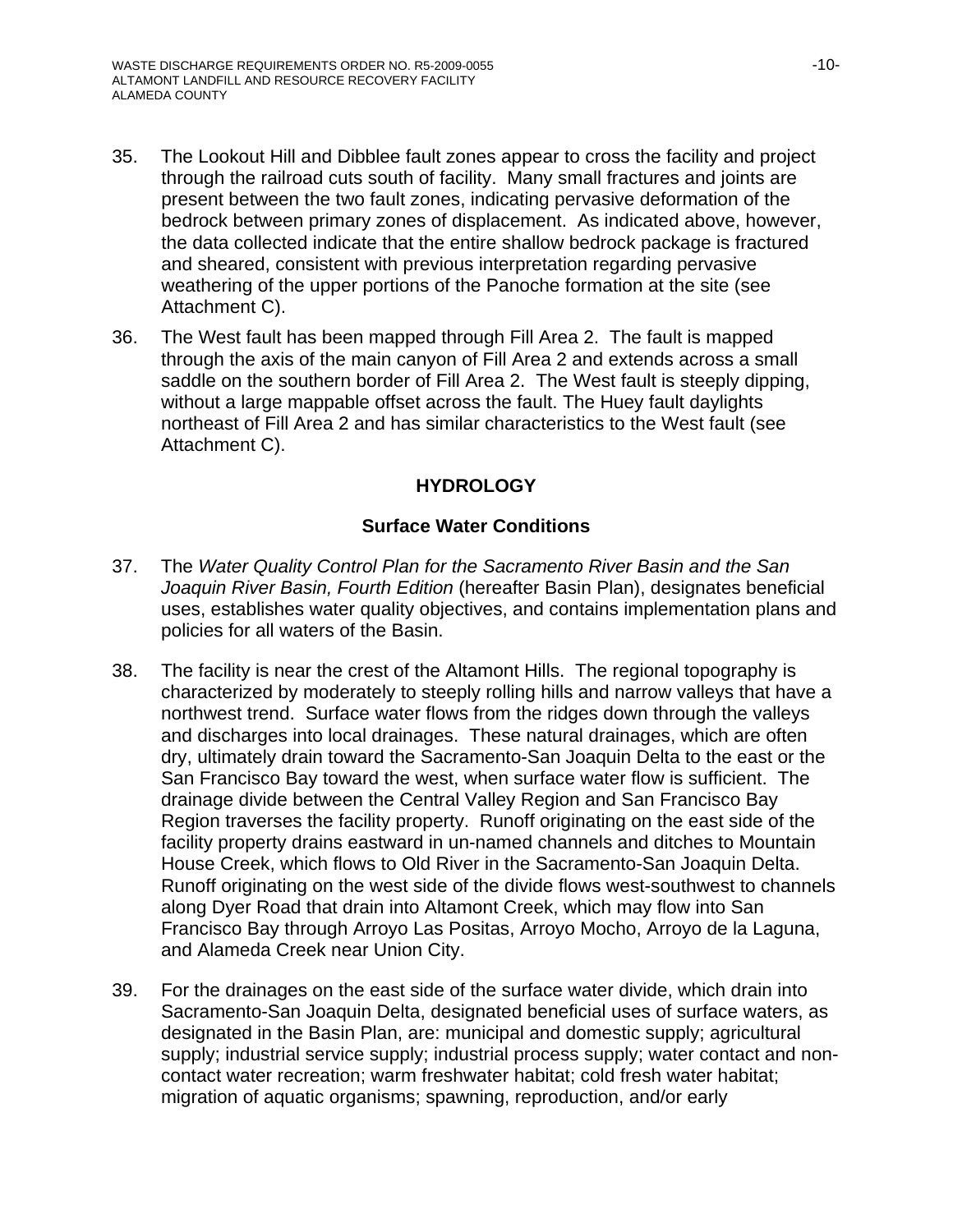development; wildlife habitat; and navigation. For the drainages on the west side of the surface water divide, as designated in the *Water Quality Control Plan for the San Francisco Bay Basin*, the Arroyo de la Laguna has potential beneficial uses for warm freshwater habitat and cold freshwater habitat, and existing beneficial uses for groundwater recharge, fish migration, water contact recreation, non-contact water recreation, fish spawning, and wildlife habitat.

- 40. The facility receives an average of about 13 inches of precipitation per year. For the 30-year period from 1971 to 2000, NOAA (2001) reports a normal annual precipitation of 14.8 inches at the Livermore Weather Station and 12.51 inches at Tracy Pumping Weather Station. Annual precipitation recorded at the facility weather station in 1997 was 10.85 inches (Simon, 1998). In 2004, 12.37 inches of precipitation was measured at the EPA ACAP study area on the south side of Fill Area 1, Unit 1. Precipitation at the project site within this range is typical of the Central Valley region. Rainfall is seasonal, with approximately 90 percent of the rainfall occurring between November and April. Snowfall is unusual at the site. Strong westerly winds from the Pacific coast are characteristic of the Altamont Pass area. Evaporation data collected for the site between 1991 and 1997 indicate a mean inferred evaporation of 65.86 inches per year (Simon, 1998). For that time period (1991-1997), the highest mean monthly-inferred evaporation was calculated as 10.85 inches for July and the lowest mean monthly-inferred evaporation was calculated as 1.13 inches for December (Simon, 1998).
- 41. The 100-year, 24-hour precipitation event is estimated to be 3.75 inches and the 1,000-year, 24-hour precipitation event is estimated to be 4.9 inches, based on Department of Water Resources' bulletin entitled *Rainfall Depth-Duration-Frequency for California*, revised November 1982, updated August 1986.
- 42. As indicated by the Flood Hazard Map the facility is not within a 100-year floodplain as identified by the Federal Emergency Management Agency (FEMA).
- 43. During the development of Fill Area 2, the Discharger will regrade and modify wetlands near the base of the waste management unit. Consequently, a complete 401 Water Quality Certification or Wavier, which ensures that the project will comply State regulations, will be necessary prior to receiving the U.S. Army Corps of Engineers Section 404 permit. Both permits are necessary prior to initiating work in the wetlands area. Also, an application for a streambed alteration permit was submitted to the California Department of Fish and Game.

### **Groundwater Conditions**

44. Groundwater is encountered at the site at depths ranging from approximately 140 feet bgs on hilltops to the ground surface in the valley bottoms where Fill Area 2 will be constructed. Groundwater occurs primarily in the upper weathered portions of the Panoche Formation bedrock and in the valley alluvium. Shallow groundwater at the site generally occurs as unconfined water table conditions.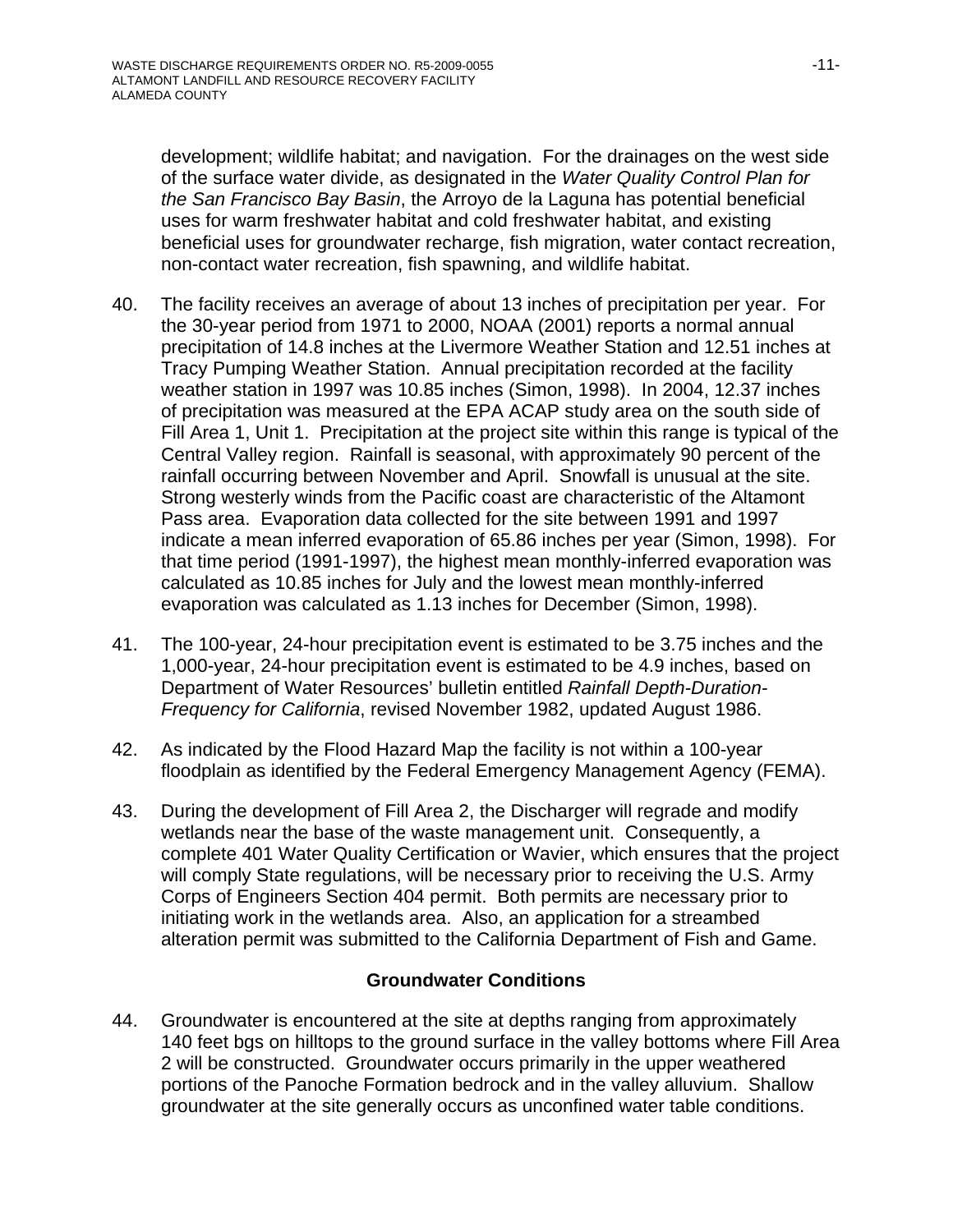Deeper groundwater within the Panoche Formation Bedrock may occur under confined conditions. In general, the groundwater level fluctuates approximately 2 to 6 feet seasonally.

- 45. The lithology beneath the facility property generally consists of mantled Quaternary deposits unconformably overlying the Cretaceous Panoche Formation. The Quaternary deposits generally consist of colluvium on the hills and hillsides and alluvium in the valleys. These deposits are generally moderately to highly plastic clays with minor amounts of fine-grained sand and bedrock fragments with residual soil up to 25 feet thick. The Panoche Formation consists of inner bedded claystone, siltstone, and massive indurated sandstone, which are representative marine turbidite sequence. The formation generally strikes northwest and dips east-northeast at 10 to 30 degrees on the east limb of the Altamont Anticline. The depth of weathering in the Panoche Formation is variable and ranges from about 10 to 100 feet below ground surface.
- 46. Investigations conducted at the site indicate that shallow groundwater flow is influenced by surface topography. The conceptual model for shallow groundwater flow is a topography-driven recharge/discharge flow system, whereby groundwater is recharged predominantly on the hillsides and discharges to the local topographic low. The water table in the conceptual model coincides with the surface topography, and groundwater flows from the highlands (recharge areas) toward the valleys (discharge areas). Vertical hydraulic gradients show a very consistent pattern, with downward gradients measured along the ridges (recharge areas) and upward gradients in the valleys (discharge areas). The magnitudes of vertical hydraulic gradients are generally in the range of 0.1 to 0.6 ft/ft. As reported in the latest Semi-Annual Groundwater Monitoring Report, the horizontal groundwater flow velocity in the alluvium and weathered bedrock is estimated to be approximately 1 foot/day.
- 47. Hydraulic conductivity of the native soils and bedrock beneath the site is highly variable, but generally decreases with depth. The highest hydraulic conductivity values (up to  $6.3 \times 10^{-3}$  centimeters per second [cm/sec]) have been observed in the shallowest depth intervals. The more transmissive zones are associated with unconsolidated alluvium and the upper, more pervasively weathered portions of the underlying bedrock. Significantly lower hydraulic conductivity values (as low as 3.5 x 10<sup>-9</sup> cm/sec) have been measured at depths greater than 100 feet bgs. The hydraulic testing conducted during the 2002 hydrogeologic investigation (LFR, 2002) concluded from three pumping and recovery tests that no measurable hydraulic communication exists between shallow and deeper groundwater zones. The contribution of local groundwater flow to Livermore-Amador Valley's main groundwater basin is considered negligible due to the very low permeability of the geologic materials (Alameda County Water District Zone 7, 2001). Rather, local groundwater flow that does occur discharges as surface water into valley bottoms (Alameda County Water District Zone 7, 2001).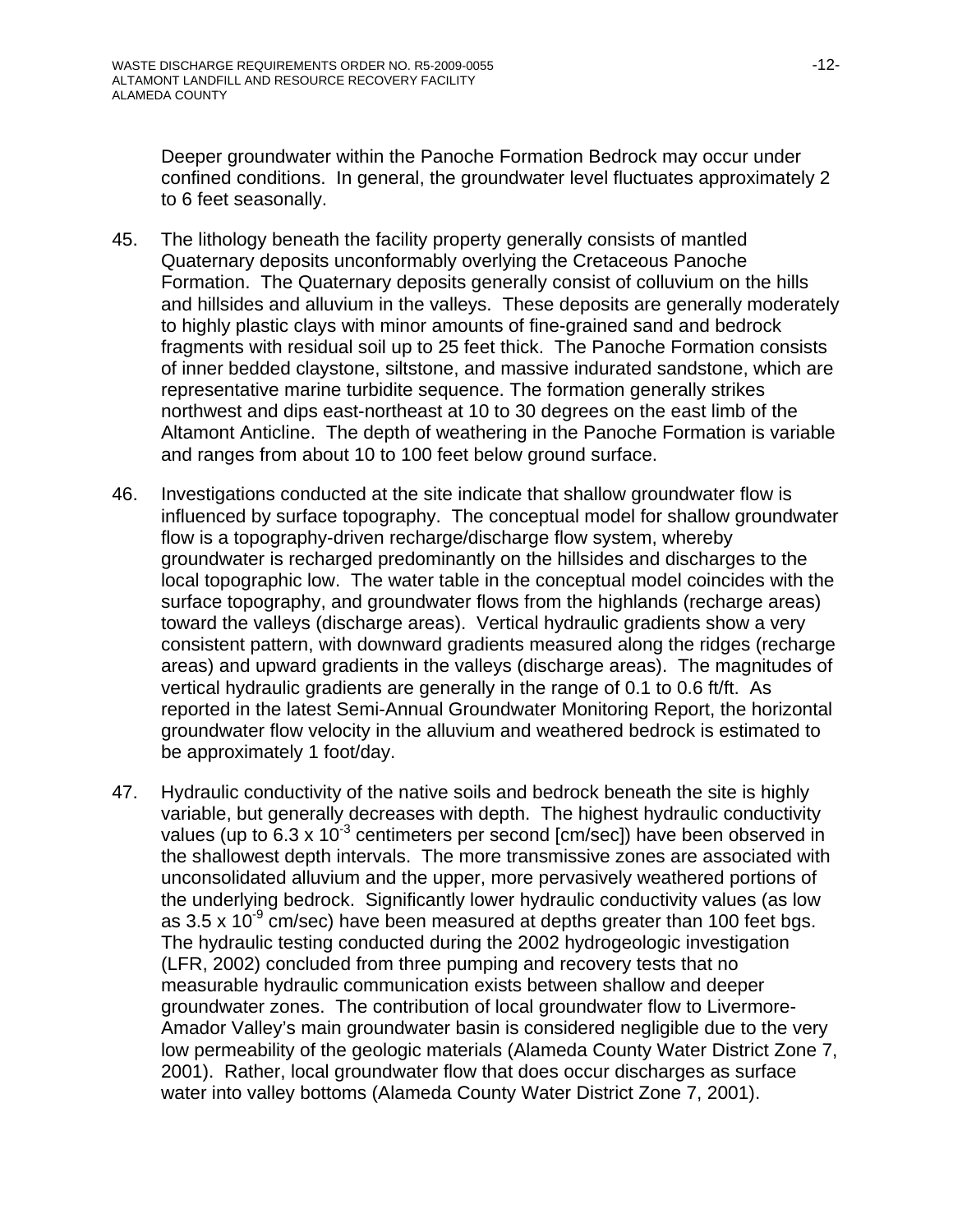- 48. Findings from the site characterization investigation indicate groundwater geochemical conditions range from very low TDS to brackish conditions (RUST, 1994a). More recent studies indicate the TDS content of groundwater generally increases with depth (LFR, 2001). Deeper groundwater TDS concentrations are greater than 1,000 mg/L (LFR, 2001). Groundwater geochemistry is primarily sodium bicarbonate to sodium chloride dominated.
- 49. Monitoring data for 2007 indicate groundwater quality has an electrical conductivity (EC) ranging between 900 and 4,900 micromhos/cm in the groundwater interceptor barrier (GWIB) and monitoring well MW5A, respectfully. During the same time, total dissolved solids (TDS) in groundwater ranged between 520 and 2,800 mg/L in the GWIB and MW5A, respectfully.
- 50. Groundwater tritium analysis was done as a means of characterizing the age of the groundwater and residence time of groundwater flow beneath the site. Generally, the natural tritium content decreased with depth (LFR, 2001), indicating the water is older with depth. To further refine the estimated age of groundwater beneath the site, RUST (1994a) conducted groundwater age dating using the C14 age dating method. Results of C14 age dating have indicated that deeper groundwater beneath the site can be as old as 30,400 years.
- 51. The designated beneficial uses of the groundwater, as specified in the Basin Plan, are municipal and domestic supply, agricultural supply, and industrial supply.

## **GROUNDWATER AND UNSATURATED ZONE MONITORING**

- 52. Review of Alameda County Flood Control and Water Conservation District records in June 2003, indicates that there are 14 municipal, domestic, industrial, or agricultural groundwater supply wells within one mile of the site. The wells include 2S/3E 16E 1, 2S/3E 18C 2, 2S/3E 18J 1, 2S/3E 18J 2, 2S/3E 18J 5, 2S/3E 18J 6, 2S/3E 18J 7, 2S/3E 18 J 8, 2S/3E 21C 2, 2S/3E 19H 1, 2S/3E 21C 11, 2S/3E 21E 1, 2S/3E 21K 1, and 2S/3E 29C 1.
- 53. The Discharger submitted a Detection Monitoring Program (DMP) for the site on 22 July 2005. The groundwater-monitoring program for facility was designed to provide environmental protection during and after landfill development. The key elements of the DMP include: (1) selection of an effective detection monitoring well network; (2) selection of appropriate monitoring parameters; (3) use of effective statistical methods to identify potential releases from the facility; and (4) appropriate sampling frequency. The groundwater-monitoring program is based on the distinct hydrogeologic and geochemical characteristics of the area and the potential influence of the landfill on the hydrogeologic system. The groundwater-monitoring network consists of a series of monitoring wells in areas considered most likely to identify the earliest possible detection of a potential release from the landfill. However, the groundwater monitoring system proposed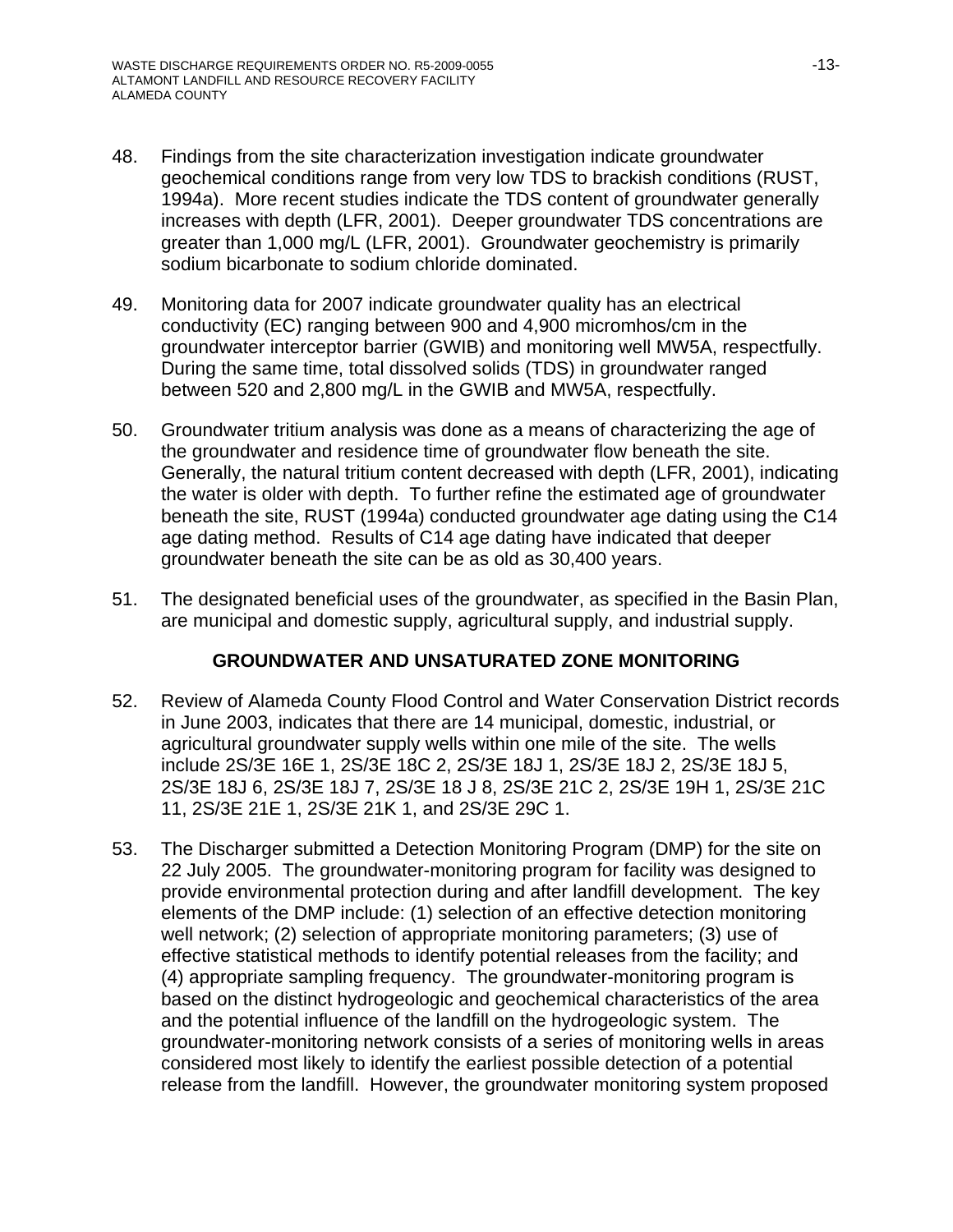for Fill Area 2 needs additional wells at the Point of Compliance as the waste management unit is expanded throughout its lifespan.

- 54. Lateral groundwater flow beneath the facility follows the original topography. Fracturing in the upper weathered zone controls vertical groundwater flow. The main emphasis of the detection monitoring program is to monitor groundwater in the canyons immediately downgradient of landfill units. The groundwater monitoring points are described in the attached Monitoring and Reporting Program.
- 55. Volatile organic compounds (VOCs) are often detected in a release from a landfill, and are the primary waste constituents detected in groundwater beneath a MSW landfill. Since VOCs are not naturally occurring and thus have no background value, they are not amenable to the statistical analysis procedures contained in Title 27 for the evaluation of a release of wastes from a Unit.
- 56. Title 27 sections 20415(e)(8) and (9) provide for the non-statistical evaluation of monitoring data that will provide the best assurance of the earliest possible detection of a release from a Unit in accordance with Title 27 section 20415(b)(1)(B)2.-4. However, Title 27 does not specify a specific method for nonstatistical evaluation of monitoring data.
- 57. The Regional Water Board may specify a non-statistical data analysis method pursuant to Title 27 section 20080(a)(1). California Water Code section 13360(a)(1) allows the Regional Water Board to specify requirements to protect underground or surface waters from leakage from a solid waste site, which includes a method to provide the best assurance of determining the earliest possible detection of a release.
- 58. In order to provide the best assurance of the earliest possible detection of a release of non-naturally occurring waste constituents from a Unit, this Order specifies a non-statistical method for the evaluation of monitoring data.
- 59. The specified non-statistical method for evaluation of monitoring data provides two criteria (or triggers) for making the determination that there has been a release of non-naturally occurring waste constituents from a Unit. The presence of two non-naturally occurring waste constituents above their respective method detection limit (MDL), or one non-naturally occurring waste constituent detected above its practical quantitation limit (PQL), indicates that a potential release of waste from a Unit has occurred. Following an indication of a potential release, verification testing will be conducted to determine whether there has been a release from the Unit, or there is a source of the detected constituents other than the landfill, or the detection was a false detection. Although the detection of one non-naturally occurring waste constituent above its MDL is sufficient to provide for the earliest possible detection of a release, the detection of two non-naturally occurring waste constituents above the MDL as a trigger is appropriate due to the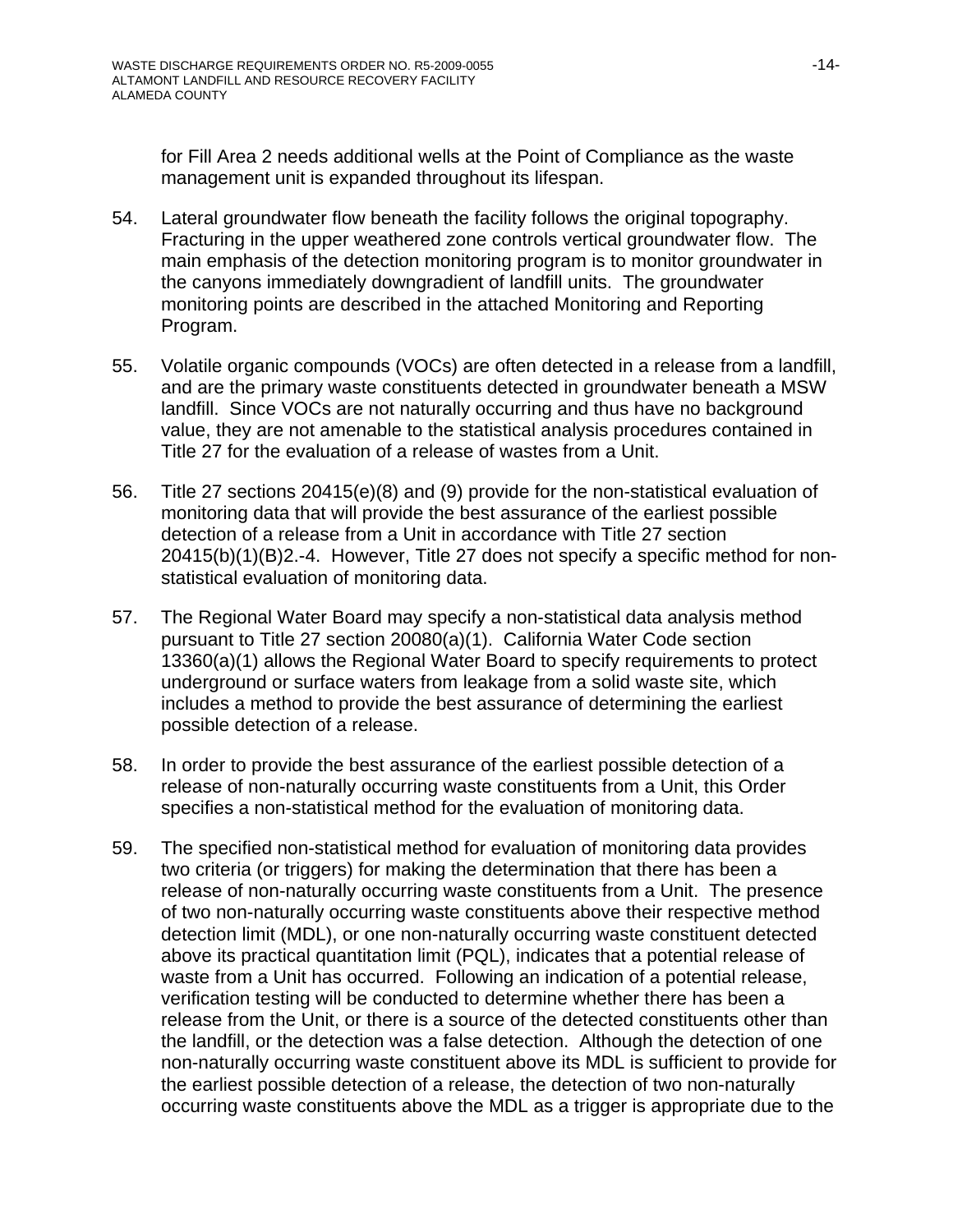higher risk of false-positive analytical results and the corresponding increase in sampling and analytical expenses from the use of one non-naturally occurring waste constituent above its MDL as a trigger.

- 60. The Discharger's conceptual groundwater model for Fill Area 1 suggests that the majority of the groundwater flow follows the topography as it passes the facility boundary. The downgradient edge of Fill Area 1 has historically been impacted by VOCs. The Discharger implemented a groundwater cleanup by installing an interceptor barrier.
- 61. Groundwater-monitoring wells for Fill Area 1 are listed in Monitoring and Reporting Program No. R5-2009-0055. Locations of monitoring wells are shown on Attachment C.
- 62. The unsaturated zone beneath Fill Area 1 is monitored by pan lysimeters designated VZM-A and VD (Unit 1), and VD2 (Unit 2). The Discharger proposes to monitor the unsaturated zone beneath Fill Area 2 with a pan lysimeter.
- 63. The Groundwater monitoring system for Fill Area 2 is listed in Monitoring and Reporting Program No. R5-2009-0055. Locations of monitoring wells are shown on Attachment C.
- 64. To monitor groundwater conditions on the northern boundary of Fill Area 2, an additional well must be installed in the weathered zone in the saddle area at the intersection of the West Fault and the northern extent of Fill Area 2. This Order requires a work plan for installation of a monitoring well at this location.
- 65. Title 27 requires that a detection monitoring well is installed at the downgradient edge of the Unit. Fill Area 2 will be filled in stages. As a result, the footprint of the waste management unit will expand over time. The Discharger must develop and implement a plan that will ensure there will be a groundwater monitoring well at the downgradient edge of the waste throughout the life of the facility.
- 66. The Discharger must propose a monitoring program for the two Class II surface impoundments which complies with Title 27. This Order requires installation of monitoring well(s) or other approved monitoring device for the two Class II surface impoundments.

## **LEACHATE MONITORING**

- 67. Leachate produced within Fill Area 1 is monitored at locations designated as LS, LS2, and Wastewater Treatment Plant Effluent.
- 68. During 2007, Fill Area 1, Unit 1 and Valley Drain produced an average of 3,062 gallons of leachate per day. Fill Area 1, Unit 2 produced an average of 5,053 gallons of leachate per day for the same period.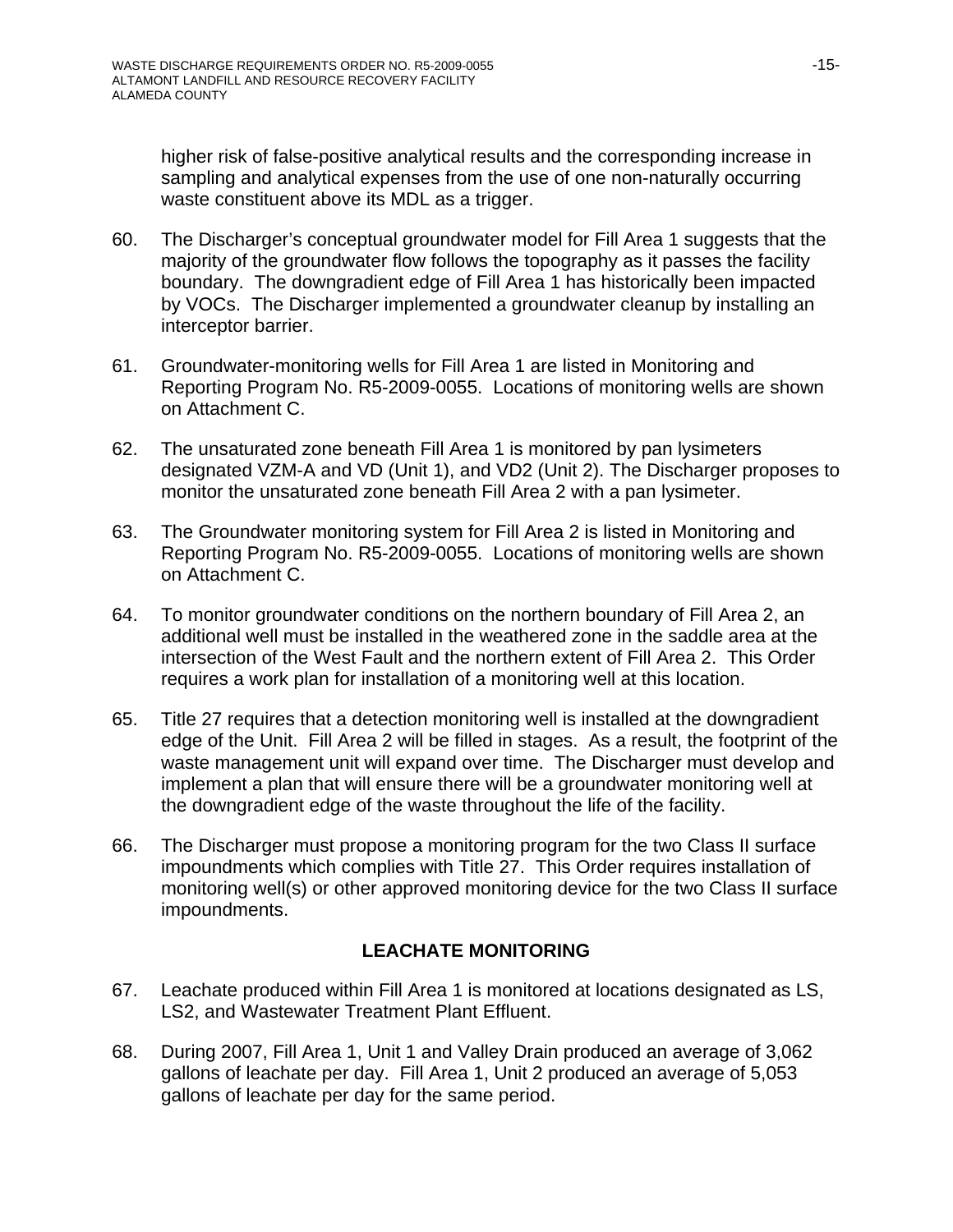69. The Discharger will monitor leachate produced in Fill Area 2 from the sump. The volume of leachate will vary with the amount of area exposed.

### **LANDFILL GAS**

- 70. The facility has installed vertical and horizontal landfill gas collection wells and piping into the waste of Fill Area 1, Unit 2. The collection system utilizes high-density polyethylene (HDPE) collection pipe and Schedule 80 PVC or steel riser pipe for wells. As the landfill expands, new wells and collection piping is brought online. Landfill gas collected from the system is collected and drawn to the landfill gas-to-energy facility, which consumes an average of 3.6 million cubic feet of landfill gases per day.
- 71. Landfill gas condensate generated within Fill Area 1 is collected and gravity flows through the lateral and header pipes to a storage tank located at the former landfill gas flare station. The condensate unable to gravity flow to the gas-to-energy plant is collected in sumps, which are pumped regularly to a point where they will gravity flow to the storage tank. The condensate is then removed from the storage tank for destruction in the landfill flare(s) or returned to a lined unit in accordance with CCR title 27. Alternatively, the Discharger may separate the aqueous phase from the landfill gas condensate for processing in the WWTP.
- 72. There are 15 landfill gas monitoring wells for Fill Area 1. A landfill gas monitoring program for Fill Area 2 must be developed and installed prior to placement of waste within the waste management unit.

## **GROUNDWATER DEGRADATION AND CORRECTIVE ACTION**

73. Low concentrations of VOCs were detected in groundwater below the Fill Area 1, Unit 1 landfill toe in 1982. Monitoring wells E-05 and E-07 were installed near the toe in 1985 to assist in the monitoring. A GWIB was installed in 1987 to contain and extract groundwater in the toe area. The toe area of the landfill was closed with a prescriptive cover liner system, and landfill gas collection and control were implemented as corrective actions. The VOCs reported during the initial operation of the GWIB have not been detected above reporting limits since 1992 (SCS Engineers, July, 2003). A detailed evaluation and pilot study program was conducted in 2003 and 2004 to assess the effectiveness of the GWIB. The results of the study indicated that extraction from the GWIB had no consequential effect on groundwater quality at the site, and groundwater extraction from the GWIB, therefore, was terminated in 2004. Based on review of the data, a Revised Engineering Feasibility Study was submitted in 2005, which included continued landfill gas extraction coupled with monitored natural attenuation as the appropriate remedial action. Groundwater monitoring continues in this area. These WDRs adopt the new corrective action measures for this area as described in the 2005 Revised Engineering Feasibility Study. Monitoring wells E-05 and E-07 are Point of Compliance wells in this area.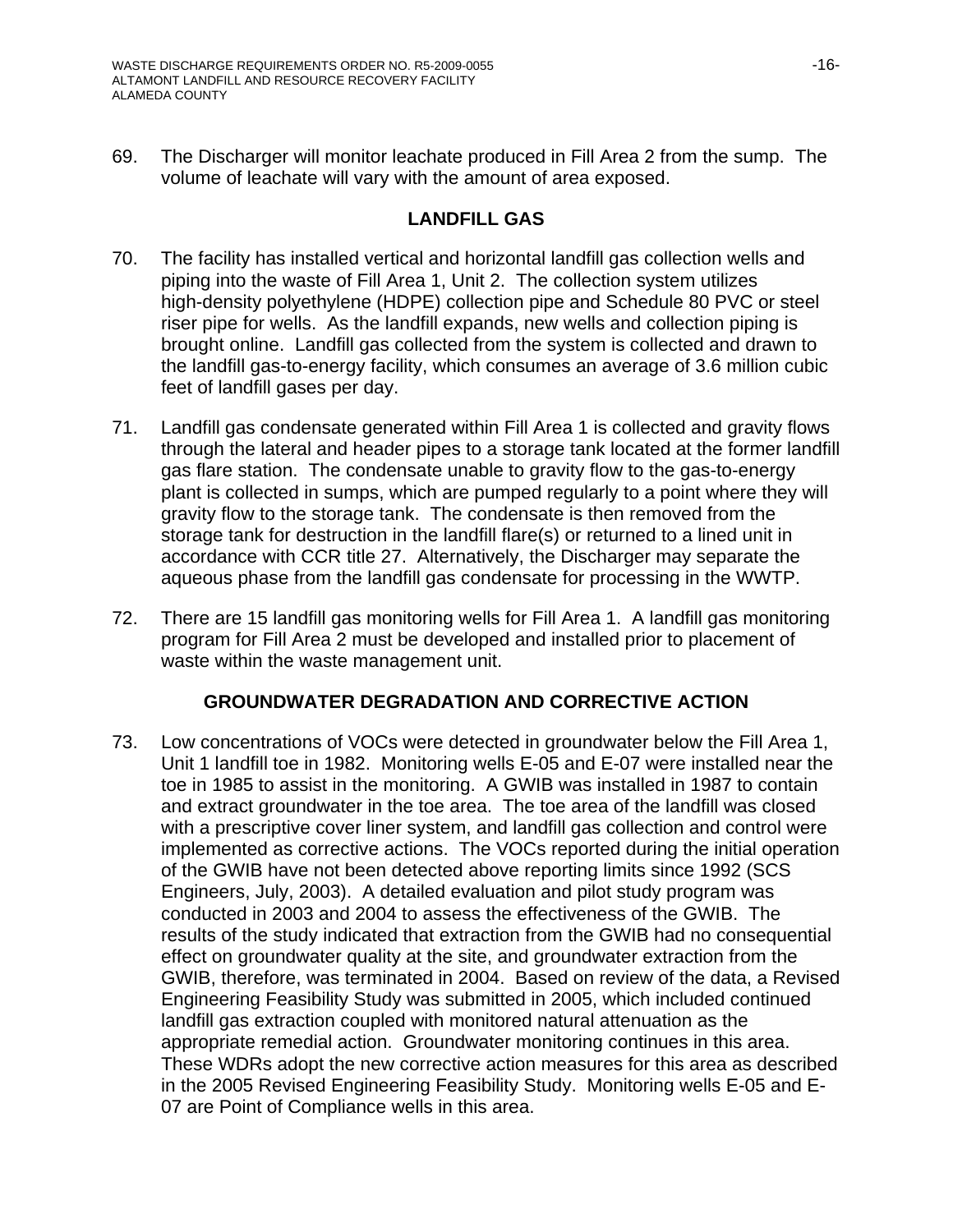- 74. Low concentrations of VOCs were detected on the east side of Fill Area 1, Unit 1 at monitoring well E-20B in 1999. Monitoring data collected from the E-20B area over the past several years have shown a continuing decrease in the concentrations of VOCs. The lateral and vertical extent of groundwater impacts has been defined. The source of the low concentrations of VOCs detected in E-20B has been attributed to landfill gas. Landfill gas collection and extraction systems were installed as corrective actions to mitigate the impact. These efforts, in addition to natural attenuation processes, have resulted in improved groundwater quality at E-20B. Based on review of the data, a Revised Engineering Feasibility Study was submitted in 2005, which included continued landfill gas and condensate extraction coupled with monitored natural attenuation as the appropriate remedial action. These WDRs adopt the corrective action measures for this area as described in the 2005 Revised Engineering Feasibility Study. To facilitate the groundwater cleanup strategy outlined in Title 27, monitoring well E-20B is now identified as a corrective action well.
- 75. The following VOCs have been detected routinely in groundwater: dichlorofluoromethane, trichlorofluromethane, dichlorodifluoromethane, diethyl ether, tetrahydrofuran, and vinyl chloride.

## **LINER PERFORMANCE DEMONSTRATION**

- 76. On 15 September 2000, the Regional Water Board adopted Resolution No. 5-00-213 Request for the State Water Resources Control Board to review the adequacy of the prescriptive design requirements for landfill waste containment systems to meet the performance standards of Title 27. The State Water Resources Control Board responded, in part, that "a single composite liner system continues to be an adequate minimum standard" but added that the Regional Water Board "should require a more stringent design in a case where it determines that the minimum design will not provide adequate protection to a given body of groundwater."
- 77. In a letter dated 17 April 2001, the Executive Officer notified Owners and Operators of Solid Waste Landfills that "the Regional Water Board will require a demonstration that any proposed landfill liner system to be constructed after 1 January 2002 will comply with Title 27 performance standards. A thorough evaluation of site-specific factors and cost/benefit analysis of single, double, and triple composite liners will likely be necessary."
- 78. The Discharger submitted a liner performance appraisal for construction of the liner system at the facility Class II waste management units (Golder Associates, Inc. October 2001; and GeoSyntec Consultants, Inc., July 2004). The liner performance appraisals comply with the requirements in Title 27.

## **CONSTRUCTION AND ENGINEERED ALTERNATIVE**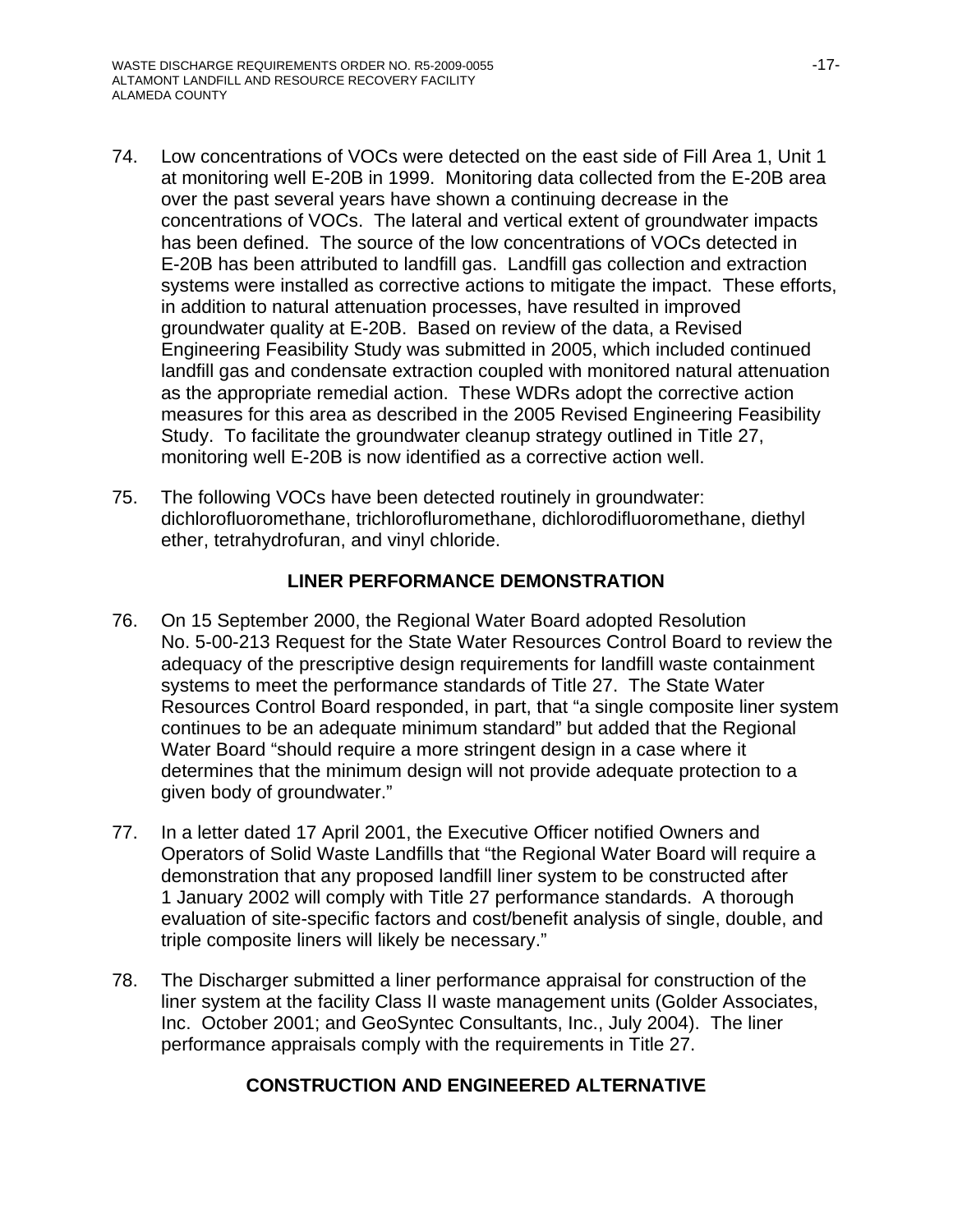- 79. On 17 June 1993, and as amended on 21 July 2005, the State Water Resources Control Board adopted Resolution No. 93-62 implementing a policy for the construction, monitoring, and operation of MSW landfills that is consistent with the federal MSW regulations promulgated under Title 40, Code of Federal Regulations, Part 258 (Subtitle D).
- 80. Resolution No. 93-62 requires the construction of a specified composite liner system at new MSW landfills, or expansion areas of existing MSW landfills, that receive wastes after 9 October 1993.
- 81. Resolution No. 93-62 also allows the Regional Water Board to consider the approval of engineered alternatives to the prescriptive standard. Section III.A.b. of Resolution No. 93-62 requires that the engineered alternative liner systems be of a composite design and that its components, in combination, equal or exceed the waste containment capability of the prescriptive design .
- 82. Title 27 section 20080(b) allows the Regional Water Board to consider the approval of an engineered alternative to the prescriptive standard. In order to approve an engineered alternative in accordance with Title 27 sections 20080(c)(1) and (2), the Discharger must demonstrate that the prescriptive design is unreasonably and unnecessarily burdensome and will cost substantially more than an alternative which will meet the criteria contained in Title 27 section 20080(b), or would be impractical and would not promote attainment of applicable performance standards. The Discharger must also demonstrate that the proposed engineered alternative liner systems are consistent with the performance goal addressed by the particular prescriptive standard, and provides protection against water quality impairment equivalent to the prescriptive standard in accordance with Title 27 section 20080(b)(2).
- 83. California Water Code section 13360(a)(1) allows the Regional Water Board to specify the design, type of construction, and/or particular manner in which compliance must be met in WDRs or orders for the discharge of waste at solid waste disposal facilities.
- 84. The Discharger proposes liner systems for Fill Area 2 and the Class II surface impoundments which will be designed, constructed, and operated to prevent migration of wastes from the Unit to adjacent natural geologic materials, groundwater, or surface water during disposal operations, closure, and the postclosure maintenance period in accordance with the criteria set forth in Title 27 for a Class II waste management units.

### **Groundwater Separation**

85. The Discharger submitted a Report of Waste Discharge requesting approval of an engineered alternative to five feet of groundwater separation for Fill Area 2 similar to that constructed in Fill Area 1, Unit 2. This Order conditionally approves the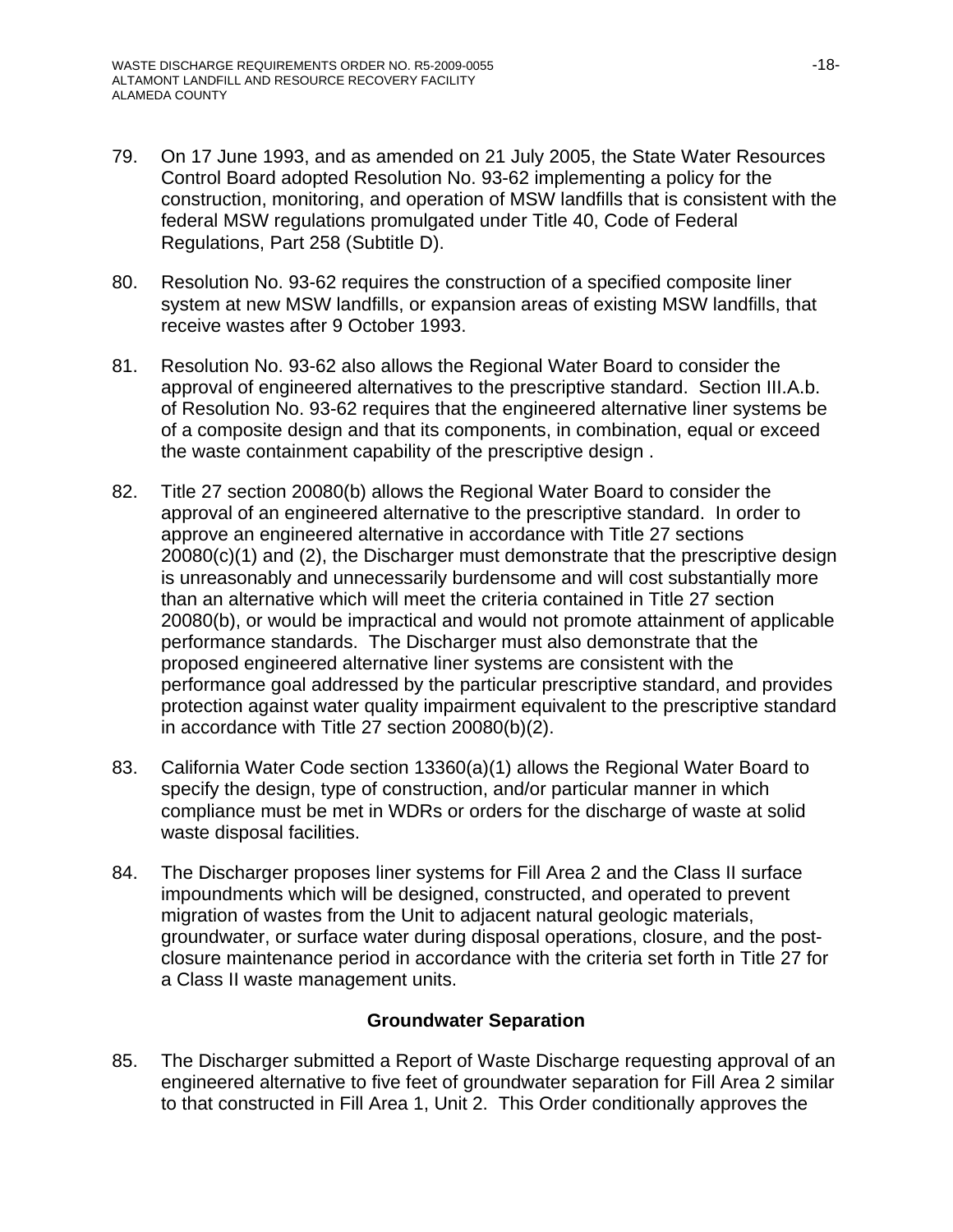proposed three feet of separation for Fill Area 2 and requires that the Discharger monitor the water in the groundwater underdrain for impacts. If impacts are found and confirmed, the Discharger must provide five feet of separation in all future units in Fill Area 2 constructed after the impacts are found (Discharge Specification B.2), and also investigate and remediate the impacts as required in section E. Detection Monitoring Specifications of these WDRs.

## **Engineered Alternative Liner System for Fill Area 2**

- 86. The Discharger's proposed engineered alternative bottom liner system in Fill Area 2 consists of, from top to bottom:
	- a. A one-foot thick gravel LCRS;
	- b. A 60-mil thick HDPE geomembrane;
	- c. A two-foot compacted low-permeability soil layer;
	- d. A one-foot compacted general earth fill layer;
	- e. A geotextile separator;
	- f. A one-foot thick groundwater subdrain gravel layer; and
	- g. Prepared subgrade.
- 87. Side slope liners are proposed to be constructed of, from top to bottom:
	- a. A geocomposite drainage layer LCRS;
	- b. A 60-mil HDPE geomembrane;
	- c. A two-foot compacted low-permeability soil layer or a Geosynthetic Clay Layer (GCL);
	- d. A one-foot compacted general earth fill layer in the portion of the wetted footprint of the landfill;
	- e. A double-sided subdrain drainage geocomposite; and
	- f. Prepared subgrade.
- 88. The Discharger has adequately demonstrated that construction of a Subtitle D prescriptive standard liner would be unreasonable and unnecessarily burdensome when compared to the proposed engineered alternative design. The Discharger has demonstrated that the proposed engineered alternative is consistent with the performance goals of the prescriptive standard and affords at least equivalent protection against water quality impairment.
- 89. The LCRS for the bottom liner consists of a one-foot permeable gravel layer overlying a geotextile fabric and the HDPE geomembrane; intermediate perforated collection pipe network; a depressed sump area; and a side-slope riser with leachate pump. The leachate collection and removal system for the sideslope liner consists of a double-sided geocomposite. The design leachate generation rate is 580 gallons per minute. The design extraction rate is 1,160 gallons per minute.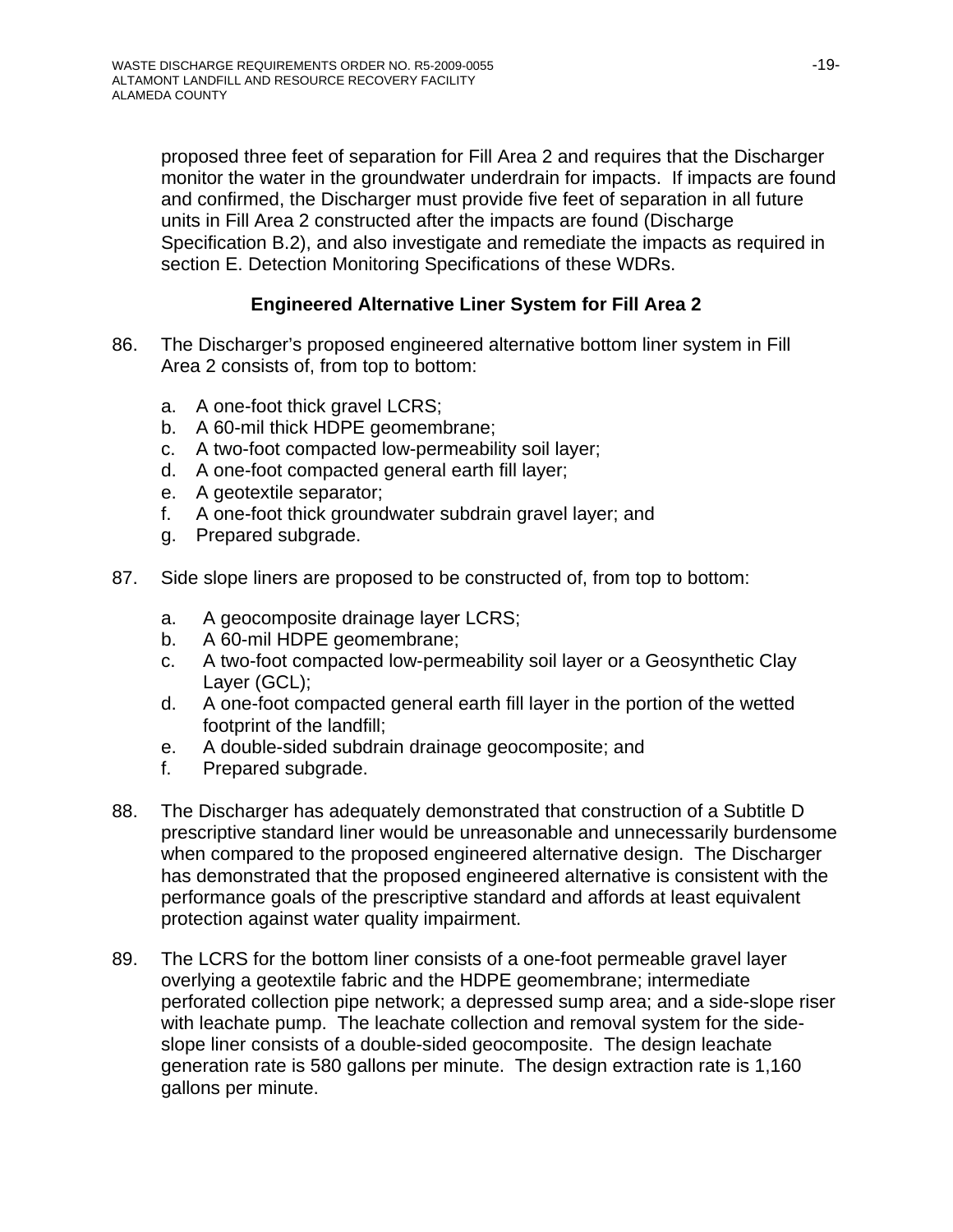90. Construction will proceed only after all applicable construction quality assurance plans have been approved by the Executive Officer.

## **Class II Surface Impoundments Liner System**

- 91. The Class II surface impoundments will have a lined area of approximately one acre in size and a maximum water storage depth of about 3 meters (10 feet) excluding the two-foot minimum freeboard requirement. The Discharger proposes an engineered alternative to the prescriptive liner requirements of Title 27 for the Class II surface impoundments. The engineered alternative consists of from the top down:
	- a. 1.5 foot operations soil layer;
	- b. 40-mil sacrificial HDPE geomembrane;
	- c. the primary 60-mil-thick HDPE geomembrane;
	- d. HDPE Geonet;
	- e. LCRS gravel;
	- f. The secondary 40-mil HDPE geomembrane;
	- g. A GCL;
	- h. The pan lysimeter single sided geocomposite;
	- i. Pan lysimeter gravel;
	- j. A tertiary 40-mil HDPE geomembrane;
	- k. 4-inch select soil liner bedding; and
	- l. A compacted subgrade.

The Discharger proposed the soil operations layer and sacrificial geomembrane layer to protect the primary liner when the impoundments are cleaned out.

- 92. The Class II surface impoundments will be graded with positive slopes such that the geocomposite LCRS layer will drain to a LCRS collection sump. The LCRS sump will have minimum plan dimensions of 3 meters (10 feet) square, a thickness of 0.3 meters (one-foot), and a volume of about 2.83 meters<sup>3</sup> (~100 cubic feet). The LCRS sump will contain drainage gravel and a minimum 0.15-meter (6-inch) diameter perforated HDPE collection pipe for removal of any liquid from the leak detection system.
- 93. The LCRS geocomposite drainage layer will have a minimum transmissivity of 4 x 10<sup>-4</sup> meters<sup>2</sup> per second (4 x 10<sup>-3</sup> feet<sup>2</sup> per second). Assuming a hypothetical damage to the primary geomembrane liner equal to a 1 millimeter diameter hole for every acre of lined area (suggested standard value for modern liner construction & CQA) and a maximum permitted hydraulic head of 0.3m (e.g., 12-inch maximum), the LCRS geocomposite will have a flow capacity of 20 meters<sup>3</sup> per acre per day (e.g., >5,000 gallons per acre per day). The minimum 0.15-meter (6-inch) diameter perforated HDPE collection pipe and LCRS sump will both have capacities of at least 21 meters<sup>3</sup> per acre per day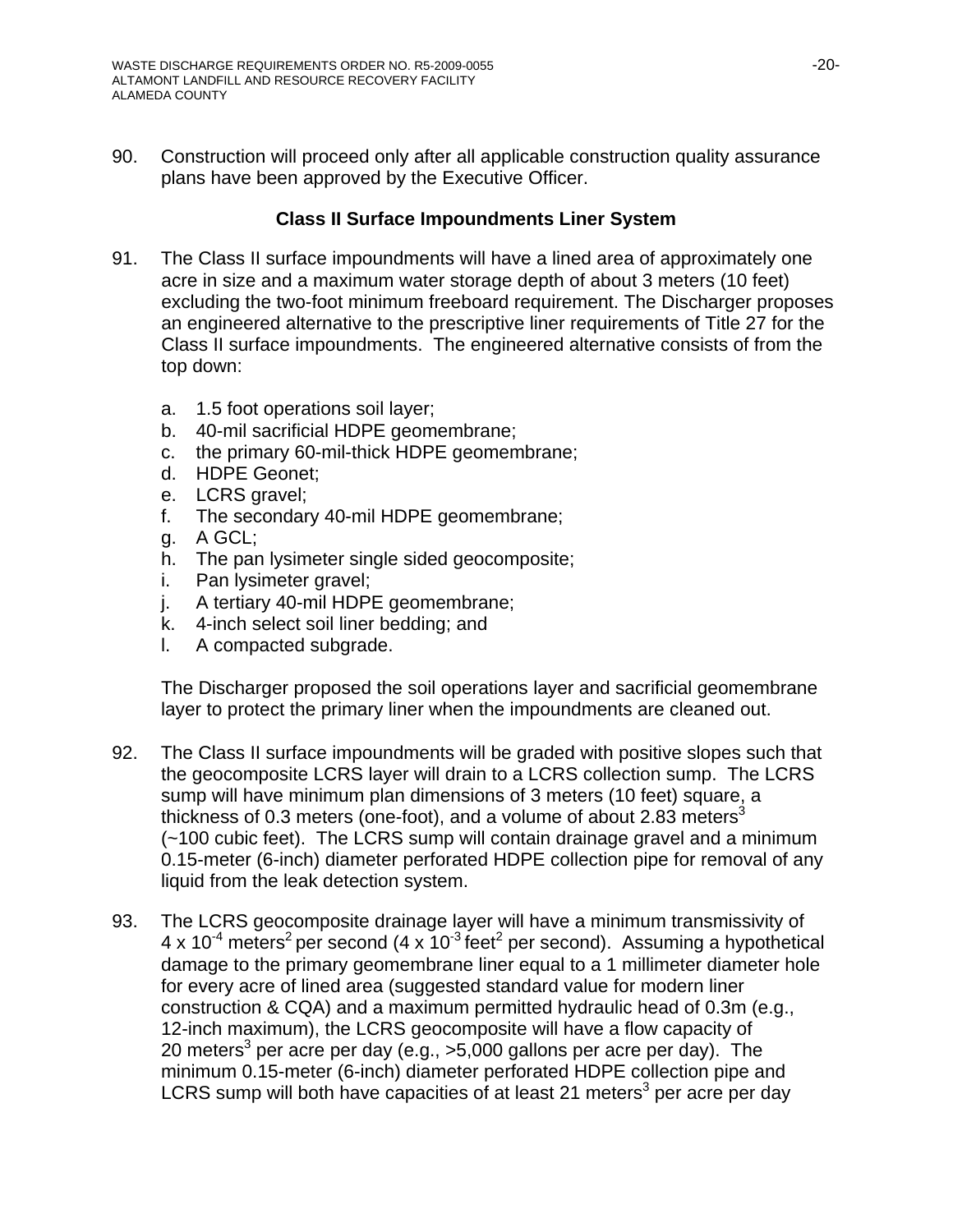(~5,550 gallons per acre per day). Given a recommended Action Leakage Rate of 7.57 meters<sup>3</sup> per acre per day (2,000 gallons per acre per day) for the Class II Impoundments, the proposed LCRS geocomposite drainage layer, sump, and pump system will exceed the volume of leachate by 2.5 times. This exceeds the minimum requirement of 2.0 times as required by Title 27.

## **CLOSURE**

## **Landfill Closure and Final Cover Design**

- 94. The RWD/JTD submitted by the Discharger contains a final closure system for the Unlined Area, Fill Area 1, Unit I that consists of the following (from bottom-to-top): a two-foot foundation layer comprised of random soils; a one-foot low-permeability layer of compacted fine grained soils, which will yield a permeability of  $1x10^{-7}$ cm/sec or less; and a one-foot vegetative layer comprised of random soils. This cover design has since been replaced (see Findings 97 through 102).
- 95. The RWD/JTD submitted by the Discharger contains a final closure system for Fill Area 1, Unit 2 and Fill Area 2 at the landfill. This cover system consists of the following (from bottom-to-top): a two-foot foundation layer comprised of random soils; a one-foot low-permeability layer of compacted fine grained soils, which will yield a permeability of  $1x10<sup>-7</sup>$  cm/sec or less; a flexible membrane liner (FML) consisting of a minimum 60-mil HDPE cover; a synthetic drainage layer (e.g., geonet) overlain by 16-ounce geotextile material; and a one-foot vegetative layer comprised of random soils. This cover design has since been replaced (see Findings 97 through 102).
- 96. In 1989, the Discharger closed approximately 9 acres of Fill Area 1, Unit 1 with a soil cover. In 1992, the Discharger closed approximately 17.8 acres of Fill Area 1, Unit 1 with a soil cover consisting of a one foot vegetative soil layer over a one foot compacted clay soil layer over existing interim cover.
- 97. The Discharger submitted a December 2008 *Alternative Final Cover Design Report* (AFC Report) for the remainder of Fill Area 1 (Units 1 and 2). The proposed alternative final cover is an evapotranspirative (ET) cover, also known as a water balance cover. This type of cover functions by storing moisture between the soil particles during the rainy season, and releasing that moisture during the growing season and dry season through plant uptake and evaporation. The AFC Report states that this type of cover has advantages over a prescriptive cover that include better ability to accommodate settling and subsidence, increased rooting depth for native vegetation, better static and seismic slope stability, reduced complexity for long-term maintenance, better ecological diversity and density, and potentially increased end-use capabilities.
- 98. Federal regulations allow for alternative final covers that provide an "equivalent reduction in flux" to the prescriptive standard, and State regulations under Title 27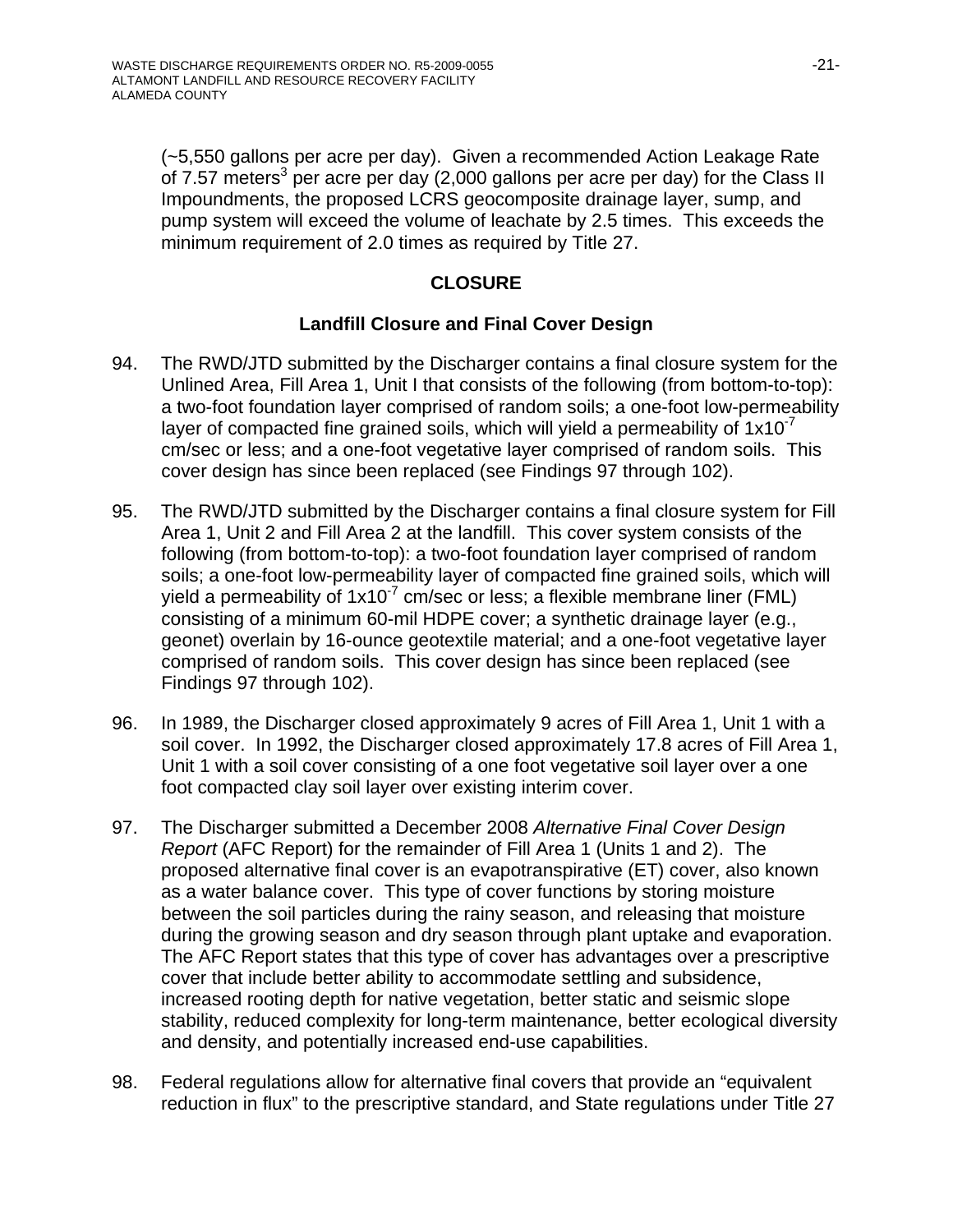indicate that a "similar low through-flow rate" should be achieved. State regulations also say that alternatives can be approved that "will continue to isolate the waste in the Unit from precipitation and irrigations waters at least as well as would a final cover built in accordance with applicable prescriptive standards."

- 99. The AFC Report presented results from a five-year pilot study of a four-foot thick ET cover conducted under the Alternative Covers Assessment Project (ACAP), a US EPA program. The project was one of many ACAP projects conducted in California and the United States. The ACAP cover performed well until the third year of the study at which point increased percolation was measured in the underlying lysimeter. Moisture probe and lysimeter data indicated an immediate response to rainfall even at the deepest points in the cover. The Discharger concluded that preferential flow was occurring, and that it was caused by shrinkage of the soil away from the edges of the lysimeters and moisture probes. The Discharger also concluded that the cause was its placement at aboveoptimum moisture and with too much compaction that would cause the soil to shrink when it dried out during the summer.
- 100. The AFC Report also presented information from the examination of the existing final covers that were installed in 1989 and 1992. Several trenches were dug into the covers to examine the soil and rooting depths. The soil was found to be in generally good condition, with no evidence of preferential flow having developed during the almost 20 years since the covers were installed. The Discharger also conducted a borrow source investigation to verify the properties of the particular types of soil needed to complete the proposed final cover.
- 101. Based on the above information, the Discharger designed a proposed four-foot thick ET cover consisting of two feet of soil placed loosely at below-optimum moisture over two feet of compacted soil, a design similar to the cover placed in 1992. The cover would be vegetated using native annual and perennial species selected to maximize removal of moisture from the cover. The Discharger conducted extensive modeling of the proposed cover over a ten-year period, including the two wettest years on record (1982-83) using rainfall data from the nearby Livermore station. The cover was also modeled under conditions of five consecutive years of above average precipitation of 17.7 inches per year based on 2005 rainfall. Rainfall was measured at the ACAP test plot during the study and indicated rainfall at the site is similar to, but slightly less than that measured at the Livermore station that averages 14.8 inches per year. The modeling indicated that the proposed cover would allow percolation to a maximum depth of 23.2 inches into the cover over the ten year period under the above average precipitation conditions that included the wettest two years on record. The modeling also indicated that the proposed cover would allow percolation to a maximum depth of 20.1 inches over the five-year period of above-average rainfall. These results indicate that there would be no flux through the proposed four-foot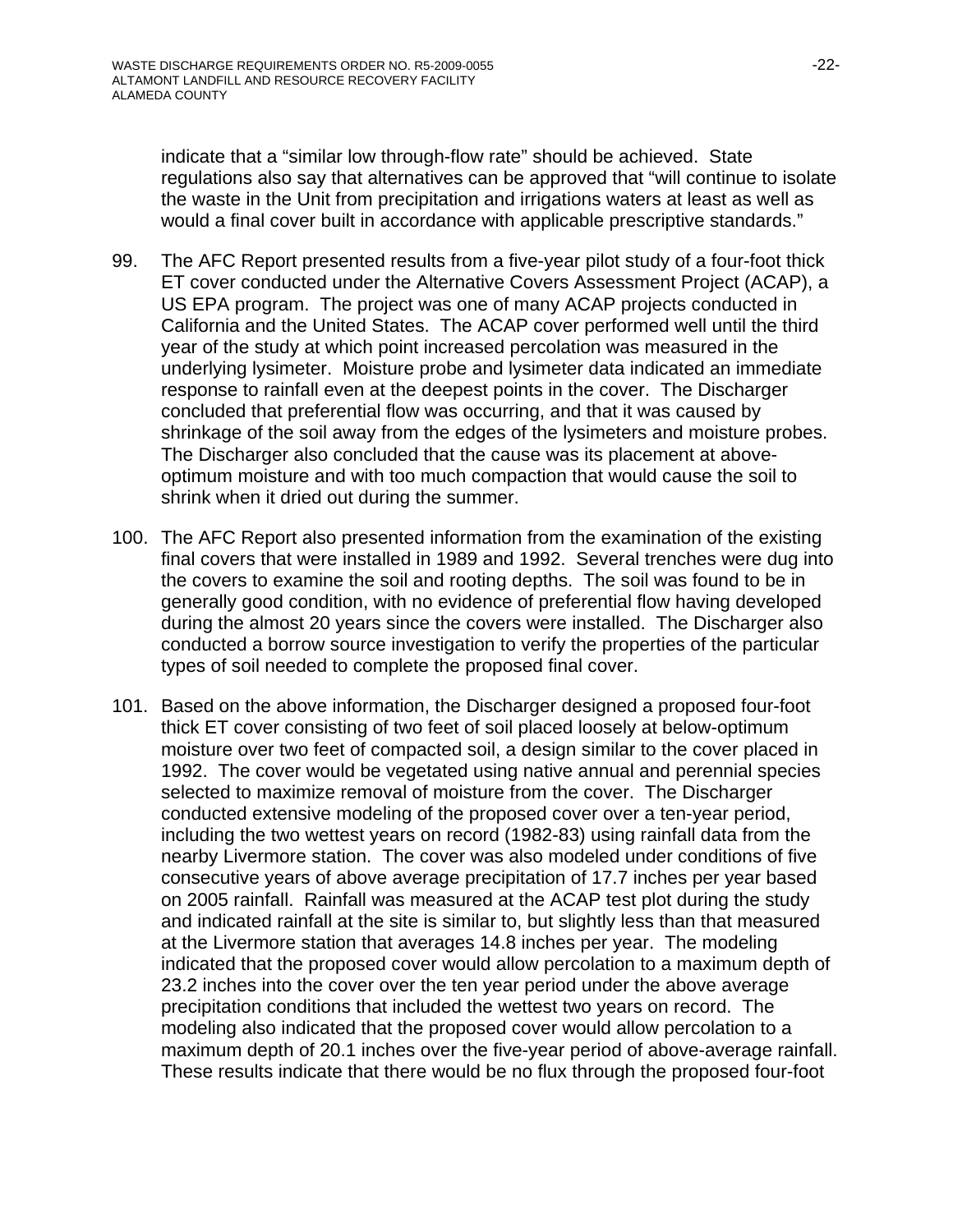(48-inch) cover under either scenario, and that it would therefore meet both the State and federal regulatory requirements.

102. This Order approves the proposed alternative final cover design for closure of the remainder of Fill Area 1, Unit 1, with a contingency that it is shown to isolate the wastes from precipitation through monitoring (refer to Construction Specification D.15 and Provision 23.c of this Order). Prior to approval of an alternative final cover for Fill Area 1, Unit 2, or for Fill Area 2, this Order requires the Discharger to provide an additional study of the proposed final cover after it is installed on Fill Area 1, Unit 1. This Order requires that the Discharger provide a monitoring plan for review and approval by the Executive Officer to monitor the proposed cover. The purpose of the additional study and monitoring is to provide additional data upon which to evaluate whether the cover will perform as modeled, given that the ACAP cover did not perform as expected, prior to approval of an alternative cover for the remainder of the landfill. Once the study is completed, the Discharger may submit a proposal for an alternative final cover for Fill Area 1, Unit 2, and if desired, for Fill Area 2 with any necessary adjustments to the proposed design based on the results of the study.

## **Closure of Class II Surface Impoundments**

103. For the Class II surface impoundments Section 21400(b)(1) of CCR Title 27 states: Unless the Discharger demonstrates, and the RWQCB finds, that it is infeasible to attempt clean-closure of the impoundment, then all residual wastes, including sludges, precipitates, settled solids, and liner materials contaminated by wastes, shall be completely removed from the impoundment and discharged to an approved Unit. Remaining containment features shall be inspected for contamination and, if not contaminated, can be dismantled. Any natural geologic materials beneath or adjacent to the closed impoundment that have been contaminated shall be removed for disposal at an appropriate Unit. For surface impoundments that are successfully clean-closed, as herein described, the RWQCB shall declare the Unit no longer subject to the SWRCB-promulgated requirements of this title. If, after reasonable attempts to remove such contaminated materials, the Discharger demonstrates that removal of all remaining contamination is infeasible, the surface impoundment shall be closed as a landfill or land treatment unit, as appropriate, pursuant to 21400(b)()(2) of CCR Title 27.

# **LEACHATE AND CONDENSATE MANAGEMENT**

104. As part of the amended RWD/JTD, the Discharger submitted a December 2008 *Leachate and Condensate Recirculation Plan* requesting approval for returning leachate and landfill gas condensate to units with similar classification and waste characteristics from which they originated to reduce leachate and condensate management costs. Title 27 CCR 20340(g) requires that leachate be returned to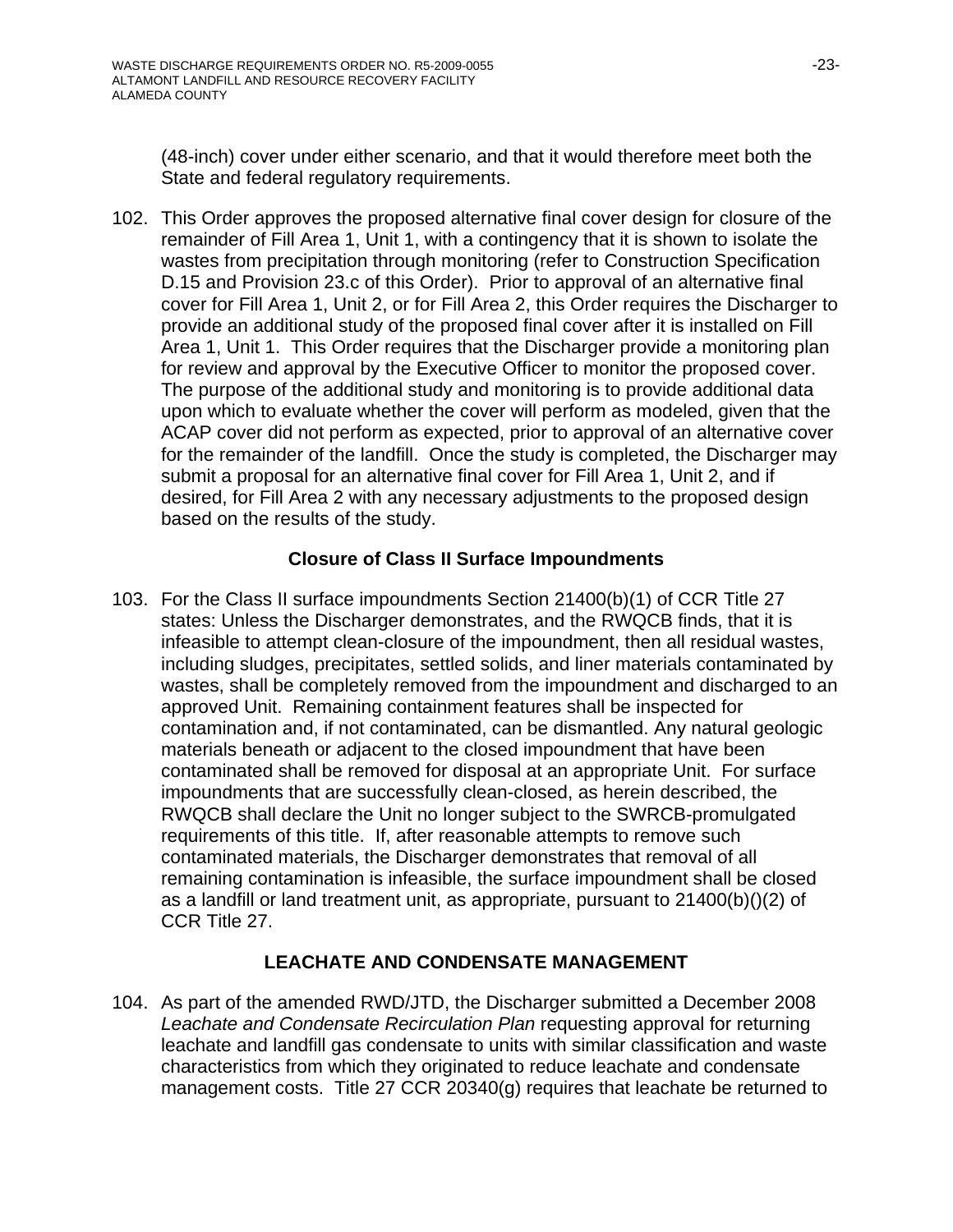the unit of origination (or unit of similar classification) or be discharged in a manner approved by the Regional Water Board. This section also references State Water Board Resolution No. 93-62 regarding liquids restrictions in 40CFR 258.28 for MSW landfills, which states that liquid waste may not be placed in MSW landfill units unless the waste is leachate or gas condensate derived from the landfill unit and it is designed with a composite liner and leachate collection system. Therefore, leachate and landfill gas condensate from composite lined units at the landfill may be returned to the unit from which they came or units of the same classification (Class II in this case). This Order includes requirements for returning leachate and landfill gas condensate back to the units in such a way that it is not exposed to surface water runoff, will not cause instability of the landfill, and will not seep from the edges of the units.

## **POST-EARTHQUAKE INSPECTION AND RESPONSE PLAN**

105. The Discharger will implement a Post-Earthquake Inspection and Response Plan as required by this Order. An inspection will be conducted following an earthquake of Magnitude (Mw) 5.0 or greater within 25 miles of the facility or a Magnitude (Mw) 6.0 or greater earthquake within 50 miles of the facility.

## **CLOSURE, POST-CLOSURE MAINTENANCE, AND FINANCIAL ASSURANCE**

- 106. The Preliminary Closure and Post Closure Maintenance Plan (PCPCMP) includes information required by Title 27 CCR Section 21769(b), and includes a lump sum estimate of the cost of carrying out all actions necessary to close each Unit, to prepare detailed design specifications, to develop the final closure and postclosure maintenance plan, and to carry out thirty years of post-closure maintenance. The total amount of the closure cost estimate is \$23.9 million for Fill Area 1 and Stage 1 of Fill Area 2, Unit 1, and the cost estimate for postclosure maintenance in this same area is \$36.7 million. The Regional Water Board hereby approves these cost estimates. This Order requires that the Discharger maintain financial assurance with the California Integrated Waste Management Board (CIWMB) in at least the amount of these cost estimates.
- 107. The Discharger has also submitted a cost estimate for corrective action of all known or reasonably foreseeable releases as required by Title 27 Section 22221. The amount of the approved cost estimate is \$793,877 for Fill Area 1. This Order requires that the Discharger maintain financial assurance with the CIWMB in at least the amount of this cost estimate. This Order also requires the Discharger to submit a cost estimate for corrective action of all known or reasonably foreseeable releases from the disposal facility.
- 108. Title 27 CCR Sections 21780(c)(3) and (d)(1) [sections promulgated by the CIWMB] require the Discharger to submit the final closure and post-closure maintenance plan, or for the closure of discrete units, the partial final closure and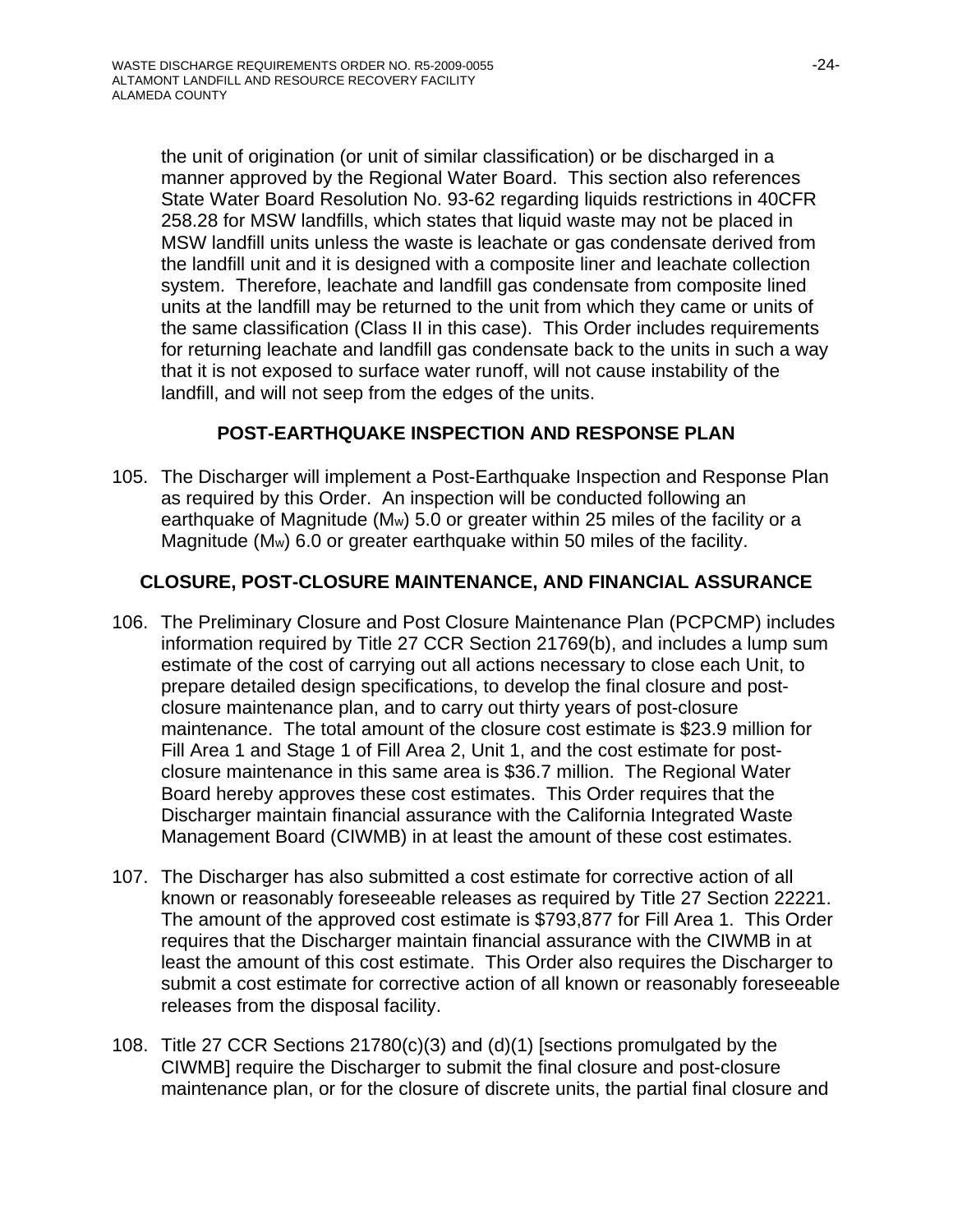post-closure maintenance plan, at least two years prior to the anticipated date of closure. This Order requires that the Discharger obtain WDRs from the Regional Water Board with closure and post-closure maintenance requirements prior to closure.

## **CEQA AND OTHER CONSIDERATIONS**

- 109. Waste Management of Alameda County owns and operates the facility under the existing Conditional Use Permit (CUP) C-6395. The March 1996 Final Environmental Impact Report (EIR), consisting of the Draft EIR together with the Response to Comments document, was certified by the Zoning Administrator and the Alameda County Board of Supervisors in 1996 for expansion of the landfill into Fill Area 2. The new CUP (C-5512) was issued by the Zoning Administrator in May 1996. It was appealed and upheld by the Alameda County Board of Supervisors through the adoption of Resolution No. R-97-284 on 5 December 1996, which imposed additional conditions on the approved expansion and reduced the expansion to 80 million tons. Subsequent litigation in California Superior Court in 1997 led to the withdrawal of CUP C-5512 by the Alameda County Board of Supervisors. A negotiated settlement to the lawsuit was reached by all parties in December 1999, approving the development of 40 million tons of MSW landfill capacity for Fill Area 2, plus additional associated capacity for daily and immediate cover soil, alternate daily cover materials, and final cover system. The settlement also limited the area of Fill Area 2 to 250 acres. The Alameda County Board of Supervisors certified and amended the Final EIR and reissued CUP C-5512 on 9 March 2000. The EIR identified the following potential significant impacts:
	- a. Leachate may infiltrate groundwater
	- b. Potentially increase leachate generation
	- c. Stormwater runoff contacting landfill waste
- 110. The EIR evaluated the impacts and found that compliance with Title 27 and Subtitle D will provide adequate water quality protection and reduce potential impacts to a less than significant level.
- 111. This order implements:
	- a. The *Water Quality Control Plan for the Sacramento River Basin and the San Joaquin River Basins, Fourth Edition*;
	- b. The prescriptive standards and performance goals of California Code of Regulations title 27 chapters 1 through 7, subdivision 1, division 2, effective 18 July 1997, and subsequent revisions;
	- c. The prescriptive standards and performance criteria of RCRA Subtitle D, Part 258; and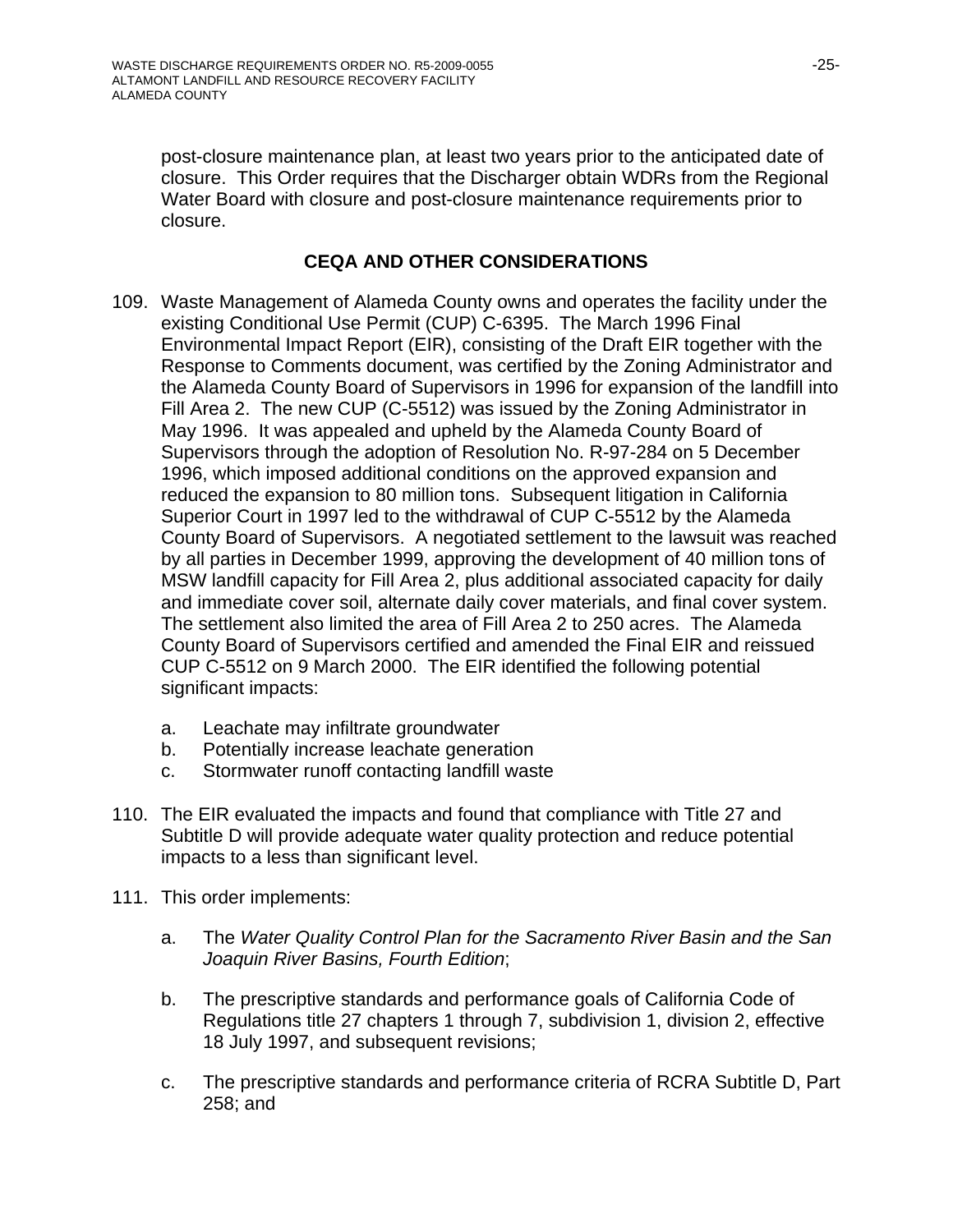- d. State Water Resources Control Board Resolution No. 93-62, *Policy for Regulation of Discharges of Municipal Solid Waste*, adopted 17 June 1993, and revised on 21 July 2005.
- 112. California Water Code section 13267(b) provides that: "In conducting an investigation specified in subdivision (a), the regional board may require that any person who has discharged, discharges, or is suspected of having discharged or discharging, or who proposed to discharge within its region, or any citizen or domiciliary, or political agency or entity of this state who had discharged, discharges, or is suspected of having discharged or discharging, or who proposed to discharge waste outside of its region that could affect the quality of the waters of the state within its region shall furnish, under penalty of perjury, technical or monitoring program reports which the regional board requires. The burden, including costs of these reports, shall bear a reasonable relationship to the need for the reports and the benefits to be obtained from the reports."
- 113. The technical reports required by this Order and the attached "Monitoring and Reporting Program No. R5-2009-0055" are necessary to assure compliance with these waste discharge requirements. The Discharger owns and operates the facility that discharges the waste subject to this Order.

## **PROCEDURAL REQUIREMENTS**

- 114. All local agencies with jurisdiction to regulate land use, solid waste disposal, air pollution, and to protect public health have approved the use of this site for the discharges of waste to land stated herein.
- 115. The Regional Water Board notified the Discharger and interested agencies and persons of its intent to prescribe waste discharge requirements for this discharge, and has provided them with an opportunity for a public hearing and an opportunity to submit their written views and recommendations.
- 116. The Regional Water Board, in a public meeting, heard and considered all comments pertaining to the discharge.
- 117. Any person aggrieved by this action of the Regional Water Board may petition the State Water Board to review the action in accordance with CWC section 13320 and California Code of Regulations, title 23, sections 2050 and following. The State Water Board must receive the petition by 5:00 p.m., 30 days after the date of the Order, except that if the thirtieth day following the date of this Order falls on a Saturday, Sunday, or state holiday, the petition must be received by the State Water Board by 5:00 p.m. on the next business day. Copies of the law and regulations applicable to filing petitions may be found on the Internet at:

http://www.waterboards.ca.gov/public\_notices/petitions/water\_quality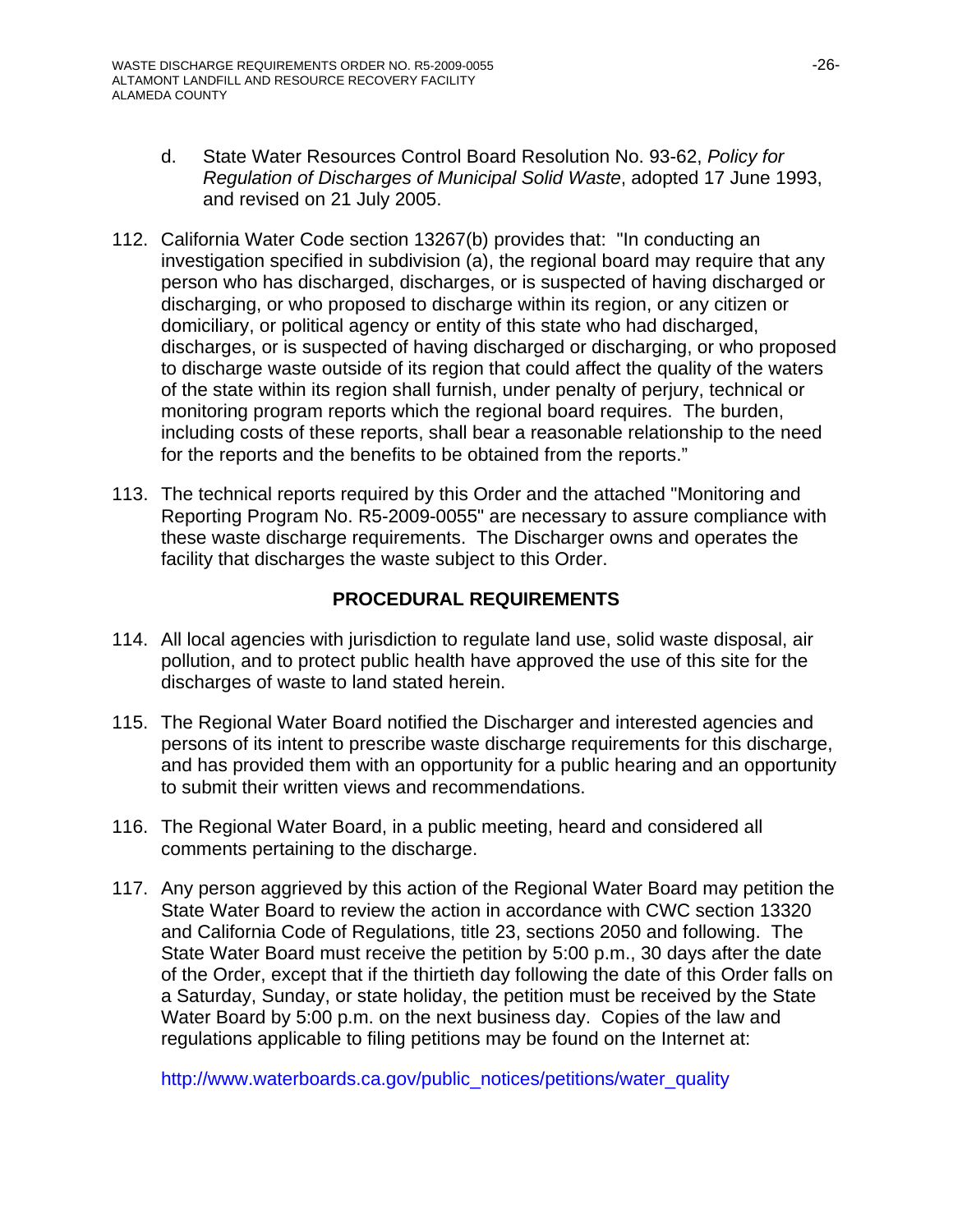or will be provided upon request.

**IT IS HEREBY ORDERED, pursuant to California Water Code sections 13263 and** 13267, that Order No. R5-2002-0119 is rescinded, and that Waste Management of Alameda County, Inc. its agents, successors, and assigns, in order to meet the provisions of California Water Code division 7 and the regulations adopted there under, shall comply with the following:

## **A. PROHIBITIONS**

- 1. The discharge of 'hazardous waste' is prohibited. For the purposes of this Order, the term 'hazardous waste' is as defined in California Code of Regulations title 23 section 2510 et seq. However, the facility may accept asbestos.
- 2. The discharge of treated auto shredder wastes at the landfill facility is prohibited if DTSC makes the determination that this material requires management at a Class I facility. The discharge of untreated auto shredder waste is prohibited.
- 3. The discharge of wastes outside of a Unit or portions of a Unit specifically designed for their containment is prohibited.
- 4. The discharge of waste to a closed Unit is prohibited.
- 5. The discharge to landfill units of liquid or semi-solid waste (i.e., waste containing less than 50 percent solids), except leachate, landfill gas condensate, dewatered sewage or water treatment sludge as provided in Title 27 section 20220(c), is prohibited.
- 6. The discharge to landfill units of solid waste containing free liquid or moisture in excess of the waste's moisture holding capacity is prohibited.
- 7. The discharge of 'designated waste' to Class III landfill units is prohibited. For the purposes of this Order, 'designated waste' is as defined in Title 27 and described in Monitoring and Reporting Program No. R5-2009-0055.
- 8. The discharge of waste constituents to the unsaturated zone or to groundwater is prohibited.
- 9. The discharge of solid or liquid waste or leachate to surface waters, surface water drainage courses, or groundwater is prohibited.
- 10. The discharge of wastes that have the potential to reduce or impair the integrity of containment structures is prohibited.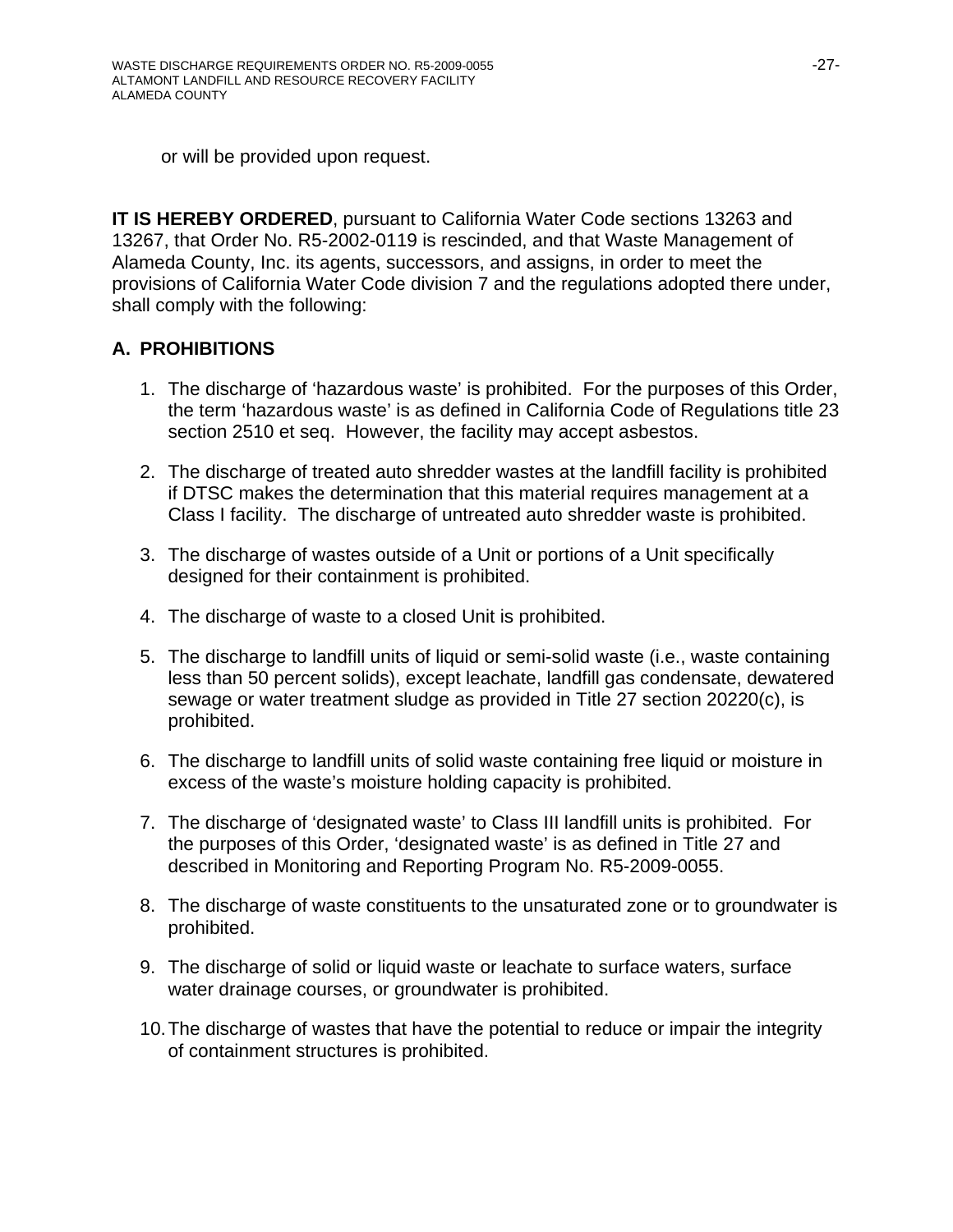- 11. The discharge of wastes which, if commingled with other wastes in the unit, could produce violent reaction, heat or pressure, fire or explosion, toxic by-products, or reaction products which in turn require a higher level of containment than provided by the unit, or are "restricted hazardous wastes", is prohibited.
- 12. The Discharge of any liquid wastes to the Class II surface impoundments prior to submittal of a final construction report and completion of electronic leak survey of each containment layer is prohibited.

## **B. DISCHARGE SPECIFICATIONS**

- 1. Wastes shall be discharged only into waste management units (WMUs) specifically designed for their containment and/or treatment, as described in this Order. Class II landfills shall include liner systems which prevent the movement of fluid, including waste and leachate from the waste management units, to waters of the State so long as such waste poses a threat to water quality.
- 2. A minimum separation of five feet shall be maintained between wastes or leachate and the highest anticipated elevation of underlying groundwater including the capillary fringe, except at Fill Area 1, Unit 2 and Fill Area 2 where minimum separation shall be three feet due to engineered drainage structures (i.e., underdrains) separating wastes (including leachate) from groundwater. If monitoring of the groundwater underdrain system at Fill Area 2 indicates landfill waste constituents have impacted groundwater, future modules of Fill Area 2 shall provide a minimum of five feet of separation between wastes or leachate and groundwater.
- 3. The discharge shall remain within the designated disposal area at all times.
- 4. "Treated wood" wastes may be discharged, but only to an area equipped with a composite liner and leachate collection and removal system, as described in Construction Specification D.2, and only if the wastes are handled in accordance with California Health and Safety Code sections 25143.1.5 and 250150.7.
- 5. Treated wood must be managed to ensure consistency with California Health and Safety Code sections 25143.1.5 and 25150.7. If a verified release is detected from the waste management unit where treated wood is disposed, the disposal of treated wood shall be terminated at the unit with the verified release until corrective action ceases the release.
- 6. Discharge Specifications B.4 and B.5, above, apply only to treated wood waste that is a hazardous waste solely due to the presence of a preservative in the wood, and is not subject to regulation as a hazardous waste under the federal act.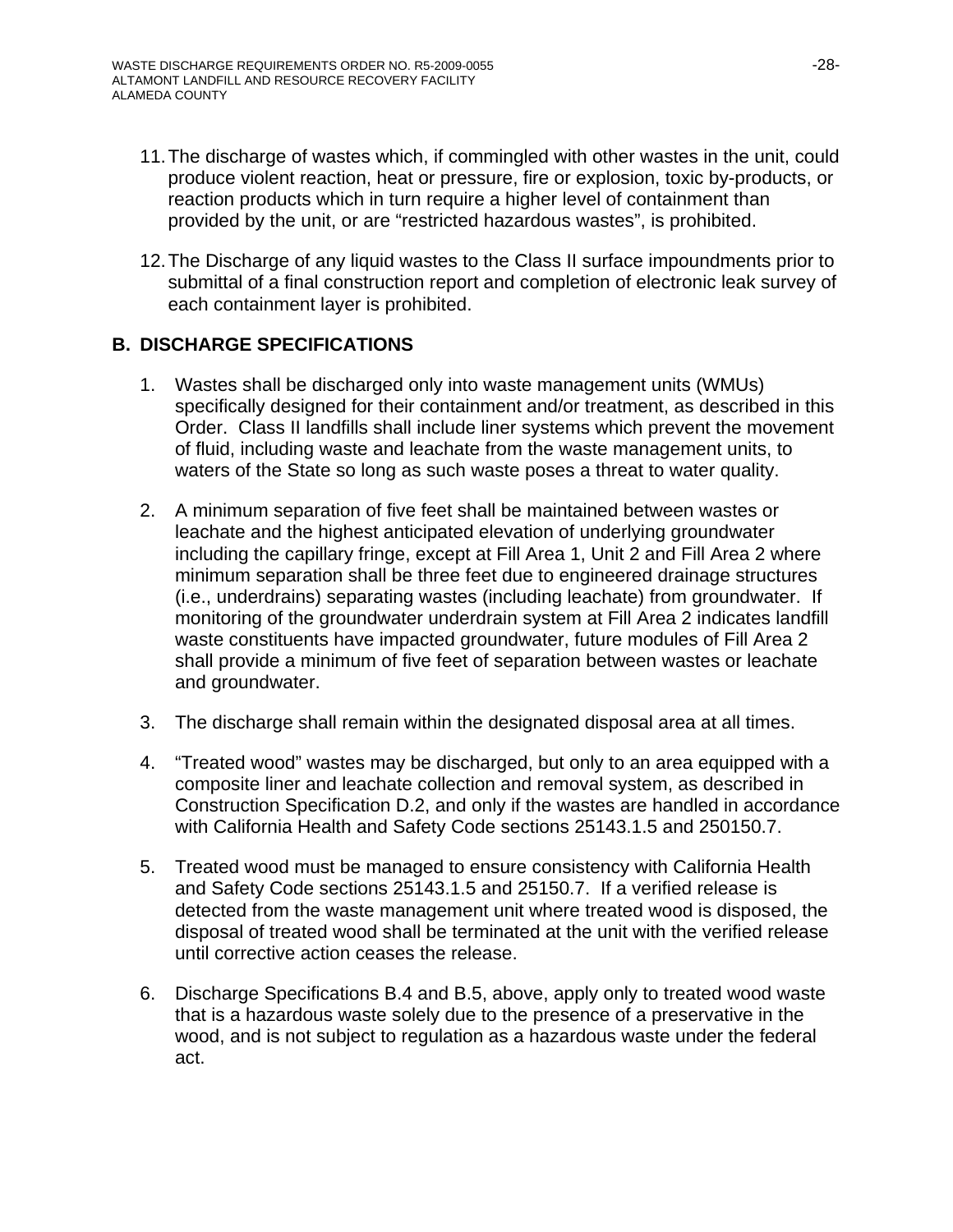- 7. Treated wood waste shall not be discharged to landfill cells that are leaking. Treated wood waste shall not be discharged to any landfill cell after confirmation of a release from that cell to either the unsaturated zone or groundwater until corrective action results in cessation of the release.
- 8. The handling and disposal of friable asbestos-containing wastes at the facility shall be in accordance with all applicable federal and state laws and regulations.
- 9. Alternate Daily Cover (ADC) approved by the local enforcement agency (LEA) include: green waste material, shredded tires, solidified waste with an approved extender, biosolids, processed construction and demolition material, and/or a geo-synthetic blanket.
- 10. All wells within 500 feet of a waste management unit shall have a sanitary seal that meets the requirements of Zone 7 of the Alameda County Flood Control and Water Conservation District prior to the discharge of waste to the unit or the well(s) shall be properly abandoned. A record of the sealing and/or abandonment of such wells shall be sent to the Board and to the Zone 7 water agency.
- 11. Unsaturated zone monitoring systems shall be capable of measuring both saturated and unsaturated flows that may occur as a result of a release from the waste management unit.
- 12. Leachate or landfill gas condensate from a lined landfill module shall be discharged either to a publicly owned treatment works under permit, to the composite-lined landfill unit from which it was generated, or to units of the same or higher classification and of similar waste characteristics. Leachate and condensate returned to a landfill unit shall be managed such that it does not cause instability of the waste, does not cause leachate seeps, does not generate additional landfill gas that is not extracted from the landfill by an active landfill gas extraction system, does not cause contaminants to enter surface water runoff, and does not cause leachate volumes to exceed the maximum capacity of the LCRS or violation of Construction Specification No. D.10 of this Order. This shall be accomplished as proposed in the December 2008 *Leachate and Condensate Recirculation Plan* and any approved amendments to the plan.

# **C. FACILITY SPECIFICATIONS**

1. The Discharger shall, in a timely manner, remove and relocate any wastes discharged at this facility in violation of this Order. If the Discharger is unable to remove and relocate the waste, the Discharger shall submit a report to the Regional Water Board explaining how the discharge occurred, why the waste cannot be removed, and any updates to the waste acceptance program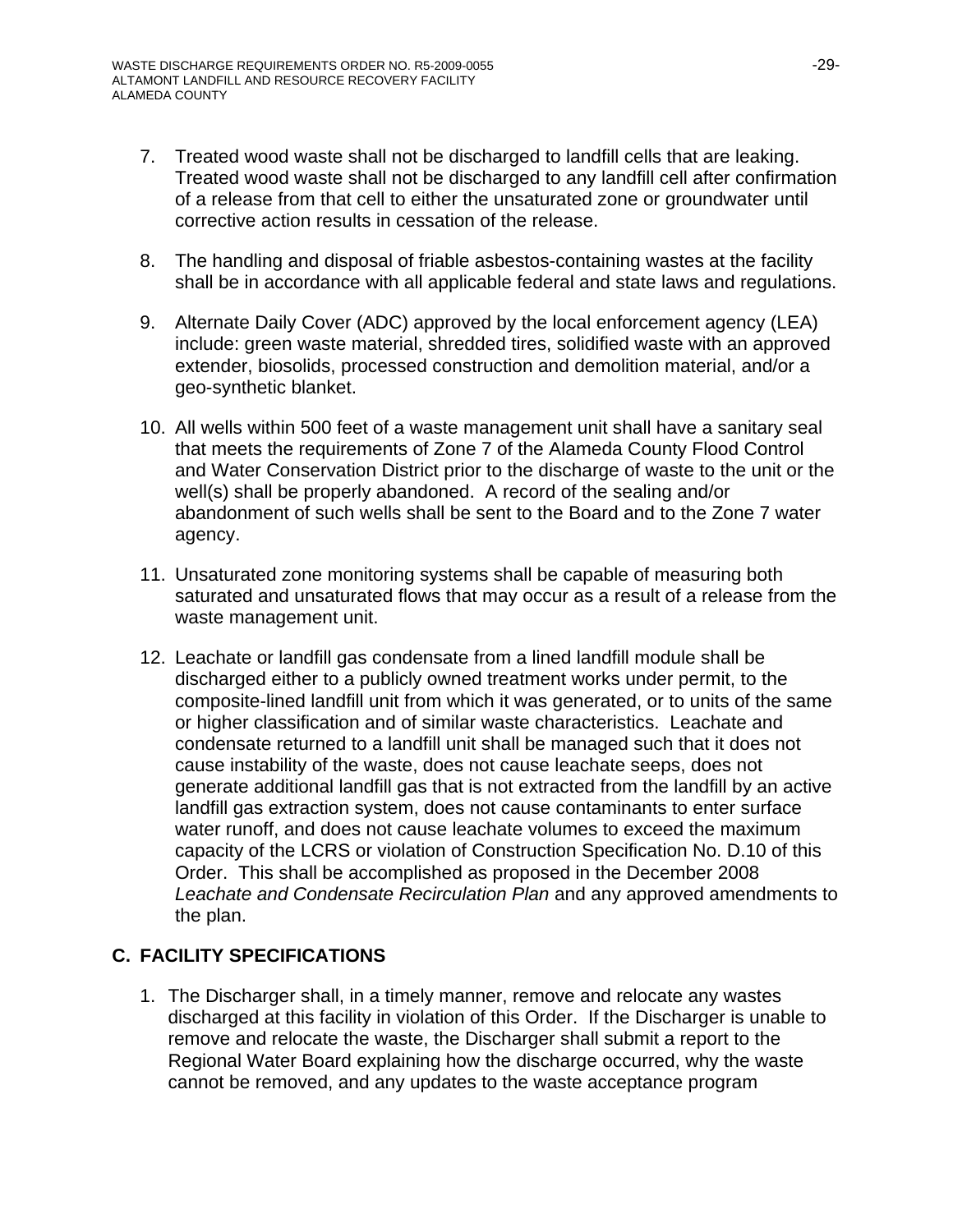necessary to prevent re-occurrence. If the waste is a hazardous waste, the Discharger shall immediately notify the DTSC.

- 2. The Discharger shall immediately notify the Regional Water Board of any flooding, unpermitted discharge of waste off-site, equipment failure, slope failure, or other change in site conditions that could impair the integrity of waste or leachate containment facilities or precipitation and drainage control structures.
- 3. Water used for facility maintenance shall be limited to the minimum amount necessary for dust control and construction. Liquid from the Class II surface impoundments shall only be used for dust control in lined Class II landfill areas.
- 4. The Discharger shall maintain in good working order any facility, control system, or monitoring device installed to achieve compliance with the waste discharge requirements.
- 5. Methane and other landfill gases shall be adequately vented, removed from the Unit, or otherwise controlled to prevent the danger of adverse health effects, nuisance conditions, degradation, or the impairment of the beneficial uses of surface water or groundwater due to migration through the unsaturated zone.
- 6. Surface drainage within the waste management facility shall either be contained on-site or be discharged in accordance with applicable storm water regulations.
- 7. The Discharger shall maintain a *Storm Water Pollution Prevention Plan* and *Monitoring Program and Reporting Requirements* in accordance with State Water Resources Control Board Order No. 97-03-DWQ, or retain all storm water onsite.

## **SURFACE IMPOUNDMENT SPECIFICATIONS**

- 8. At no time shall the freeboard of the Class II surface impoundments be less than two feet.
- 9. Any direct-line discharge to a surface impoundment shall have fail-safe equipment or operating procedures to prevent overfilling.
- 10. The surface impoundments shall be maintained to prevent scouring and/or erosion of the liner and other containment features at points of discharge to the impoundment and by wind-caused wave action at the waterline.
- 11. Leachate removed from the secondary containment of the surface impoundments shall be placed back into the surface impoundments.
- 12. If the depth of fluid in an LCRS sump exceeds the level where leachate would back up into the drainage layer, then the Discharger shall immediately cease the discharge of waste (including leachate) to the surface impoundment and shall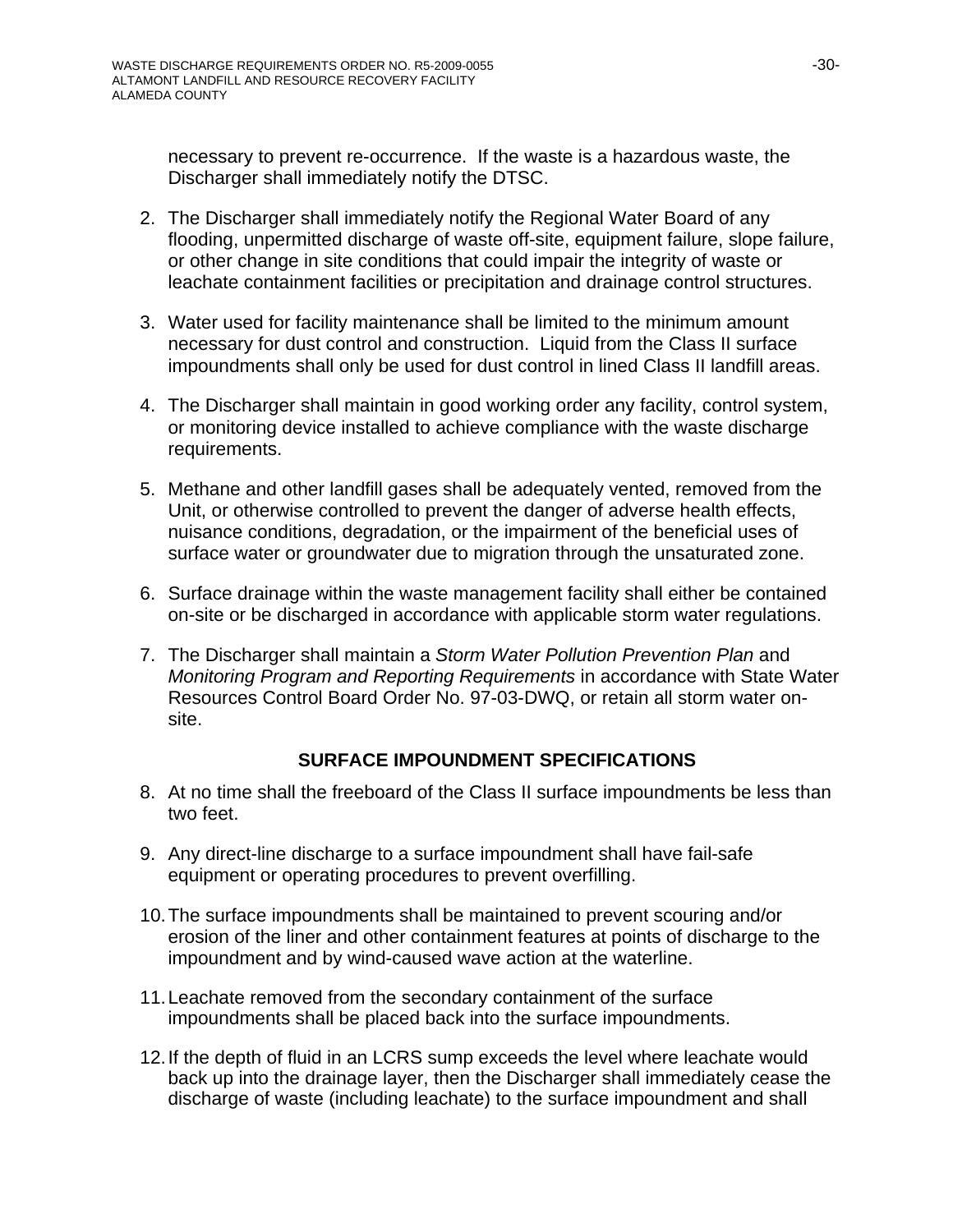notify the Regional Water Board in writing within seven days. Notification shall include a timetable for remedial action to repair the upper liner of the impoundment or other action necessary to reduce leachate production.

- 13. The **Action Leakage Rate** (ALR) for each Class II surface impoundment is **2,000 gpad** (gallons per acre per day) as averaged over a 30-day period. If leachate generation in an LCRS of a Class II surface impoundment exceeds the required ALR, the Discharger shall immediately take steps to locate and repair leak(s) in the liner system and notify the Regional Water Board. If repairs do not result in a leakage rate less than the required ALR, the Discharger shall immediately cease the discharge of waste, including leachate, to the surface impoundment and notify the Regional Water Board. The notification shall include a timetable for remedial action to repair the upper liner of the surface impoundment or action necessary to reduce leachate production.
- 14. The LCRS for each Class II surface impoundment shall be operated and maintained to collect twice the anticipated daily volume of leachate generated by the WMU and to prevent the buildup of hydraulic head on the underlying liner at any time. The depth of fluid in the LCRS sump shall be kept at the minimum needed to ensure efficient pump operation.
- 15. The LCRS shall be designed and operated to function without clogging through the scheduled closure of the surface impoundments. The surface impoundments shall be equipped to facilitate annual testing to demonstrate proper operation as required by §20340(d) of Title 27.
- 16. If leachate is detected in a Pan Lysimeter of a surface impoundment indicating a leak in the containment structures the Discharger shall:
	- a. Immediately cease discharge of waste (including leachate) to the surface impoundment until the leaks can be found and repaired,
	- b. Report to the RWQCB that the containment structures have failed within 72 hours of the discovery,
	- c. Submit written notification of the release to the RWQCB within seven days and include a time schedule to repair the containment structures, and
	- d. Discharge of wastes to the surface impoundment shall not resume until the RWQCB has determined that repairs to the liners are complete and there is no further threat to water quality.
- 17. The depth of the fluid in the leachate sump of the Class II surface impoundments shall be kept at the minimum needed for efficient pump operation (given the pump intake height and cycle frequency), and leachate shall not back up onto the secondary liner system outside of the sump area.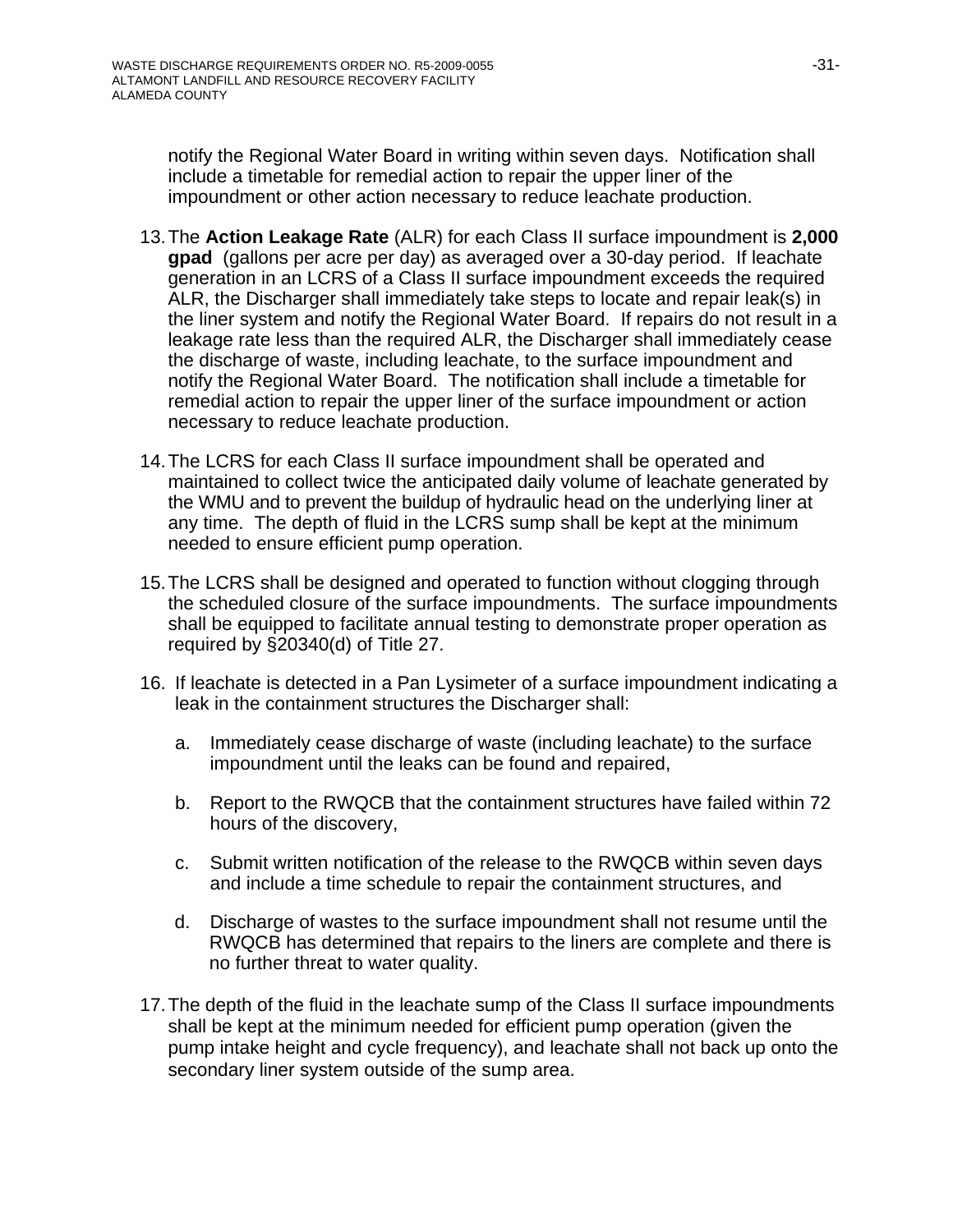- 18. Leachate generation within a surface impoundment LCRS shall not exceed 85% of the design capacity of (a) the LCRS, or (b) the sump pump. If leachate generation exceeds this value and/or if the depth of the fluid in an LCRS exceeds the minimum needed for safe pump operation, then the Discharger shall immediately cease the discharge of waste (including leachate) to the impoundment and shall notify the Regional Water Board in writing within **seven days**. Notification shall include a timetable for a remedial action to repair the upper liner of the impoundment or other action necessary to reduce leachate production.
- 19. Sediment or solids that accumulate in the Class II surface impoundments shall be removed when necessary to maintain the designed storage capacity. Sludge and solids removal shall be accomplished in a manner that ensures the continued integrity of liners and leachate collection systems in accordance with the facility's operations plan. Prior to disposal of these solids, sufficient samples shall be taken for their characterization and classification pursuant to Title 27.
- 20. Following sediment/solids removal from the Class II surface impoundments, the liner system shall be inspected for damage within 30 days and any damage shall be repaired within 60 days prior to the discharge of additional wastewater.

## **D. CONSTRUCTION SPECIFICATIONS**

- 1. The Discharger shall submit for review and approval **prior to** construction, design plans and specifications for new Units and expansions of existing Units, that include the following:
	- a. A Construction Quality Assurance Plan meeting the requirements of CCR title 27 section 20324; and
	- b. A geotechnical evaluation of the area soils, evaluating their use as the base layer; and
	- c. An unsaturated zone monitoring system, which is demonstrated to remain effective throughout the active life, closure, and postclosure maintenance periods of the Unit, which shall be installed beneath the composite liner system in accordance with CCR title 27 CCR section 20415(d).

### **Landfill Liner System Components**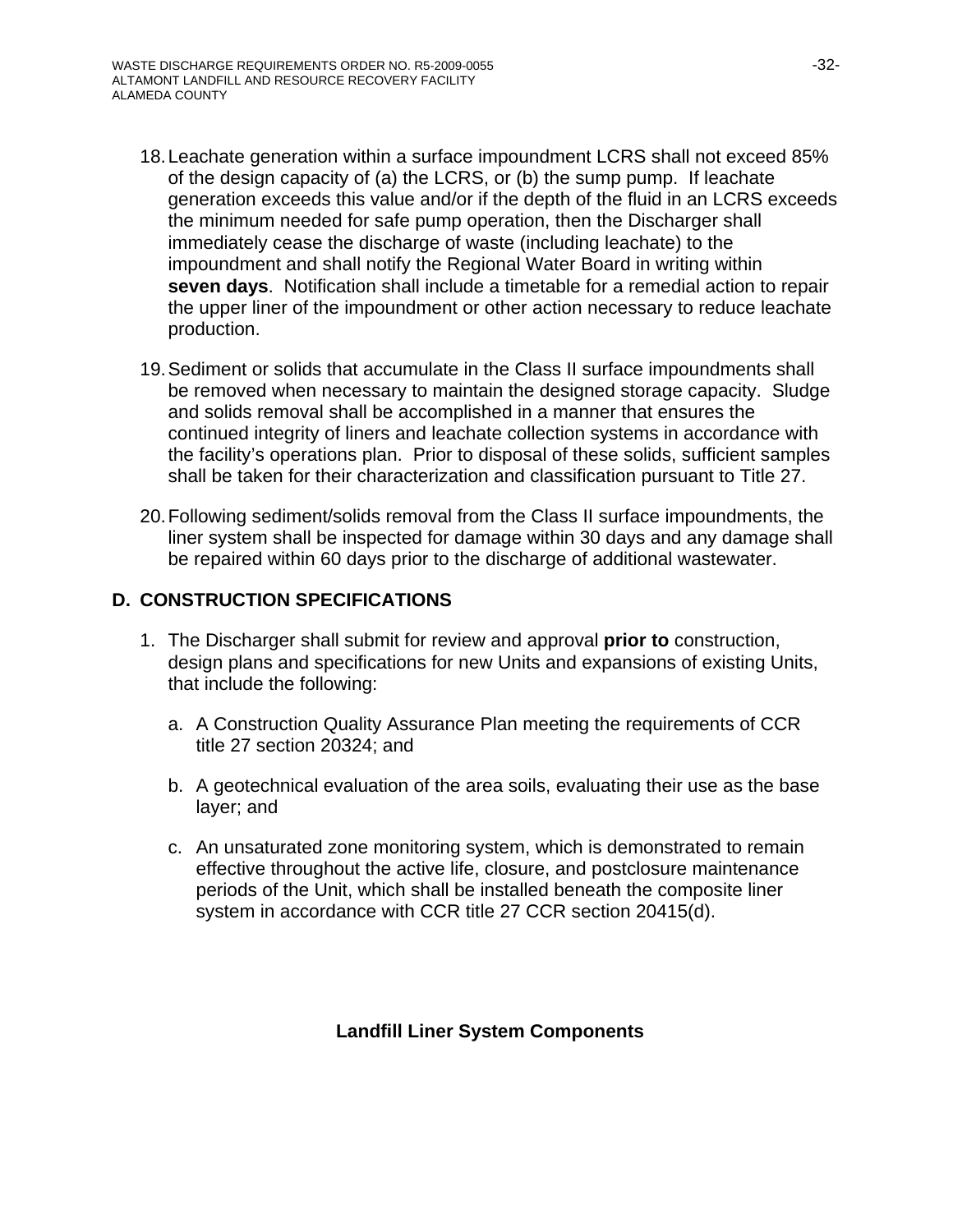- 2. The Discharger shall install the proposed engineered alternative for the bottom liner system in Fill Area 2 similar to the one installed for Fill Area 1, Unit 2. The composite liner system shall consist of, from top-to-bottom, the following:
	- a. A one-foot thick gravel LCRS;
	- b. A 60-mil thick HDPE geomembrane;
	- c. A two-foot compacted low-permeability soil layer;
	- d. A one-foot compacted general earth fill layer;
	- e. A geotextile separator;
	- f. A one-foot thick groundwater subdrain gravel layer; and
	- g. Prepared subgrade.
- 3. The Discharger shall install the proposed engineered alternative for the side slope liner system in Fill Area 2. The side slope liner shall consist of, from top-tobottom, the following:
	- a. A geocomposite drainage layer LCRS;
	- b. A 60-mil HDPE geomembrane;
	- c. A two-foot compacted low-permeability soil layer or GCL;
	- d. A one-foot compacted general earth fill layer in the portion of the wetted footprint of the landfill;
	- e. A double-sided subdrain drainage geocomposite; and
	- f. Prepared subgrade.

# **Class II Surface Impoundment Liner System**

- 4. The surface impoundment shall consist of the following layers from the top-tobottom:
	- a. 1.5 foot operations soil layer;
	- b. 40-mil sacrificial HDPE geomembrane;
	- c. The primary 60-mil-thick HDPE Geomembrane;
	- d. HDPE Geonet;
	- e. LCRS gravel;
	- f. The secondary 40-mil HDPE geomembrane;
	- g. A GCL;
	- h. The pan lysimeter single sided geocomposite;
	- i. Pan lysimeter gravel;
	- j. A tertiary 40-mil HDPE geomembrane;
	- k. 4-inch select soil liner bedding; and
	- l. A compacted subgrade.
- 5. The surface impoundments and related containment structures shall be constructed and maintained to prevent, to the greatest extent possible, inundation, erosion, slope failure, washout, and overtopping under 1,000-year, 24-hour precipitation conditions, and shall be designed to contain the 100-year wet season precipitation without using the required two feet of freeboard.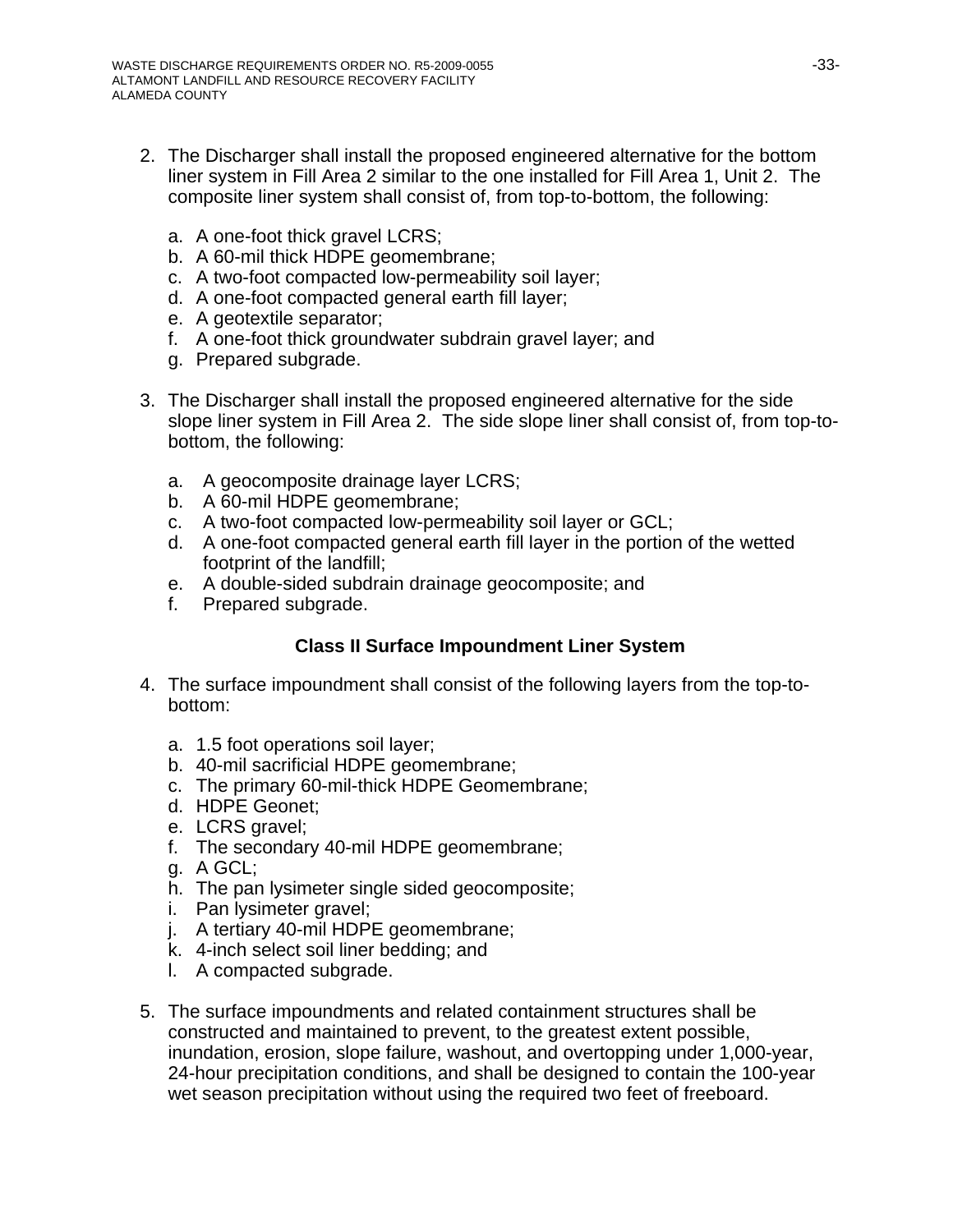### **General Construction Specifications**

- 6. The Discharger may propose changes to the liner system design prior to construction, provided that approved components are not eliminated, the engineering properties of the components are not substantially reduced, and the proposed liner system results in the protection of water quality equal to or greater than the design prescribed by Title 27 and this Order. The proposed changes may be made following approval by the Executive Officer. Substantive changes to the design require reevaluation as an engineered alternative and approval by the Regional Water Board.
- 7. If the Discharger proposes to construct a liner system in which a GCL is placed on top of a subgrade, the subgrade for the bottom and the side slopes of the Unit shall be prepared in an appropriate manner using accepted engineering and construction methods so as to provide a smooth surface that is free from rocks, sticks, or other debris that could damage or otherwise limit the performance of the GCL.
- 8. Materials used to construct liners shall have appropriate physical and chemical properties to ensure containment of discharged wastes over the operating life, closure, and post-closure maintenance period of the waste management unit.
- 9. Materials used to construct LCRSs shall have appropriate physical and chemical properties to ensure the required transmission of leachate over the life of the waste management unit and the post-closure maintenance period.
- 10. LCRSs shall be designed, constructed, and maintained to collect twice the anticipated daily volume of leachate generated by each waste management unit and to prevent the buildup of hydraulic head on the underlying liner at any time. The depth of the fluid in any LCRS sump shall be kept at the minimum depth needed for efficient pump operation.
- 11. Construction shall proceed only after all applicable construction quality assurance plans have been approved.
- 12. Following the completion of construction of any Unit (including the Class II surface impoundments) or portion of a Unit, the Discharger shall conduct a leak detection test on the bottom geomembrane layer of the floor or base containment system (excludes side-slope areas). The Discharger shall use the protocol outlined in ASTM standard 7007, or other equivalent standard. Any defects found shall be identified and repaired accordingly.
- 13. Prior to discharge onto the newly constructed liner system, the final documentation required in CCR title 27 section 20324(d)(1)(C) shall be submitted for review and approval. The report shall be certified by a registered civil engineer or a certified engineering geologist. It shall contain sufficient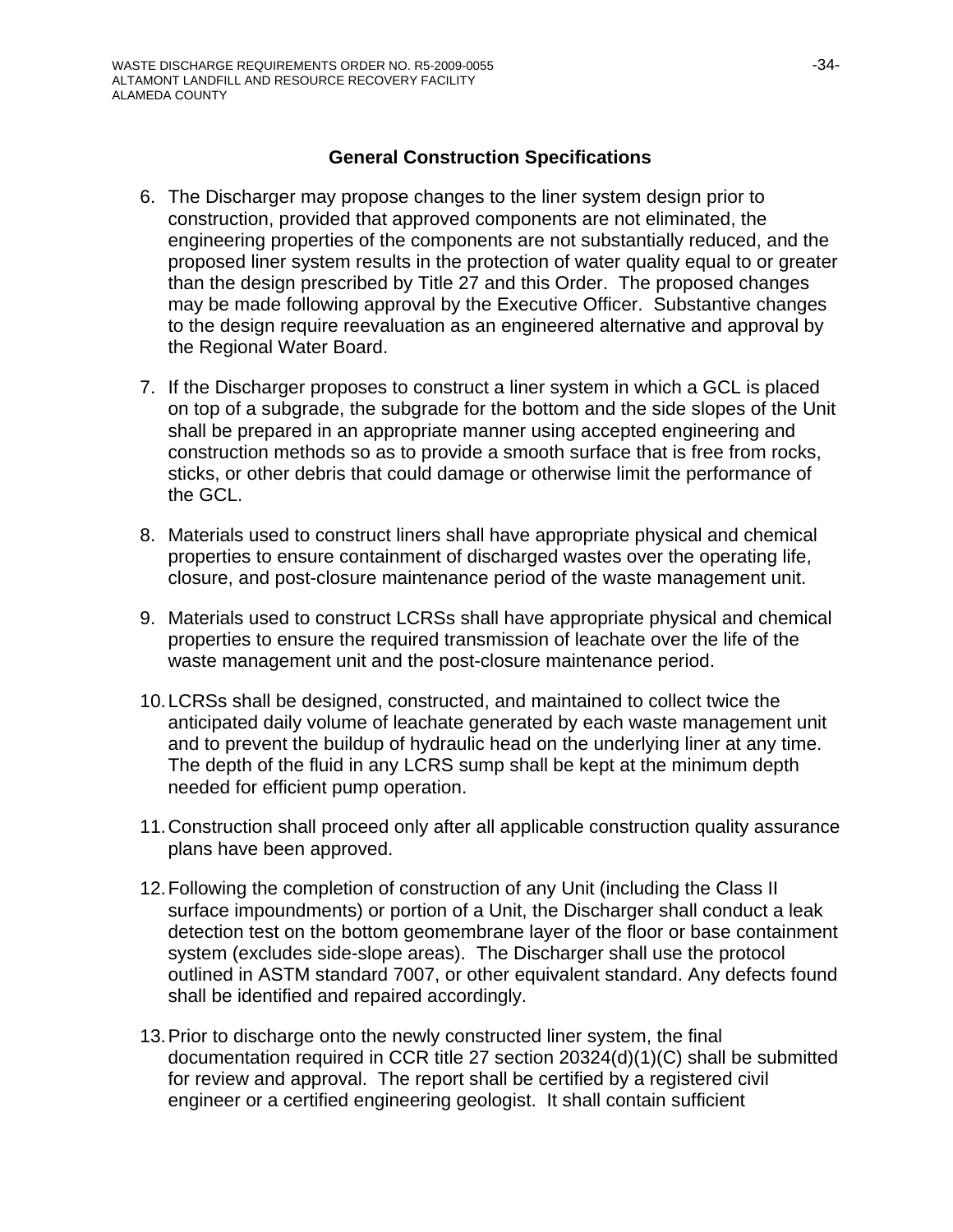information and test results to verify that construction was in accordance with the design plans and specifications, and with the prescriptive standards and performance goals of Title 27.

14. A third party independent of both the Discharger and the construction contractor shall perform all of the construction quality assurance monitoring and testing during the construction of a liner system.

## **Closure Construction Specifications**

- 15. For the remaining unclosed area of Fill Area 1, Unit 1, the Discharger shall install the proposed engineered alternative evapotranspirative cover described in Findings 97 through 102 of this Order, and as proposed in the Discharger's December 2008 *Alternative Final Cover Design Report*. The Discharger shall submit a monitoring and contingency plan for the alternative cover to demonstrate its effectiveness in isolating the waste from precipitation. If the cover fails to isolate the waste from precipitation, the contingency plan will be implemented. If cover meets the performance standards of Title 27, it demonstrates the adequacy of this cover for closure of Fill Area 1, Unit 2 and/or Fill Area 2 of the landfill (refer to Provision 23.c). Consideration of approval of an alternative cover for these units would require Regional Water Board approval in a future revision of the WDRs.
- 16. For Fill Area 1, Unit 2 and Fill Area 2 at the landfill, the final cover system shall consist of, from top-to-bottom, the following:
	- a. A one-foot vegetative layer comprised of random soils;
	- b. A synthetic drainage layer (e.g., geonet) overlain by 16-ounce geotextile material;
	- c. A flexible membrane liner (FML) consisting of a minimum 60-mil HDPE cover;
	- d. A one-foot low-permeability layer of compacted fine grained soils, which will yield a permeability of  $1x10^{-7}$  cm/sec or less; and
	- e. A two-foot foundation layer comprised of random soils.
- 17. At closure, the Discharger must initiate an effort to clean close the Class II surface impoundments prior to closing the surface impoundments as a landfill if clean closure is found to be infeasible.
- 18. Prior to closure, the Discharger shall submit a Final Closure Plan or Partial Final Closure Plan for review and approval for the Unit or portion of the Unit to be closed. The Discharger shall also submit a Post-Closure Maintenance Plan.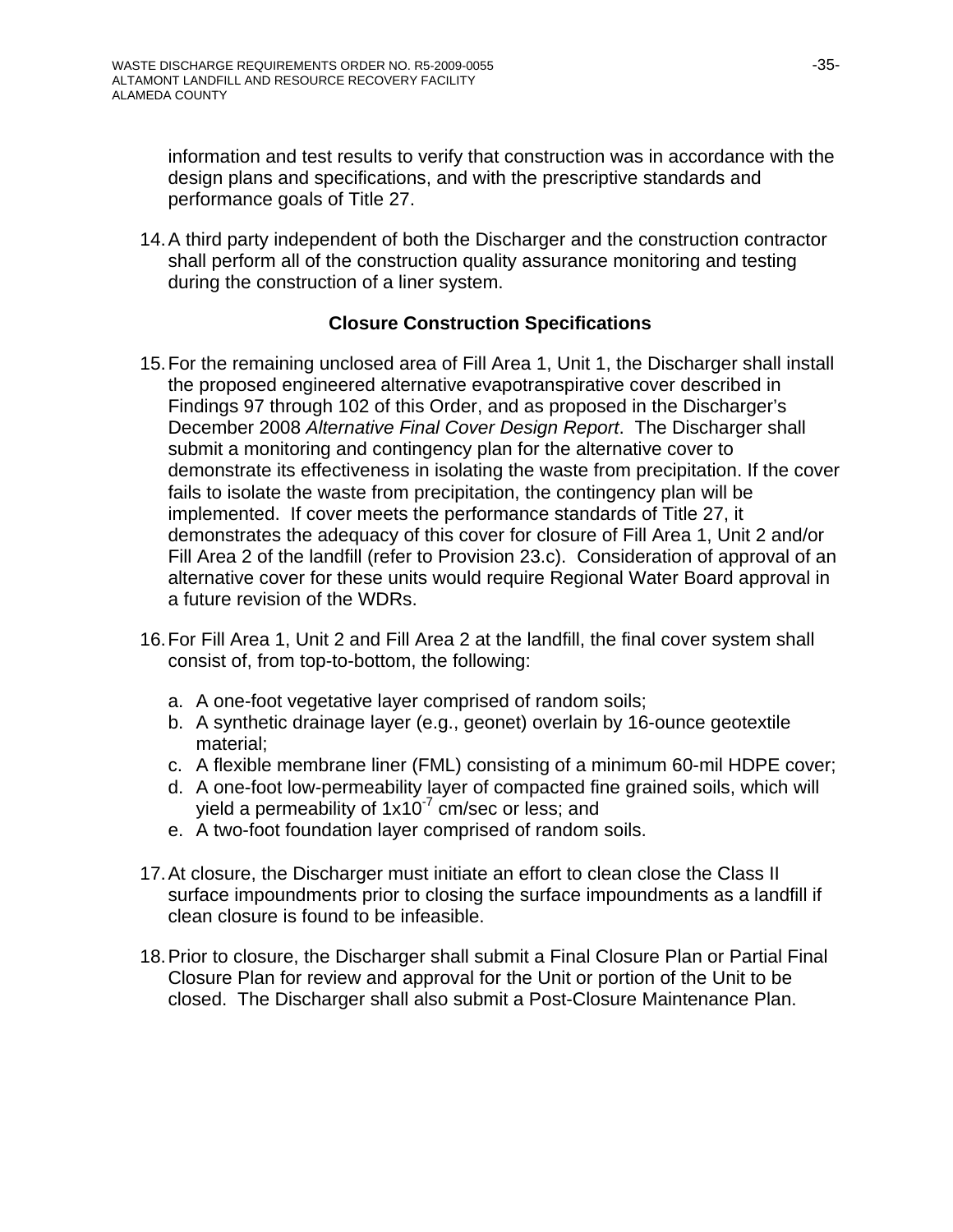## **E. DETECTION AND CORRECTIVE ACTION MONITORING SPECIFICATIONS**

- 1. The Discharger shall submit for review and approval a groundwater detection monitoring program demonstrating compliance with Title 27 for any landfill expansion.
- 2. The Discharger shall comply with the detection and corrective action monitoring program provisions of Title 27 for groundwater, surface water, and the unsaturated zone, as appropriate, and in accordance with Monitoring and Reporting Program No. R5-2009-0055. A detection monitoring program for any new Unit shall be installed, operational, and one year of monitoring data collected prior to the discharge of wastes [CCR, title 27, section 20415(e)(6)].
- 3. The Discharger shall provide Regional Water Board staff a minimum of **one week** notification prior to commencing any field activities related to the installation, repair, or abandonment of monitoring devices.
- 4. The Discharger shall comply with the Water Quality Protection Standard as specified in this Order, Monitoring and Reporting Program No. R5-2009-0055, and the Standard Provisions and Reporting Requirements, dated April 2000. If there is any conflicting or contradictory language between the Waste Discharge Requirements (WDRs), the Monitoring and Reporting Program (MRP), or the Standard Provisions and Reporting Requirements (SPRR), then language in the WDRs shall govern over either the MRP or the SPRR, and language in the MRP shall govern over the SPRR.
- 5. The Water Quality Protection Standard for organic compounds that are not naturally occurring and not detected in background groundwater samples shall be taken as the detection limit of the analytical method used (i.e., USEPA methods 8260 and 8270). The repeated detection of one or more non-naturally occurring organic compounds in samples above the Water Quality Protection Standard from detection monitoring wells is evidence of a release from the Unit.
- 6. The concentrations of the constituents of concern in waters passing the Point of Compliance shall not exceed the concentration limits established pursuant to Monitoring and Reporting Program No. R5-2009-0055. Title 27, section 20405(a) defines the Point of Compliance as: "a vertical surface located at the hydraulically downgradient limit of the Unit that extends through the uppermost aquifer underlying the Unit. For each Unit, the RWQCB shall specify Monitoring Points (as defined in §20164) along the Point of Compliance, and shall specify additional Monitoring Points at locations determined pursuant to §20415(b-d) at which the Water Standard under §20390 applies and at which monitoring shall be conducted."
- 7. For each monitoring event, the Discharger shall determine whether the landfill is in compliance with the Water Quality Protection Standard using procedures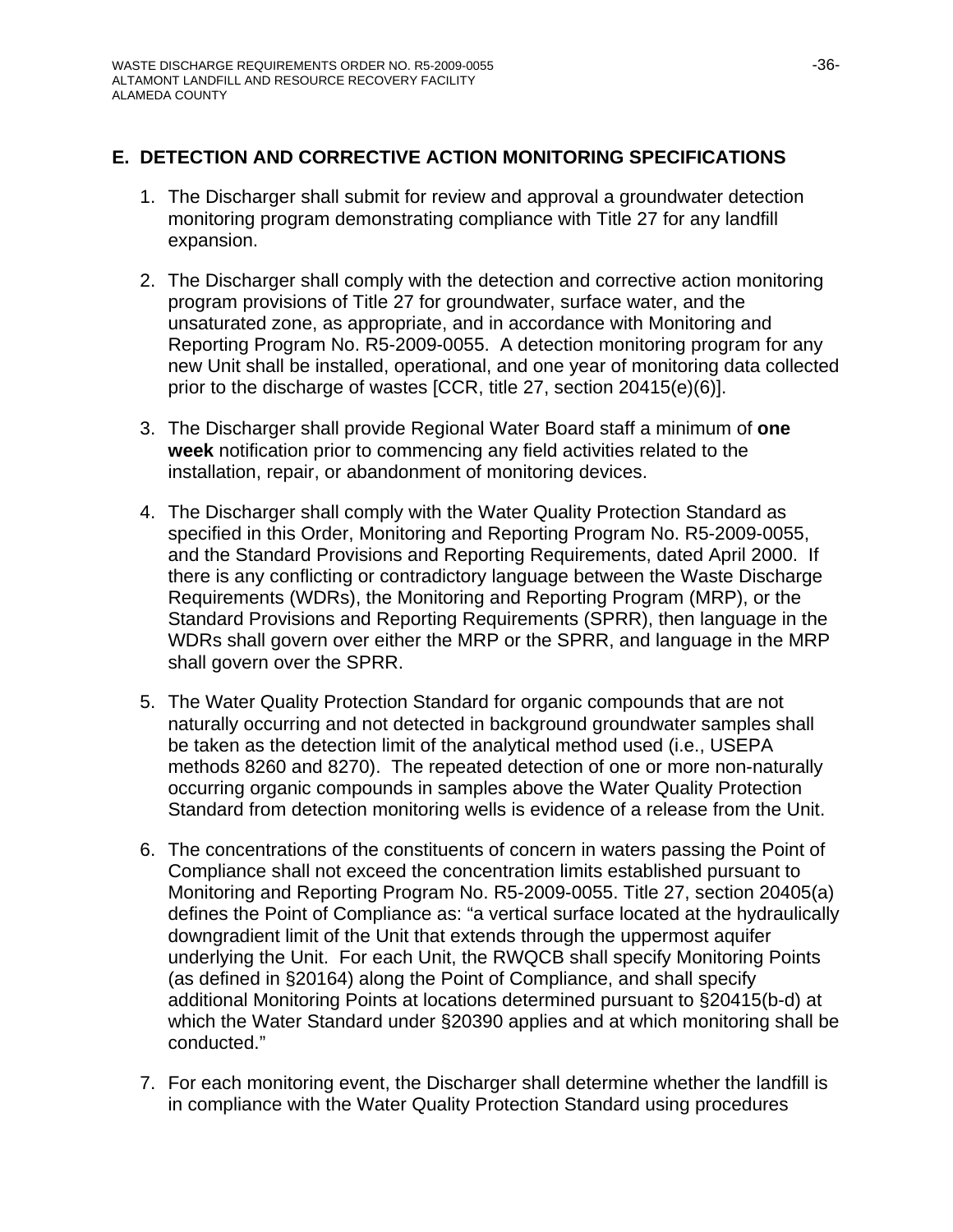specified in Monitoring and Reporting Program No. R5-2009-0055 and CCR, title 27, section 20415(e).

- 8. The Discharger shall establish and maintain an approved Sample Collection and Analysis Plan. The Sample Collection and Analysis Plan shall at a minimum include:
	- a. Sample collection procedures describing purging techniques, sampling equipment, and decontamination of sampling equipment;
	- b. Sample preservation information and shipment procedures;
	- c. Sample analytical methods and procedures;
	- d. Sample quality assurance/quality control (QA/QC) procedures; and
	- e. Chain of Custody control.
- 9. For any given monitored medium, the samples taken from all monitoring points and background monitoring points to satisfy the data analysis requirements for a given reporting period shall all be taken **within a span not to exceed 30 days**, unless a longer time period is approved by the Executive Officer, and shall be taken in a manner that ensures sample independence to the greatest extent feasible. Specific methods of collection and analysis must be identified. Sample collection, storage, and analysis shall be performed according to the most recent and appropriate version of USEPA Methods, such as the latest editions, as applicable, of: (1) Methods for the Analysis of Organics in Water and Wastewater (USEPA 600 Series), (2) Test Methods for Evaluating Solid Waste (SW-846, latest edition), and (3) Methods for Chemical Analysis of Water and Wastes (USEPA 600/4-79-020), and in accordance with the approved Sample Collection and Analysis Plan.
- 10. If methods other than USEPA-approved methods or Standard Methods are used, the exact methodology shall be submitted to Regional Water Board staff for review and approval prior to use.
- 11. The **methods of analysis and the detection limits** used must be appropriate for the expected concentrations. For the monitoring of any constituent or parameter that is found in concentrations which produce more than 90% non-numerical determinations (i.e., "trace" or "ND") in data from background monitoring points for that medium, the analytical method having the lowest method detection limit (MDL) shall be selected from among those methods which would provide valid results in light of any matrix effects or interferences.
- 12. **"Trace" results** results falling between the MDL and the practical quantitation limit (PQL) - shall be reported as such, and shall be accompanied both by the estimated MDL and PQL values for that analytical run.
- 13. **MDLs and PQLs** shall be derived by the laboratory for each analytical procedure, according to State of California laboratory accreditation procedures.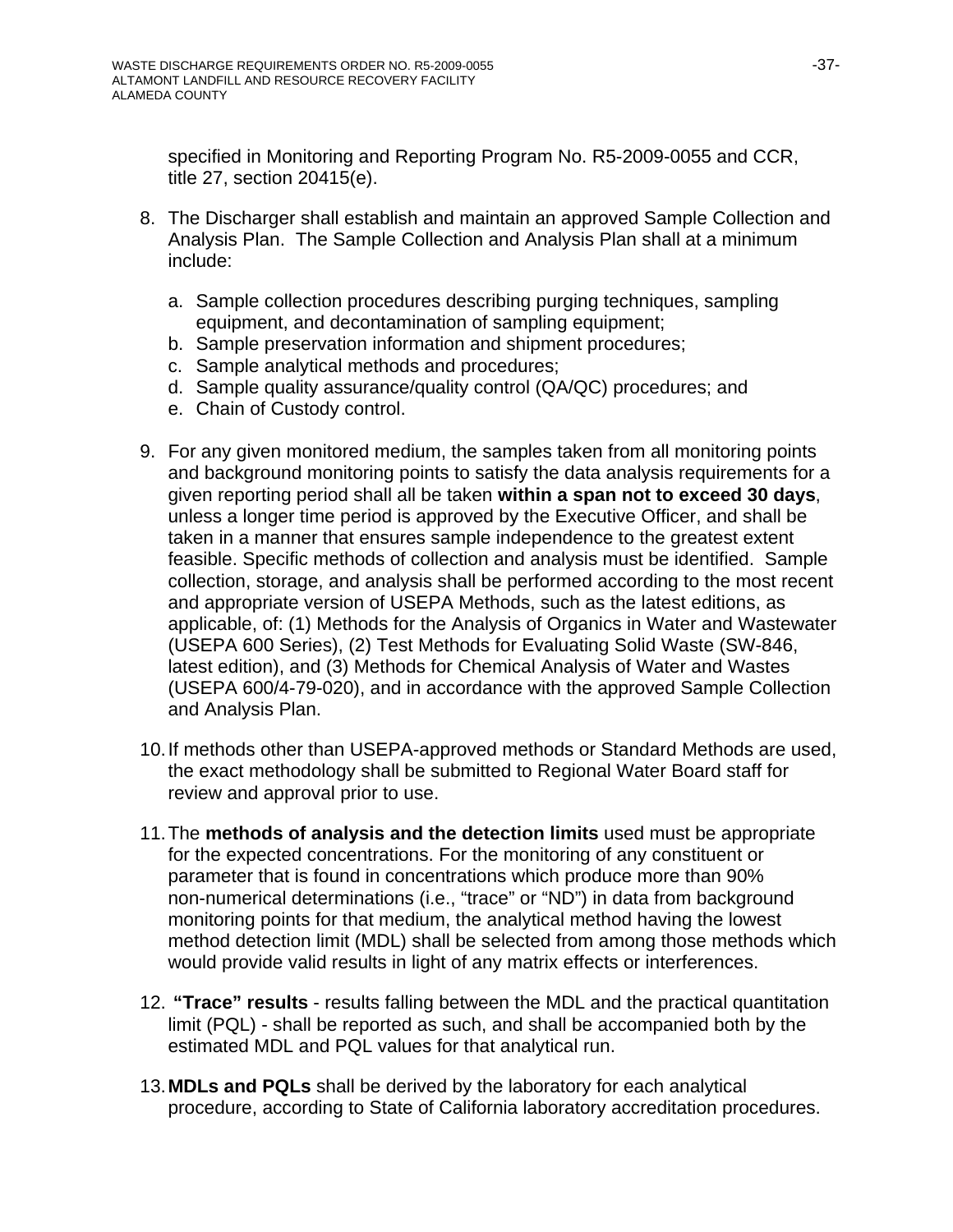These MDLs and PQLs shall reflect the detection and quantitation capabilities of the specific analytical procedure and equipment used by the lab, rather than simply being quoted from USEPA analytical method manuals. In relatively interference-free water, laboratory-derived MDLs and PQLs are expected to closely agree with published USEPA MDLs and PQLs.

- 14. If the laboratory suspects that, due to a change in matrix or other effects, the true detection limit or quantitation limit for a particular analytical run differs significantly from the laboratory-derived MDL/PQL values, the results shall be flagged accordingly, along with estimates of the detection limit and quantitation limit actually achieved. The **MDL shall always be calculated such that it represents the lowest achievable concentration associated with a 99% reliability of a nonzero result**. The PQL shall always be calculated such that it represents the lowest constituent concentration at which a numerical value can be assigned with reasonable certainty that it represents the constituent's actual concentration in the sample. Normally, PQLs should be set equal to the concentration of the lowest standard used to calibrate the analytical procedure.
- 15. QA/QC data shall be reported, along with the sample results to which they apply, including the method, equipment, analytical detection and quantitation limits, the percent recovery, an explanation for any recovery that falls outside the QC limits, the results of equipment and method blanks, the results of spiked and surrogate samples, the frequency of quality control analysis, and the name and qualifications of the person(s) performing the analyses. Sample results shall be reported unadjusted for blank results or spike recoveries. In cases where contaminants are detected in QA/QC samples (i.e., field, trip, or lab blanks), the accompanying sample results shall be appropriately flagged.
- 16. Unknown chromatographic peaks shall be reported, flagged, and tracked during COC monitoring for potential comparison to subsequent unknown peaks that may be observed in future sampling events. Identification of unknown chromatographic peaks that recur in subsequent sampling events may be required.
- 17. The statistical method shall account for data below the PQL with one or more statistical procedures that are protective of human health and the environment. Any PQL validated pursuant to Title 27 CCR Section 20415(e)(7) that is used in the statistical method shall be **the lowest concentration (or value) that can be reliably achieved** within limits of precision and accuracy specified in the WDRs for routine laboratory operating conditions that are available to the facility. The Discharger's technical report, pursuant to Title 27 CCR Section 20415(e)(7), shall consider the PQLs listed in Appendix IX to Chapter 14 of Division 4.5 of Title 22, CCR, for guidance when specifying limits of precision and accuracy. For any given constituent monitored at a background or downgradient monitoring point, an indication that falls between the MDL and the PQL for that constituent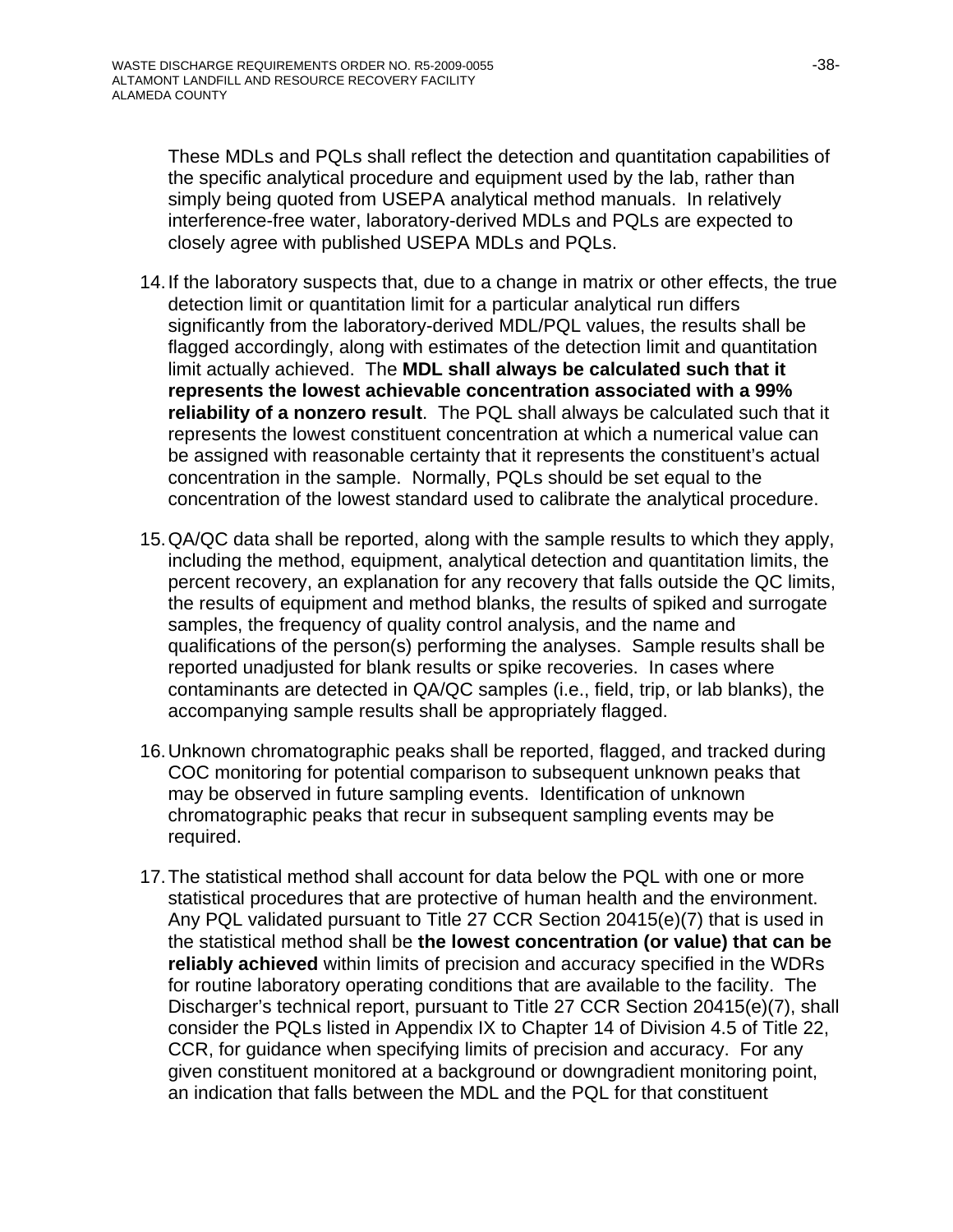(hereinafter called a "trace" detection) shall be identified. For a statistical method that is compatible with the proportion of censored data (trace and ND indications) in the data set, the Discharger can use the laboratory's concentration estimates in the trace range (if available) for statistical analysis, in order to increase the statistical power by decreasing the number of "ties".

- 18. Background for water samples or soil-pore gas samples shall be represented by the data from all samples taken from applicable background monitoring points during that reporting period (at least one sample from each background monitoring point). The Discharger may propose an alternate statistical method [to the methods listed under CCR, title 27, section 20415(e)(8)(A-D)] in accordance with CCR, title 27, section 20415(e)(8)(E), for review and approval.
- 19. The Discharger may propose an alternate statistical method [to the methods listed under CCR, title 27, section 20415(e)(8)(A-D)] in accordance with CCR, title 27, section 20415(e)(8)(E), for review and approval. Upon receiving written approval, alternate statistical procedures may be used for determining the significance of analytical results for common laboratory contaminants (e.g., methylene chloride, acetone, diethylhexyl phthalate, and di-n-octyl phthalate). Nevertheless, analytical results involving detection of these analytes in any background or downgradient sample shall be reported and flagged for easy reference by Regional Water Board staff.
- 20. The Discharger shall use the following non-statistical method for all analytes that are detected in less than 10% of the background samples. The non-statistical method shall be implemented as follows:
	- a. From the constituent of concern or monitoring parameter list, identify each analyte in the **current** sample that exceeds either its respective MDL or PQL. Unless a given monitoring point is already under corrective action monitoring for a given constituent, the Discharger shall conclude that the exceedance provides a preliminary indication of a release or a change in the nature or extent of the release, at that monitoring point, if *either:* 
		- 1) The data contains two or more analytes that equal or exceed their respective MDLs; or
		- 2) The data contains one or more analyte that equals or exceeds its PQL.
	- b. **Discrete Retest** [CCR, title 27, section 20415(e)(8)(E)]:
		- 1) In the event that the Discharger concludes (pursuant to paragraph 20.a., above) that there is a preliminary indication of a release, then the Discharger shall immediately notify Regional Water Board staff by phone or e-mail and, within 30 days of such indication, shall collect two new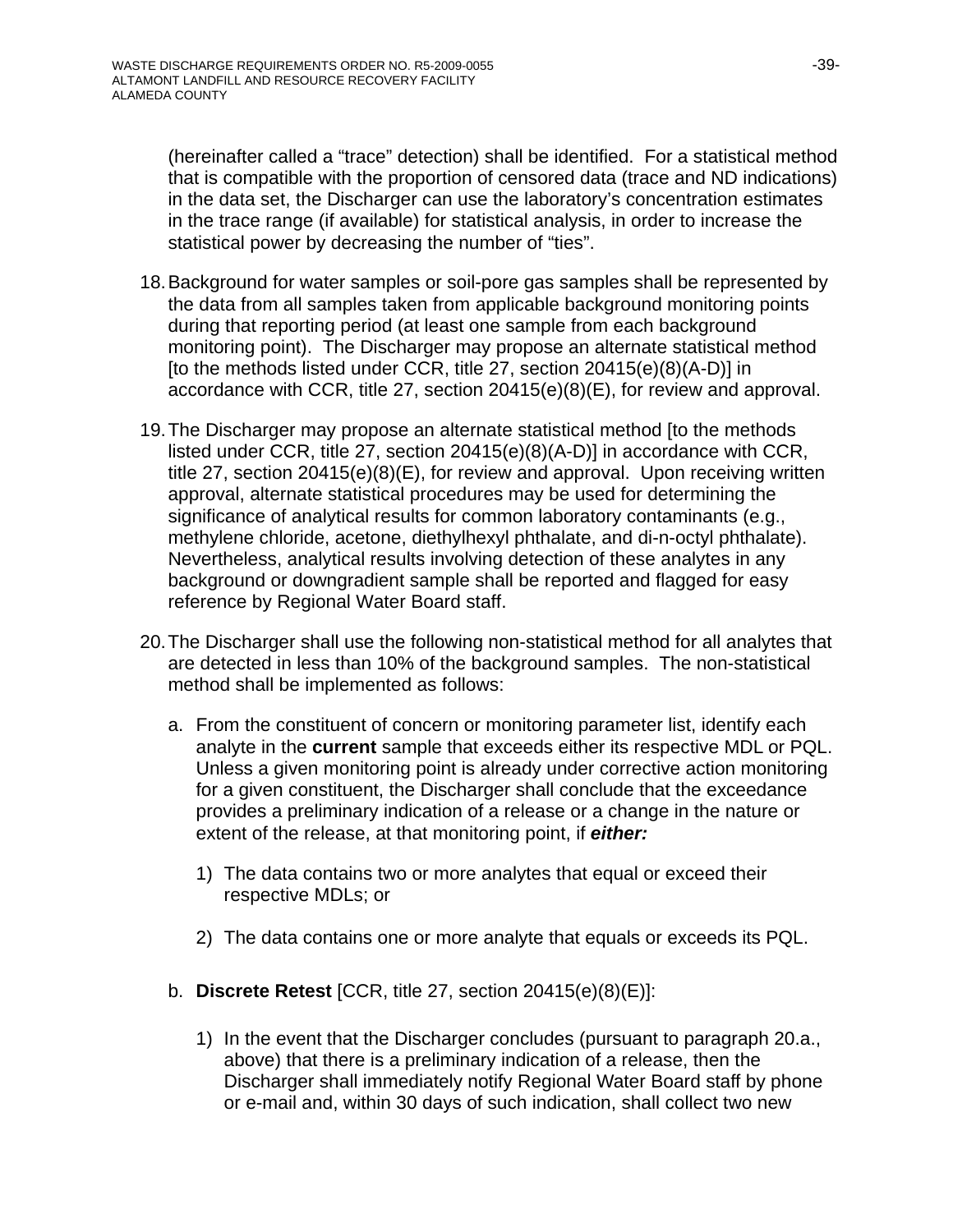(retest) samples from the monitoring point where the release is preliminarily indicated.

- 2) For any given retest sample, the Discharger shall include, in the retest analysis, **only the laboratory analytical results for those analytes detected in the original sample**. As soon as the retest data are available, the Discharger shall conclude that there is measurably significant evidence of a release if two or more analytes equal or exceed their respective MDLs or if one or more analyte equals or exceeds its PQL and shall:
	- a) **Immediately** notify the Regional Water Board about any constituent or constituents verified to be present at the monitoring point, and follow up with written notification submitted by certified mail **within seven days** of validation; and
	- b) Comply with ¶21, below if any constituent or constituents were verified to be present.
- 3) Any analyte that is confirmed per this method shall be added to the monitoring parameter list such that it is monitored during each regular monitoring event.
- 21. If the Discharger determines that there is measurably significant evidence of a release from the Unit at any monitoring point, the Discharger shall **immediately** implement the requirements of **XI. Response To A Release, C. Release Has Been Verified**, contained in the Standard Provisions and Reporting Requirements.

# **F. LANDFILL GAS SYSTEM SPECIFICATIONS**

- 1. Landfill gas collection and control systems shall be operated to minimize and control air intrusion and to prevent direct venting of the gas to the atmosphere.
- 2. Landfill gas collection and control systems shall be operated so that the methane concentration is less than 500 parts per million above background at the surface of the landfill.
- 3. There shall be a sufficient number and spacing of horizontal collectors or vertical gas collection wells to control landfill gas migration and emissions.
- 4. Landfill gas shall be extracted from the landfill's primary LCRS as necessary to control gas.
- 5. No waste may be placed into Fill Area 2 until the Discharger has an approved landfill gas monitoring program and the basal system components installed.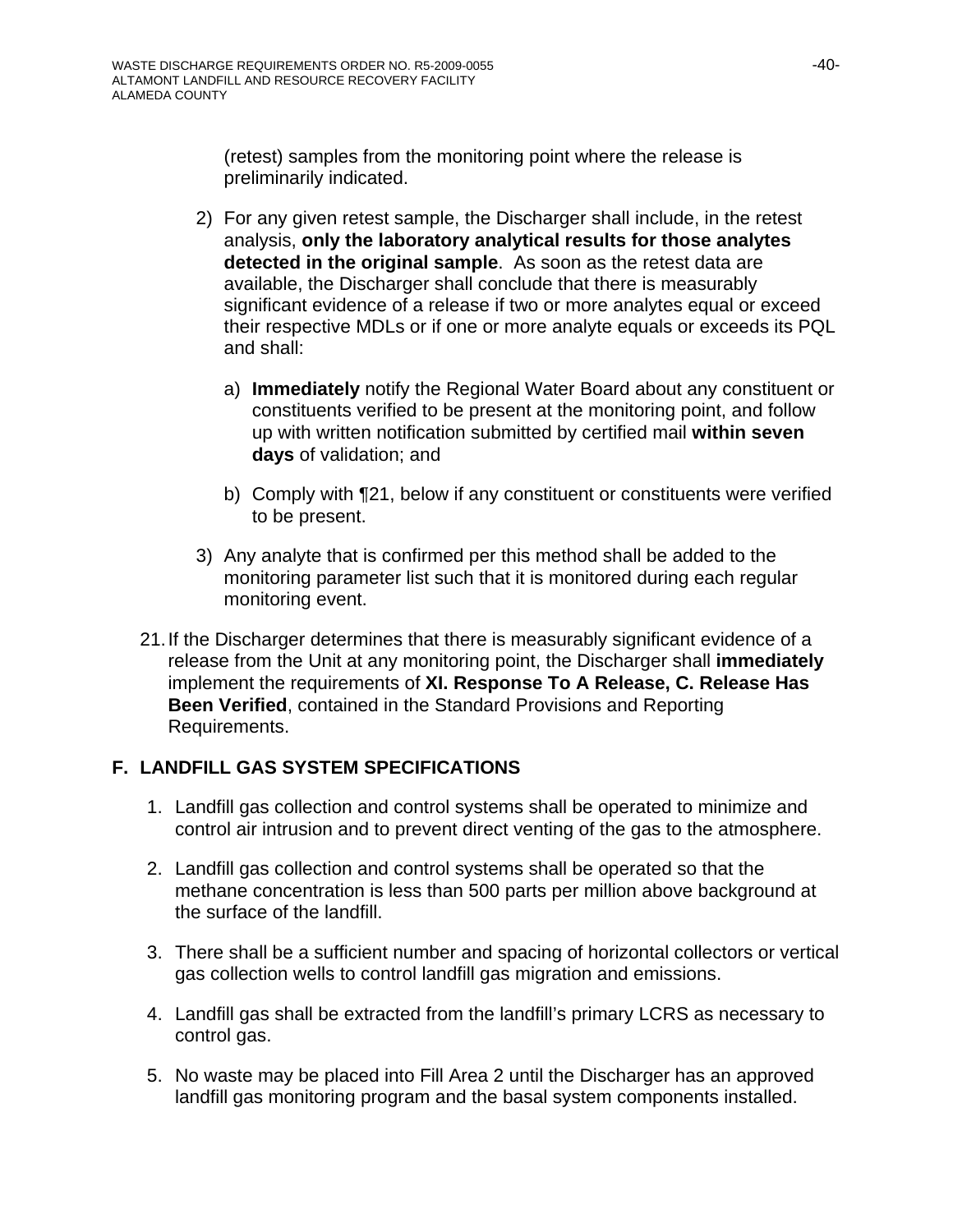# **G. PROVISIONS**

- 1. The Discharger shall maintain a copy of this Order at the facility and make it available at all times to facility operating personnel, who shall be familiar with its contents, and to regulatory agency personnel.
- 2. The Discharger shall comply with all applicable provisions of Title 27 and 40 Code of Federal Regulations Part 258 (Subtitle D) that are not specifically referred to in this Order.
- 3. The Discharger shall comply with Monitoring and Reporting Program No. R5-2009-0055, which is incorporated into and made part of this Order.
- 4. The Discharger shall comply with the applicable portions of the Standard Provisions and Reporting Requirements for Waste Discharge Requirements for Nonhazardous Solid Waste Discharges Regulated by Title 27 and/or Subtitle D (CCR, title 27, section 20005 et seq. and 40 CFR 258 et seq.), dated April 2000, which are hereby incorporated into this Order. If there is any conflicting or contradictory language between the Waste Discharge Requirements (WDRs), the Monitoring and Reporting Program (MRP), or the Standard Provisions and Reporting Requirements (SPRR), then language in the WDRs shall govern over either the MRP or the SPRR, and language in the MRP shall govern over the SPRR.
- 5. In the event the Discharger does not comply or will be unable to comply with any prohibition or limitation of this Order for any reason, the Discharger shall notify the Regional Water Board office by telephone **as soon as** it or its agents have knowledge of such noncompliance or potential for noncompliance, and shall confirm this notification in writing **within two weeks**. The written notification shall state the nature, time, and cause of noncompliance, and shall describe the measures being taken to prevent recurrences and shall include a timetable for corrective actions.
- 6. All reports and transmittal letters shall be signed by persons identified below:
	- a. For a corporation: by a principal executive officer of at least the level of senior vice-president.
	- b. For a partnership or sole proprietorship: by a general partner or the proprietor.
	- c. For a municipality, state, federal or other public agency: by either a principal executive officer or ranking elected or appointed official.
	- d. A duly authorized representative of a person designated in a, b, or c above if;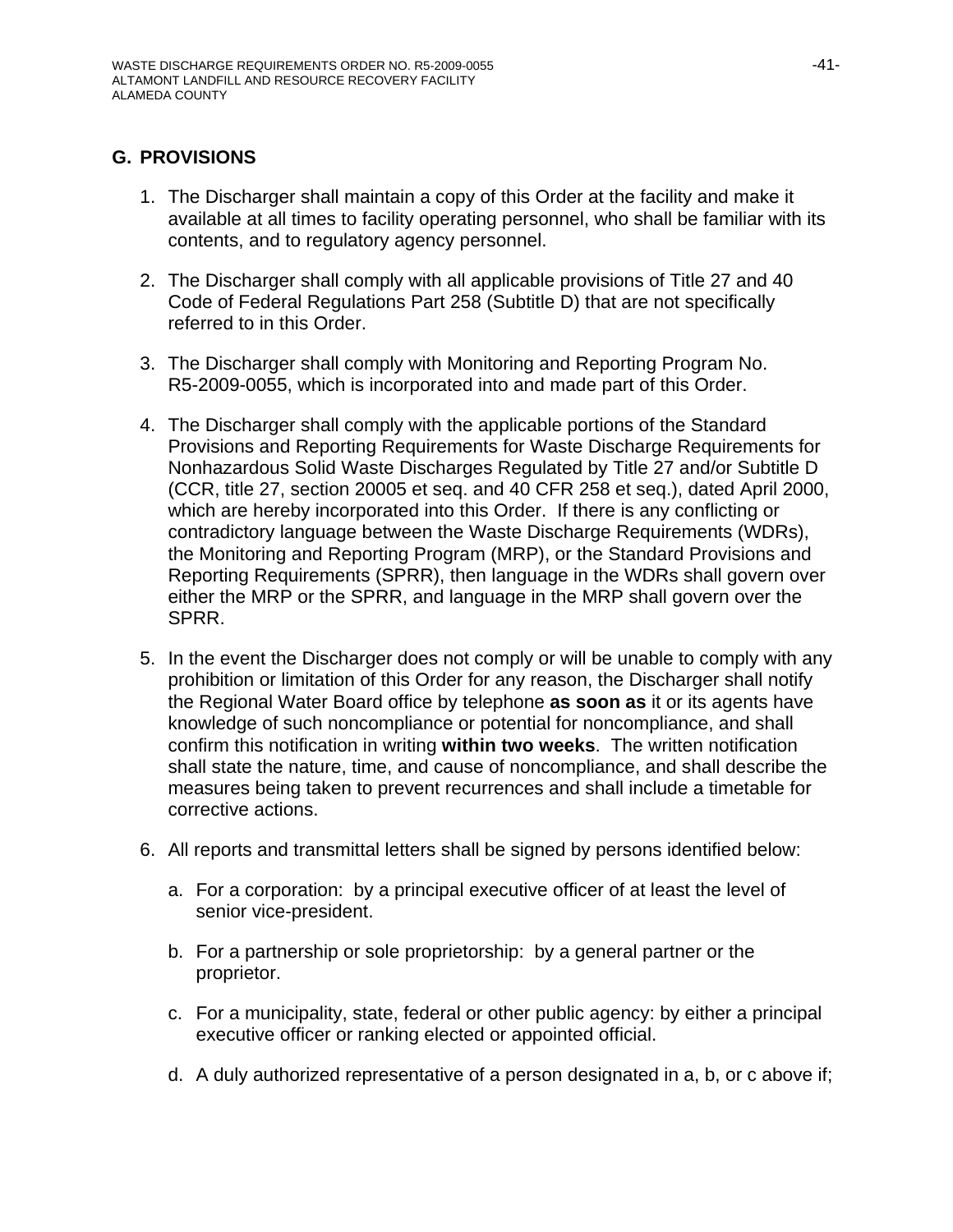- 1) The authorization is made in writing by a person described in a, b, or c of this provision;
- 2) The authorization specifies either an individual or a position having responsibility for the overall operation of the regulated facility or activity, such as the position of plant manager, operator of a Unit, superintendent, or position of equivalent responsibility. (A duly authorized representative may thus be either a named individual or any individual occupying a named position); and
- 3) The written authorization is submitted to the Regional Water Board.
- e. Any person signing a document under this Section shall make the following certification:

"I certify under penalty of law that I have personally examined and am familiar with the information submitted in this document and all attachments and that, based on my inquiry of those individuals immediately responsible for obtaining the information, I believe that the information is true, accurate, and complete. I am aware that there are significant penalties for submitting false information, including the possibility of fine and imprisonment."

- 7. A copy of all documents submitted to the Regional Water Board shall be maintained in the facility's operating record.
- 8. The Discharger shall take all reasonable steps to minimize any adverse impact to the waters of the State resulting from noncompliance with this Order. Such steps shall include accelerated or additional monitoring as necessary to evaluate the nature, extent, and impact of the noncompliance.
- 9. The owner of the waste management facility shall have the continuing responsibility to assure protection of waters of the state from discharged wastes and from landfill gases and leachate generated by discharged waste during the active life, closure, and postclosure maintenance period of the Unit(s) and during subsequent use of the property for other purposes.
- 10. The fact that it would have been necessary to halt or reduce the permitted activity in order to maintain compliance with this Order shall not be regarded as a defense for the Discharger's violations of the Order.
- 11. To assume ownership or operation under this Order, the succeeding owner or operator must apply in writing to the Regional Water Board requesting transfer of the Order within 14 days of assuming ownership or operation of this facility. The request must contain the requesting entity's full legal name, the State of incorporation if a corporation, the name and address and telephone number of the persons responsible for contact with the Regional Water Board, and a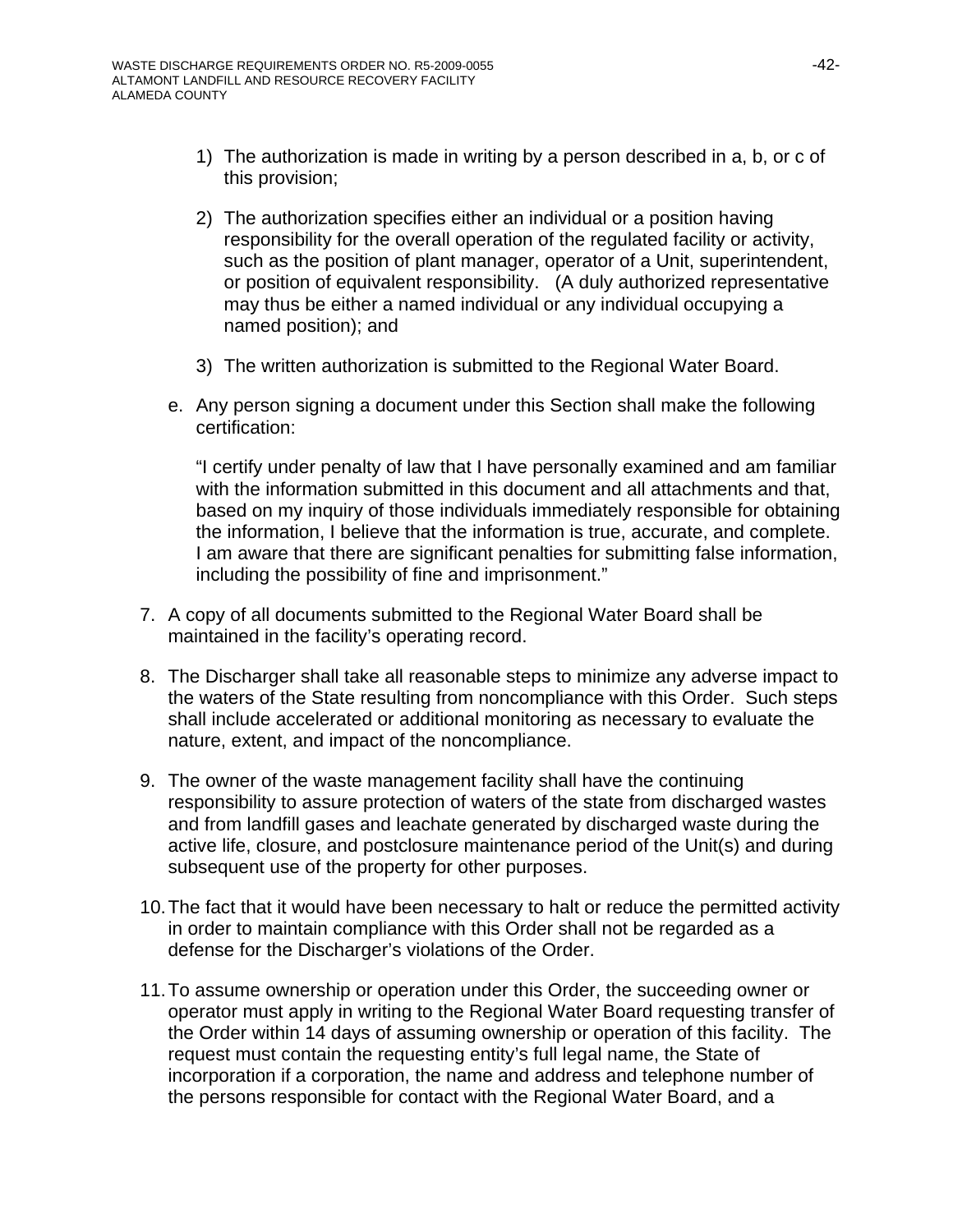statement. The statement shall comply with the signatory requirements contained in Provision G.6 and state that the new owner or operator assumes full responsibility for compliance with this Order. Failure to submit the request shall be considered a discharge without requirements, a violation of the California Water Code. Transfer of this Order shall be approved or disapproved by the Regional Water Board.

12. The Discharger shall update the preliminary closure and post-closure maintenance plan (PCPCMP) any time there is a change that will increase the amount of the closure and post-closure maintenance cost estimate. The updated PCPCMP shall be submitted to the Regional Water Board, and if applicable, shall be submitted to the Local Enforcement Agency, and the CIWMB. The PCPCMP shall meet the requirements of CCR, title 27, section 21769(b), and include a lump sum estimate of the cost of carrying out all actions necessary to close each Unit, to prepare detailed design specifications, to develop the final closure and post-closure maintenance plan, and to carry out the first thirty years of postclosure maintenance. A final (or partial final) closure and post-closure maintenance plan shall be submitted prior to closure and closure shall not be conducted in the absence of closure WDRs.

## **Financial Assurances for Corrective Action**

- 13. The Discharger shall maintain cost estimates and funding for initiating and completing corrective action for all known or reasonably foreseeable releases from Fill Area 1, each unit of Fill Area 2 prior to discharge of waste, and the Class II surface impoundments prior to discharge of waste.
- 14. Pursuant to Title 27, section 22221, the Discharger shall obtain and maintain financial assurances for corrective action of all known or reasonably foreseeable releases for **Fill Area 1** in at least the amount of the approved cost estimate described in Finding No. 107.
- 15. Pursuant to Title 27, section 22221, the Discharger shall submit a cost estimate and proposed financial assurance mechanism to the Regional Water Board for corrective action for a reasonably foreseeable release for each unit of **Fill Area 2**, prior to discharge, meeting the requirements of Title 27, chapter 6. Once approved, the Discharger shall establish an irrevocable fund for corrective action financial assurance with the CIWMB **prior to discharge** to each unit.
- 16. Pursuant to Title 27, section 22222, the Discharger shall submit a cost estimate and proposed financial assurance mechanism to the Regional Water Board for corrective action of all reasonably foreseeable releases from the **Class II surface impoundments**. Once approved, the Discharger shall establish an irrevocable fund for corrective action financial assurance with the Regional Water Board using the approved mechanism, in the amount of the approved cost estimate, and naming the "CIWMB" as beneficiary, **prior to discharge** to the units.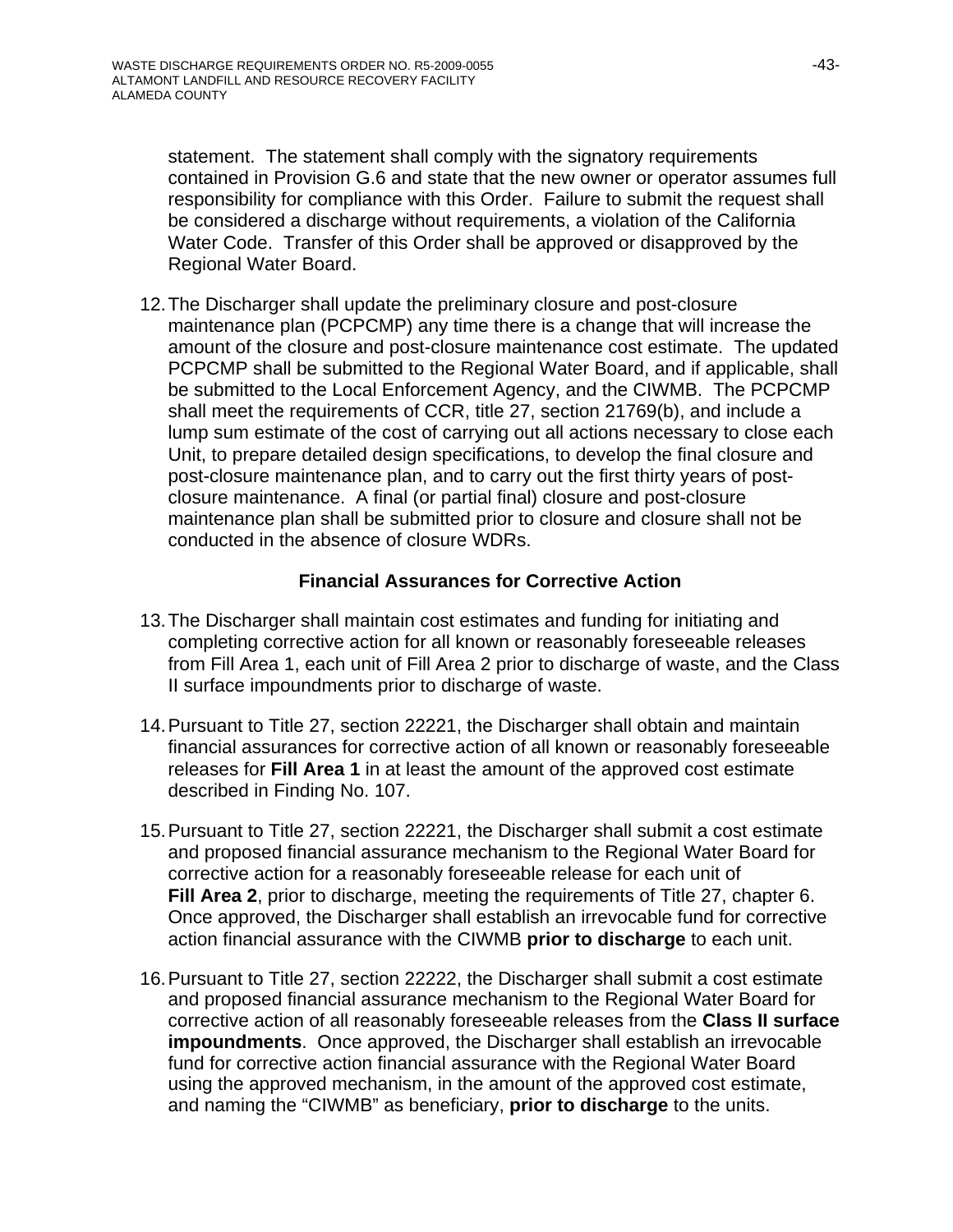- 17. At least **annually** (as required by the CIWMB), the Discharger shall submit a report demonstrating that the financial assurance fund for corrective action for **Fill Area 1** has been updated in accordance with the fund balance calculations provided in Section 22226 of Title 27.
- 18. At least **annually** (as required by the CIWMB), the Discharger shall submit a report demonstrating that the financial assurance fund for a reasonably foreseeable release from **Fill Area 2** in accordance with the fund balance calculations provided in Title27, section 22226.
- 19. At least **annually** (as required by the CIWMB), the Discharger shall submit a report demonstrating that the financial assurance fund for a reasonably foreseeable release from **Class II surface impoundments** in accordance with the fund balance calculations provided in Title 27, section 22226.

#### **Financial Assurances for Closure and Post-Closure Maintenance**

- 20. The Discharger shall obtain and maintain assurances of financial responsibility for closure and post-closure maintenance costs in the amount of the cost estimates in the approved preliminary or final closure and post-closure maintenance plan, as applicable. Pursuant to Title 27, sections 20950(f), 22207, and 22212, the Discharger shall obtain and maintain financial assurance for closure and post-closure maintenance of **Fill Area I, and each unit of Fill Area 2** with the CIWMB in at least the amounts of the approved cost estimates described in Finding No. 106.
- 21. At least **annually** (as required by the CIWMB), the Discharger shall submit a report demonstrating that the financial assurance fund for closure and postclosure maintenance has been updated in accordance with the fund balance calculations provided in Title 27, section 22225.

#### **Required Technical Reports**

- 22. All technical reports required by this Order shall be submitted pursuant to California Water Code, section 13267.
- 23. The Discharger shall submit the following technical reports related to installation and initial sampling of new groundwater monitoring wells, landfill module construction, landfill gas, and seismic inspections:

#### a. **Groundwater Monitoring for Fill Area 2**

1. The Discharger shall submit a work plan or work plans to install groundwater monitoring wells for Fill Area 2 as necessary to complete well installation and required initial sampling prior to placement of waste in the corresponding units. The work plan(s) shall propose monitoring wells for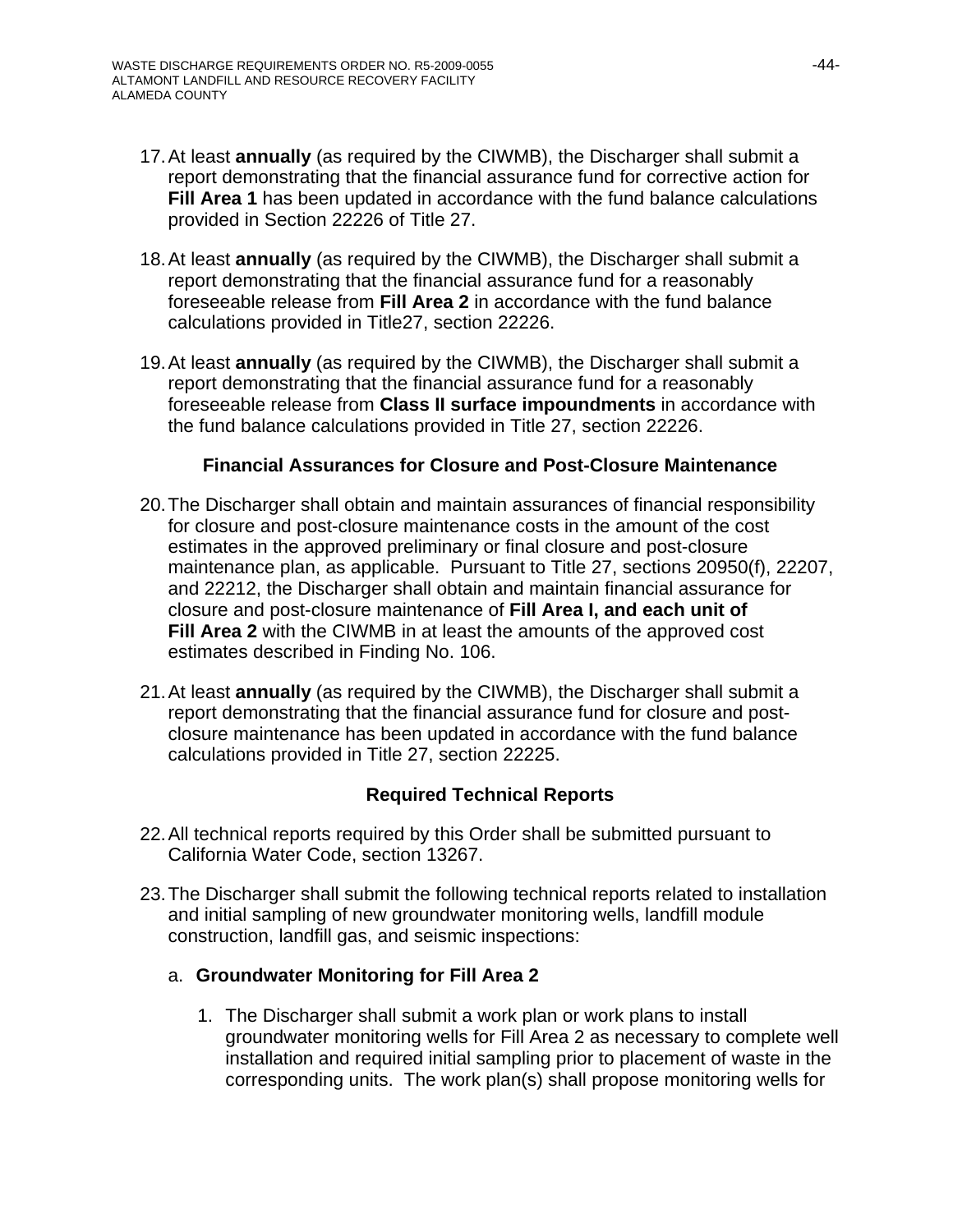the following areas:

- i. In the weathered zone at the intersection of the northern extent of Fill Area 2 and the West Fault.
- ii. At the downgradient edge of each module of Fill Area 2 as the area expands into the permitted landfill footprint.
- 2. **Within 60 days after installation of the wells**, the Discharger shall submit a well installation report.
- 3. **Prior to discharge** to new modules in Fill Area 2, the Discharger shall submit a Water Quality Protection Standard for detection monitoring wells based on un-impacted background groundwater data.

# b. **Groundwater Monitoring for Class II Surface Impoundments**

- 1. The Discharger shall submit a work plan proposing a monitoring program for the Class II surface impoundments. The work plan must be approved prior to discharge to the impoundments.
- 2. **Within 60 days after installation of a monitoring network** (if applicable), the Discharger shall submit a monitoring network installation report.
- 3. **Prior to discharge** to the Class II surface impoundments, the Discharger shall submit a Water Quality Protection Standard for detection monitoring based on un-impacted background groundwater data.

# c. **Construction Report**

- 1. **Prior to discharge** to new modules of Fill Area 2, the Discharger shall submit a final construction report that contains all information concerning the placement of the containment system. These reports shall provide information demonstrating that the CQA plan was implemented as proposed and that the construction proceeded in accordance with design criteria, plans, and specifications. The Discharger shall submit copies of the Final Documentation report to the Regional Water Board as prepared by the CQA officer.
- 2. **Prior to discharge** to the Class II surface impoundments, the Discharger shall submit the final construction report that contains all information concerning the placement of the containment system. This document shall provide information demonstrating that the CQA plan was implemented as proposed and that the construction proceeded in accordance with design criteria, plans, and specifications. The Discharger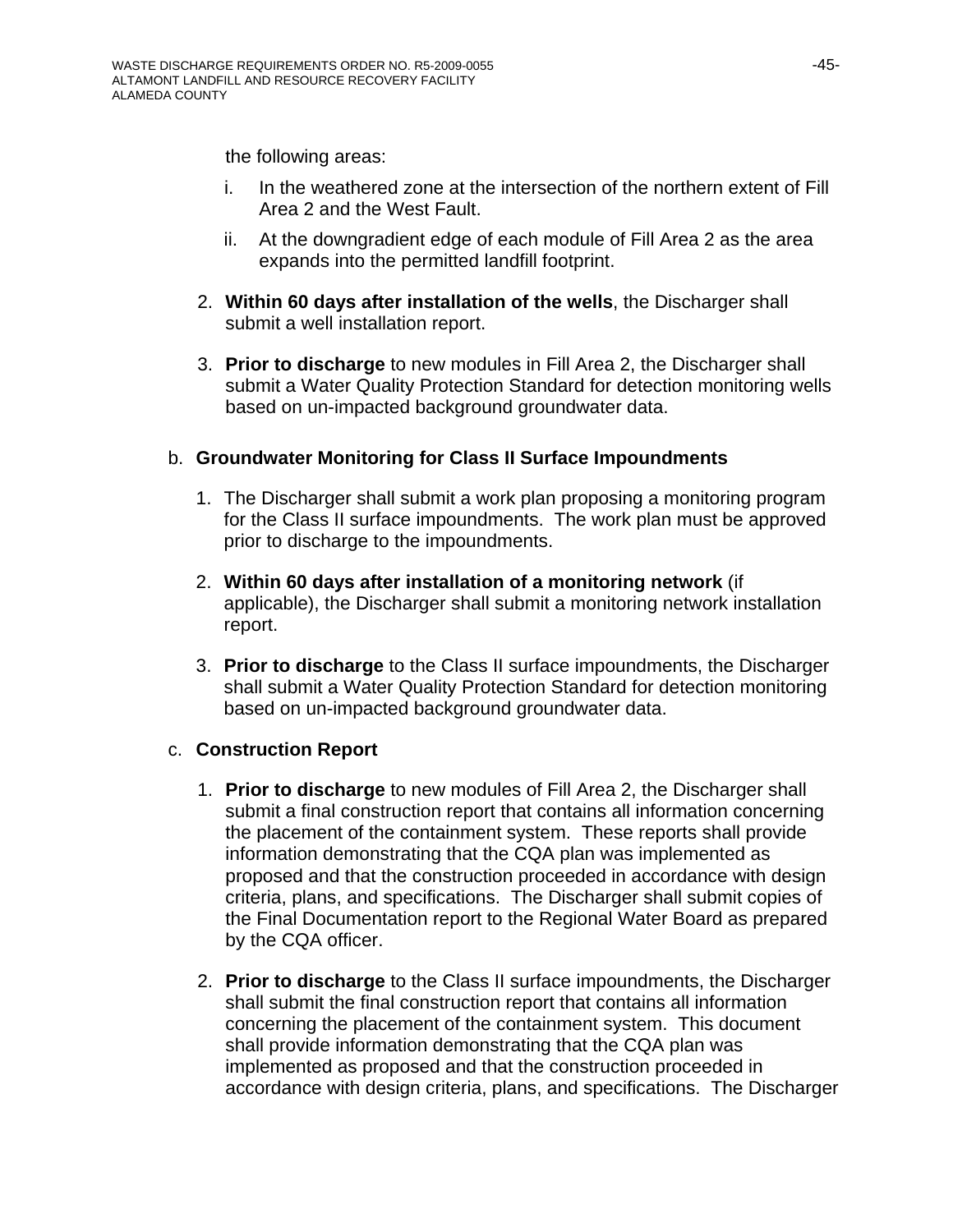shall submit copies of the Final Documentation report to the Regional Water Board as prepared by the CQA officer.

#### d. **Alternative Cover Monitoring and Contingency Plan**

1. **Prior to construction** of the alternative final cover for Fill Area 1, Unit 1, the Discharger shall submit a Monitoring and Contingency Plan with a plan for monitoring the cover to demonstrate it is meeting regulatory performance standards, and shall propose alternatives for the cover if it fails to meet the performance standards. The plan shall include proposed criteria for demonstrating compliance with performance standards.

#### e. **Landfill Gas**

1. **Within 90 days of the adoption of this Order**, the Discharger shall submit a landfill gas extraction installation and monitoring plan for Fill Area 2 to the Regional Water Board and the CIWMB.

## f. **Seismic Event Inspection**

- 1. **Within 90 days of the adoption of this Order**, **t**he Discharger shall submit a revised post-earthquake inspection plan for review and approval. The revised plan shall include inspecting WMU liners and covers; LCRS riser pipes, sump pump operation, and storage tanks; including the flare station; drainage control facilities; and detection monitoring facilities for damage following an earthquake of Magnitude (M) 5.0 or greater within 25 miles of the facility or a M6.0 or greater earthquake within 50 miles of the facility.
- 2. An earthquake inspection shall be conducted in a timely manner following earthquakes of the magnitude as specified in Provision 23.f.1. A report of the inspection shall be submitted within 30 days after the inspection assessing any damage and shall contain proposals to repair or replace any damaged structures or facilities.

I, PAMELA C. CREEDON, Executive Officer, do hereby certify that the foregoing is a full, true, and correct copy of an Order adopted by the California Regional Water Quality Control Board, Central Valley Region, on 24 April 2009.

\_\_\_\_\_\_\_\_\_\_\_\_\_\_\_\_\_\_\_\_\_\_\_\_\_\_\_\_\_\_\_\_\_\_\_\_

HFH/WLB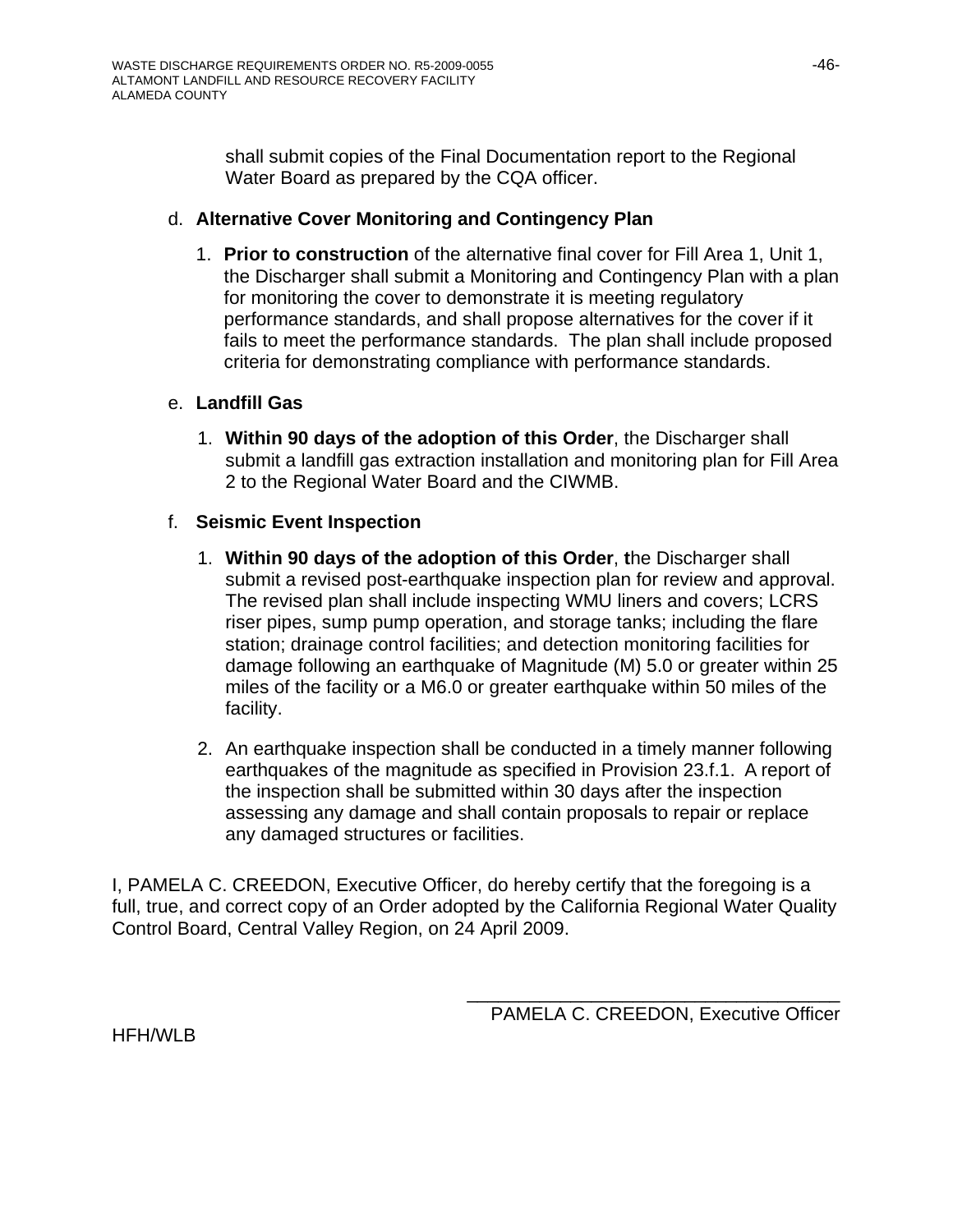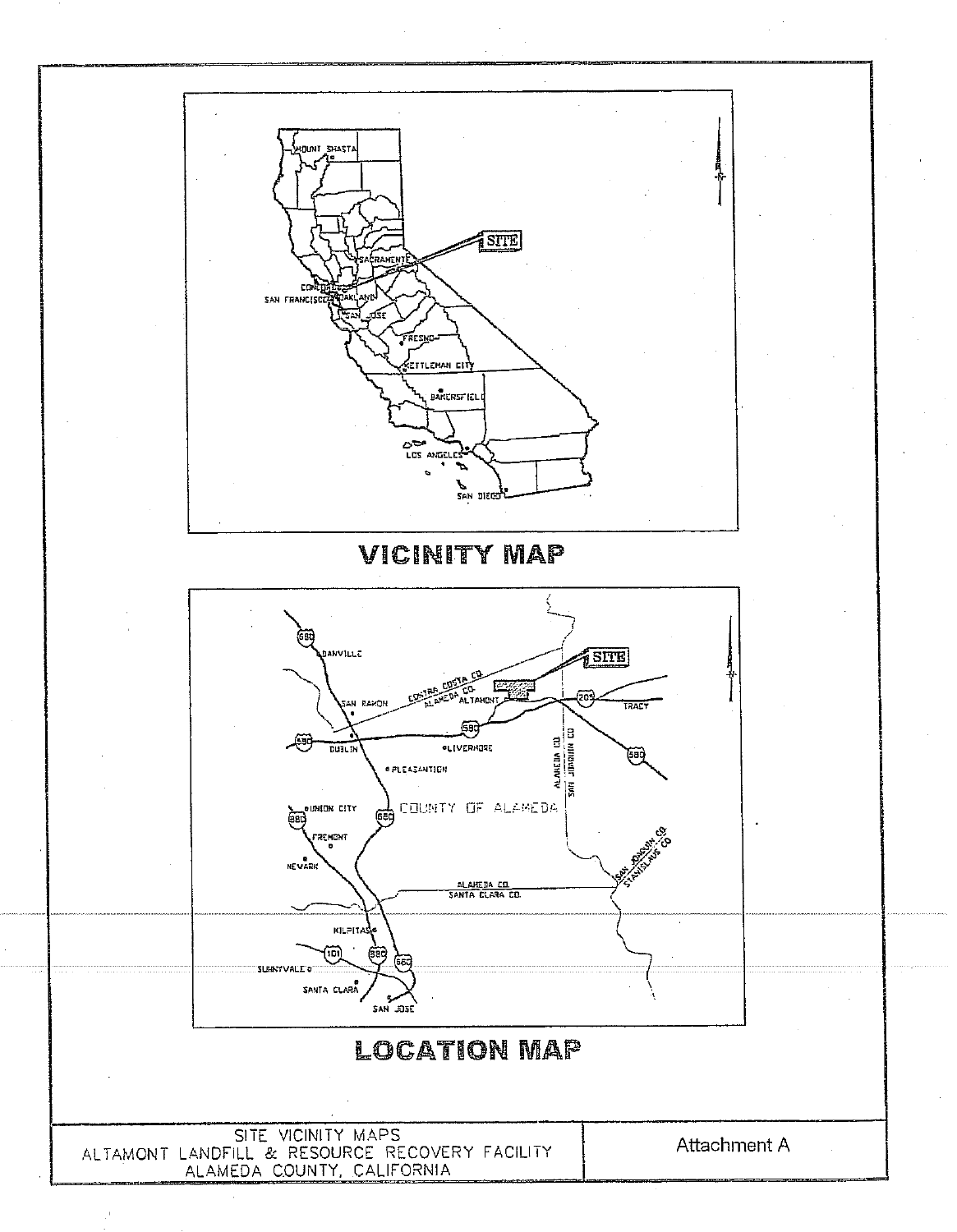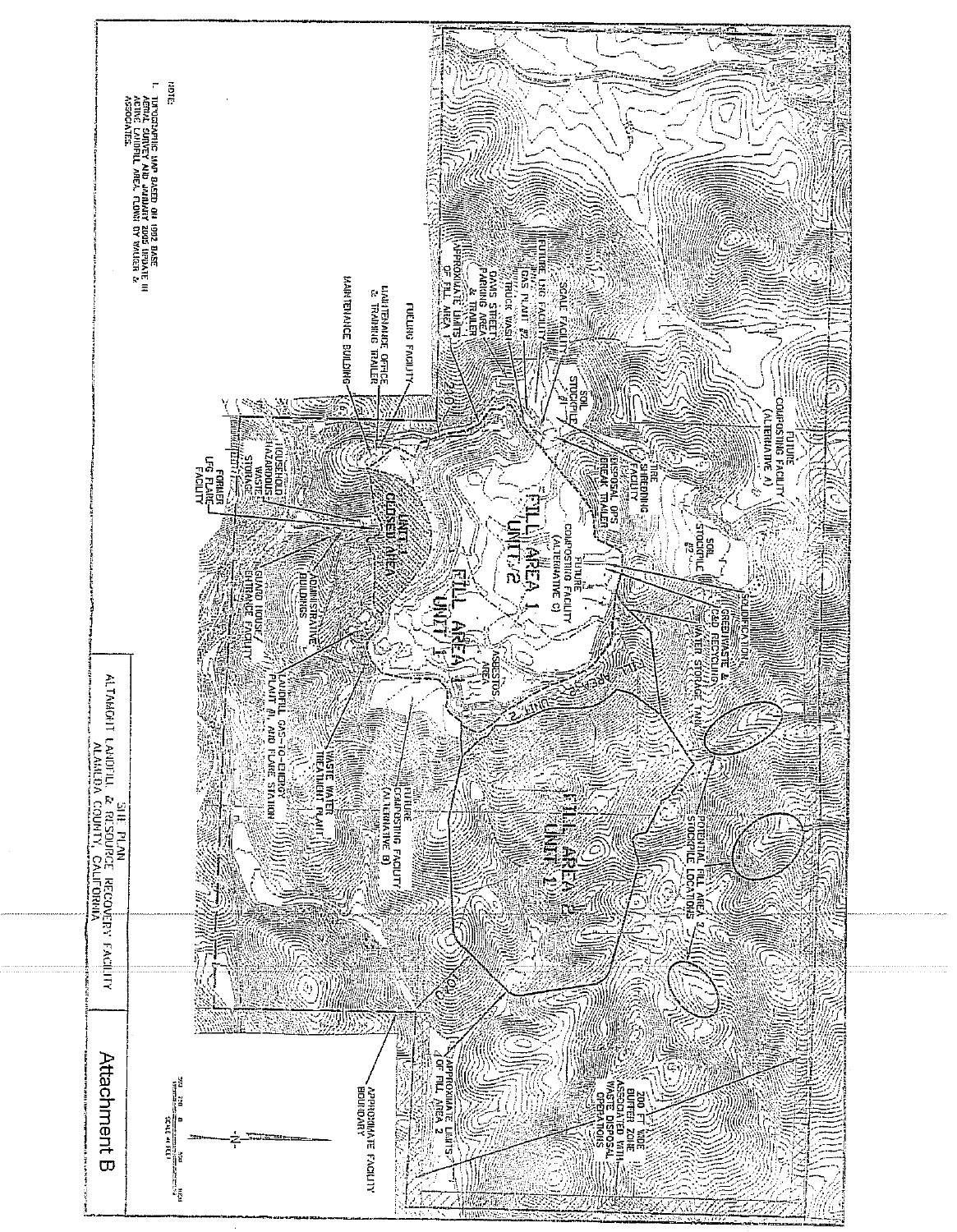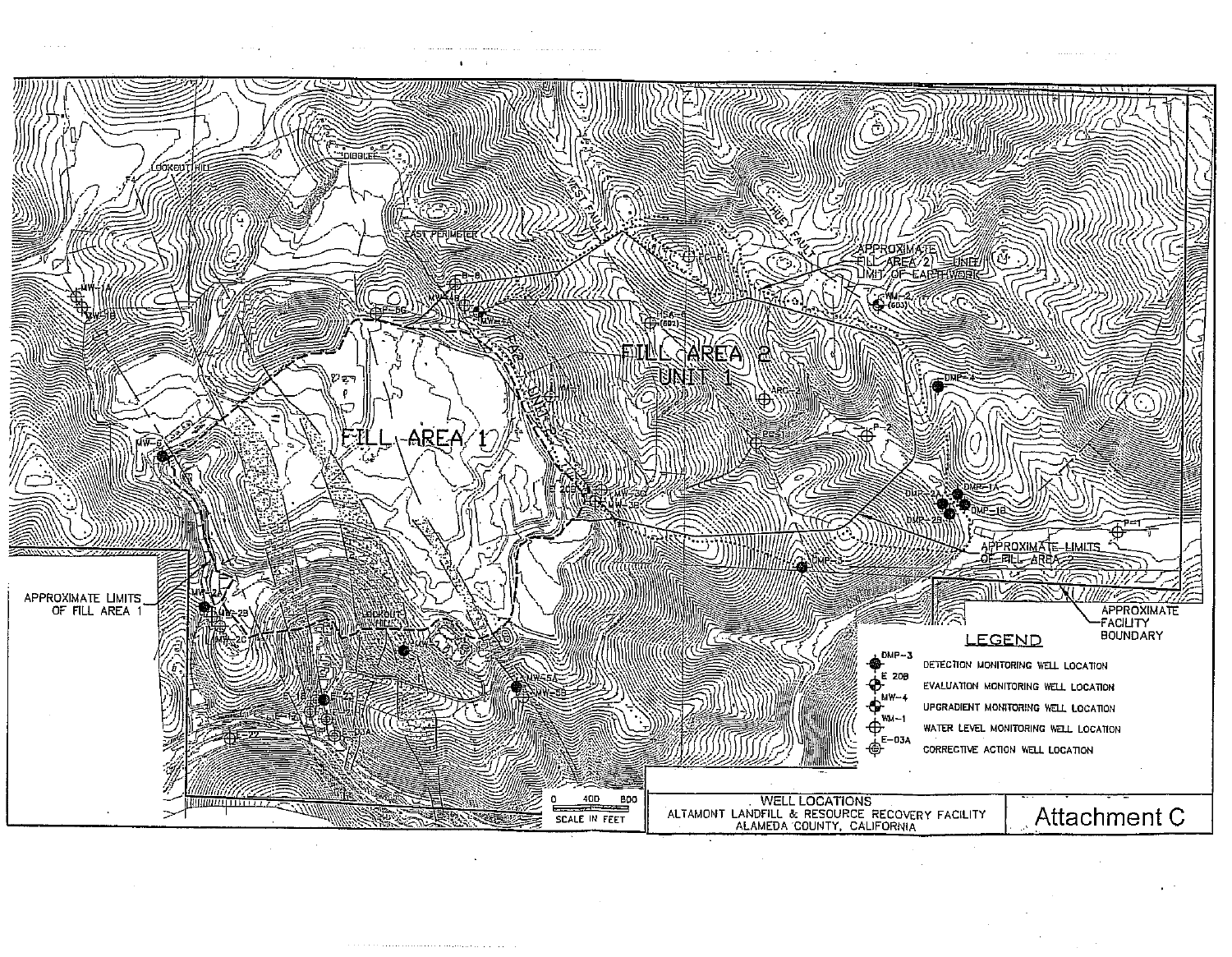#### CALIFORNIA REGIONAL WATER QUALITY CONTROL BOARD CENTRAL VALLEY REGION

#### MONITORING AND REPORTING PROGRAM NO. R5-2009-0055 FOR WASTE MANAGEMENT OF ALAMEDA COUNTY, INC. ALTAMONT LANDFILL AND RESOURCE RECOVERY FACILITY CLASS II AND CLASS III MUNICIPAL SOLID WASTE LANDFILLS AND CLASS II SURFACE IMPOUNDMENTS CONSTRUCTION, OPERATION, AND CORRECTIVE ACTION ALAMEDA COUNTY

The Discharger shall comply with this Monitoring and Reporting Program, with California Code of Regulations, title 27, section 20005, et seq. (hereafter Title 27), and with the *Standard Provisions and Reporting Requirements for Waste Discharge Requirements for Nonhazardous Solid Waste Discharges Regulated by Title 27 and/or Subtitle D (Title 27, §20005 et seq. and 40 CFR 258)*, dated April 2000, as ordered by Waste Discharge Requirements Order No. R5-2009-0055.

# **A. REQUIRED MONITORING REPORTS**

| Report |                                                                           | Due                  |
|--------|---------------------------------------------------------------------------|----------------------|
| 1.     | Groundwater Monitoring (Section D.1)                                      | See Table I          |
| 2.     | <b>Annual Monitoring Summary Report</b><br>(Section E.5.)                 | <b>Annually</b>      |
| 3.     | Unsaturated Zone Monitoring (Section D.2)                                 | See Table II         |
| 4.     | Leachate Monitoring (Section D.3)                                         | <b>See Table III</b> |
| 5.     | Leachate Treatment Plant (Section D.4)                                    | <b>See Table III</b> |
| 6.     | Surface Water Monitoring (Section D.5)                                    | <b>See Table IV</b>  |
| 7.     | <b>Facility Monitoring (Section D.6)</b>                                  | As necessary         |
| 8.     | Response to a Release<br>(Standard Provisions and Reporting Requirements) | As necessary         |

# **B. REPORTING**

 The Discharger shall submit semiannual monitoring reports with the data and information required in this Monitoring and Reporting Program and as required in Order No. R5-2009-0055 and the Standard Provisions and Reporting Requirements.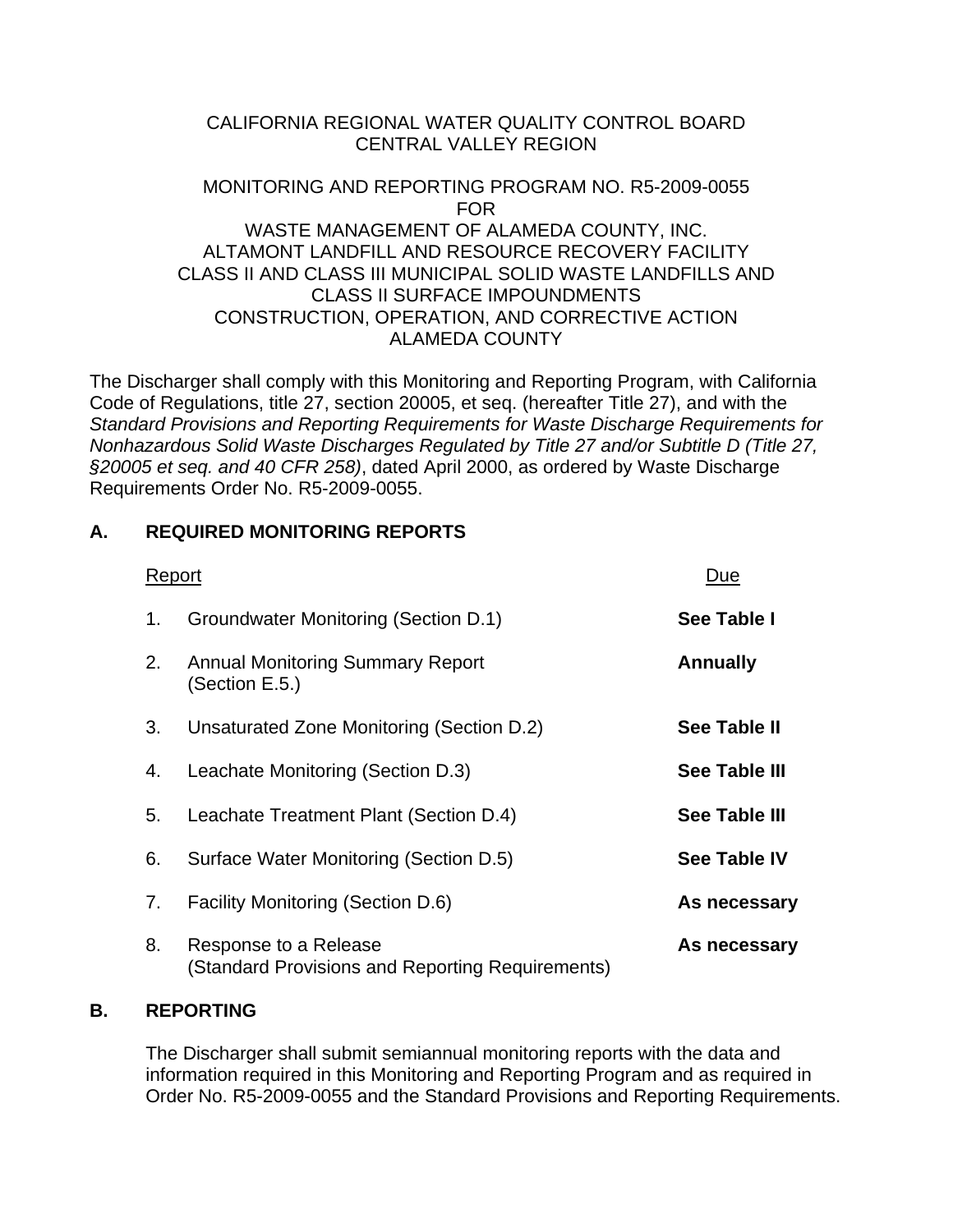Reports which do not comply with the required format will be **REJECTED** and the Discharger shall be deemed to be in noncompliance with the waste discharge requirements. In reporting the monitoring data required by this program, the Discharger shall arrange the data in tabular form so that the date, the constituents, the concentrations, and the units are readily discernible. The data shall be summarized in such a manner so as to illustrate clearly the compliance with waste discharge requirements or the lack thereof. Data shall also be submitted in a digital format (.xls) acceptable to the Executive Officer.

 Each monitoring report shall include a compliance evaluation summary as specified in E. Reporting Requirements, below.

 Field and laboratory tests shall be reported in each monitoring report. Monthly, quarterly, semiannual, and annual monitoring reports shall be submitted to the Regional Water Board in accordance with the following schedule for the calendar period in which samples were taken or observations made.

| Sampling<br>Frequency | Reporting<br>Frequency | Reporting<br>Periods End                           | Report<br>Date Due                                                                                   |
|-----------------------|------------------------|----------------------------------------------------|------------------------------------------------------------------------------------------------------|
| Monthly               | Semiannually           | Last Day of Month                                  | by Semiannual Schedule                                                                               |
| Quarterly             | Semiannually           | 31 March<br>30 June<br>30 September<br>31 December | by Semiannual Schedule<br>by Semiannual Schedule<br>by Semiannual Schedule<br>by Semiannual Schedule |
| Semiannually          | Semiannually           | 30 June<br>31 December                             | 31 July<br>31 January                                                                                |
| Annually              | Annually               | 31 December                                        | 31 January                                                                                           |
| 5-Year                | Every 5 years          | 31 December                                        | 31 January                                                                                           |

 The Discharger shall submit an **Annual Monitoring Summary Report** to the Regional Water Board covering the previous monitoring year. The annual report shall contain the information specified in E. Reporting Requirements, below, and a discussion of compliance with the waste discharge requirements and the Water Quality Protection Standard. The Annual Monitoring Report can be combined with the year-end Semiannual Report such that two summary reports are not required by the January 31 due date. The last 5-year Constituent-of-Concern (COC) groundwater monitoring event was conducted during 2005; therefore, the next COC event is scheduled to take place in **2010**.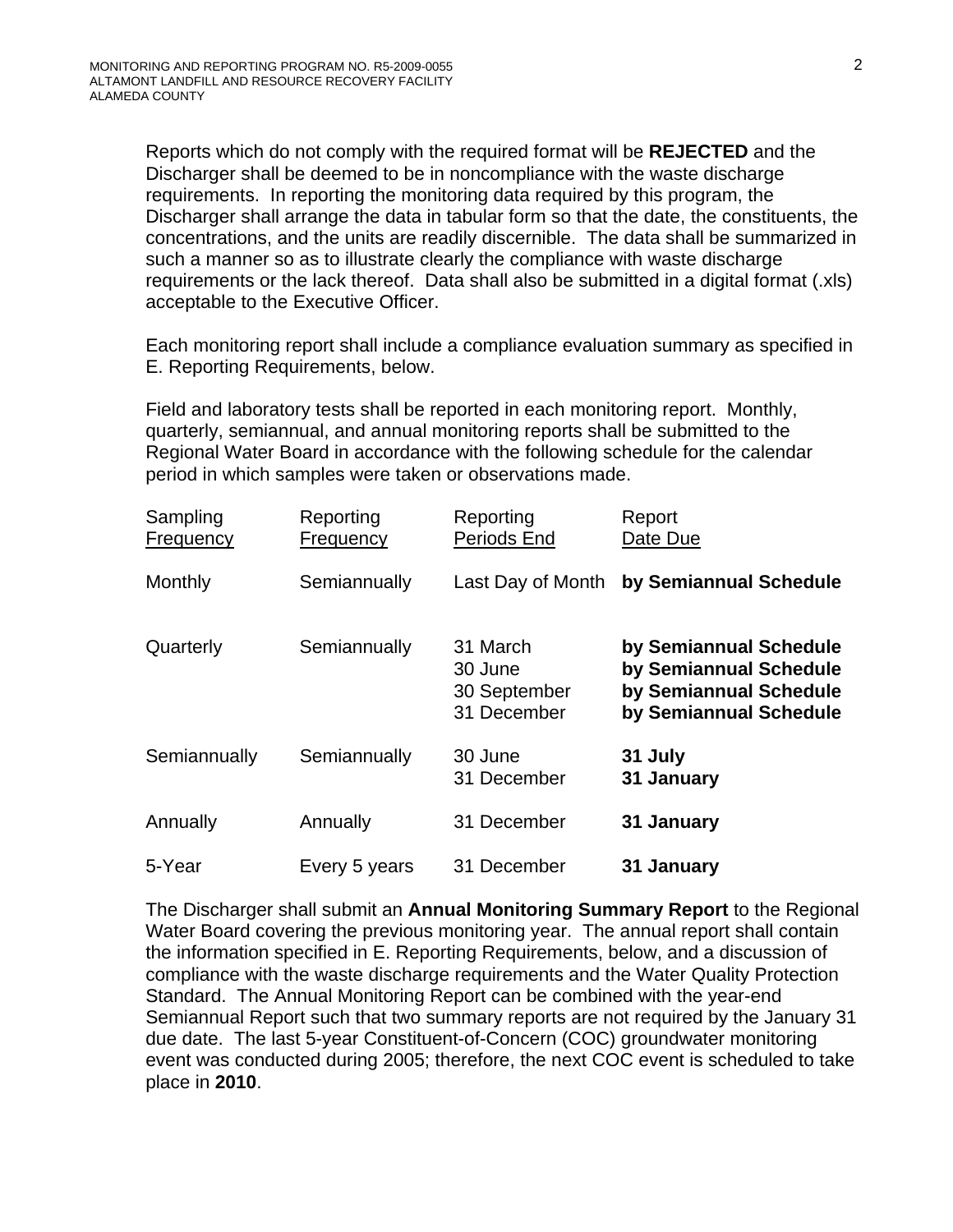The results of **all monitoring** conducted at the site shall reported to the Regional Water Board in accordance with the reporting schedule above for the calendar period in which samples were taken or observations made.

# **C. WATER QUALITY PROTECTION STANDARD AND COMPLIANCE PERIOD**

#### **1. Water Quality Protection Standard Report**

 For each waste management unit (Unit) {Fill Area I, Fill Area II and the Class II Surface Impoundments}, the Water Quality Protection Standard shall consist of all COCs, the concentration limit for each COC, the point of compliance, and all water quality monitoring points for each monitored medium.

 The Water Quality Protection Standard for naturally occurring waste constituents consists of the COCs, the concentration limits, and the point of compliance and all monitoring points. The Water Quality Protection Standard, or any modification thereto, shall be submitted in a report for review and approval.

The report shall:

- a. Identify **all distinct bodies of surface and ground water** that could be affected in the event of a release from a Unit or portion of a Unit. This list shall include at least the uppermost aquifer and any permanent or ephemeral zones of perched groundwater underlying the facility.
- b. Include a map showing the monitoring points and background monitoring points for the surface water monitoring program, groundwater monitoring program, and the unsaturated zone monitoring program. The map shall include the point of compliance in accordance with Title 27, §20405.
- c. Evaluate the perennial direction(s) of groundwater movement within the uppermost groundwater zone(s).

 The Water Quality Protection Standard shall be certified by a California-registered civil engineer or geologist as meeting the requirements of Title 27. If subsequent sampling of the background monitoring point(s) indicates significant water quality changes due to either seasonal fluctuations or other reasons unrelated to waste management activities at the site, the Discharger may request modification of the Water Quality Protection Standard.

# **2. Constituents of Concern (COCs)**

 The COCs include all the waste constituents, their reaction products, and hazardous constituents that are reasonably expected to be in or derived from waste contained in the Unit. The COCs for all Units at the facility are those listed in Tables I through IV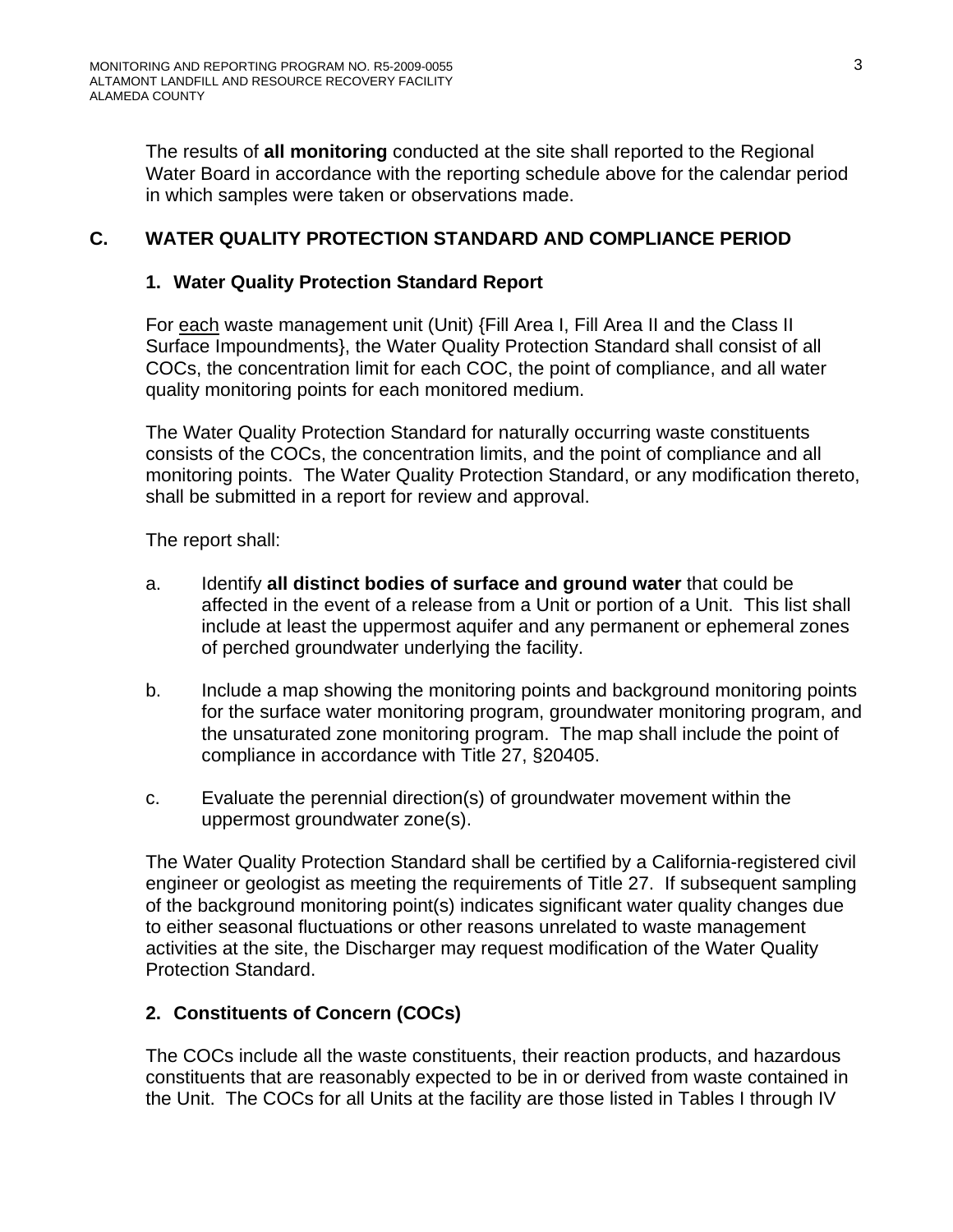for the specified monitored medium. The Discharger shall monitor all COCs every five years, or more frequently as required in accordance with a Corrective Action Program.

The Discharger shall add the following monitoring parameters to the COC list: (1) tetrahydrofuran (THF), (2) diethyl ether, (3) dichlorofluoromethane, (4) dichlorodifluoromethane, and (5) trichlorofluoromethane. The Discharger shall monitor all COCs every five years.

For non-anthropogenic monitoring parameters (e.g., trace metals), the Discharger is responsible for collecting sufficient intra-well background data such that statistical analysis of non-anthropogenic COCs can be performed.

The last 5-year COC monitoring event was conducted during 2005; therefore, the next COC event is scheduled to take place in **2010**. The Discharger shall monitor all constituents of concern every five years, or more frequently as required in accordance with a Corrective Action Program. The Discharger shall monitor all COCs as specified in Table VI.

# **3. Monitoring Parameters**

Monitoring parameters are COCs that are the waste constituents, reaction products, hazardous constituents, and physical parameters that provide a reliable indication of a release from a Unit. The monitoring parameters for all Units are those listed in Tables I through V for the specified monitored medium.

# **4. Concentration Limits**

For a naturally occurring COC, the concentration limit for each COC shall be determined by an alternate statistical method meeting the requirements of Title 27, §20415(e)(8)(E). Concentration limits shall be updated by the Discharger every two years and reported in the Annual Monitoring Summary Report for the respective reporting period. Calculation of the limits will follow ASTM Standard D 6312 – 98 "Developing Appropriate Statistical Approaches for Ground-Water Detection Monitoring Programs" and the most recently approved Detection Monitoring Plan for the facility.

# **5. Point of Compliance**

 The point of compliance for the water standard at each Unit is a vertical surface located at the hydraulically downgradient limit of the Unit that extends through the uppermost aquifer underlying the Unit.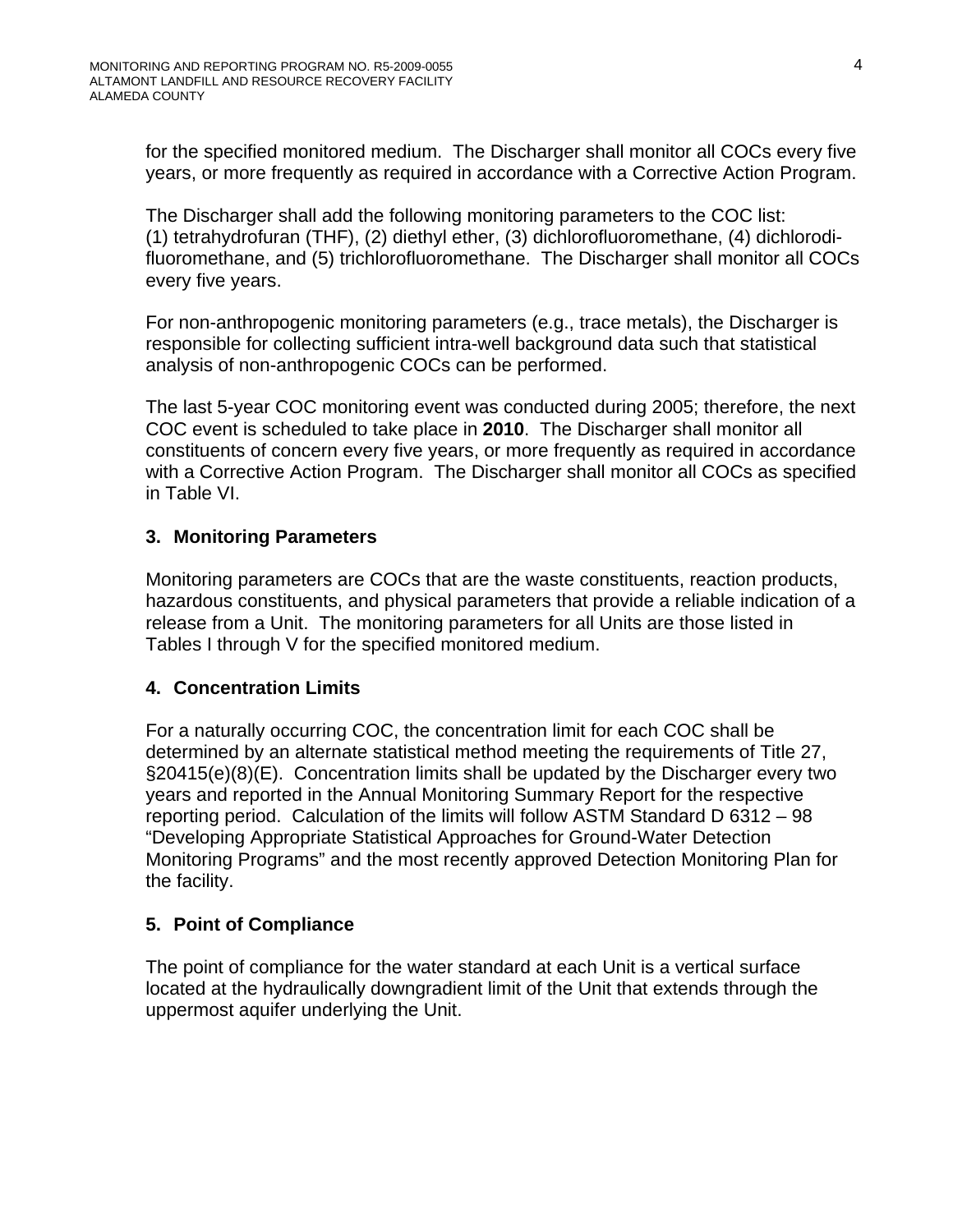# **6. Compliance Period**

The compliance period for each Unit shall be the number of years equal to the active life of the Unit plus the closure period. The compliance period is the minimum period during which the Discharger shall conduct a water quality monitoring program subsequent to a release from the Unit. The compliance period shall begin anew each time the Discharger initiates an evaluation monitoring program.

## **D. MONITORING**

The Discharger shall comply with the detection and corrective action monitoring program provisions of Title 27 for groundwater, surface water, and the unsaturated zone. Detection monitoring for Fill Area II shall be installed, operational, and one year of monitoring data collected **prior to** the discharge of wastes. All monitoring shall be conducted in accordance with a Sample Collection and Analysis Plan, which includes quality assurance/quality control standards, that shall be submitted for review and approval.

All point of compliance monitoring wells established for the detection and corrective action monitoring program shall constitute the monitoring points for the groundwater Water Quality Protection Standard. All detection monitoring program groundwater monitoring wells, unsaturated zone monitoring devices, leachate, and surface water monitoring points shall be sampled and analyzed for monitoring parameters and COCs as indicated and listed in Tables I through IV.

Method detection limits and practical quantitation limits shall be reported. All peaks shall be reported, including those which cannot be quantified. Metals shall be analyzed in accordance with the methods listed in Table VI.

The Discharger may use alternative analytical test methods, including new USEPA approved methods, provided the methods have method detection limits equal to or lower than the analytical methods specified in this Monitoring and Reporting Program.

#### **1. Groundwater**

The Discharger shall operate and maintain a groundwater detection monitoring system that complies with the applicable provisions of §20415 and §20420 of Title 27 in accordance with approved Detection and Corrective Action Monitoring Programs, where appropriate. The monitoring system shall be certified by a California-licensed professional civil engineer or geologist as meeting the requirements of Title 27. The Discharger shall collect, preserve, and transport groundwater samples in accordance with the approved Sample Collection and Analysis Plan.

The Discharger shall assess the groundwater flow rate and direction in the uppermost aquifer and in any zones of perched water and in any additional zone of saturation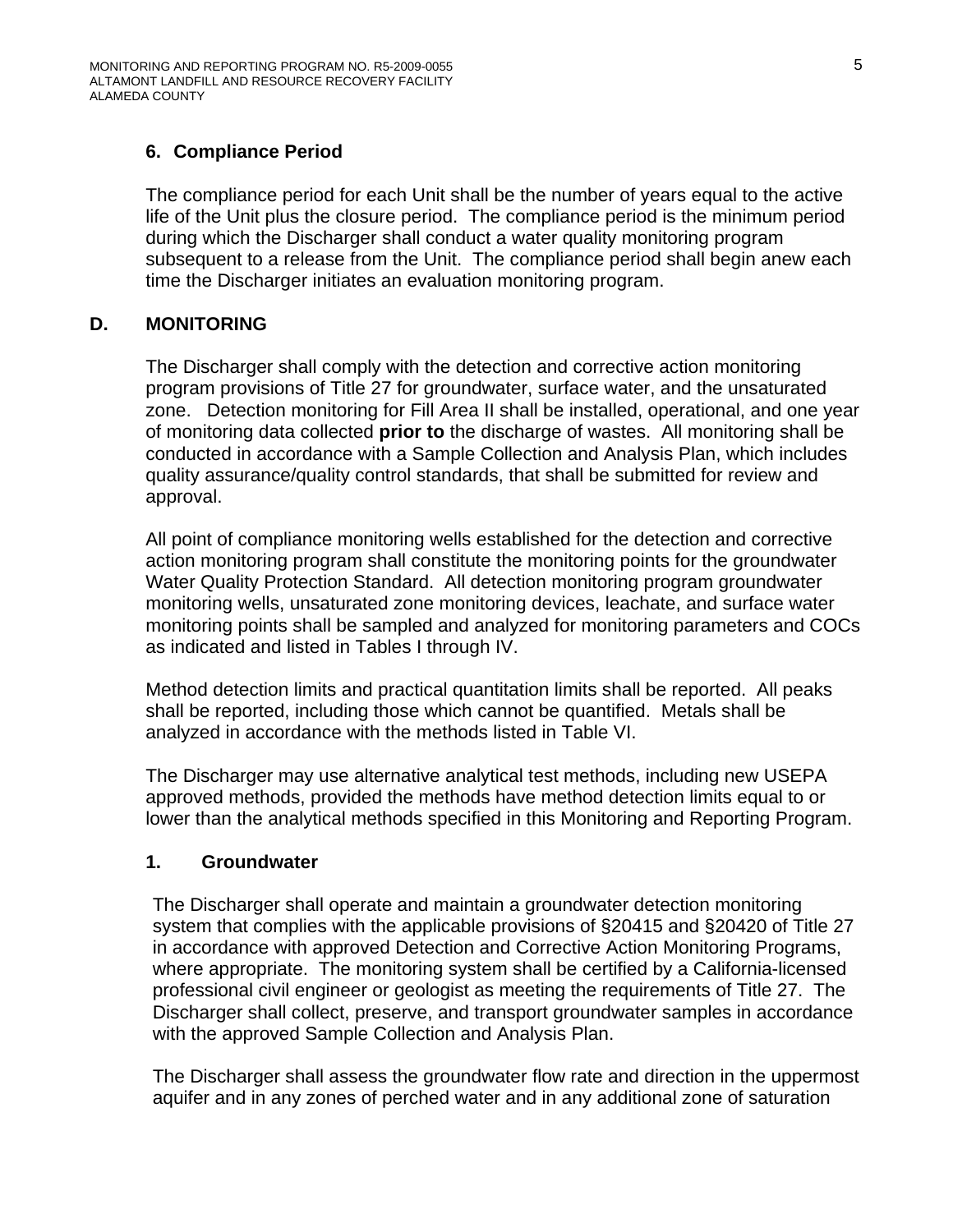monitored pursuant to this Monitoring and Reporting Program, and report the results semiannually, including the times of expected highest and lowest elevations of the water levels in the wells.

Groundwater samples shall be collected from the following monitoring wells. Samples shall be collected and analyzed for the monitoring parameters in accordance with the methods and frequency specified in Table I.

| <b>Monitoring</b><br>Program   | <b>Fill Area</b> | Well No.                                   |
|--------------------------------|------------------|--------------------------------------------|
| Detection<br>Monitoring        | 1                | MW-2A, MW-5A, MW-6, MW-7, E-05, E-07, E-23 |
| Detection<br>Monitoring        | $\mathcal{P}$    | MW-4A, MW-8A, MW-8B, MW-9, MW-10           |
| Corrective<br>Action<br>(VOCs) | 1                | E-03A, E-05, E-07, E-17, E-20B, E-23       |

#### **Landfill Groundwater Monitoring Wells**

#### **Landfill Groundwater Piezometers**

| <b>Fill Area</b>                               | Well No.                                                                                        |
|------------------------------------------------|-------------------------------------------------------------------------------------------------|
| 1                                              | E-18, E-21, E-22, MW-1A, MW-1B, MW-2B, MW-2C, MW-3B, MW-<br>3C, MW-4B, MW-5B, WM-1              |
| 2                                              | MW-3B, MW-3C, MW-4B, WM-1, WM-2, ARC-2, HSA-6, P-2, PC-1A,<br>PC-1B, PC-1C, PC-2A, PC-2C, PC-6B |
| Other wells not<br>required to be<br>monitored | B-8, P-1, P-5G, PC-6A                                                                           |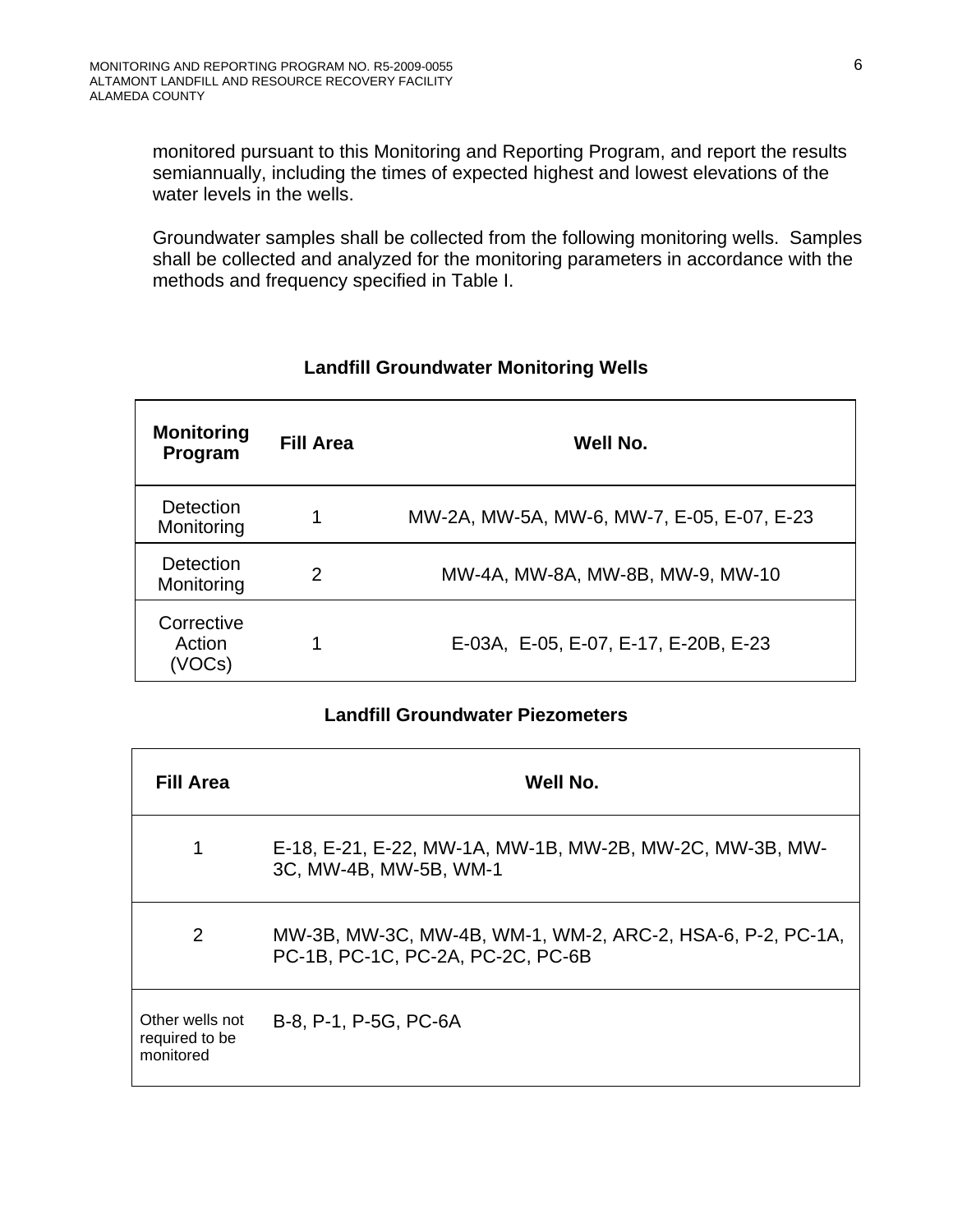Samples for the COCs specified in Table I shall be collected and analyzed in accordance with the methods listed in Table VI every five years. The last 5-year COC groundwater monitoring event was conducted during 2005; therefore, the next COC event is scheduled to take place in 2010.

# **2. Unsaturated Zone Monitoring**

The Discharger shall operate and maintain an unsaturated zone detection monitoring system that complies with the applicable provisions of Title 27, §20415 and §20420, in accordance with an approved Detection Monitoring Program. The Discharger shall collect, preserve, and transport samples in accordance with the quality assurance/quality control standards contained in the approved Sample Collection and Analysis Plan.

Unsaturated zone samples shall be collected from the monitoring devices of the approved unsaturated zone monitoring system. The collected samples shall be analyzed for the listed constituents in accordance with the methods and frequency specified in Table II. Samples for the COCs specified in Table II shall be collected and analyzed in accordance with the methods listed in Table VI every five years.

Sumps for subdrains under Fill Area I, Unit 1 and Unit 2 shall be inspected weekly for water. For Fill Area 1, Unit 1, valley subdrain data may be combined with leachate sump data if both sources share a common sump. The locations to be sampled are identified as VZM-A and VD. For Fill Area 1, Unit 2, the location to be samples is identified as VD2. Field samples from these locations shall be sampled on a quarterly basis, while samples needed for chemical analysis shall be collected on an annual basis. Table II presents the list of analytes and mediums to be sampled (liquid or soilpore gas, as applicable). The quantity of water pumped from each sump shall be measured continuously and reported as subdrain flow (total gallons/month).

For Fill Area II, the pan lysimeters and groundwater subdrains shall be checked monthly for liquid and monitoring shall also include the total volume of liquid removed from the system. Upon detection of water in a previously dry lysimeter or subdrain, the Discharger shall immediately sample the liquid and shall continue to sample the lysimeter as described in Table II. Unsaturated zone monitoring reports shall be included with the corresponding semiannual groundwater monitoring and shall include an evaluation of potential impacts of the facility on the unsaturated zone and compliance with the Water Quality Protection Standard. The quantity of water pumped from each sump shall be measured continuously and reported as subdrain flow (total gallons/month).

# **3. Leachate/Seep Monitoring**

All Unit leachate collection and removal system sumps shall be inspected weekly for leachate generation. Upon detection of leachate in a previously dry leachate collection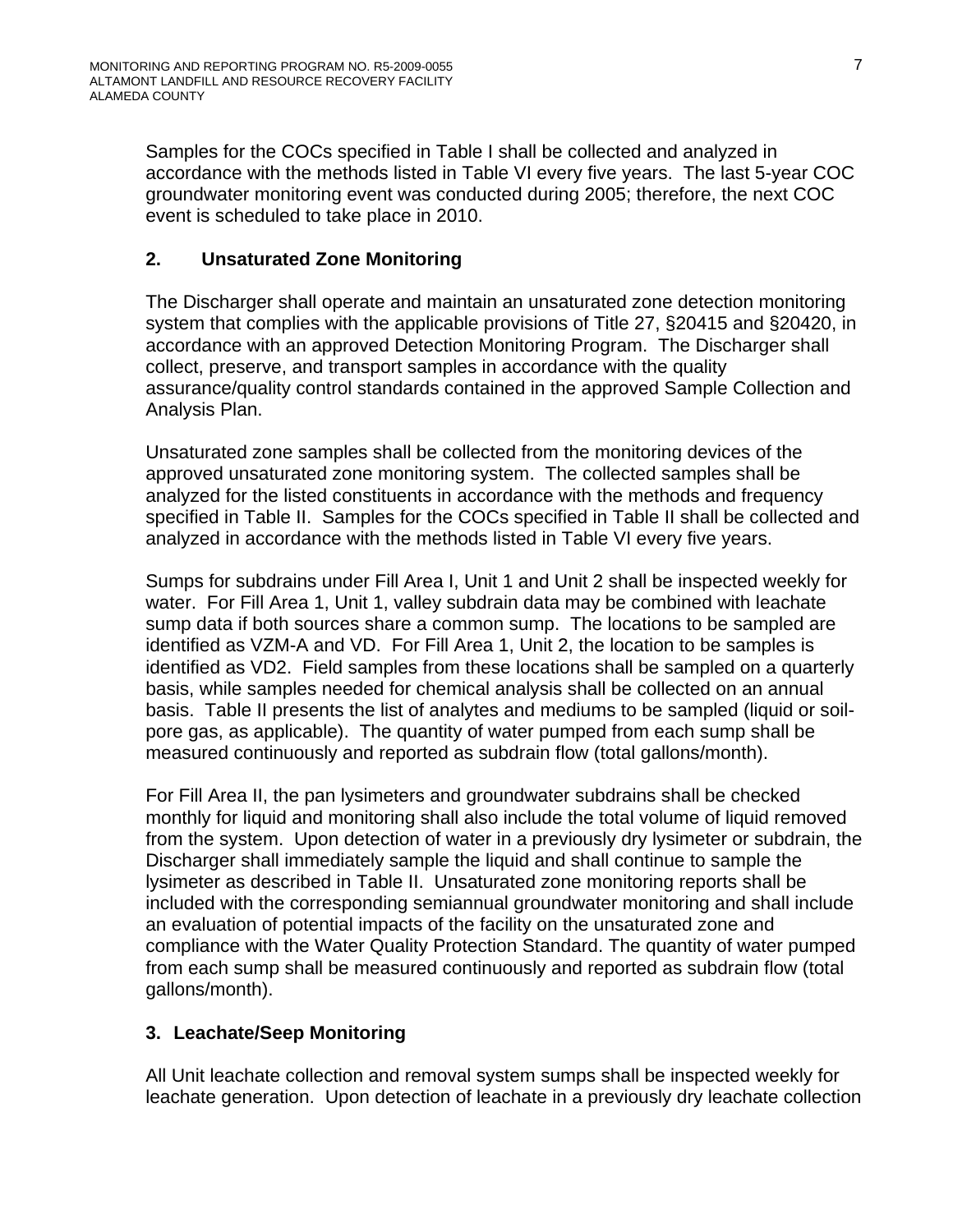and removal system, leachate shall be sampled **immediately** and analyzed for the constituents listed in Table III. Leachate shall then be sampled and analyzed for monitoring parameters annually during the fourth quarter in accordance with Table III thereafter, with a retest during the following second quarter if constituents are detected that have not been previously detected. Leachate field parameters shall be sampled and analyzed in accordance with Table III. The COCs list shall include all constituents listed in Table VI. The quantity of leachate pumped from each sump shall be measured and reported monthly as Leachate Flow Rate (in gallons/month). Leachate monitoring locations for Fill Area 1 are designated as LS, LS2, and the wastewater treatment plant effluent.

All leachate collection and removal system sumps shall be tested annually to demonstrate operation in conformance with waste discharge requirements. The results of these tests shall be reported to the Regional Water Board and shall include comparison with earlier tests made under comparable conditions.

Leachate which seeps to the surface from any Unit shall be sampled and analyzed for the Monitoring Parameters and COCs listed in Table III upon detection. The quantity of leachate shall be *estimated* and reported as Leachate Flow Rate (in gallons/day).

#### **4. Leachate Treatment Plant Monitoring**

Effluent from the leachate treatment plant shall be measured continuously and reported as Leachate Treatment Plant Effluent Volume (gallons/month). Any spills associated with the leachate shall be immediately sampled for the parameters listed in Table III. The Regional Water Board shall be notified **immediately** by phone about the event and how it was remedied. A written report shall also be filed with the Regional Water Board **within seven days**, containing at least the following information:

- a) An estimate of the spill volume;
- b) A description of the nature of the discharge (e.g., all pertinent observations and analyses);
- c) Verification that samples have been submitted for analyses of the Monitoring Parameters and COCs listed in Table III of this MRP, and an estimated date that the results will be submitted to the Regional Water Board; and
- d) Corrective measures underway or proposed, and corresponding time schedule.

#### **5. Surface Water Monitoring**

The Discharger shall install and operate a surface water detection monitoring system, where appropriate, that complies with the applicable provisions of Title 27, §20415 and §20420 in accordance with an approved Detection Monitoring Program.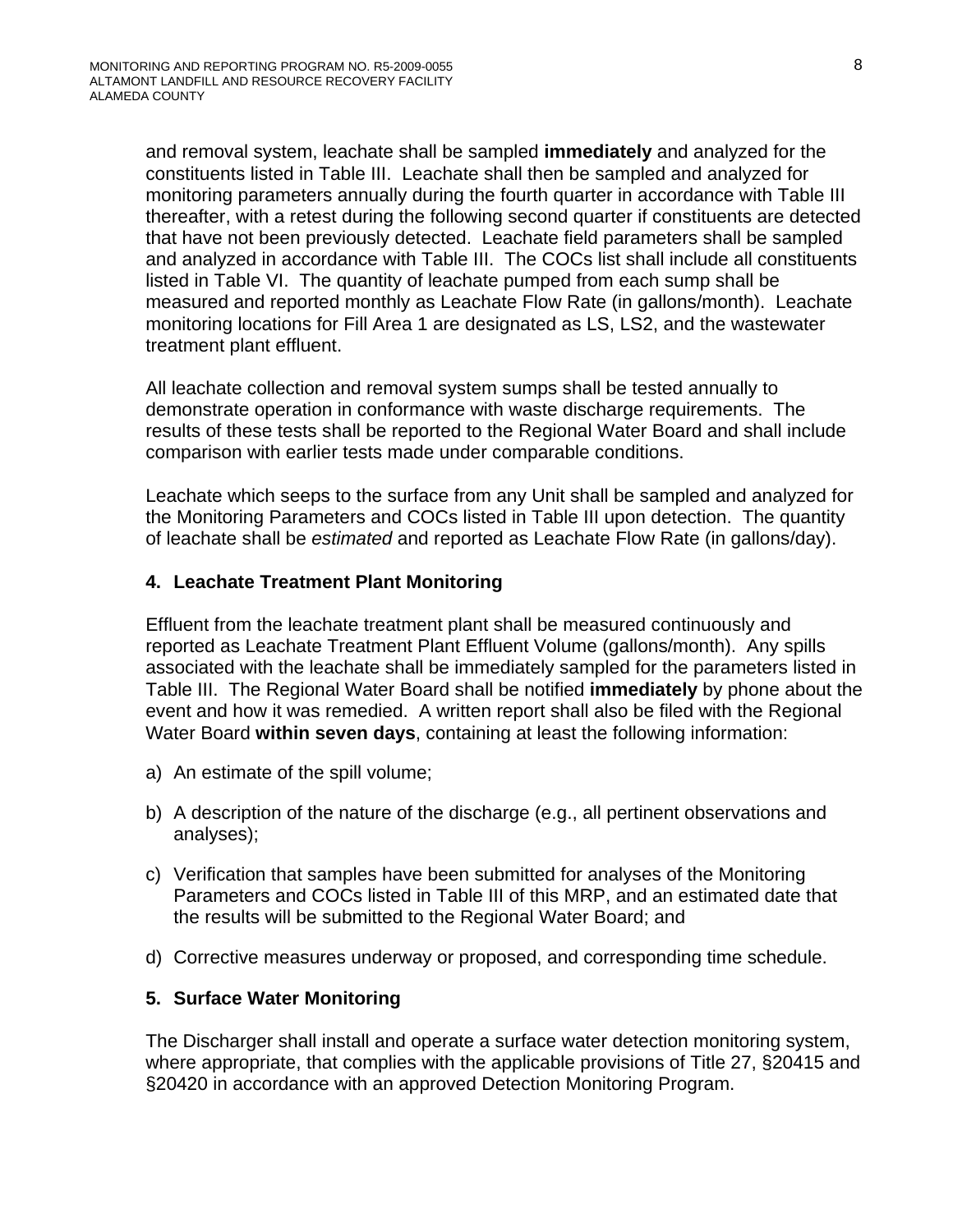For all monitoring points and background monitoring points assigned to surface water detection monitoring, samples shall be collected and analyzed for the monitoring parameters in accordance with the methods and frequency specified in Table IV. All surface water monitoring samples shall be collected and analyzed for the COCs specified in Table IV every five years.

The Discharger shall comply with the requirements of the Industrial Activities Stormwater General Permit (storm water permit). Surface water flows from on and around the landfill shall be sampled at the point(s) where they leave the facility boundary at times when discharge from the storm water retention basins is occurring. In conjunction with the storm water permit, samples shall be taken **twice during the wet season** (October 1 to May 30) and analyzed for parameters listed in Table IV. Samples shall also be collected from each stormwater retention basin **annually** and shall be analyzed for the parameters listed in Table IV so that the quality of water in the retention basins is known, and to provide additional data for assessment of any water quality issues with the data from the required surface water samples. The annual retention basin samples shall be taken at the same time as one of the required surface water sampling events.

#### **6. Facility Monitoring**

#### **a. Facility Inspection**

Annually, prior to the anticipated rainy season, but no later than **30 September**, the Discharger shall conduct an inspection of the facility. The inspection shall assess damage to the drainage control system, groundwater monitoring equipment (including wells, etc.), and shall include the Standard Observations contained in Section E.3.f. Any necessary construction, maintenance, or repairs shall be completed by **31 October**. By **15 November** of each year, the Discharger shall submit an annual report describing the results of the inspection and the repair measures implemented, including photographs of the problem and repairs.

#### **b. Storm Events**

The Discharger shall inspect all precipitation, diversion, and drainage facilities for damage **within 7 days** following *major storm events*. Necessary repairs shall be completed **within 30 days** of the inspection. The Discharger shall report any damage and subsequent repairs within 45 days of completion of the repairs, including photographs of the problem and repairs.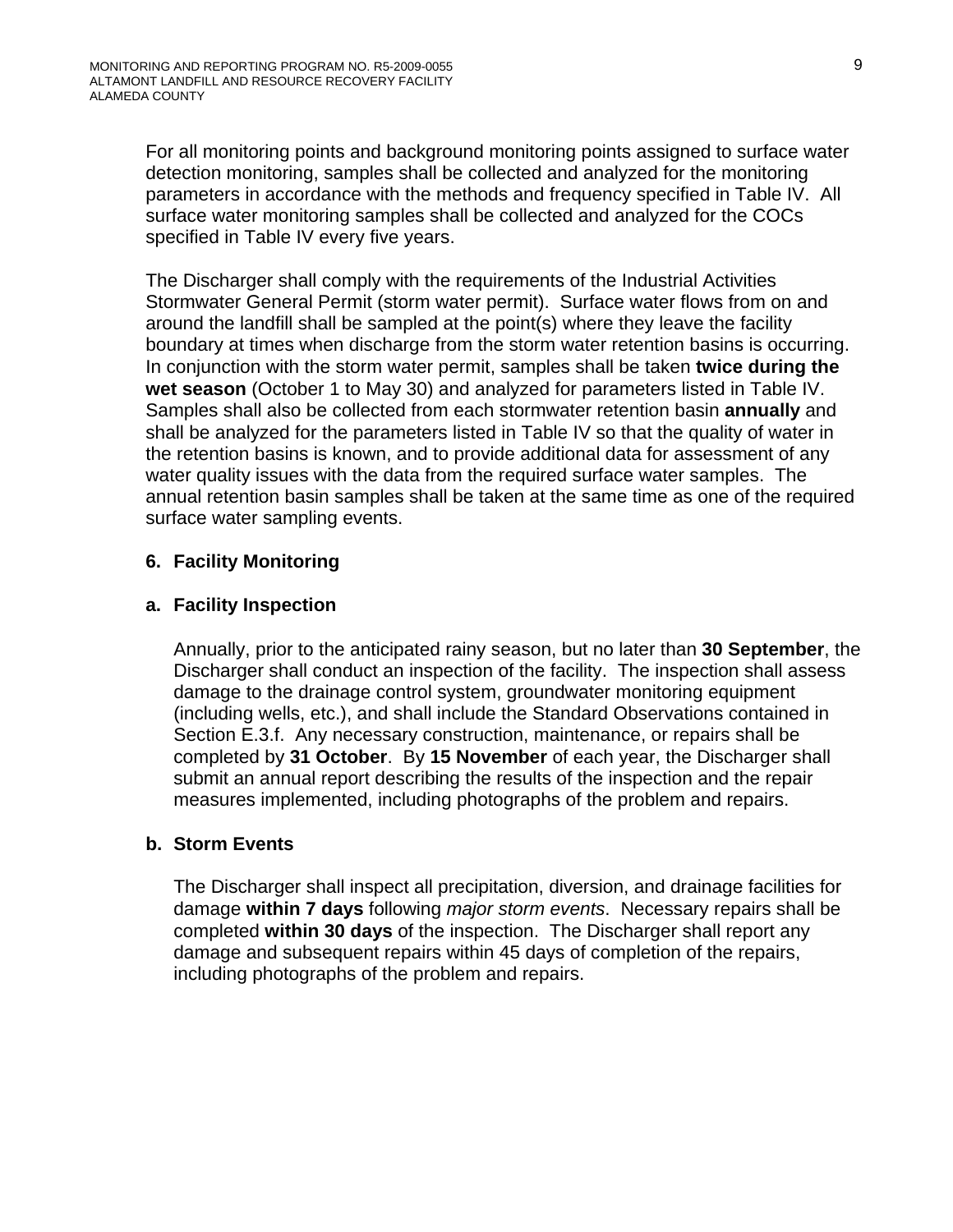#### **7. Incoming Waste Monitoring Program**

a. Petroleum Contaminated Soils Monitoring

Monitoring requirements for soils accepted for direct disposal in any landfill unit are as follows:

| <b>Report in</b><br><b>Parameter/Constituent</b>                                                                                                                                         | Units of    | <b>Sampling</b><br><b>Frequency</b> |
|------------------------------------------------------------------------------------------------------------------------------------------------------------------------------------------|-------------|-------------------------------------|
| Amount of soil                                                                                                                                                                           | Cubic Yards | Every Lot*                          |
| Before acceptance:                                                                                                                                                                       |             |                                     |
| for Gasoline:                                                                                                                                                                            | mg/kg       | Every Lot <sup>1</sup>              |
| EPA 5030/8015 Modified<br>EPA 5030/8020<br>TTLC $Pb^{**(1)}$                                                                                                                             |             |                                     |
| for Diesel & Virgin Oil:                                                                                                                                                                 | mg/kg       | Every Lot                           |
| EPA 3550/8015 Modified                                                                                                                                                                   |             |                                     |
| for Waste Oil                                                                                                                                                                            | mg/kg       | Every Lot                           |
| EPA 3550/8015 Modified<br>EPA 5030/8015 Modified<br>EPA 8260 (or 8010 & 8020)<br>EPA 8270<br>5520 E&F (total oil & grease)<br>TTLC Metals**: Cd, Cr, Pb, Ni, Zn                          |             |                                     |
| <b>Aquatic 96-Hour Static Bioassay required if:</b><br>Gasoline is greater than 5,900 ppm; or<br>Diesel is greater than 20,000 ppm; or<br>Motor or waste oil is greater than 10,000 ppm. |             | Every Lot                           |
| <b>After Treatment or Discharge:</b><br>Final disposition of soil                                                                                                                        |             | Every Lot*                          |

\* The total amount of contaminated soil accepted from a site (gas station, pipeline spill, etc.) shall be defined as a lot. For every lot of soil, representative testing shall be conducted before the soil is accepted at Altamont.

- \*\* The WET method shall be run if any total metal concentration exceeds 10 times the STLC or the Designated Level if waste is discharged to the Class III landfill.
- <sup>1</sup> The TTLC requirement for Pb applies to when the generator determines that leaded gasoline was or may have been present. In situations where there is proof that a generator's tank never contained leaded gasoline, the TTLC requirement for Pb can be omitted.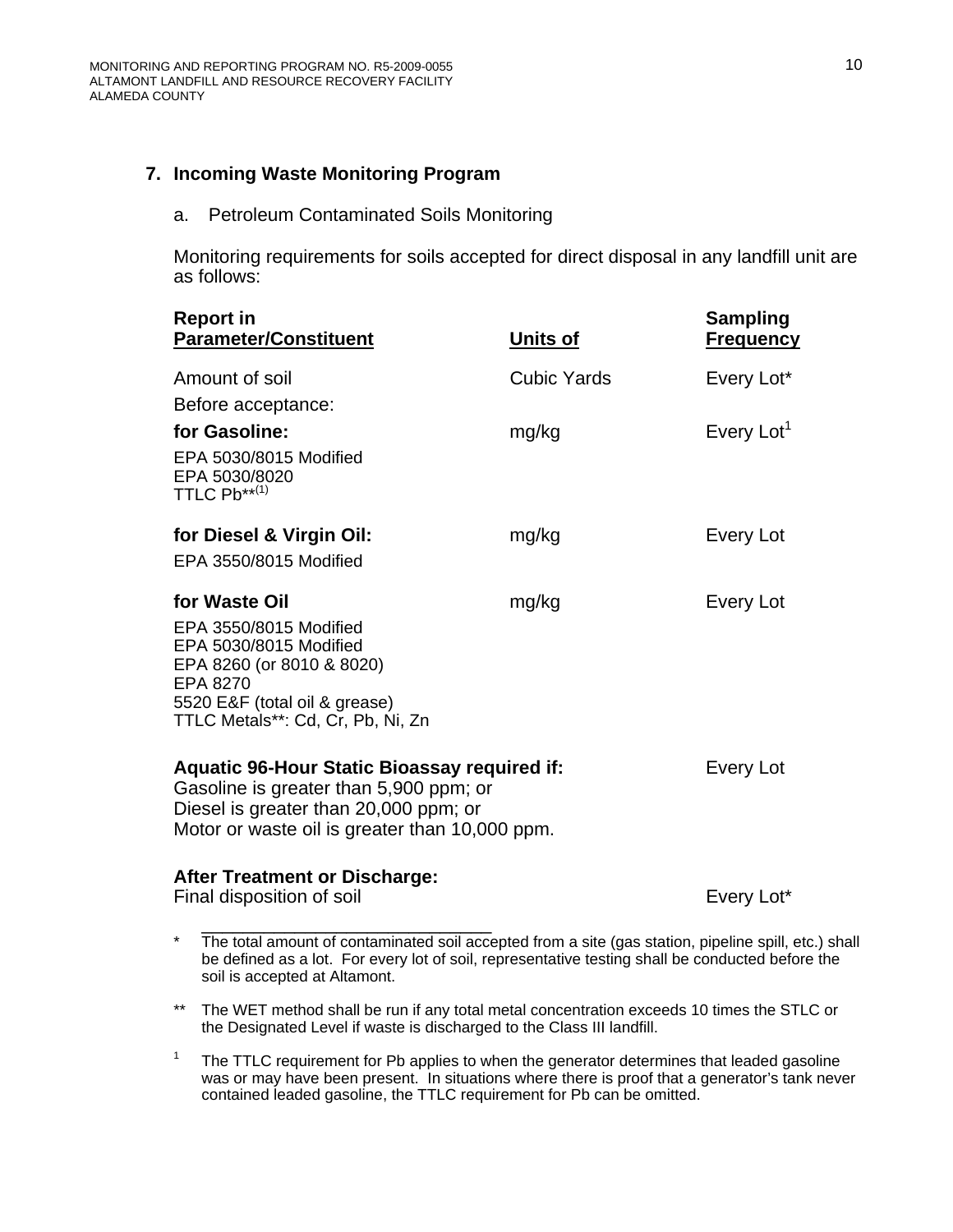#### b. Designated and Non-Hazardous Solid Waste Monitoring

The Discharger shall monitor all wastes discharged to the Class III and Class II landfill units on a monthly basis and report to the Regional Water Board as follows:

| <b>Report in</b><br><b>Parameter</b>                | <b>Units of</b>                  | <b>Frequency of</b><br><b>Reporting</b> |
|-----------------------------------------------------|----------------------------------|-----------------------------------------|
| <b>Quantity Discharged:</b>                         |                                  |                                         |
| Non-hazardous Solid Waste                           | <b>Cubic Yards &amp; Tons</b>    | Yearly                                  |
| Designated Waste                                    | Cubic Yards & Tons               | Yearly                                  |
| <b>Petroleum Contaminated Soil</b>                  | Cubic Yards & Tons               |                                         |
| Asbestos                                            | Cubic Yards & Tons               | Yearly                                  |
| Sewage and Wastewater<br><b>Treatment Sludges</b>   | Cubic Yards or Tons              | Yearly                                  |
| Average % Solids                                    | $\%$                             | Yearly                                  |
| Location of Discharge                               |                                  | Yearly                                  |
| Minimum Elevation(s) of<br>Discharge during Quarter | Feet & Tenths,<br>Mean Sea Level | Yearly                                  |
| Capacity of Landfill Units<br>Remaining             | Percent                          | Yearly                                  |

When it is necessary to determine if a solid waste, including contaminated soil, is a 'designated waste', a Waste Extraction Test (WET) shall be run. The waste may be disposed of in a Class III landfill unit at this site only under the following conditions:

- i. If the concentrations of extractable constituents (expressed in mg/l of extract), as determined by the standard WET (CCR, Title 22, Division 4.5, Chapter 11), do not exceed the Maximum Concentrations specified in the following table, the waste may be co-disposed with 'non-hazardous solid waste'.
- ii. If the concentrations of extractable constituents (expressed in mg/l of extract), as determined by the WET run with deionized water in place of the standard citrate buffer, do not exceed the Maximum Concentrations specified in the following table, the waste may be disposed of in an area where the waste will not contact degradable wastes or wastes capable of generating acidic leachate or landfill leachate, or be overlain by wastes capable of generating acidic leachate.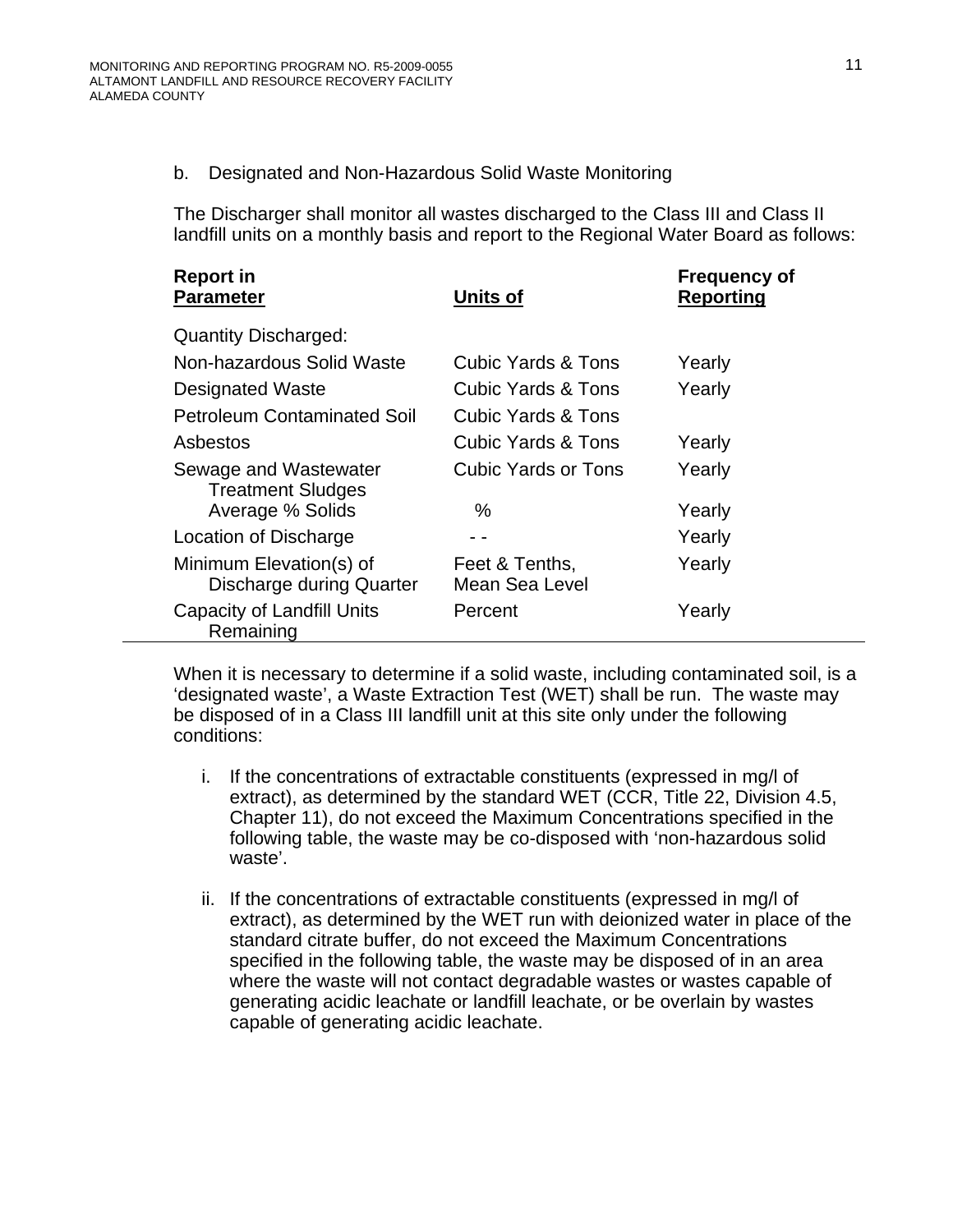| Cadmium<br>0.05<br>$0.5*$<br>Chromium (VI)<br>Copper<br>20<br>Lead<br>1.5<br>0.02<br>Mercury<br><b>Nickel</b><br>1.0<br>200<br>Zinc | <b>Designated Level</b><br>Parameter | <b>Maximum Concentration</b><br>in mg/l of WET Extract |
|-------------------------------------------------------------------------------------------------------------------------------------|--------------------------------------|--------------------------------------------------------|
|                                                                                                                                     |                                      |                                                        |

At the Discharger's discretion, may be met based on Total Chromium analyses, provided that the Total Chromium analyses is below 0.5 mg/l.

The designated levels for petroleum-contaminated soils are 100 mg/kg TPH Diesel by Modified EPA 8015 or equivalent method and nondetectable TPH Gasoline or BTXE by EPA Methods 8015 and 8020. Soils containing greater than 100 mg/kg TPH Diesel or detectable TPH Gasoline or BTXE shall be discharged only to a Class II landfill unit.

#### c. Shredder Waste Monitoring

Monitoring requirements for shredder waste accepted at Altamont are as follows:

| Parameter/Constituent                    | Report in<br>Units of | Sampling<br>Frequency |
|------------------------------------------|-----------------------|-----------------------|
| <b>PCBs</b>                              | mg/kg                 | Every 1,000 tons*     |
| Location of shredder waste disposal      | $-$                   | Yearly                |
| Amount of shredder waste accepted tons   |                       | Yearly                |
| BTX&E                                    | mg/l or ug/l          | Every 1,000 tons**    |
| Total Petroleum Hydrocarbons (TPH) mg/kg |                       | Every 1,000 tons**    |
| <b>Designated Level Parameters</b>       | mg/l                  | Every 1,000 tons**    |

\_\_\_\_\_\_\_\_\_\_\_\_\_\_\_\_\_\_\_\_\_\_\_\_\_\_\_\_\_\_\_\_\_\_ \* Or more frequently as required by the Department of Toxic Substances Control. \*\* Only required for shredder waste discharged to Class III unit.

Testing for PCBs shall be conducted using composite samples collected at the shredder facility. The samples shall be analyzed for PCBs using EPA Method 8080.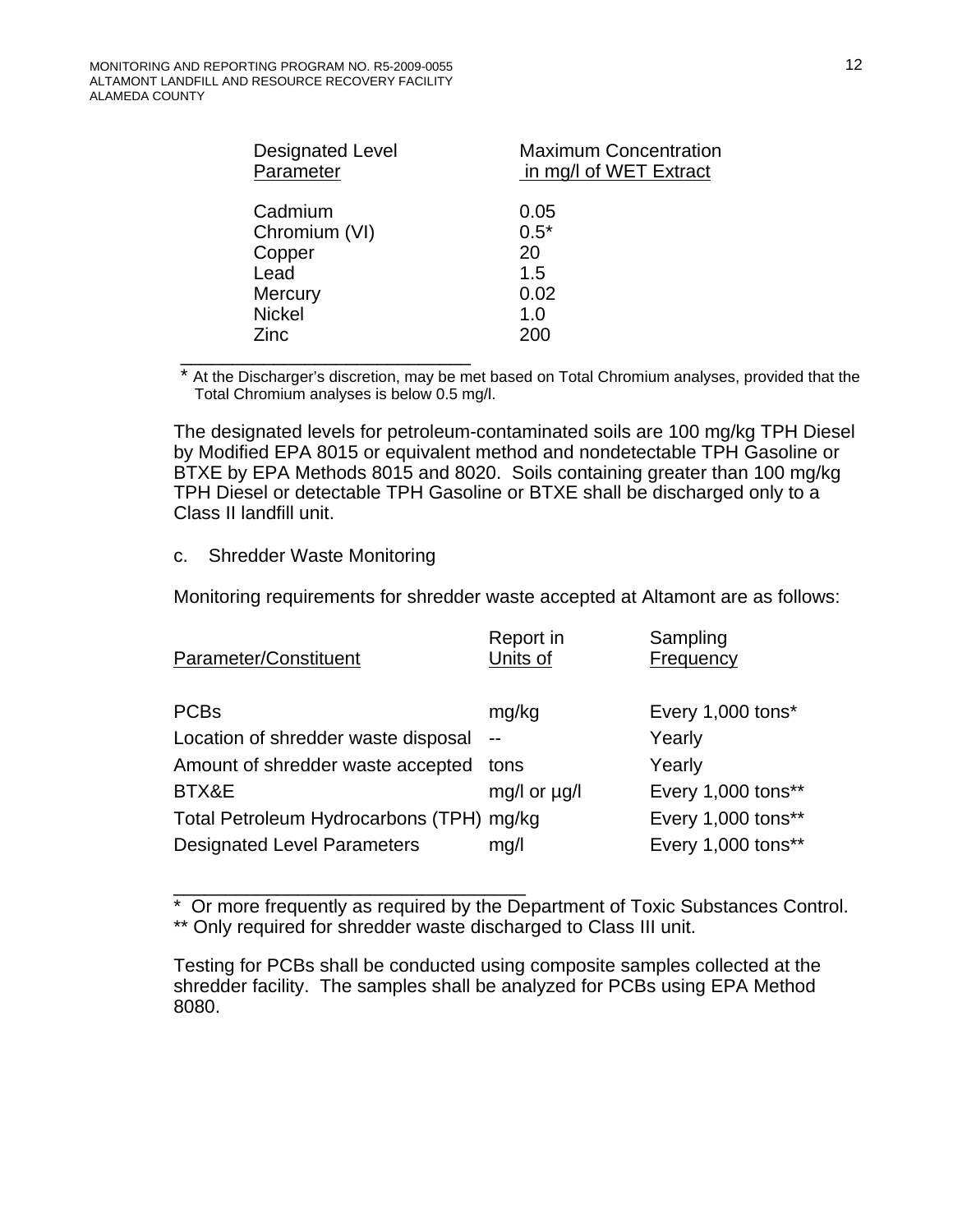# **E. REPORTING REQUIREMENTS**

1. The Discharger shall retain records of all monitoring information, including all calibration and maintenance records, all original strip chart recordings of continuous monitoring instrumentation, copies of all reports required by this Order, and records of all data used to complete the application for this Order. Records shall be maintained throughout the life of the facility including the postclosure period.

Such legible records shall show the following for each sample:

- a) Sample identification and the monitoring point or background monitoring point from which it was taken, along with the identity of the individual who obtained the sample;
- b) Date, time, and manner of sampling;
- c) Date and time that analyses were started and completed, and the name of the personnel and laboratory performing each analysis;
- d) Complete procedure used, including method of preserving the sample, and the identity and volumes of reagents used;
- e) Calculation of results; and
- f) Results of analyses, and the MDL and PQL for each analysis.
- 2. A transmittal letter explaining the essential points shall accompany each report. At a minimum, the transmittal letter shall identify any violations found since the last report was submitted, and if the violations were corrected. If no violations have occurred since the last submittal, this shall be stated in the transmittal letter. The transmittal letter shall also state that a discussion of any violations found since the last report was submitted, and a description of the actions taken or planned for correcting those violations, including any references to previously submitted time schedules, is contained in the accompanying report.
- 3. Each monitoring report shall contain at least the following:
	- a) For each monitoring point and background monitoring point addressed by the report, a description of:
		- 1) The time of water level measurement;
		- 2) The type of pump or other device used for purging and the elevation of the pump intake relative to the elevation of the screened interval;
		- 3) The method of purging used to stabilize water in the well bore before the sample is taken including the pumping rate; the equipment and methods used to monitor field pH, temperature, and conductivity during purging;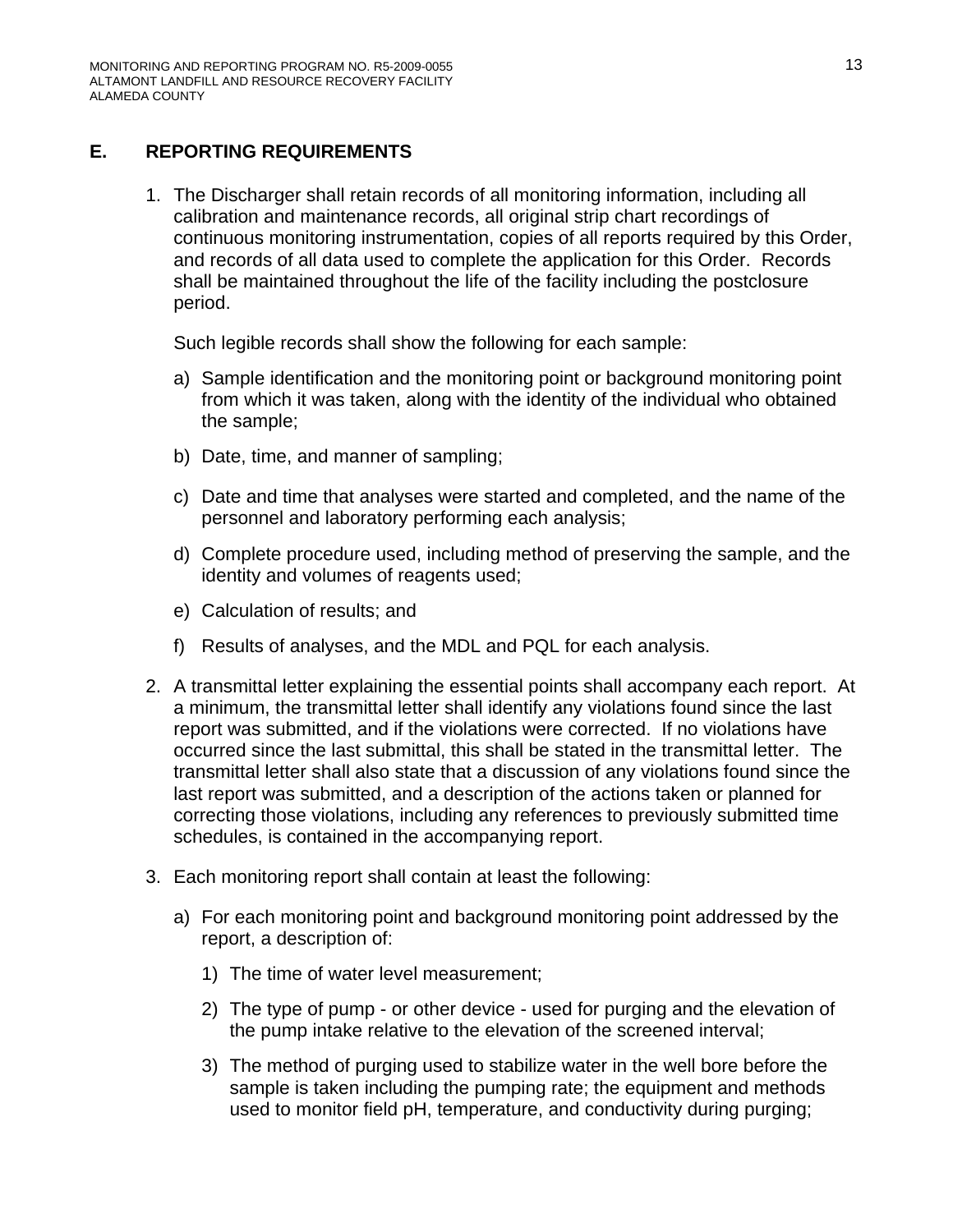results of pH, temperature, conductivity, and turbidity testing; and the method of disposing of the purge water;

- 4) The type of pump or other device used for sampling, if different than the pump or device used for purging; and
- 5) A statement that the sampling procedure was conducted in accordance with the approved Sampling and Analysis Plan.
- b) A map or aerial photograph showing the locations of observation stations, monitoring points, and background monitoring points.
- c) For each groundwater body, a description and graphical presentation of the gradient and direction of groundwater flow under/around the Unit, and the groundwater flow rate, based upon water level elevations taken prior to the collection of the water quality data submitted in the report.
- d) Laboratory statements of results of all analyses evaluating compliance with requirements.
- e) An evaluation of the effectiveness of the leachate monitoring and control facilities, and of the run-off/run-on control facilities.
- f) A summary and certification of completion of all **Standard Observations** for the Unit(s), for the perimeter of the Unit, and for the receiving waters. Standard observations for ACTIVE landfill units shall be conducted **weekly** during the wet season (1 October to 30 April) and **monthly** during the dry season (1 May to 30 September). Standard observations for INACTIVE or CLOSED landfill units shall be conducted **monthly** during the wet season (1 October to 30 April) and **quarterly** during the dry season (1 May to 30 September). The Standard Observations shall include:
	- 1) For the Unit:
		- a) Evidence of ponded water at any point on the facility (show affected area on map);
		- b) Evidence of odors presence or absence, characterization, source, and distance of travel from source; and
		- c) Evidence of erosion and/or of day-lighted refuse.
	- 2) Along the perimeter of the Unit:
		- a) Evidence of liquid leaving or entering the Unit, estimated size of affected area, and flow rate (show affected area on map);
		- b) Evidence of odors presence or absence, characterization, source, and distance of travel from source; and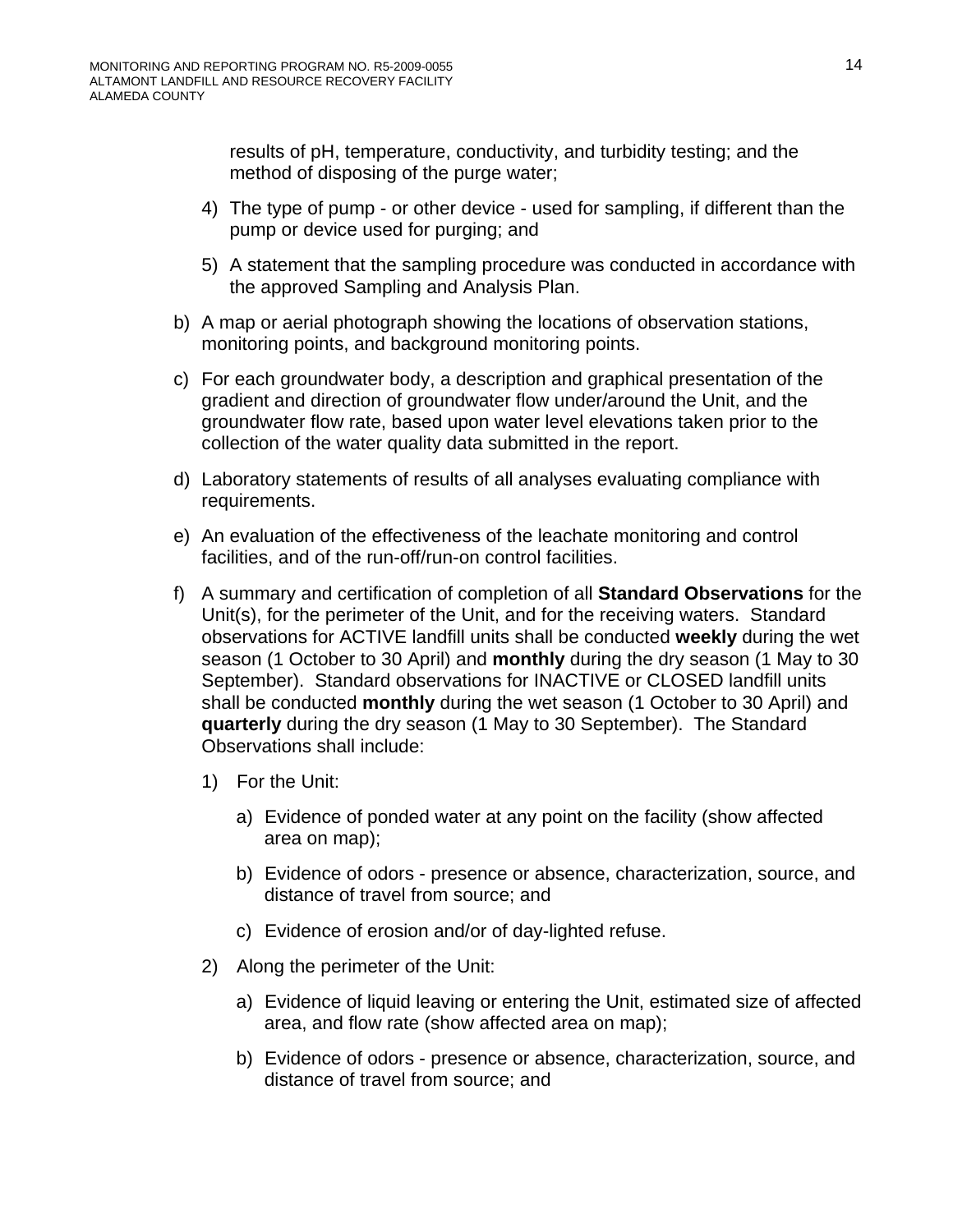- c) Evidence of erosion and/or of day-lighted refuse.
- 3) For receiving waters:
	- a) Floating and suspended materials of waste origin presence or absence, source, and size of affected area;
	- b) Discoloration and turbidity description of color, source, and size of affected area;
	- c) Evidence of odors presence or absence, characterization, source, and distance of travel from source;
	- d) Evidence of water uses presence of water-associated wildlife;
	- e) Flow rate; and
	- f) Weather conditions wind direction and estimated velocity, total precipitation on the day of observation.
	- g) The quantity and types of wastes discharged and the locations in the Unit where waste has been placed since submittal of the last such report.
- 4. The Discharger shall report by telephone any seepage from the disposal area **immediately** after it is discovered. A written report shall be filed with the Regional Water Board **within seven days**, containing at least the following information:
	- a) A map showing the location(s) of seepage;
	- b) An estimate of the flow rate;
	- c) A description of the nature of the discharge (e.g., all pertinent observations and analyses);
	- d) Verification that samples have been submitted for analyses of the Monitoring Parameters and COCs listed in Table III of this MRP, and an estimated date that the results will be submitted to the Regional Water Board; and
	- e) Corrective measures underway or proposed, and corresponding time schedule.
- 5. The Discharger shall submit an **Annual Monitoring Summary Report** to the Regional Water Board covering the reporting period of the previous monitoring year. This report shall contain:
	- a) All monitoring parameters shall be graphed to show historical trends at each monitoring point and background monitoring point, for all samples taken within at least the previous five calendar years. If a 5-year COC event was performed, than these parameters shall also be graphically presented. Each such graph shall plot the concentration of one or more constituents for the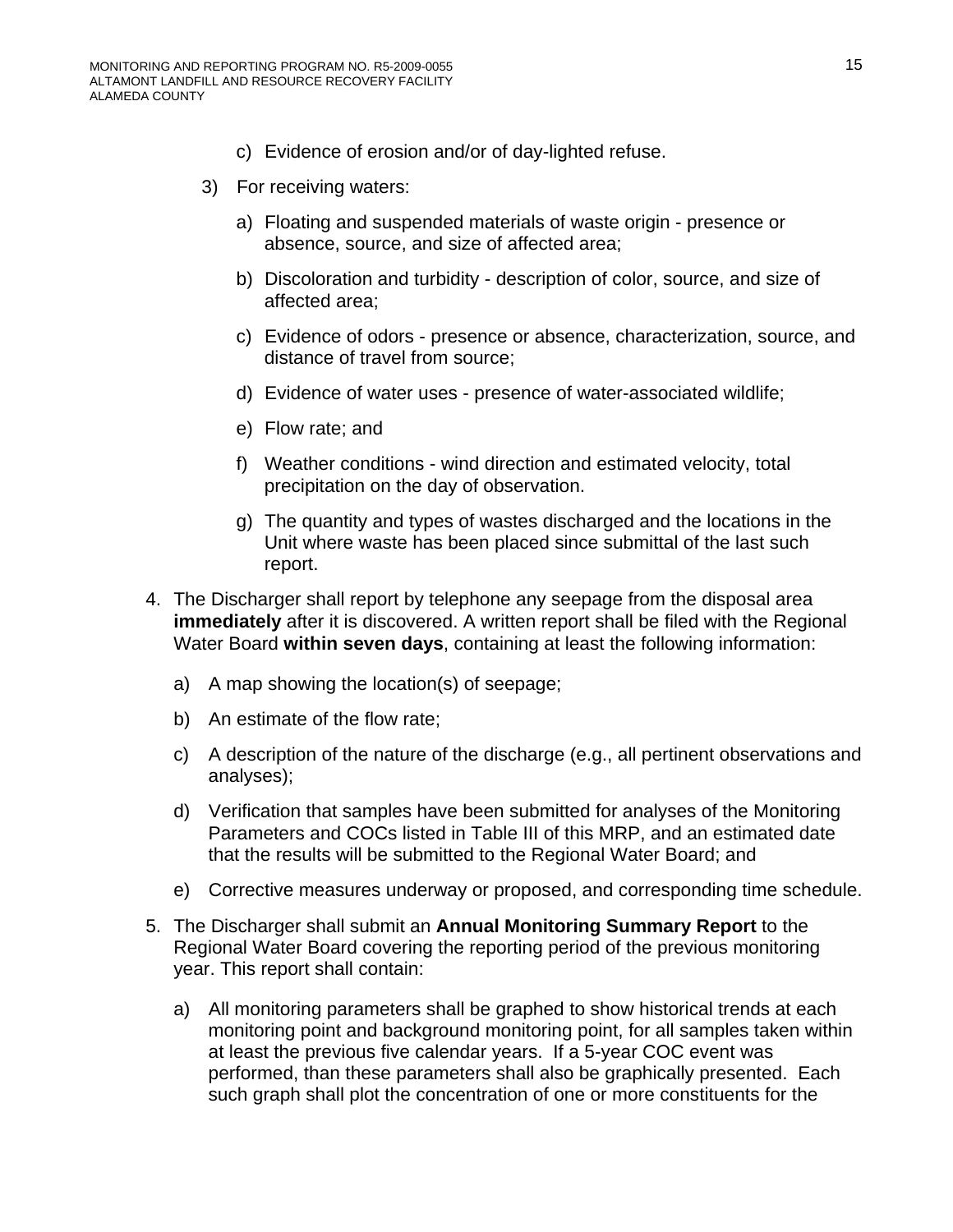period of record for a given monitoring point or background monitoring point, at a scale appropriate to show trends or variations in water quality. The graphs shall plot each datum, rather than plotting mean values. For any given constituent or parameter, the scale for background plots shall be the same as that used to plot downgradient data. Graphical analysis of monitoring data may be used to provide significant evidence of a release.

- b) An evaluation of the monitoring parameters with regards to the cation/anion balance, and a graphical presentation using a Stiff diagram, a Piper graph, or a Schueller plot.
- c) All historical monitoring data collected during the previous 5-years, and for which there are detectable results, including data for the previous year, shall be submitted in tabular form and in a digital file format. The Regional Water Board regards the submittal of data in hard copy and in digital format as "...the form necessary for..." statistical analysis [Title 27 CCR Section 20420(h)], that facilitates periodic review by the Regional Water Board.
- d) A comprehensive discussion of the compliance record, and the result of any corrective actions taken or planned which may be needed to bring the Discharger into full compliance with the waste discharge requirements.
- e) A map showing the area and elevations in which filling has been completed during the previous calendar year and a comparison to final closure design contours.
- f) A written summary of the monitoring results, indicating any changes made or observed since the previous annual report.
- g) An evaluation of the effectiveness of the leachate monitoring/control facilities including the results of the annual testing of leachate collection and removal systems required under VIII.P of the Standard Provisions and Reporting Requirements.

The Discharger shall implement the above monitoring program on the effective date of this Program.

Ordered by:

PAMELA C. CREEDON, Executive Officer

 24 April 2009 (Date)

HFH/WLB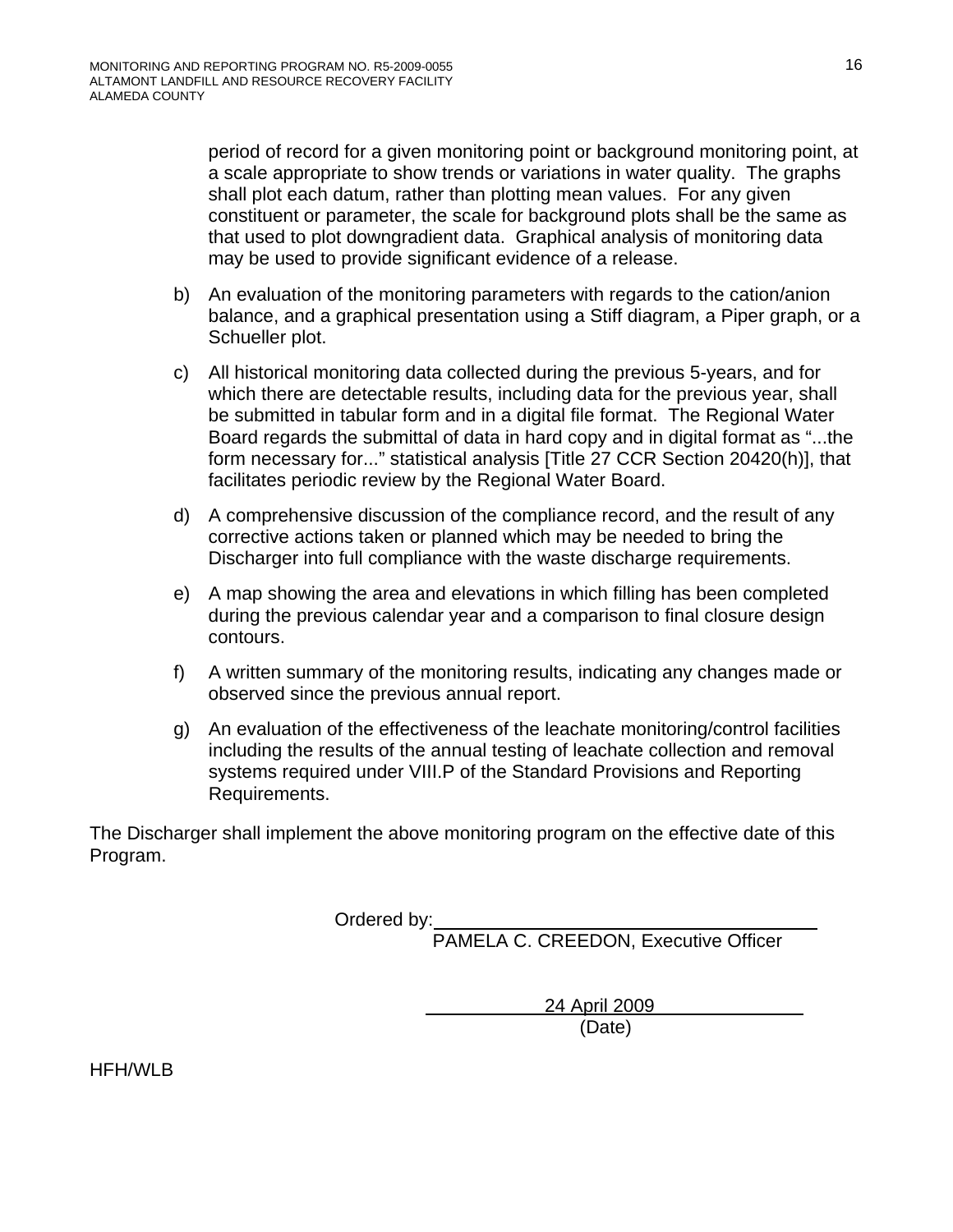$\overbrace{\phantom{aaaaaaa}}$ 

# **TABLE I**

#### **GROUNDWATER DETECTION MONITORING PROGRAM**

| <b>Parameter</b>                                                                                                                                                                                                      | <b>Units</b>                                                              | <b>Frequency</b>                                                                               |  |  |
|-----------------------------------------------------------------------------------------------------------------------------------------------------------------------------------------------------------------------|---------------------------------------------------------------------------|------------------------------------------------------------------------------------------------|--|--|
| Field Parameters <sup>1</sup>                                                                                                                                                                                         |                                                                           |                                                                                                |  |  |
| <b>Groundwater Elevation</b><br>Temperature<br><b>Electrical Conductivity</b><br>рH<br>Turbidity                                                                                                                      | Ft. & hundredths, M.S.L.<br>οC<br>umhos/cm<br>pH units<br>Turbidity units | Quarterly<br>Semiannual<br>Semiannual<br>Semiannual<br>Semiannual                              |  |  |
| Monitoring Parameters <sup>2</sup>                                                                                                                                                                                    |                                                                           |                                                                                                |  |  |
| <b>Chemical Oxygen Demand</b><br>Total Kjeldahl Nitrogen<br><b>Total Dissolved Solids (TDS)</b><br>Chloride<br><b>Bicarbonate</b><br>Sulfate<br><b>Volatile Organic Compounds</b><br>(USEPA Method 8260, see Table V) | mg/L<br>mg/L<br>mg/L<br>mg/L<br>mg/L<br>mg/L<br>µg/L                      | Semiannual<br>Semiannual<br>Semiannual<br>Semiannual<br>Semiannual<br>Semiannual<br>Semiannual |  |  |
| Supplemental Parameters <sup>3</sup>                                                                                                                                                                                  |                                                                           |                                                                                                |  |  |
| Carbonate<br>Nitrate - Nitrogen<br>Calcium (dissolved)<br>Magnesium (dissolved)<br>Potassium (dissolved)<br>Sodium (dissolved)                                                                                        | mg/L<br>mg/L<br>mg/L<br>mg/L<br>mg/L<br>mg/L                              | Semiannual<br>Semiannual<br>Semiannual<br>Semiannual<br>Semiannual<br>Semiannual               |  |  |
| <b>Constituents of Concern (see Table VI)</b>                                                                                                                                                                         |                                                                           |                                                                                                |  |  |
| <b>Total Organic Carbon</b><br>Inorganics (dissolved)<br><b>Volatile Organic Compounds</b><br>(USEPĂ Method 8260B, extended list)                                                                                     | mg/L<br>mg/L<br>$\mu$ g/L                                                 | 5 years<br>5 years<br>5 years                                                                  |  |  |
| Semi-Volatile Organic Compounds<br>(USEPA Method 8270C)                                                                                                                                                               | $\mu$ g/L                                                                 | 5 years                                                                                        |  |  |
| <b>Chlorophenoxy Herbicides</b><br>(USEPA Method 8151A)                                                                                                                                                               | $\mu$ g/L                                                                 | 5 years                                                                                        |  |  |
| Organophosphorus Compounds<br>(USEPA Method 8141A)                                                                                                                                                                    | $\mu$ g/L                                                                 | 5 years                                                                                        |  |  |

1 Field parameters are collected for informational purposes to document groundwater conditions at the time of sampling, and are not included in statistical analysis.

2 Discharger shall apply the statistical analyses described in Section C.4.1 of this MRP to the inorganic monitoring parameters included on this list.

3 Supplemental parameters provide important information regarding groundwater geochemistry, but these parameters are not included in routine statistical analysis.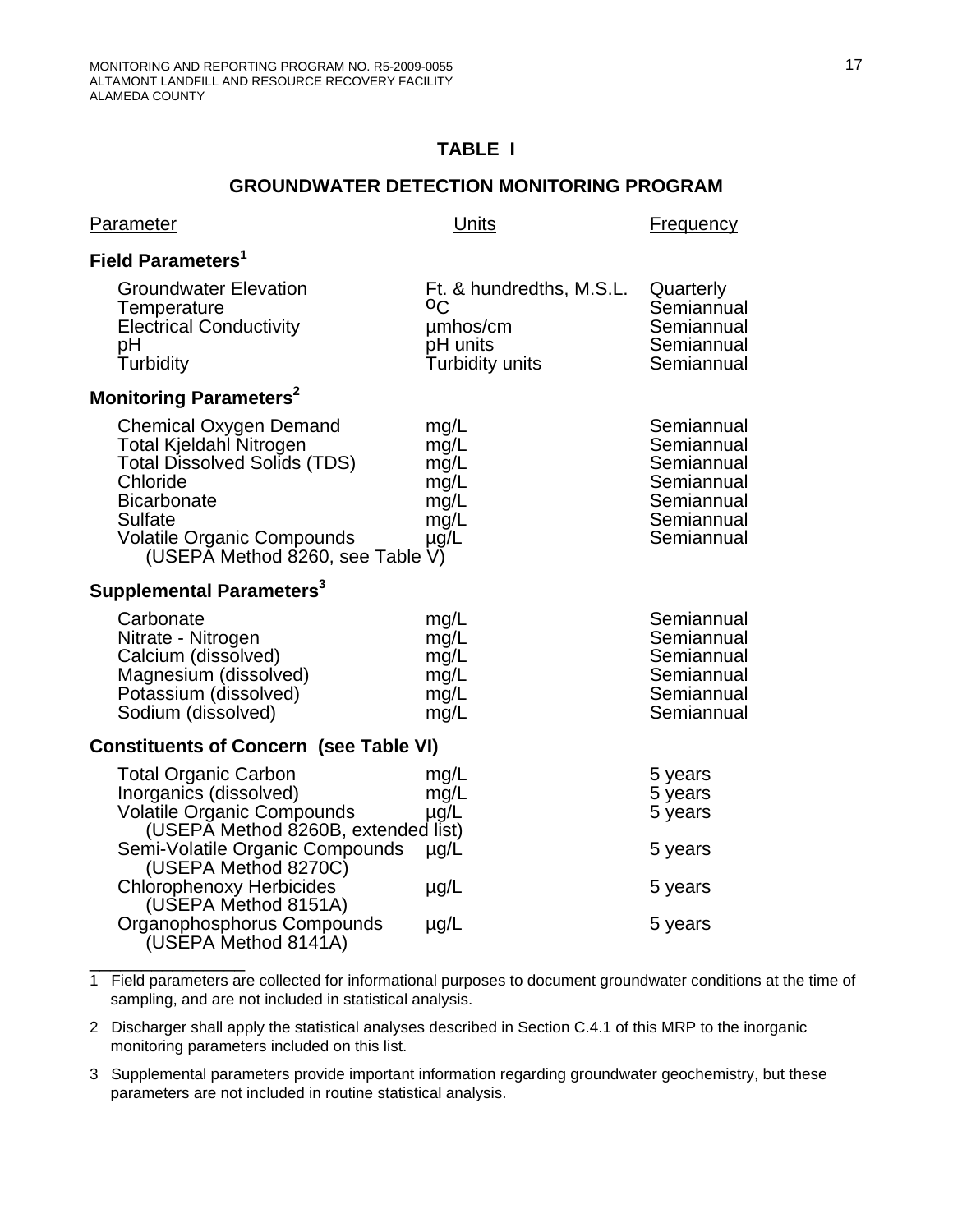# **TABLE II**

# **UNSATURATED ZONE DETECTION MONITORING PROGRAM**

# **SOIL-PORE GAS**

| <u>Parameter</u>                                                                                                                                                                                                                             | Units                                                                                     | <b>Frequency</b>                                                                                                                 |  |  |
|----------------------------------------------------------------------------------------------------------------------------------------------------------------------------------------------------------------------------------------------|-------------------------------------------------------------------------------------------|----------------------------------------------------------------------------------------------------------------------------------|--|--|
| <b>Monitoring Parameters</b>                                                                                                                                                                                                                 |                                                                                           |                                                                                                                                  |  |  |
| <b>Volatile Organic Compounds</b><br>(USEPĂ Method TO-14)                                                                                                                                                                                    | $\mu$ g/cm <sup>3</sup>                                                                   | Semiannual                                                                                                                       |  |  |
| Methane                                                                                                                                                                                                                                      | $\%$                                                                                      | Semiannual                                                                                                                       |  |  |
| PAN LYSIMETERS (or other unsaturated zone monitoring device)                                                                                                                                                                                 |                                                                                           |                                                                                                                                  |  |  |
| <u>Parameter</u>                                                                                                                                                                                                                             | Units                                                                                     | <b>Frequency</b>                                                                                                                 |  |  |
| <b>Field Parameters</b>                                                                                                                                                                                                                      |                                                                                           |                                                                                                                                  |  |  |
| <b>Electrical Conductivity</b><br>рH                                                                                                                                                                                                         | umhos/cm<br>pH units                                                                      | Quarterly<br>Quarterly                                                                                                           |  |  |
| <b>Monitoring Parameters</b>                                                                                                                                                                                                                 |                                                                                           |                                                                                                                                  |  |  |
| <b>Total Dissolved Solids (TDS)</b><br>Chloride<br>Carbonate<br><b>Bicarbonate</b><br>Nitrate - Nitrogen<br>Sulfate<br>Calcium<br>Magnesium<br>Potassium<br>Sodium<br><b>Volatile Organic Compounds</b><br>(USEPA Method 8260B, see Table V) | mg/L<br>mg/L<br>mg/L<br>mg/L<br>mg/L<br>mg/L<br>mg/L<br>mg/L<br>mg/L<br>mg/L<br>$\mu$ g/L | Annually<br>Annually<br>Annually<br>Annually<br>Annually<br>Annually<br>Annually<br>Annually<br>Annually<br>Annually<br>Annually |  |  |
| <b>Constituents of Concern (see Table VI)</b>                                                                                                                                                                                                |                                                                                           |                                                                                                                                  |  |  |
| <b>Total Organic Carbon</b><br>Inorganics (dissolved)<br><b>Volatile Organic Compounds</b><br>(USEPA Method 8260B, extended list)                                                                                                            | mg/L<br>mg/L<br>$\mu$ g/L                                                                 | 5 years<br>5 years<br>5 years                                                                                                    |  |  |
| Semi-Volatile Organic Compounds<br>(USEPA Method 8270C)                                                                                                                                                                                      | $\mu$ g/L                                                                                 | 5 years                                                                                                                          |  |  |
| <b>Chlorophenoxy Herbicides</b><br>(USEPA Method 8151A)                                                                                                                                                                                      | $\mu$ g/L                                                                                 | 5 years                                                                                                                          |  |  |
| Organophosphorus Compounds<br>(USEPA Method 8141A)                                                                                                                                                                                           | $\mu$ g/L                                                                                 | 5 years                                                                                                                          |  |  |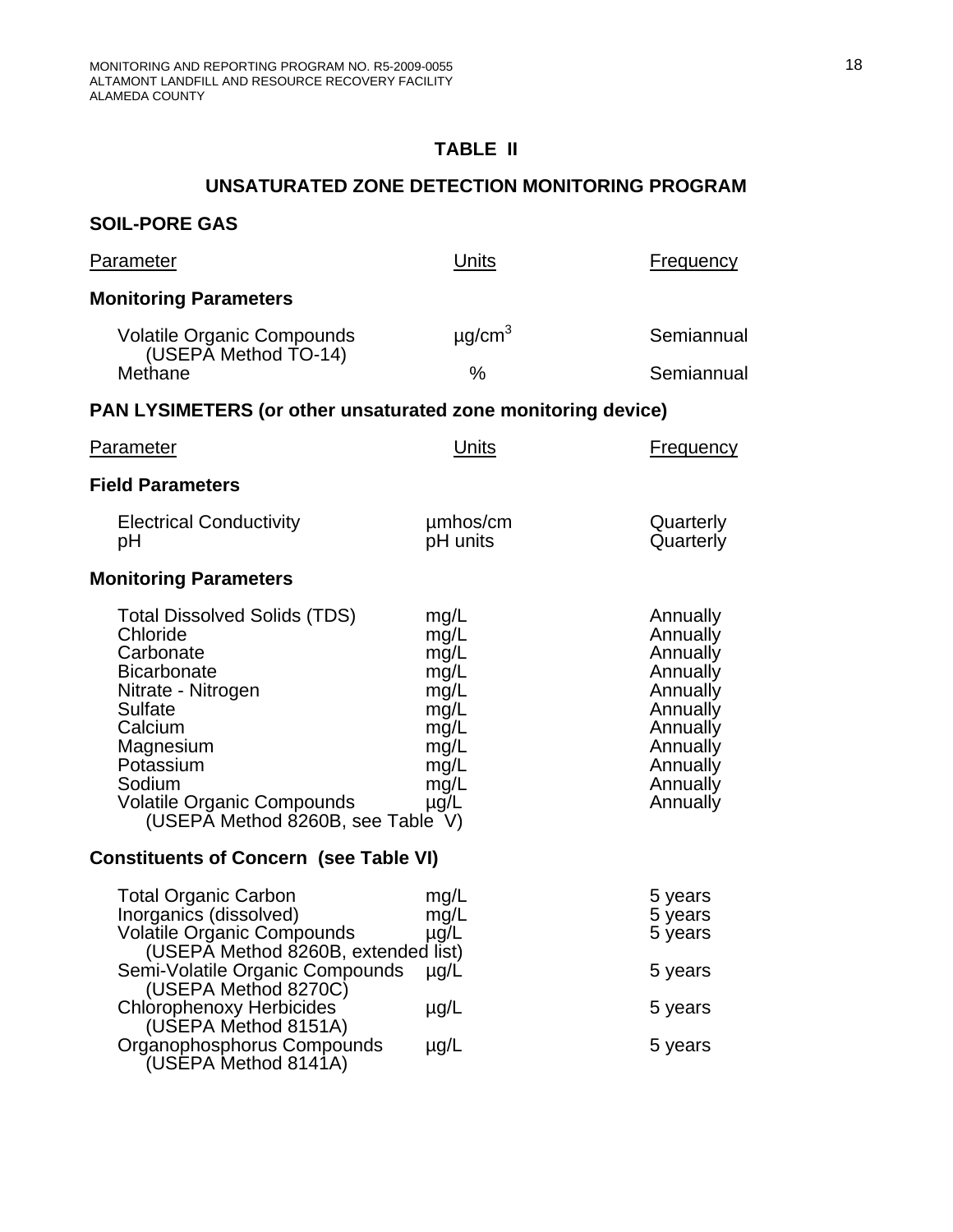# **TABLE III**

# **LEACHATE DETECTION MONITORING PROGRAM**

| Parameter                                                                                                                                                                                                                                    | Units                                                                                     | Frequency                                                                                                                        |
|----------------------------------------------------------------------------------------------------------------------------------------------------------------------------------------------------------------------------------------------|-------------------------------------------------------------------------------------------|----------------------------------------------------------------------------------------------------------------------------------|
| <b>Field Parameters</b>                                                                                                                                                                                                                      |                                                                                           |                                                                                                                                  |
| <b>Total Flow</b><br><b>Flow Rate</b><br><b>Electrical Conductivity</b><br>рH                                                                                                                                                                | Gallons<br>Gallons/Month<br>umhos/cm<br>pH units                                          | Quarterly<br>Quarterly<br>Quarterly<br>Quarterly                                                                                 |
| <b>Monitoring Parameters</b>                                                                                                                                                                                                                 |                                                                                           |                                                                                                                                  |
| <b>Total Dissolved Solids (TDS)</b><br>Chloride<br>Carbonate<br><b>Bicarbonate</b><br>Nitrate - Nitrogen<br>Sulfate<br>Calcium<br>Magnesium<br>Potassium<br>Sodium<br><b>Volatile Organic Compounds</b><br>(USEPA Method 8260B, see Table V) | mg/L<br>mg/L<br>mg/L<br>mg/L<br>mg/L<br>mg/L<br>mg/L<br>mg/L<br>mg/L<br>mg/L<br>$\mu$ g/L | Annually<br>Annually<br>Annually<br>Annually<br>Annually<br>Annually<br>Annually<br>Annually<br>Annually<br>Annually<br>Annually |

# **Constituents of Concern (see Table VI)**

| <b>Total Organic Carbon</b><br>Inorganics (dissolved) | mg/L<br>mg/L | 5 years<br>5 years |
|-------------------------------------------------------|--------------|--------------------|
| <b>Volatile Organic Compounds</b>                     | $\mu$ g/L    | 5 years            |
| (USEPĂ Method 8260B, extended list)                   |              |                    |
| Semi-Volatile Organic Compounds                       | $\mu q/L$    | 5 years            |
| (USEPA Method 8270C)                                  |              |                    |
| <b>Chlorophenoxy Herbicides</b>                       | $\mu$ g/L    | 5 years            |
| (USEPA Method 8151A)                                  |              |                    |
| Organophosphorus Compounds                            | $\mu$ g/L    | 5 years            |
| (USEPA Method 8141A)                                  |              |                    |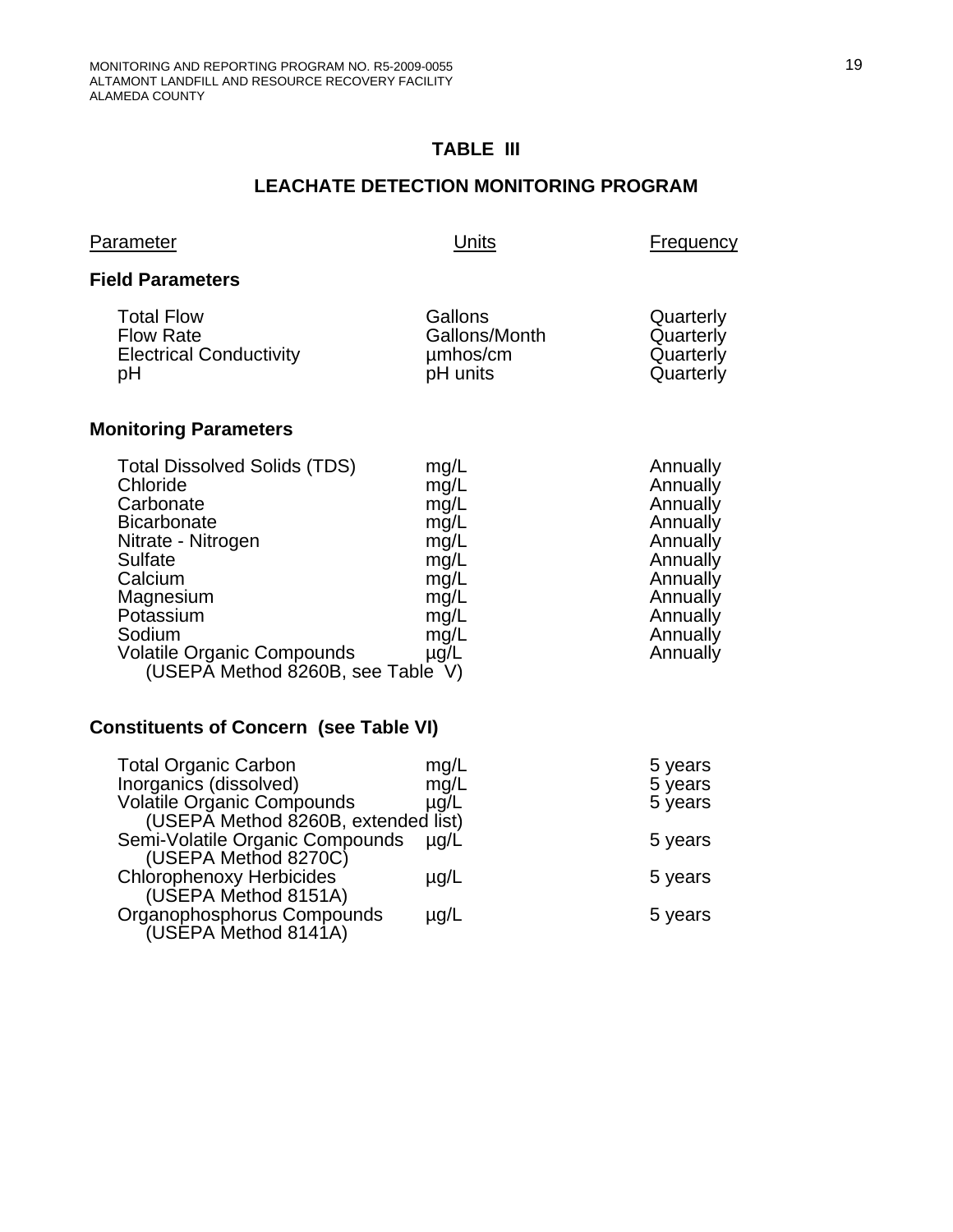## **TABLE IV**

#### **SURFACE WATER DETECTION MONITORING PROGRAM**

| Parameter                                                                          | Units                                         | Frequency                                            |
|------------------------------------------------------------------------------------|-----------------------------------------------|------------------------------------------------------|
| <b>Field Parameters</b>                                                            |                                               |                                                      |
| Temperature<br><b>Electrical Conductivity</b><br>рH<br>Turbidity                   | οC<br>umhos/cm<br>pH units<br>Turbidity units | Semiannual<br>Semiannual<br>Semiannual<br>Semiannual |
| <b>Monitoring Parameters</b>                                                       |                                               |                                                      |
| <b>Total Dissolved Solids (TDS)</b><br>Carbonate<br><b>Bicarbonate</b><br>Chloride | mg/L<br>mg/L<br>mg/L<br>mg/L                  | Semiannual<br>Semiannual<br>Semiannual<br>Semiannual |

# Nitrate - Nitrogen mg/L mg/L Semiannual Nitrate - Nitrogen mg/L<br>
Sulfate mg/L Semiannual<br>
Calcium mg/L Semiannual<br>
Calcium mg/L Semiannual mg/L<br>mg/L Semiannual<br>Semiannual Magnesium mg/L<br>Potassium mg/L Potassium mg/L mg/L Semiannual<br>Sodium mg/L Semiannual Volatile Organic Compounds  $\mu$ g/L Semiannual (USEPA Method 8260B, see Table V)

#### **Constituents of Concern (see Table VI)**

| <b>Total Organic Carbon</b><br>Inorganics (dissolved) | mg/L<br>mg/L | 5 years<br>5 years |
|-------------------------------------------------------|--------------|--------------------|
| <b>Volatile Organic Compounds</b>                     | $\mu$ g/L    | 5 years            |
| (USEPĂ Method 8260B, extended list)                   |              |                    |
| Semi-Volatile Organic Compounds                       | $\mu q/L$    | 5 years            |
| (USEPA Method 8270C)                                  |              |                    |
| <b>Chlorophenoxy Herbicides</b>                       | $\mu$ g/L    | 5 years            |
| (USEPA Method 8151A)                                  |              |                    |
| Organophosphorus Compounds                            | $\mu$ g/L    | 5 years            |
| (USEPA Method 8141A)                                  |              |                    |

Semiannual<br>Semiannual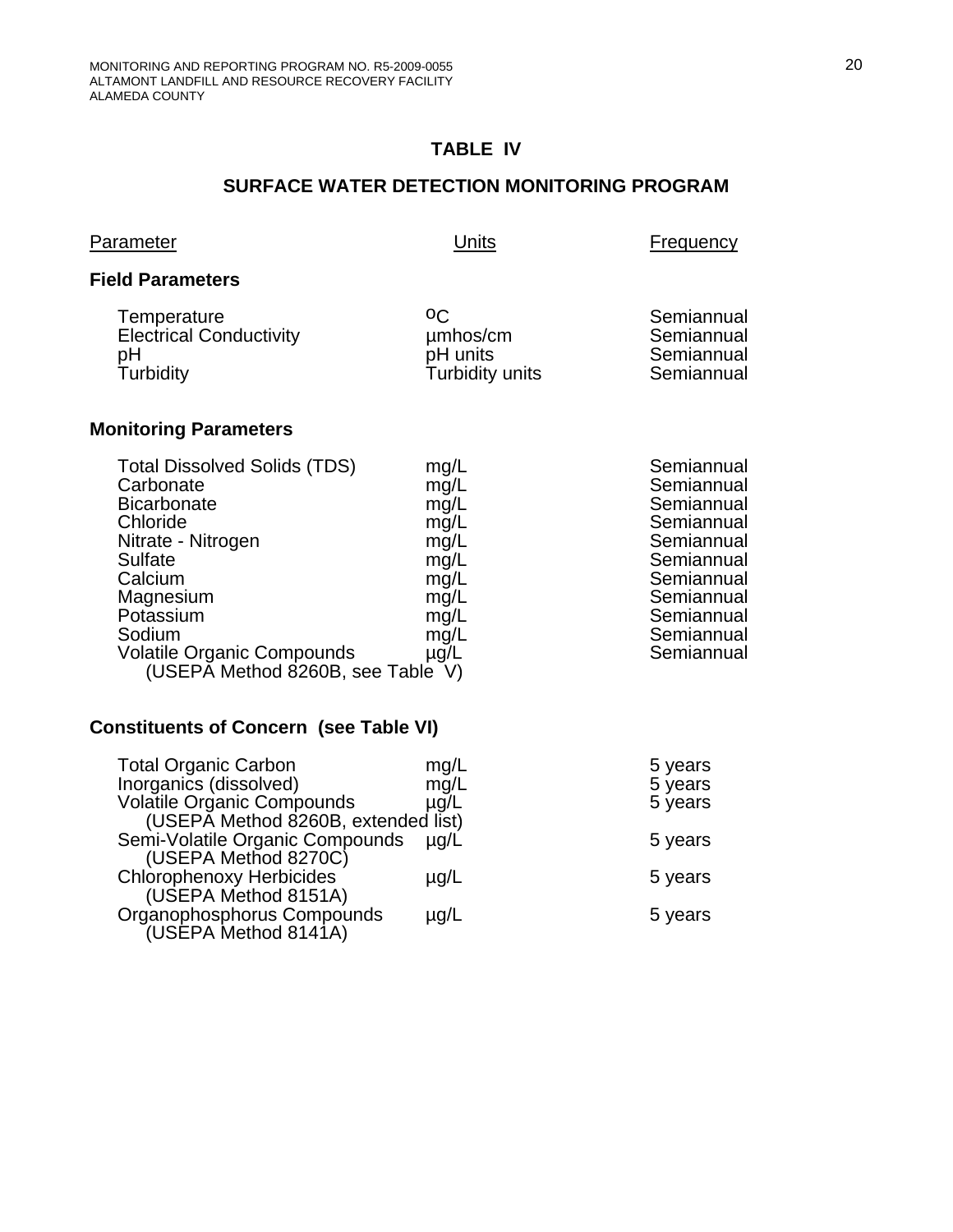#### **TABLE V**

#### **MONITORING PARAMETERS FOR DETECTION MONITORING**

#### **Surrogates for Metallic Constituents:**

 pH Total Dissolved Solids Electrical Conductivity Chloride **Sulfate** 

#### **Constituents included in VOC:**

#### **USEPA Method 8260B**

 Acetone **Acrylonitrile**  Benzene Bromochloromethane Bromodichloromethane Bromoform (Tribromomethane) Carbon disulfide Carbon tetrachloride Chlorobenzene Chloroethane (Ethyl chloride) Chloroform (Trichloromethane) Dibromochloromethane (Chlorodibromomethane) 1,2-Dibromo-3-chloropropane (DBCP) 1,2-Dibromoethane (Ethylene dibromide; EDB) o-Dichlorobenzene (1,2-Dichlorobenzene) m-Dichlorobenzene (1,3-Dichlorobenzene) p-Dichlorobenzene (1,4-Dichlorobenzene) trans- l ,4-Dichloro-2-butene Dichlorodifluoromethane (CFC-12) Dichlorofluoromethane 1,1-Dichloroethane (Ethylidene chloride) 1,2-Dichloroethane (Ethylene dichloride) 1,1 -Dichloroethylene (1,1 -Dichloroethene; Vinylidene chloride) cis- 1,2-Dichloroethylene (cis- 1,2-Dichloroethene) trans-1,2-Dichloroethylene (trans-1,2-Dichloroethene) 1,2-Dichloropropane (Propylene dichloride) cis- 1,3-Dichloropropene trans- 1,3-Dichloropropene Diethyl ether Di-isopropylether (DIPE) Ethanol Ethyltertiary butyl ether **Ethylbenzene** 2-Hexanone (Methyl butyl ketone)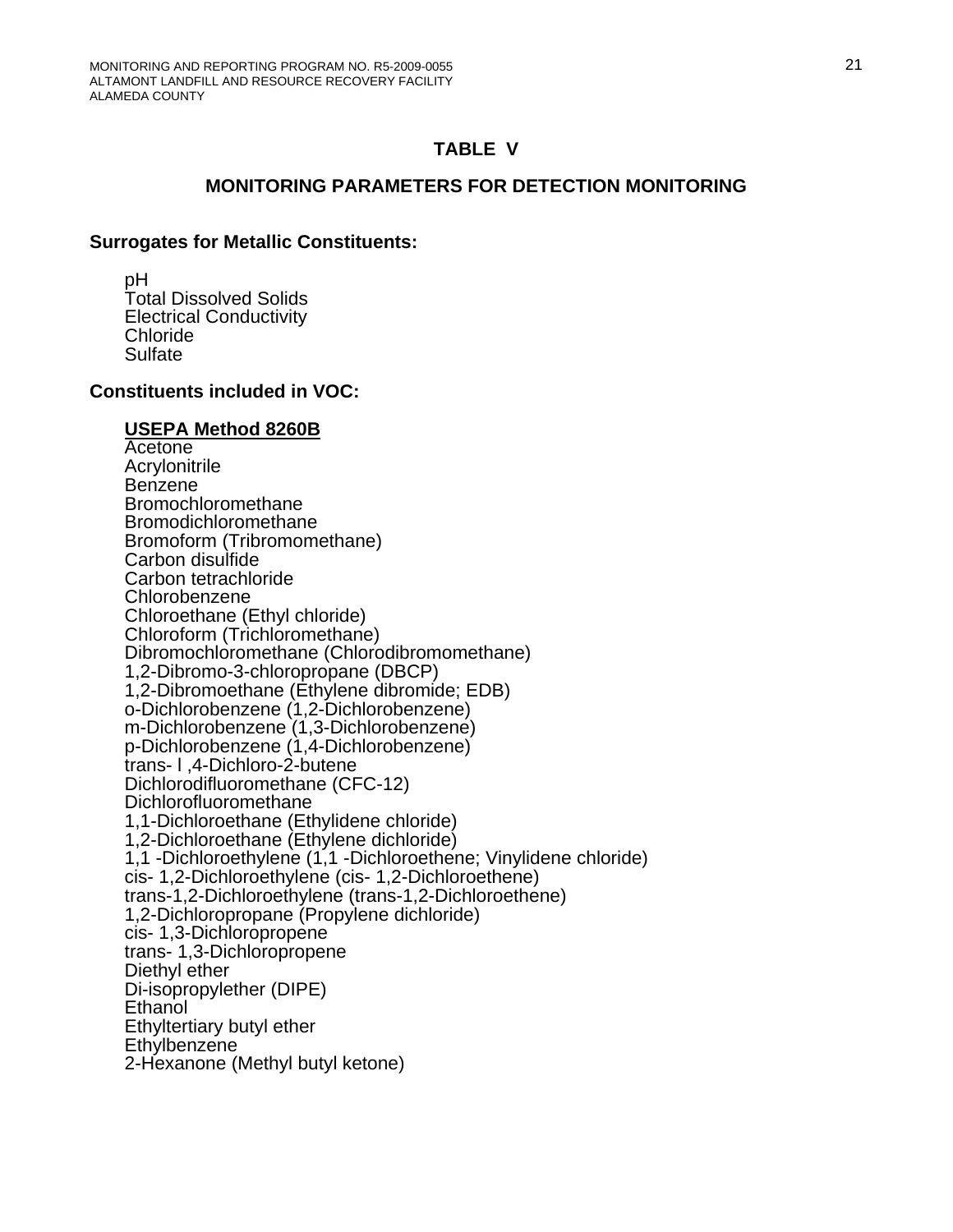# **TABLE V (Continued)**

#### **MONITORING PARAMETERS FOR DETECTION MONITORING**

 Hexachlorobutadiene Hexachloroethane Methyl bromide (Bromomethene) Methyl chloride (Chloromethane) Methylene bromide (Dibromomethane) Methylene chloride (Dichloromethane) Methyl ethyl ketone (MEK: 2-Butanone) Methyl iodide (Iodomethane) Methyl t-butyl ether 4-Methyl-2-pentanone (Methyl isobutylketone) **Naphthalene Styrene**  Tertiary amyl methyl ether Tertiary butyl alcohol 1,1,1,2-Tetrachloroethane 1,1.2,2-Tetrachloroethane Tetrachloroethylene (Tetrachloroethene; Perchloroethylene) **Tetrahydrofuran Toluene**  1,2,4-Trichlorobenzene 1,1,1-Trichloethane (Methylchloroforrn) 1,1,2-Trichloroethane Trichloroethylene (Trichloroethene) Trichlorofluoromethane (CFC- 11) 1,2,3-Trichloropropane Vinyl acetate Vinyl chloride **Xylenes**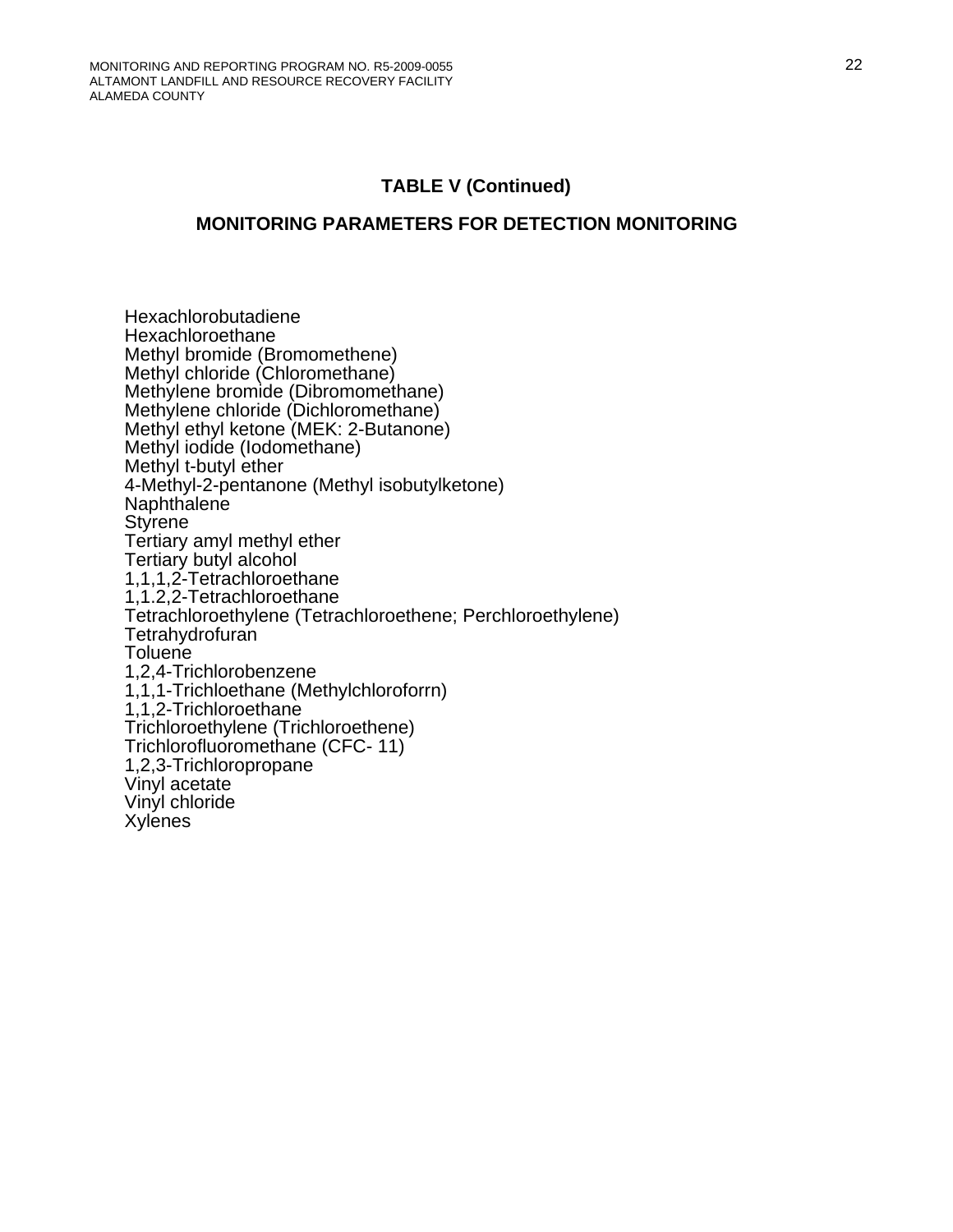## **TABLE VI**

## **CONSTITUENTS OF CONCERN & APPROVED USEPA ANALYTICAL METHODS**

| Inorganics (dissolved): | <b>USEPA Method</b> <sup>1</sup> |
|-------------------------|----------------------------------|
|                         |                                  |
| Aluminum                | 6010                             |
| Antimony                | 7041                             |
| <b>Barium</b>           | 6010                             |
| <b>Beryllium</b>        | 6010                             |
| Cadmium                 | 7131A                            |
| Chromium                | 6010                             |
| Cobalt                  | 6010                             |
| Copper                  | 6010                             |
| Silver                  | 6010                             |
| Tin                     | 6010                             |
| Vanadium                | 6010                             |
| Zinc                    | 6010                             |
| Iron                    | 6010                             |
| Manganese               | 6010                             |
| Arsenic                 | 7062                             |
| Lead                    | 7421                             |
| Mercury                 | 7470A                            |
| <b>Nickel</b>           | 7521                             |
| Selenium                | 7742                             |
| Thallium                | 7841                             |
| Cyanide                 | 9010B                            |
| Sulfide                 | 9030B                            |
|                         |                                  |

1 The Discharger may use alternative methods, including new USEPA-approved methods, provided they have the methods detection limits equal or lower than the analytical methods specified.

#### **Volatile Organic Compounds:**

#### **USEPA Method 8260**

**Acetone**  Acetonitrile (Methyl cyanide) Acrolein **Acrylonitrile**  Allyl chloride (3-Chloropropene) Benzene Bromochloromethane (Chlorobromomethane) Bromodichloromethane (Dibromochloromethane) Bromoform (Tribromomethane) Carbon disulfide Carbon tetrachloride Chlorobenzene Chloroethane (Ethyl chloride) Chloroform (Trichloromethane) Chloroprene Dibromochloromethane (Chlorodibromomethane)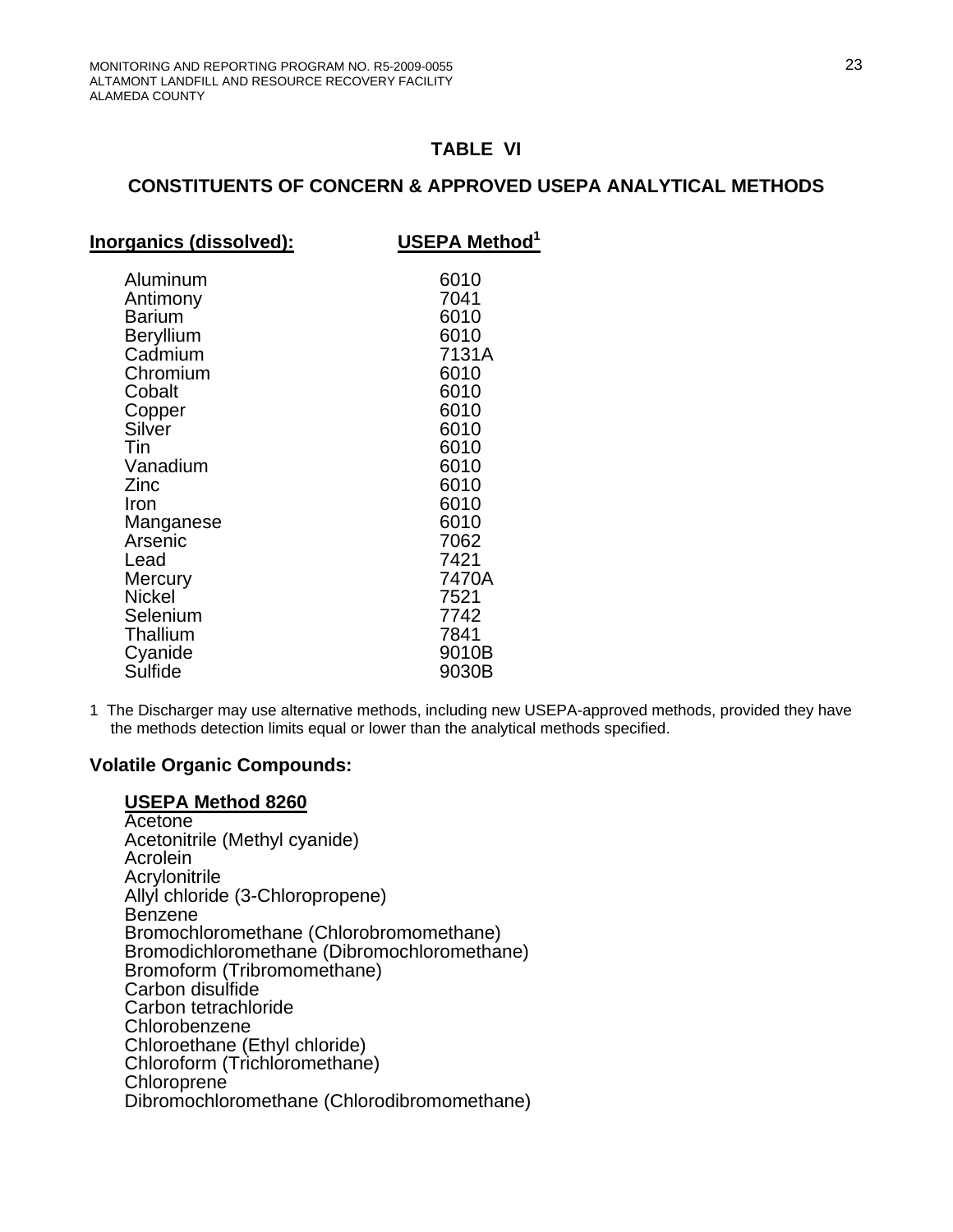# **CONSTITUENTS OF CONCERN & APPROVED USEPA ANALYTICAL METHODS**

 1,2-Dibromo-3-chloropropane (DBCP) 1,2-Dibromoethane (Ethylene dibromide; EDB) o-Dichlorobenzene (1,2-Dichlorobenzene) m-Dichlorobenzene (1,3-Dichlorobenzene) p-Dichlorobenzene (1,4-Dichlorobenzene) trans- 1,4-Dichloro-2-butene Dichlorodifluoromethane (CFC 12) 1,1 -Dichloroethane (Ethylidene chloride) 1,2-Dichloroethane (Ethylene dichloride) 1,1 -Dichloroethylene (1, l-Dichloroethene; Vinylidene chloride) cis- l ,2-Dichloroethylene (cis- 1,2-Dichloroethene) trans- l ,2-Dichloroethylene (trans- 1,2-Dichloroethene) 1,2-Dichloropropane (Propylene dichloride) 1,3-Dichloropropane (Trimethylene dichloride) 2,2-Dichloropropane (Isopropylidene chloride) 1,1 -Dichloropropene cis- 1,3-Dichloropropene trans- l ,3-Dichloropropene Di-isopropylether (DIPE) Ethanol Ethyltertiary butyl ether Ethylbenzene Ethyl methacrylate Hexachlorobutadiene Hexachloroethane 2-Hexanone (Methyl butyl ketone) Isobutyl alcohol Methacrylonitrile Methyl bromide (Bromomethane) Methyl chloride (Chloromethane) Methyl ethyl ketone (MEK; 2-Butanone) Methyl iodide (Iodomethane) Methyl t-butyl ether Methyl methacrylate 4-Methyl-2-pentanone (Methyl isobutyl ketone) Methylene bromide (Dibromomethane) Methylene chloride (Dichloromethane) Naphthalene Propionitrile (Ethyl cyanide) Styrene Tertiary amyl methyl ether Tertiary butyl alcohol 1,1,1,2-Tetrachloroethane 1,1,2,2-Tetrachloroethane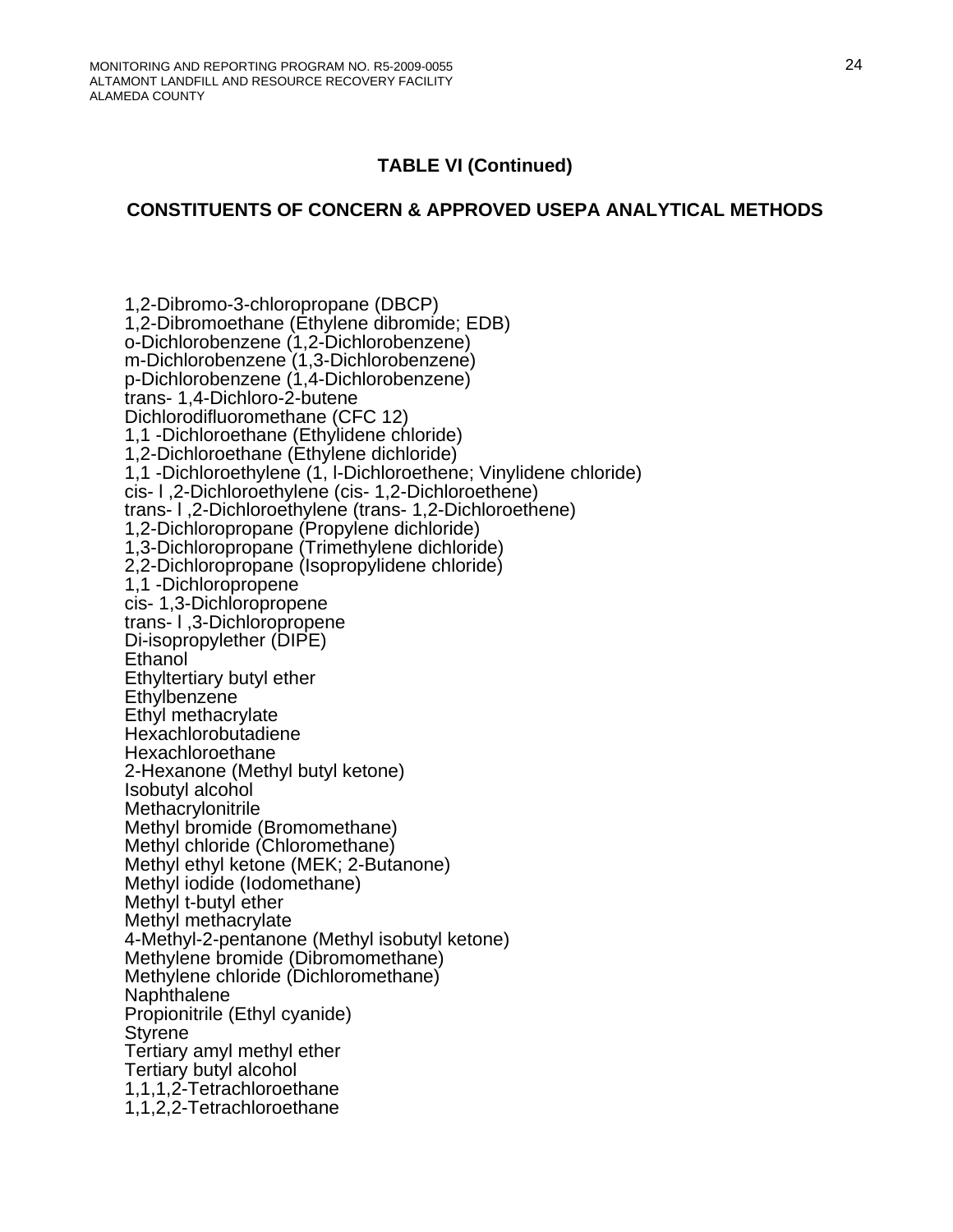## **CONSTITUENTS OF CONCERN & APPROVED USEPA ANALYTICAL METHODS**

 Tetrachloroethylene (Tetrachloroethene; Perchloroethylene; PCE) **Toluene**  1,2,4-Trichlorobenzene 1,1,1 -Trichloroethane, Methylchloroform 1,1,2-Trichloroethane Trichloroethylene (Trichloroethene; TCE) Trichlorofluoromethane (CFC- 11) 1,2,3-Trichloropropane Vinyl acetate Vinyl chloride (Chloroethene) Xylene (total)

#### **Semi-Volatile Organic Compounds:**

| USEPA Method 8270 - base, neutral, & acid extractables                |
|-----------------------------------------------------------------------|
| Acenaphthene                                                          |
| Acenaphthylene                                                        |
| Acetophenone                                                          |
| 2-Acetylaminofluorene (2-AAF)                                         |
| Aldrin                                                                |
| 4-Aminobiphenyl                                                       |
| Anthracene                                                            |
| Benzo[a]anthracene (Benzanthracene)                                   |
| Benzo <sup>[b]fluoranthene</sup>                                      |
| Benzo <sup>[k]fluoranthene</sup>                                      |
| Benzo[g,h,i]perylene                                                  |
| Benzo[a]pyrene                                                        |
| Benzyl alcohol                                                        |
| Bis(2-ethylhexyl) phthalate<br>alpha-BHC                              |
| beta-BHC                                                              |
| delta-BHC                                                             |
| gamma-BHC (Lindane)                                                   |
| Bis(2-chloroethoxy) methane                                           |
| Bis(2-chloroethyl) ether (Dichloroethyl ether)                        |
| Bis(2-chloro-1-methyethyl) ether (Bis(2-chloroisopropyl) ether; DCIP) |
| 4-Bromophenyl phenyl ether                                            |
| Butyl benzyl phthalate (Benzyl butyl phthalate)                       |
| Chlordane                                                             |
| p-Chloroaniline                                                       |
| Chlorobenzilate                                                       |
| p-Chloro-m-cresol (4-Chloro-3-methylphenol)                           |
| 2-Chloronaphthalene                                                   |
| 2-Chlorophenol                                                        |
| 4-Chlorophenyl phenyl ether                                           |
|                                                                       |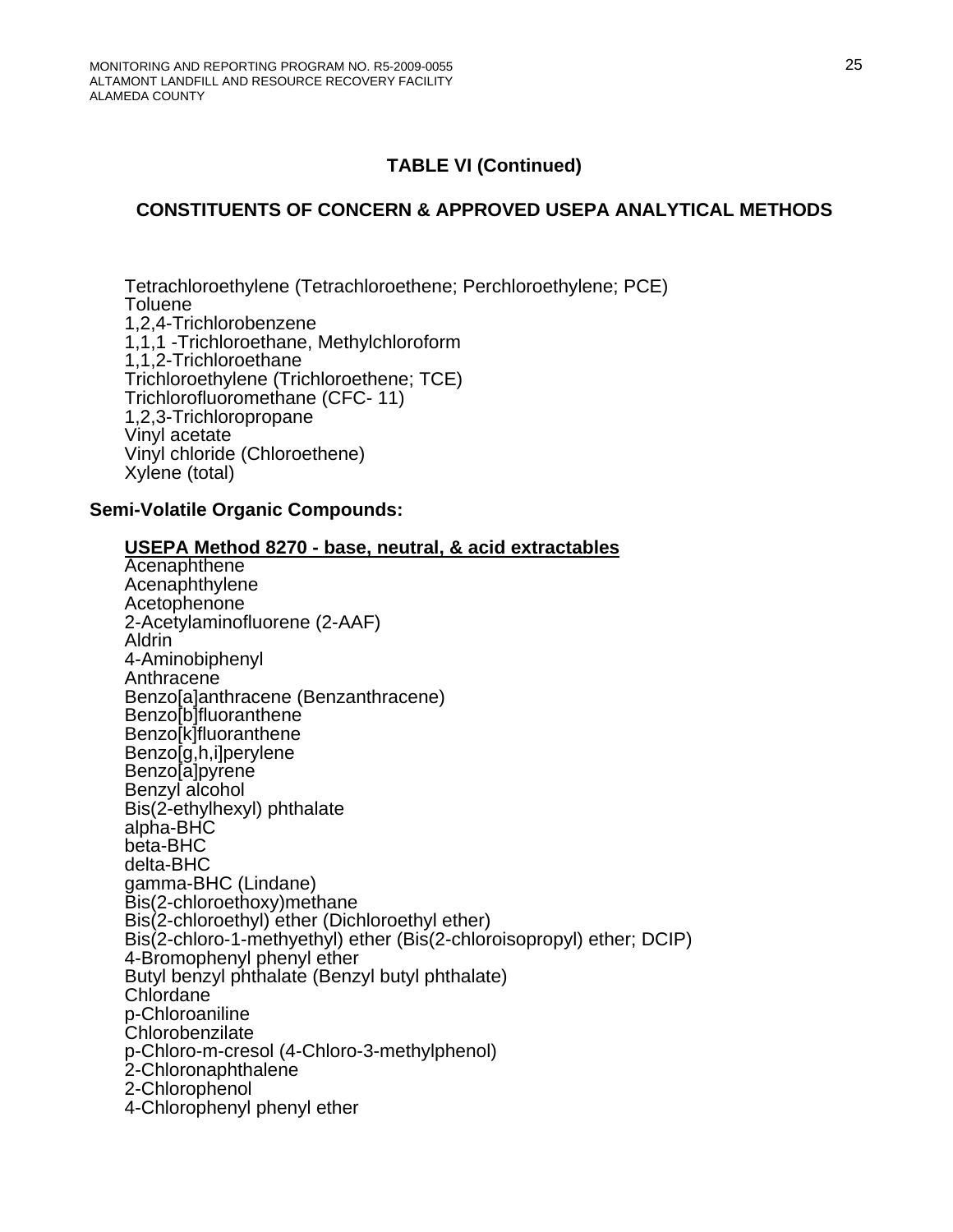## **CONSTITUENTS OF CONCERN & APPROVED USEPA ANALYTICAL METHODS**

**Chrysene** o-Cresol (2-methylphenol) m-Cresol (3-methylphenol) p-Cresol (4-methylphenol) 4,4'-DDD 4,4'-DDE 4,4'-DDT **Diallate**  Dibenz[a,h]anthracene **Dibenzofuran**  Di-n-butyl phthalate 3,3'-Dichlorobenzidine 2,4-Dichlorophenol 2,6-Dichlorophenol **Dieldrin**  Diethyl phthalate p-(Dimethylamino)azobenzene 7,12-Dimethylbenz[a]anthracene 3,3'-Dimethylbenzidine 2,4-Dimehtylphenol (m-Xylenol) Dimethyl phthalate m-Dinitrobenzene 4,6-Dinitro-o-cresol (4,6-Dinitro-2-methylphenol) 2,4-Dinitrophenol 2,4-Dinitrotoluene 2,6-Dinitrotoluene Di-n-octyl phthalate Diphenylamine Endosulfan I Endosulfan II Endosulfan sulfate Endrin Endrin aldehyde Ethyl methanesulfonate Famphur Fluoranthene Fluorene **Heptachlor**  Heptachlor epoxide Hexachlorobenzene Hexachlorocyclopentadiene Hexachloropropene Indeno(1,2,3-c,d)pyrene Isodrin Isophorone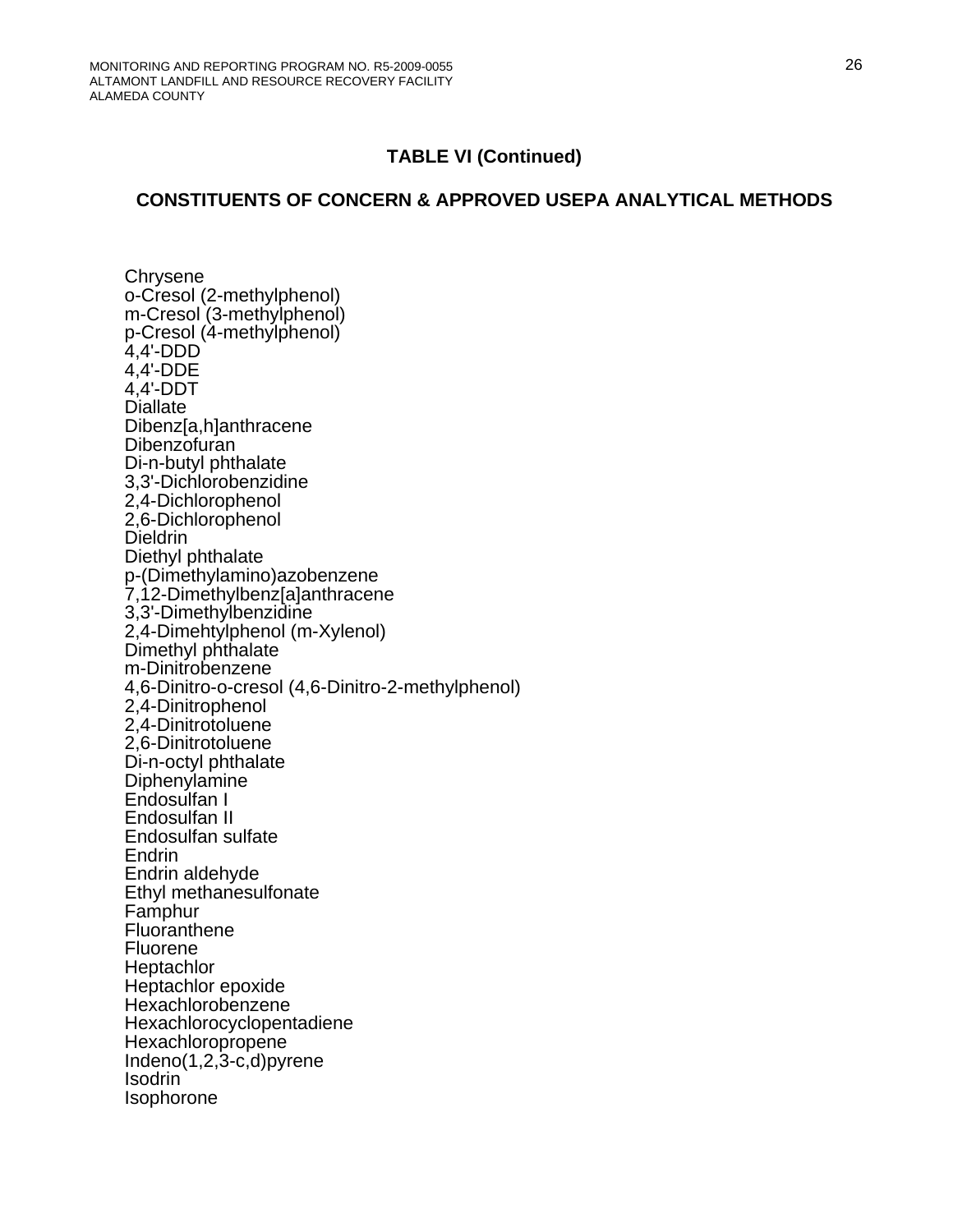### **CONSTITUENTS OF CONCERN & APPROVED USEPA ANALYTICAL METHODS**

 Isosafrole Kepone Methapyrilene **Methoxychlor**  3-Methylcholanthrene Methyl methanesulfonate 2-Methylnaphthalene 1,4-Naphthoquinone 1-Naphthylamine 2-Naphthylamine o-Nitroaniline (2-Nitroaniline) m-Nitroaniline (3-Nitroaniline) p-Nitroaniline (4-Nitroaniline) **Nitrobenzene**  o-Nitrophenol (2-Nitrophenol) p-Nitrophenol (4-Nitrophenol) N-Nitrosodi-n-butylamine (Di-n-butylnitrosamine) N-Nitrosodiethylamine (Diethylnitrosamine) N-Nitrosodimethylamine (Dimethylnitrosamine) N-Nitrosodiphenylamine (Diphenylnitrosamine) N-Nitrosodipropylamine (N-Nitroso-N-dipropylamine; Di-n-propylnitrosamine) N-Nitrosomethylethylamine (Methylethylnitrosamine) N-Nitrosopiperidine N-Nitrosospyrrolidine 5-Nitro-o-toluidine Pentachlorobenzene Pentachloronitrobenzene (PCNB) Pentachlorophenol Phenacetin **Phenanthrene** Phenol p-Phenylenediamine Polychlorinated biphenyls (PCBs; Aroclors) Pronamide Pyrene Safrole 1,2,4,5-Tetrachlorobenzene 2,3,4,6-Tetrachlorophenol o-Toluidine Toxaphene 2,4,5-Trichlorophenol 0,0,0-Triethyl phosphorothioate sym-Trinitrobenzene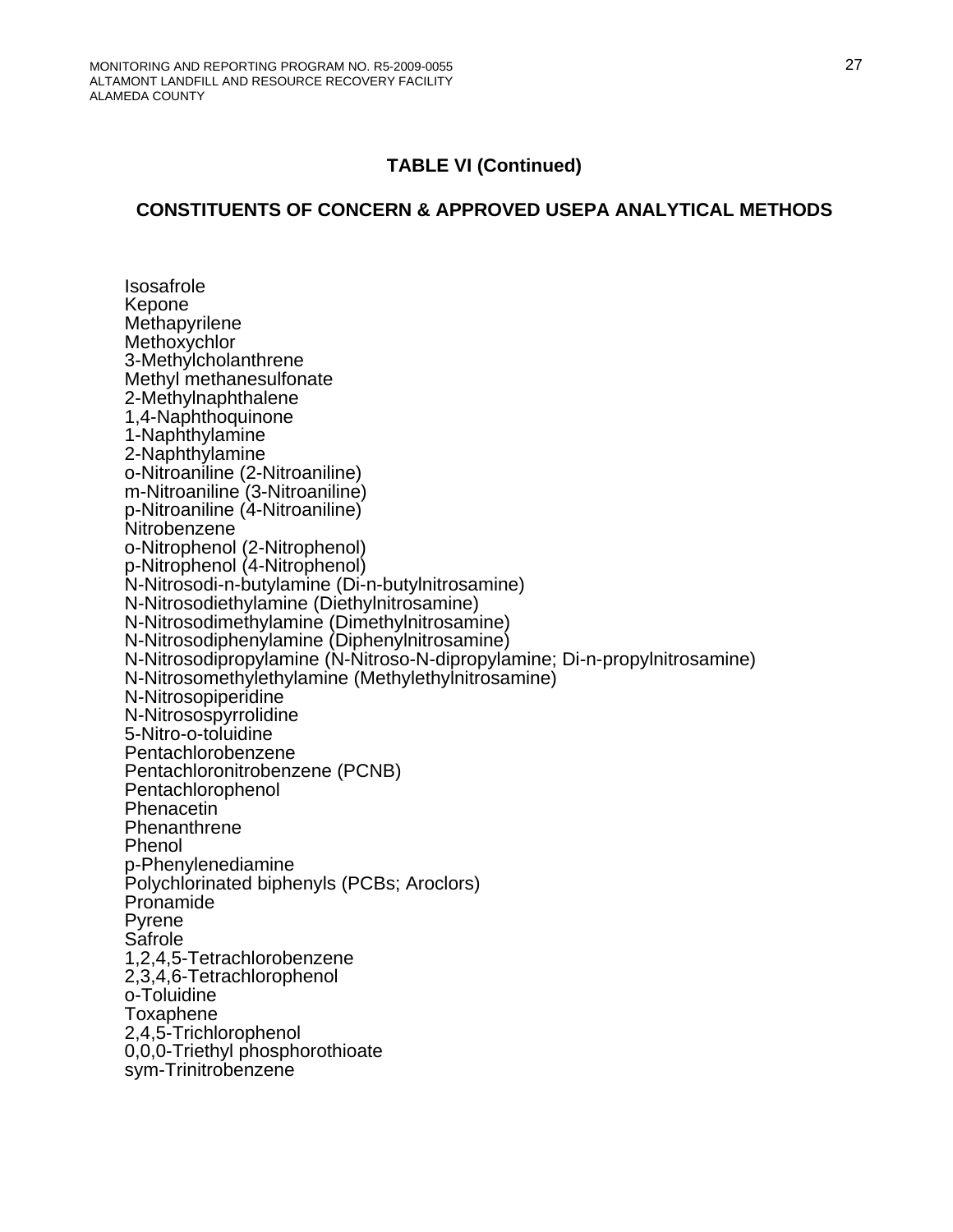# **CONSTITUENTS OF CONCERN & APPROVED USEPA ANALYTICAL METHODS**

### **Chlorophenoxy Herbicides:**

#### **USEPA Method 8l51A**

2,4-D (2,4-Dichlorophenoxyacetic acid) Dinoseb (DNBP; 2-sec-Butyl-4,6-dinitrophenol) Silvex (2,4,5-Trichlorophenoxypropionic acid; 2,4,5-TP) 2,4,5-T (2,4,5-Trichlorophenoxyacetic acid)

### **Organophosphorus Compounds:**

#### **USEPA Method 8141A**

**Atrazine Chlorpyrifos** 0,0-Diethyl 0-2-pyrazinyl phosphorothioate (Thionazin) Diazinon **Dimethoate Disulfoton Ethion**  Methyl parathion (Parathion methyl) Parathion **Phorate** Simazine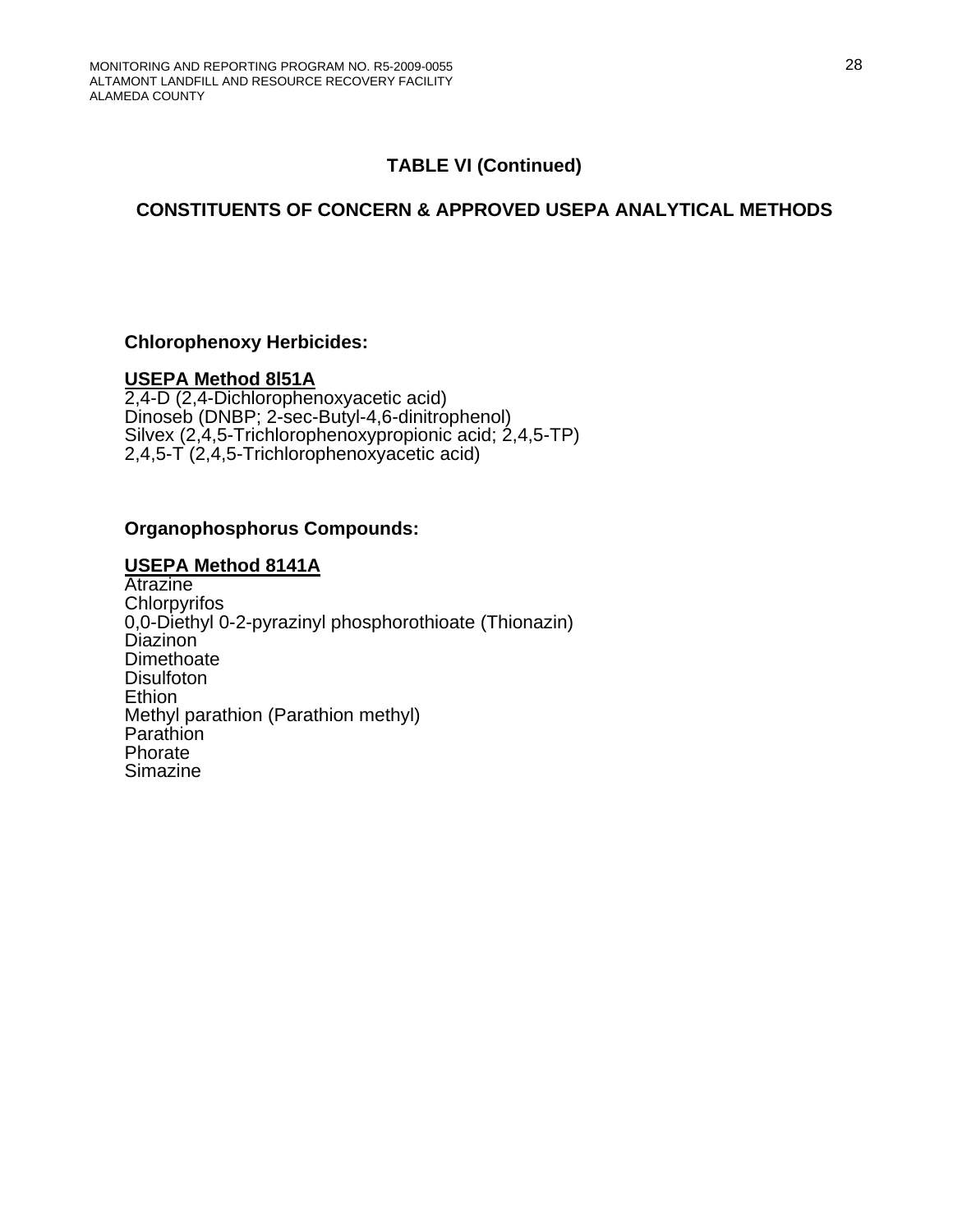## INFORMATION SHEET

#### ORDER NO. R5-2009-0055 WASTE MANAGEMENT OF ALAMEDA COUNTY, INC. ALTAMONT LANDFILL AND RESOURCE RECOVERY FACILITY ALAMEDA COUNTY

Waste Management of Alameda County, Inc., (hereafter Discharger) owns and operates the Altamont Landfill and Resource Recovery Facility. The Altamont facility covers nearly 2200 acres in the relatively isolated Altamont Hills in eastern Alameda County. Altamont is the largest landfill in the Bay Area and accepted approximately 1.7 million tons of material in 2007, which includes refuse and cover. The landfill consists of existing Fill Area 1, and a proposed expansion area, Fill Area 2. According to the Discharger's projections, Fill Area 1 will reach its capacity around 2010, given an average disposal rate of 6,000 tons/day. When Fill Area 2 is completely constructed it will have a capacity of approximately 62 million cubic yards. The waste footprint for Fill Area 2 will be less than or equal to the permitted 250 acres. If the average daily discharge remains the same as Fill Area 1, the Discharger estimates it will take approximately 24 years for Fill Area 2 to reach capacity. The facility has an estimated total capacity of 300 million cubic yards for Fill Area 1 and Fill Area 2. Fill Area 1 consists of a Class III landfill unit designated as Unit 1, and a Class II landfill unit designated as Unit 2. Fill Area 1, Unit 1 consists of both unlined and lined areas. Fill Area 2 will be constructed and managed as a Class II landfill.

The Discharger submitted a 17 September 2004 Report of Waste Discharge (RWD) as part of the Joint Technical Document for the facility. Subsequent documents have also been submitted including a December 2008 *Alternative Final Cover Design Report* for Fill Area 1, and documents related to leachate recirculation and corrective action for groundwater impacts. These revised waste discharge requirements (WDRs) approve and provide requirements for several proposals by the Discharger including: an alternative final cover for the remainder of Fill Area 1, Unit 1; recirculation of leachate into lined Class II landfill units; construction of two Class II surface impoundments for leachate storage; and the construction of Fill Area 2 on the eastern side of the facility. The revised WDRs also include a revised ground and surface water quality monitoring program, and changes to the corrective action monitoring program including requirements for the initiation of corrective action around monitoring well E-20B, and a change in corrective action approach in the Fill Area 1 main canyon area.

Low concentrations of volatile organic compounds (VOCs) were detected in groundwater below the Fill Area 1, Unit 1 landfill toe in 1982. Monitoring wells E-05 and E-07 were installed near the toe in 1985 to assist in the monitoring. A groundwater interceptor barrier (GWIB) was installed in 1987 to contain and extract groundwater in the toe area. The toe area of the landfill was closed with a prescriptive cover liner system and landfill gas collection and control were implemented as corrective actions. The VOCs noted during the initial operation of the GWIB have not been detected above reporting limits since 1992 (SCS Engineers, July, 2003). A detailed evaluation and pilot study program was conducted in 2003 and 2004 to assess the effectiveness of the GWIB. The results of the study indicated that extraction from the GWIB had no consequential effect on groundwater quality at the site, therefore, groundwater extraction from the GWIB was terminated in 2004. Based on review of the data, a Revised Engineering Feasibility Study was submitted in 2005, which included continued landfill gas extraction coupled with monitored natural attenuation as the